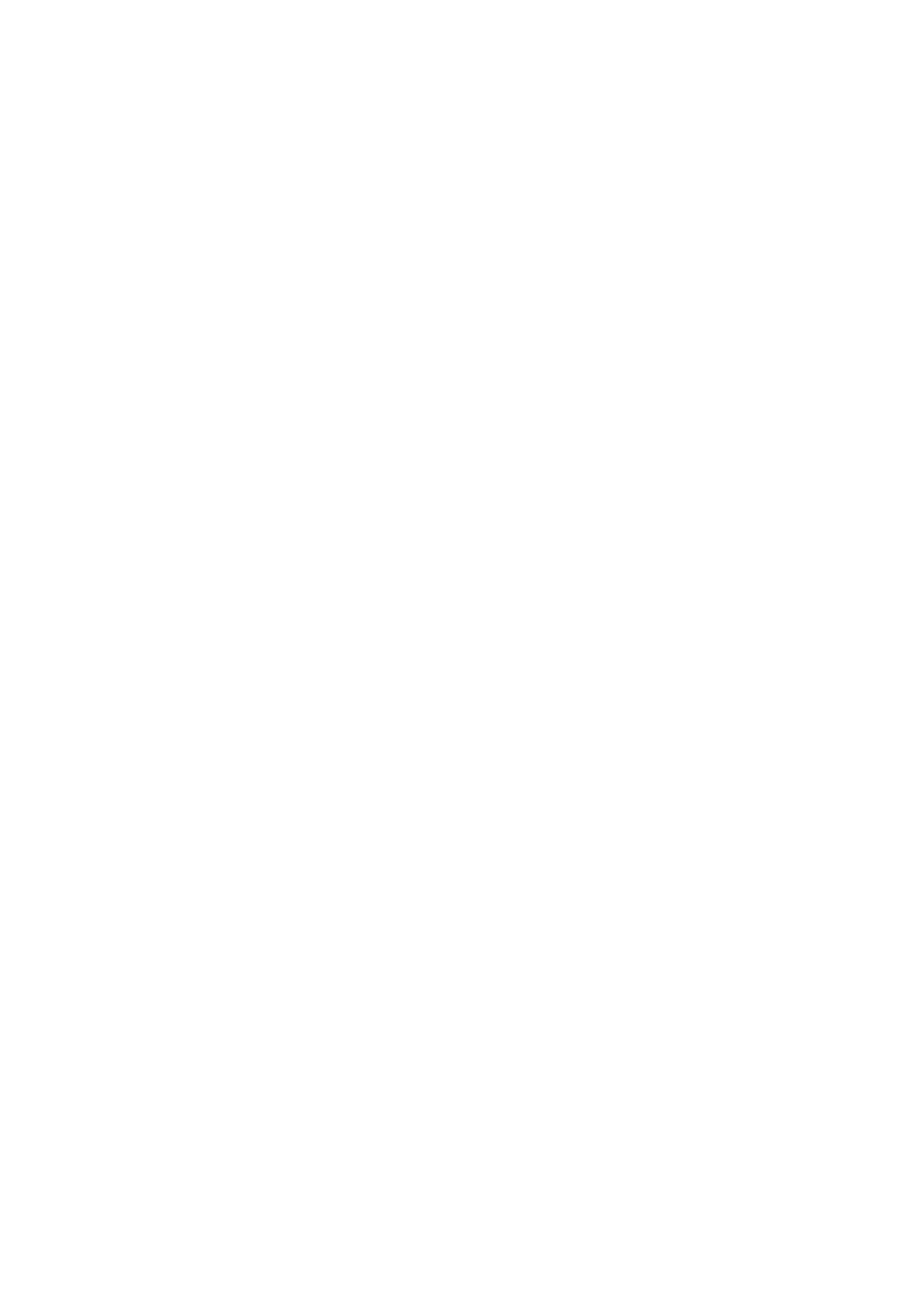## **■** Contents

| $\mathbf{1}$   | Introduction                                     | 3              |
|----------------|--------------------------------------------------|----------------|
| $\overline{2}$ | The teaching objectives                          | 5              |
|                | Teaching objectives by year group                |                |
|                | Year 1                                           | 6              |
|                | Year <sub>2</sub>                                | $\overline{7}$ |
|                | Year <sub>3</sub>                                | 8              |
|                | Year 4                                           | 9              |
|                | Year 5                                           | 10             |
|                | Year 6                                           | 11             |
|                | Teaching objectives by strand                    |                |
|                | Speaking                                         | 12             |
|                | Listening                                        | 14             |
|                | Group discussion and interaction                 | 16             |
|                | Drama                                            | 18             |
| 3              | <b>Teaching sequences</b>                        | 21             |
|                | Year 1                                           | 22             |
|                | Year <sub>2</sub>                                | 30             |
|                | Year <sub>3</sub>                                | 38             |
|                | Year 4                                           | 44             |
|                | Year 5                                           | 50             |
|                | Year 6                                           | 58             |
|                | How to develop a teaching sequence               | 64             |
| 4              | The video                                        | 67             |
|                | Introduction and suggestions for using the video | 67             |
|                | Contents of video                                | 69             |
|                | Commentaries on the video examples               | 70             |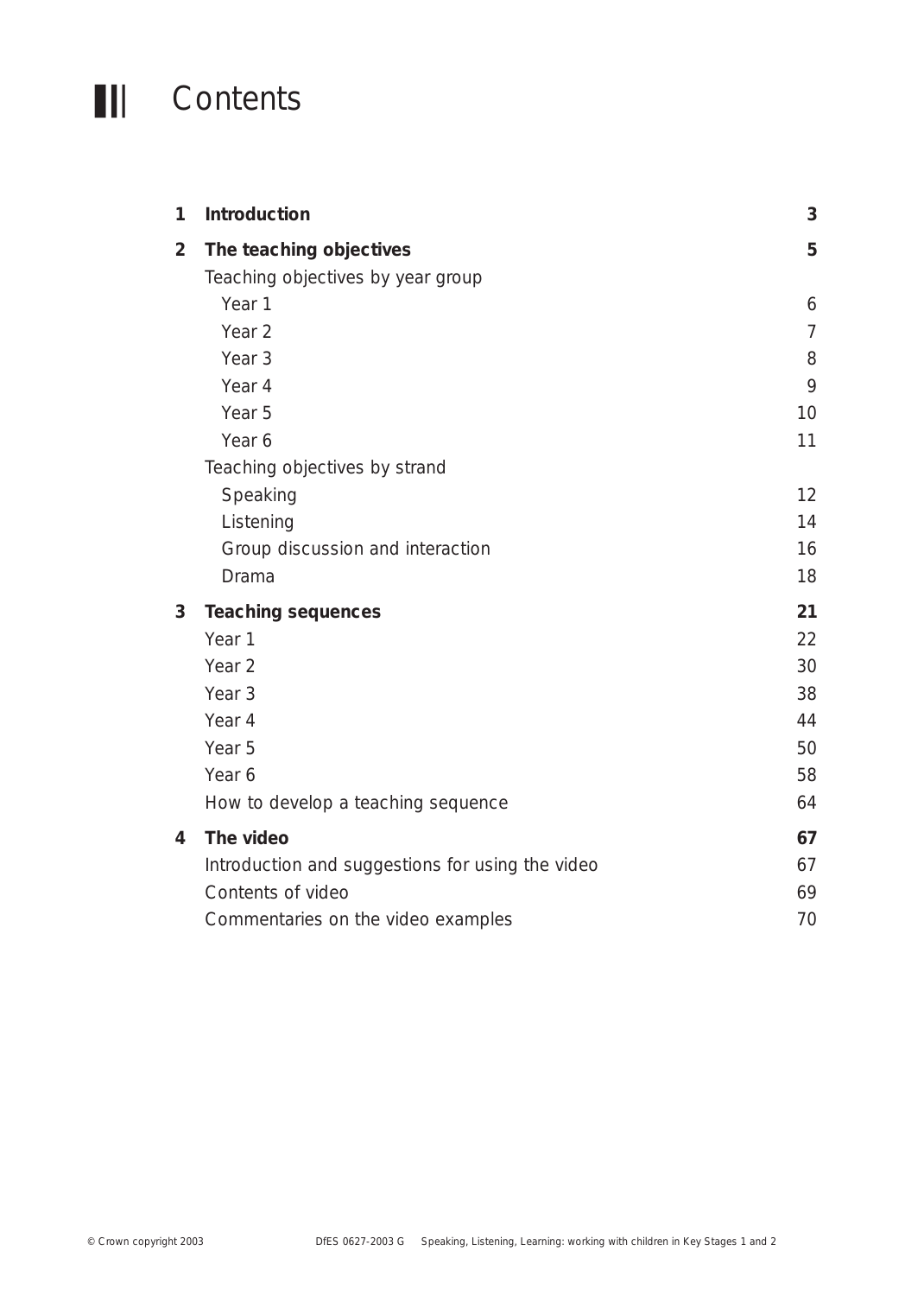

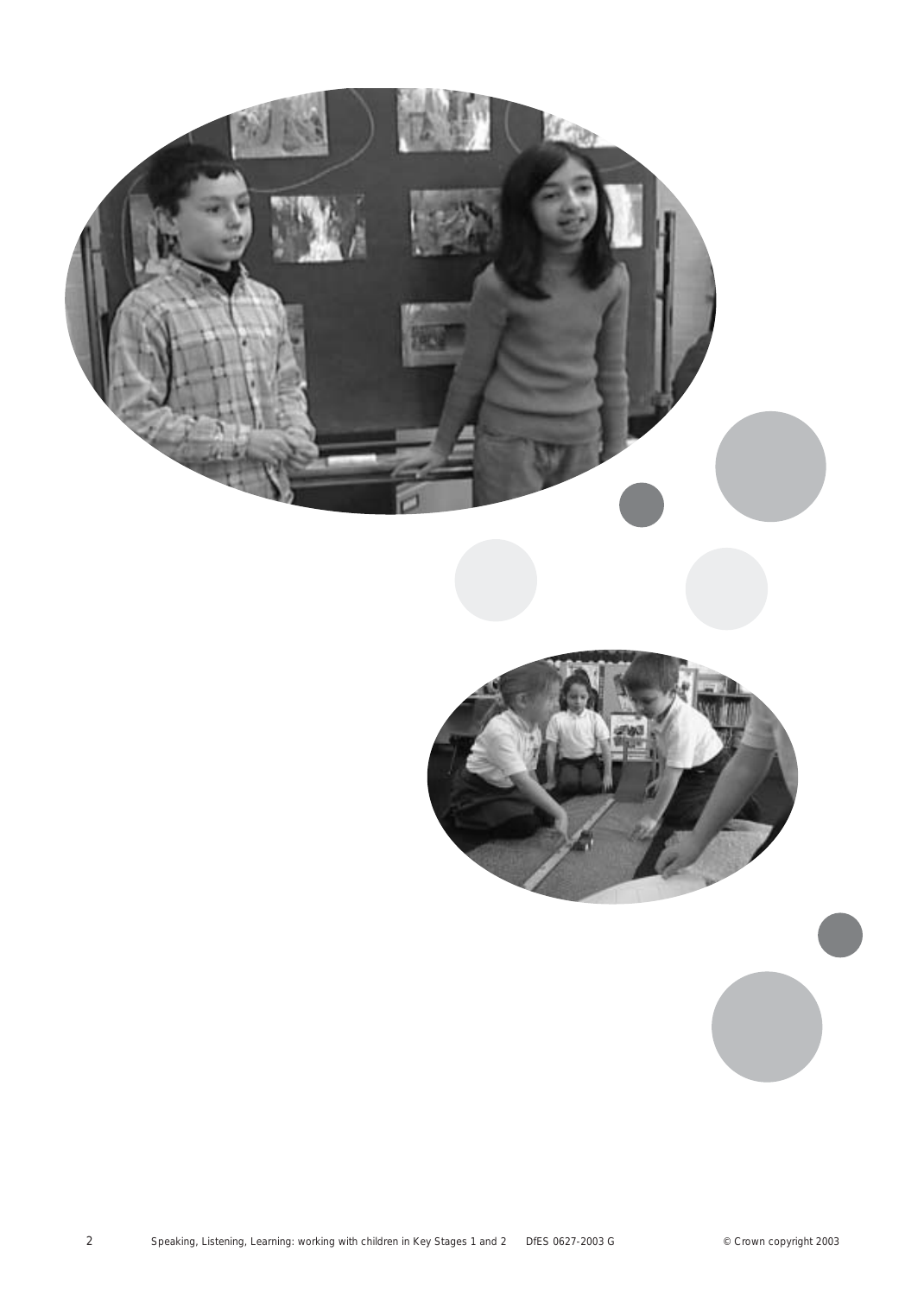## 1. Introduction

*Teaching objectives and classroom activities* is part of a package of materials all related to the four aspects of speaking and listening in the National Curriculum:

- speaking: being able to speak clearly and to develop and sustain ideas in talk;
- listening: developing active listening strategies and critical skills of analysis;
- group discussion and interaction: taking different roles in groups, making a range of contributions and working collaboratively;
- drama: improvising and working in role, scripting and performing, and responding to performances.

This booklet is the practical companion to *Speaking, Listening, Learning: working with children in Key Stages 1 and 2 Handbook* (DfES 0626-2003 G). It aims to support a more systematic approach to oral work by showing how objectives for speaking and listening can be built into teaching. You may wish to use the suggested teaching sequences or develop your own alternatives. This process needs to be supported and monitored in a range of ways, such as in-class support, logging successes and issues for discussion, and agreeing a whole-school approach to identifying the time to teach speaking and listening. The booklet contains objectives for teaching speaking and listening in Years 1–6, arranged in two formats: by term and year to guide planning, and by strand to highlight progression within each strand.

This booklet also contains:

- examples of teaching sequences for some of the objectives, selected to illustrate four in each year (pages 22–63);
- guidance on ways to plan and design a teaching sequence of your own (pages 64–65);
- commentaries on the edited highlights of classroom work shown on the video, and suggestions on ways of using the video in your school (pages 67–80).

### **Using this booklet**

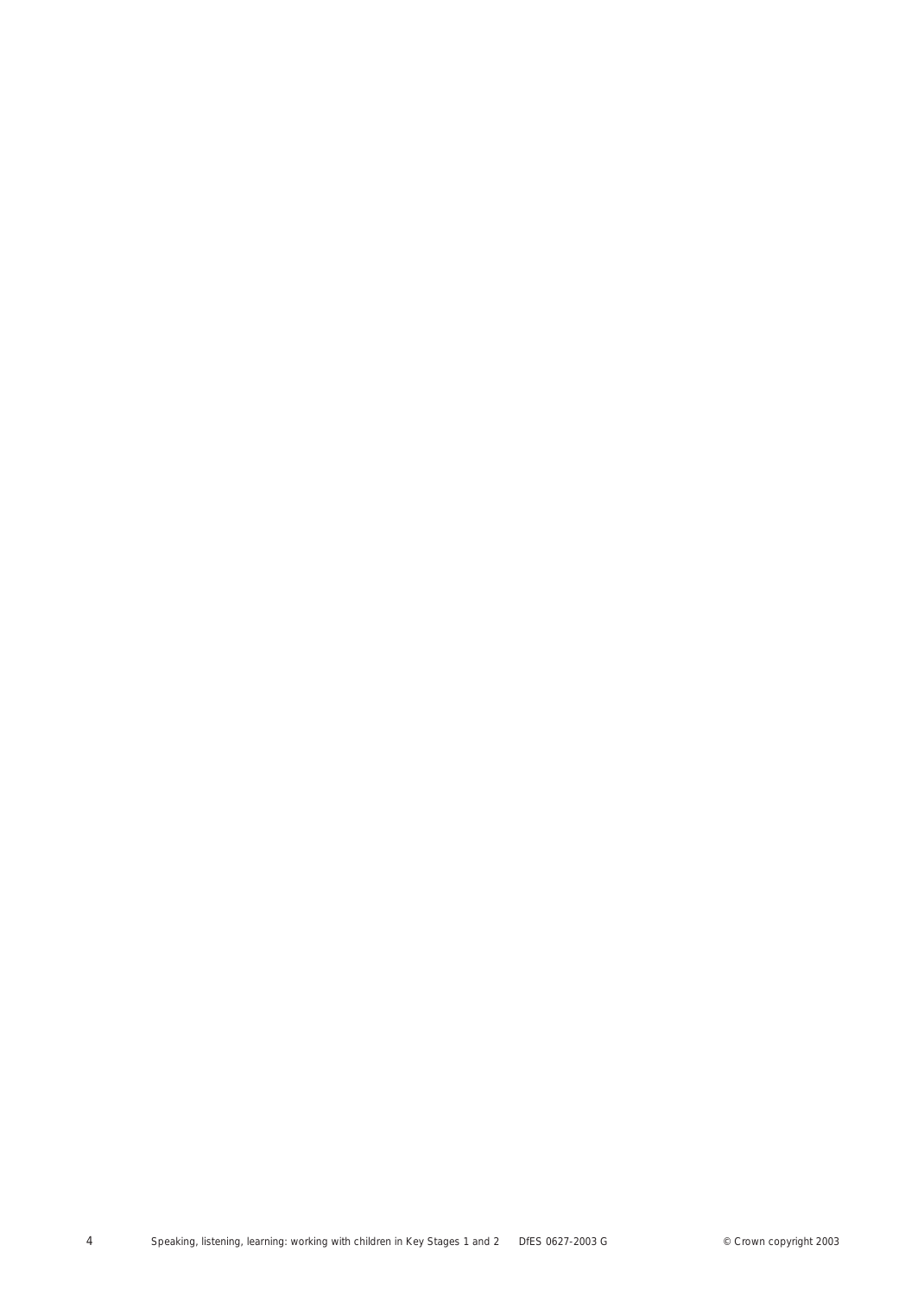# 2. The teaching objectives

#### **In the first part of this section, the teaching objectives are numbered sequentially across the years for ease of reference (see pages 6–11).**

The teaching objectives cover the four strands of speaking and listening in a systematic way across the terms and years.

There are four objectives suggested for teaching each term. Sometimes two are combined together where there is a particularly supportive link between them. In these instances (objectives 42, 55, 62 and 66), the two objectives are listed in the most logical order for the teaching sequence. In every term there is at least one explicit link made between a speaking and listening objective and one in the National Literacy Strategy *Framework for teaching*. In practice, the literacy link may precede or follow the specific teaching of speaking and listening. Within each term, a further principle is that at least one speaking and listening objective should be taught in the context of a foundation subject. The remaining two may be contextualised in English, mathematics or other foundation subjects. It is also important to plan for effective contexts to reinforce and extend the new knowledge gained in the speaking and listening lesson sequence.

#### **Each objective is set out in the same way.**



#### **In the second section, the objectives are shown in strands. Each strand is set out by year to show progression (see pages 12–19).**

The numbering is retained across the different strands. This arrangement of the objectives is useful for discussion and monitoring across the key stages. It is possible to make some adaptation to the objectives but, in the first instance, they should be used in their original form. This is in order to ensure a systematic approach to planning, teaching and learning within and between years.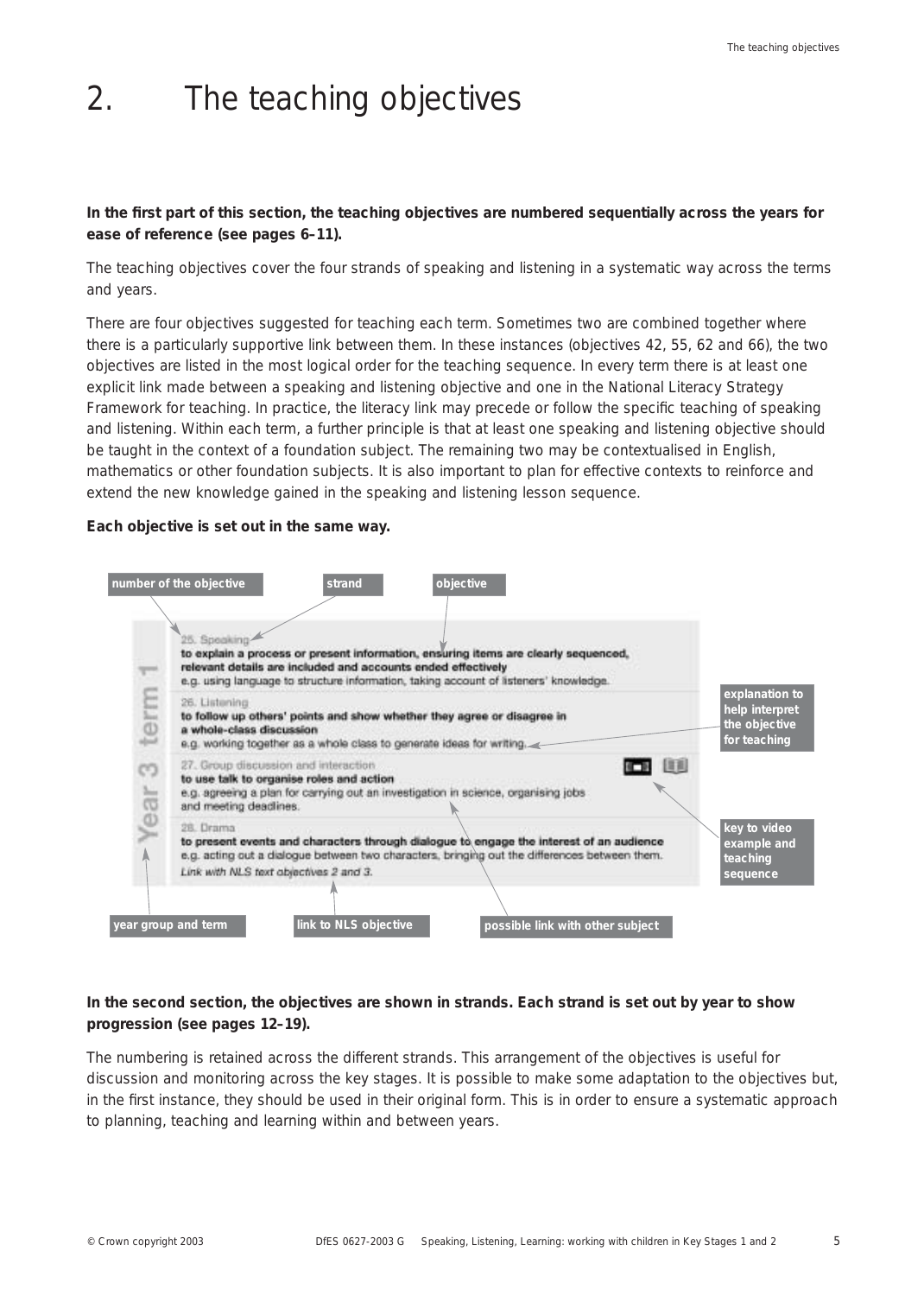| $\overline{\phantom{0}}$ | 1. Speaking<br>to describe incidents or tell stories from their own experience, in an audible voice<br>e.g. recounting events using detail, following teacher modelling.<br>Link with NLS text objectives 5 and 9.                         |
|--------------------------|--------------------------------------------------------------------------------------------------------------------------------------------------------------------------------------------------------------------------------------------|
| term                     | 2. Listening<br>to listen with sustained concentration<br>e.g. identifying points of interest when listening to an explanation.                                                                                                            |
| Year <sub>1</sub>        | 3. Group discussion and interaction<br>to ask and answer questions, make relevant contributions, offer suggestions and take turns<br>e.g. when devising ways of sorting items in the classroom.                                            |
|                          | 4. Drama<br>to explore familiar themes and characters through improvisation and role-play<br>e.g. using story boxes and bags of props to create characters.<br>Link with NLS text objective 7.                                             |
|                          | 5. Speaking<br>to retell stories, ordering events using story language<br>e.g. using different techniques to recall and invent well-structured stories.<br>Link with NLS text objectives 4 and 5.                                          |
| term                     | 6. Listening<br>to listen and follow instructions accurately, asking for help and clarification if necessary<br>e.g. learning about the purpose of instructions, devising and following more complex instructions.                         |
| Year <sub>1</sub>        | 7. Group discussion and interaction<br>to take turns to speak, listen to others' suggestions and talk about what they are going to do<br>e.g. devising simple rules for turn-taking and contributing in groups.                            |
|                          | 8. Drama<br>to act out own and well-known stories, using different voices for characters<br>e.g. using drama techniques to portray characters and motives.<br>Link with NLS text objectives 9 and 15.                                      |
|                          |                                                                                                                                                                                                                                            |
| 3                        | 9. Speaking<br>to interpret a text by reading aloud with some variety in pace and emphasis<br>e.g. in shared reading, comparing impact of different ways of reading aloud and linking with<br>meaning of text.                             |
|                          | Link with NLS text objective 3.                                                                                                                                                                                                            |
|                          | 10. Listening<br>to listen to tapes or videos and express views about how a story or information<br>has been presented<br>e.g. learning to select and describe key features of effective media presentations.                              |
| Year 1 term              | 11. Group discussion and interaction<br>to explain their views to others in a small group, and decide how to report the group's views<br>to the class<br>e.g. devising and sharing criteria for choosing a new book for the class library. |
|                          | 12. Drama<br>to discuss why they like a performance<br>e.g. talking about effective features of dramatic performance such as voice, gesture, movement.                                                                                     |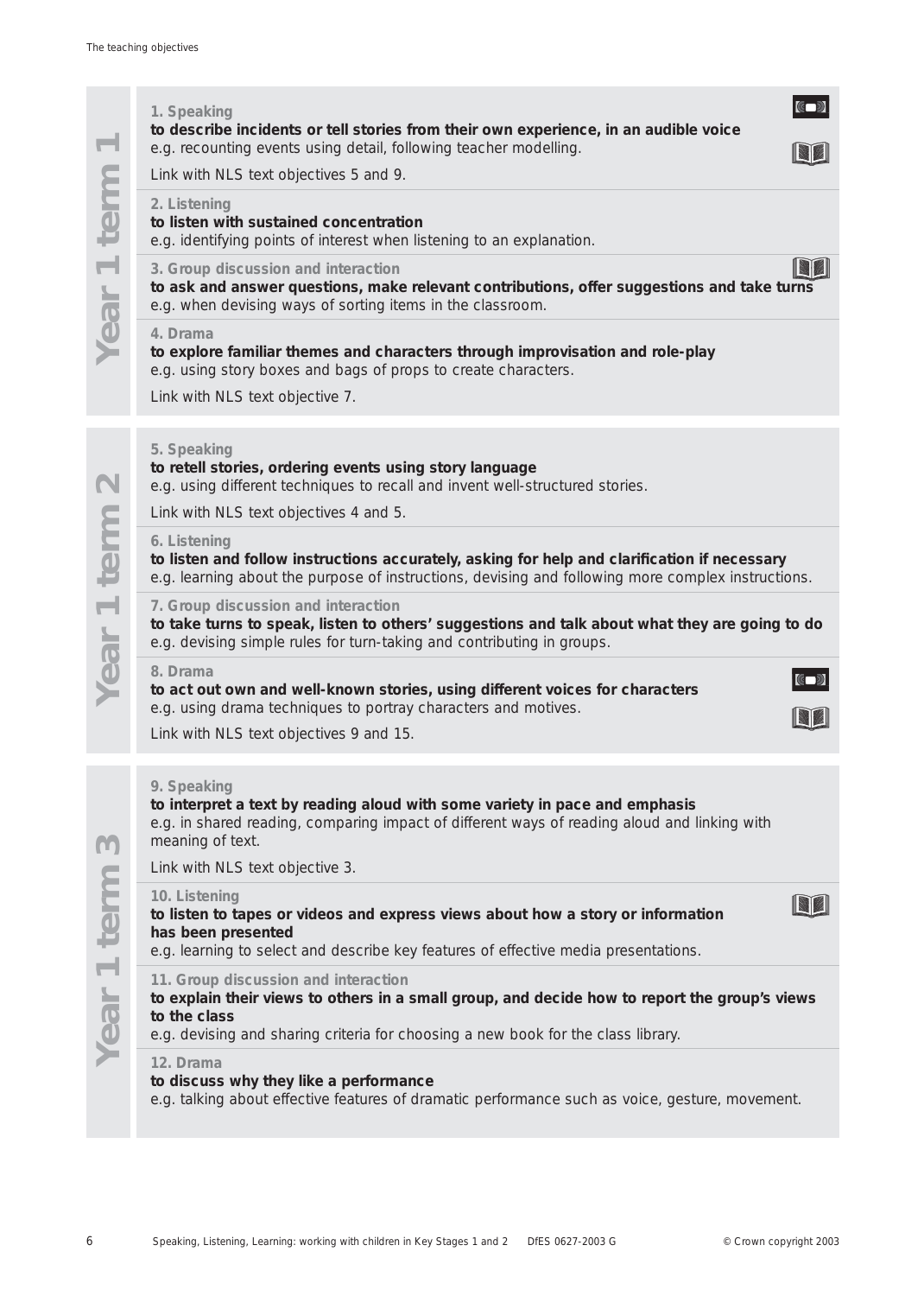| term                            | 13. Speaking<br>to speak with clarity and use intonation when reading and reciting texts<br>e.g. learning choral techniques to emphasise rhythm and meaning.<br>Link with NLS text objective 7.                                                                                                        |
|---------------------------------|--------------------------------------------------------------------------------------------------------------------------------------------------------------------------------------------------------------------------------------------------------------------------------------------------------|
|                                 | 14. Listening<br>$\subset$<br>to listen to others in class, ask relevant questions and follow instructions<br>e.g. listening to and questioning instructions for devising a game.                                                                                                                      |
| $\overline{\mathbf{C}}$<br>Year | 15. Group discussion and interaction<br>to listen to each other's views and preferences, agree the next steps to take and identify<br>contributions by each group member<br>e.g. learning how to pool views, make decisions and allocate tasks.                                                        |
|                                 | 16. Drama<br>to adopt appropriate roles in small or large groups and consider alternative courses of action<br>e.g. developing a plot and characters from a text, image or artefact.                                                                                                                   |
|                                 | 17. Speaking<br>to tell real and imagined stories using the conventions of familiar story language<br>e.g. including relevant detail, keeping the listeners' interest and sustaining an account.                                                                                                       |
|                                 | Link with NLS text objective 7.                                                                                                                                                                                                                                                                        |
| Year 2 term                     | 18. Listening<br>to respond to presentations by describing characters, repeating some highlights<br>and commenting constructively<br>e.g. watching mini-dramas in class, selecting features for comment.                                                                                               |
|                                 | $\left[$ (c $\right]$ )<br>19. Group discussion and interaction<br>to ensure everyone contributes, allocate tasks, consider alternatives and reach agreement<br>e.g. working collaboratively in planning, predicting and carrying out an investigative task.                                           |
|                                 | 20. Drama<br>to consider how mood and atmosphere are created in a live or recorded performance<br>e.g. comparing two short video extracts, choosing words to describe effects of costumes, set,<br>lighting and music.                                                                                 |
|                                 | 21. Speaking<br>to use language and gesture to support the use of models/diagrams/displays when explaining<br>e.g. showing how something works, combining language and gesture.                                                                                                                        |
|                                 | 22. Listening<br>to listen to a talk by an adult, remember some specific points and identify what they have learned<br>e.g. considering how a speaker's main points are emphasised or changed because<br>of listeners' reactions.                                                                      |
| Year 2 term 3                   | 23. Group discussion and interaction<br>to work effectively in groups by ensuring each group member takes a turn, challenging,<br>supporting and moving on<br>e.g. comparing books by the same author and deciding whether themes are the same or different.<br>Link with NLS text objectives 4 and 7. |
|                                 | 24. Drama<br>to present parts of traditional stories, own stories or work from different parts<br>of the curriculum for members of their class<br>e.g. deciding which parts of a story to dramatise and developing a polished presentation<br>of a key moment.                                         |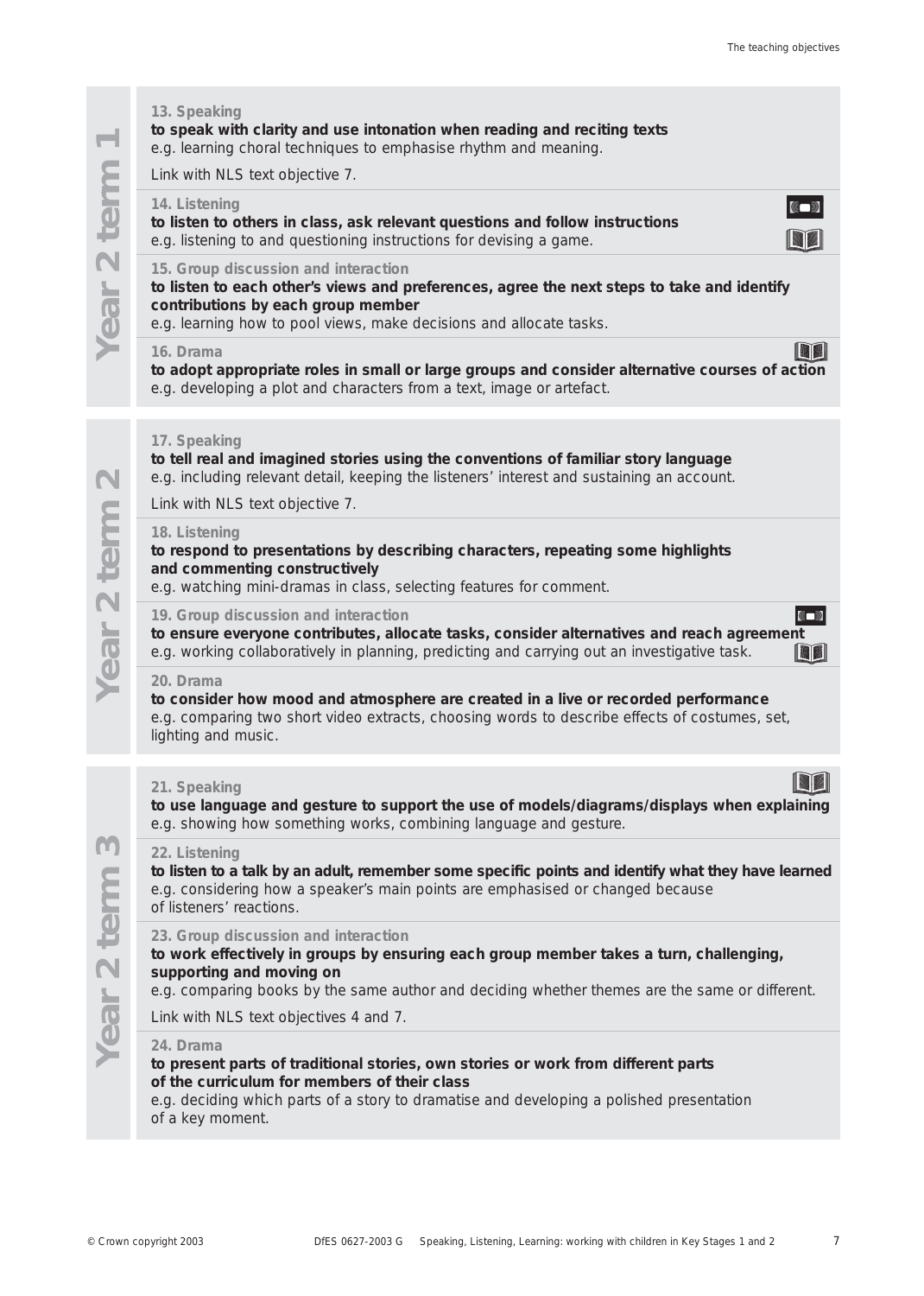٦

 $\overline{\mathsf{C}}$ 

 $\overline{\phantom{a}}$ 

 $\mathbf C$ 

 $\mathbf C$ 

 $\overline{\phantom{a}}$ 

 $\mathbf C$ 

 $\mathbf C$ 

Ŋ  $\mu$ 

| term<br><u>M</u><br>ear                                    | 25. Speaking<br>to explain a process or present information, ensuring items are clearly sequenced,<br>relevant details are included and accounts ended effectively<br>e.g. using language to structure information, taking account of listeners' knowledge.                           |
|------------------------------------------------------------|---------------------------------------------------------------------------------------------------------------------------------------------------------------------------------------------------------------------------------------------------------------------------------------|
|                                                            | 26. Listening<br>to follow up others' points and show whether they agree or disagree in<br>a whole-class discussion<br>e.g. working together as a whole class to generate ideas for writing.                                                                                          |
|                                                            | 27. Group discussion and interaction<br>to use talk to organise roles and action<br>e.g. agreeing a plan for carrying out an investigation in science, organising jobs and<br>meeting deadlines.                                                                                      |
|                                                            | 28. Drama<br>to present events and characters through dialogue to engage the interest of an audience<br>e.g. acting out a dialogue between two characters, bringing out the differences between them.<br>Link with NLS text objectives 2 and 3.                                       |
| term <sub>2</sub><br><u>က</u><br><b>JID:</b><br>$\bigcirc$ | 29. Speaking<br>to choose and prepare poems or stories for performance, identifying appropriate expression,<br>tone, volume and use of voices and other sounds<br>e.g. presenting poems from other cultures using intonation to interpret punctuation and<br>emphasise meaning.       |
|                                                            | Link with NLS text objectives 4 and 5.<br>30. Listening<br>to identify the presentational features used to communicate the main points in a broadcast<br>e.g. identifying main sections of a video and how these are signalled through voice-over,<br>music and graphics.             |
|                                                            | 31. Group discussion and interaction<br>to actively include and respond to all members of the group<br>e.g. encouraging contributions by use of questions, eye contact and people's names when<br>discussing an issue.                                                                |
|                                                            | 32. Drama<br>LIJ<br>to identify and discuss qualities of others' performances, including gesture, action, costume<br>e.g. responding to a live or recorded performance by selecting dramatic features for comment.                                                                    |
| term <sub>3</sub><br>ear <sub>3</sub>                      | 33. Speaking<br>to sustain conversation, explaining or giving reasons for their views or choices<br>e.g. making extended contributions when explaining solutions to problems or choosing equipment<br>for a classroom task.                                                           |
|                                                            | 34. Listening<br>to identify key sections of an informative broadcast, noting how the language used<br>signals changes or transitions in focus<br>e.g. listening for words and phrases such as now, then, next as video moves from presenter to film clip.                            |
|                                                            | 35. Group discussion and interaction<br>to use the language of possibility to investigate and reflect on feelings, behaviour<br>or relationships<br>e.g. investigating and reflecting on the interactions between characters when reading a story.<br>Link with NLS text objective 5. |
|                                                            | 36. Drama<br>to use some drama strategies to explore stories or issues<br>e.g. working with different techniques to explore key aspects of relationships or situations.                                                                                                               |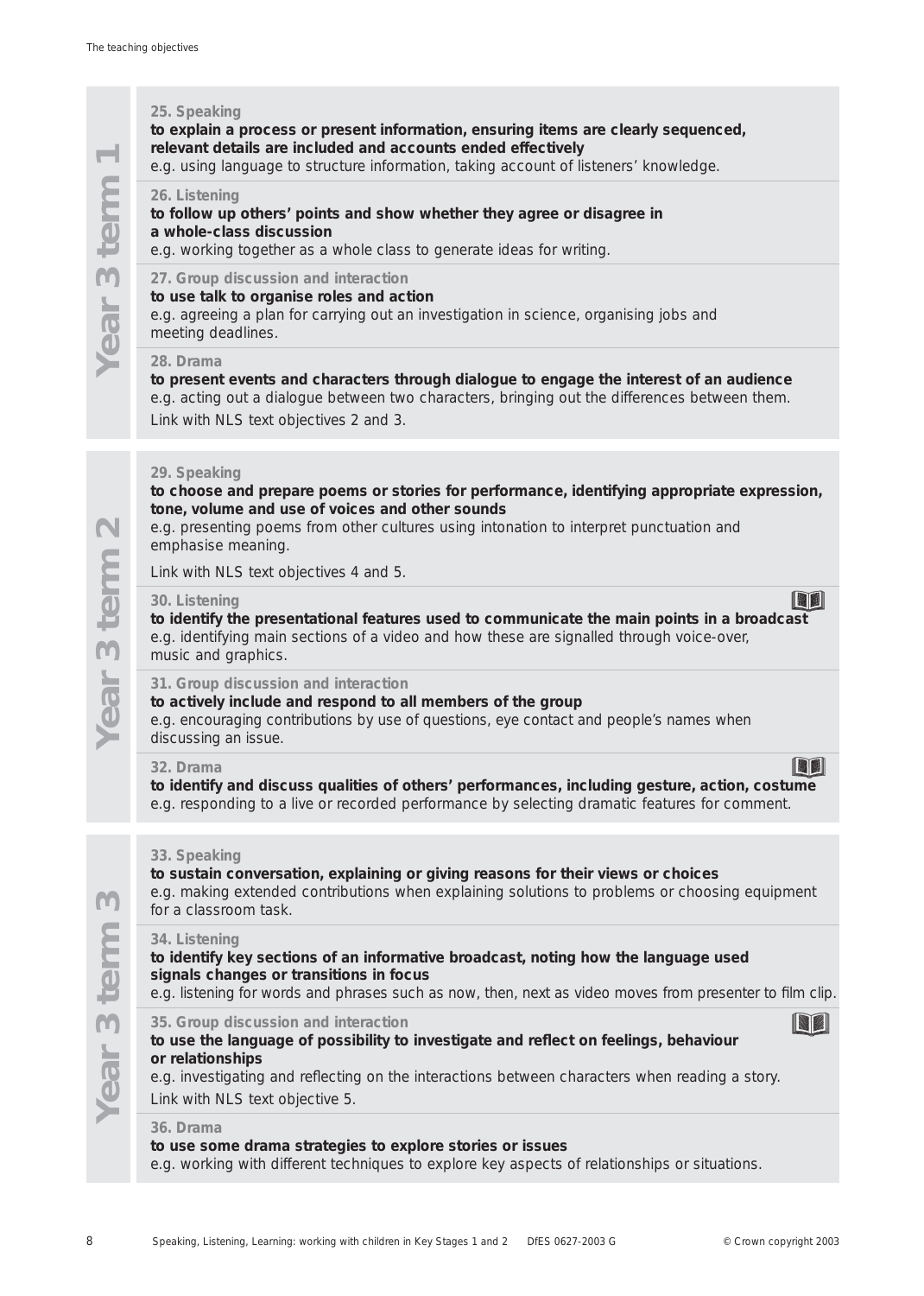| 4 term                  | 37. Speaking<br>to use and reflect on some ground rules for dialogue<br>e.g. making structured, extended contributions, speaking audibly, making meaning explicit<br>and listening actively.                                                                                     |
|-------------------------|----------------------------------------------------------------------------------------------------------------------------------------------------------------------------------------------------------------------------------------------------------------------------------|
|                         | 38. Listening<br>to compare the different contributions of music, words and images in short extracts<br>from TV programmes<br>e.g. analysing qualities of a narrator's voice which contribute to impact.                                                                         |
|                         | 39. Group discussion and interaction<br>$\left($ $\Box$ $\right)$<br>to take different roles in groups and use language appropriate to them, including roles<br>of leader, reporter, scribe, mentor<br>e.g. sustaining different roles when carrying out a decision-making task. |
| Year                    | 40. Drama<br>to comment constructively on plays and performance, discussing effects and how<br>they are achieved<br>e.g. watching plays written in class and comparing effects achieved by different groups.                                                                     |
|                         | Link with NLS text objectives 5, 6 and 13.                                                                                                                                                                                                                                       |
|                         | 41. Speaking<br>to respond appropriately to the contributions of others in the light of alternative viewpoints<br>e.g. providing evidence to maintain their own view or modifying their views because<br>of what others have said.                                               |
| term <sub>2</sub>       | 42. Listening<br>to listen to a speaker, make notes on the talk and use the notes to develop a role-play<br>e.g. listening to an expert explaining their job, using notes as a basis for improvisation.                                                                          |
| $\overline{\mathbf{r}}$ | Drama<br>to develop scripts based on improvisation<br>e.g. filling out brief notes, expanding on key words as the basis for script writing.                                                                                                                                      |
|                         | Link with NLS text objectives 21 and 22.                                                                                                                                                                                                                                         |
| Year                    | 43. Group discussion and interaction<br>to use time, resources and group members efficiently by distributing tasks, checking progress,<br>making backup plans<br>e.g. carrying out an ICT task effectively by organising both electronic and paper resources.                    |
|                         |                                                                                                                                                                                                                                                                                  |
|                         | 44. Speaking<br>to tell stories using voice effectively<br>e.g. identifying the ways presentational features contribute to message and impact.                                                                                                                                   |
|                         | 45. Listening<br>to investigate how talk varies with age, familiarity, gender and purpose<br>e.g. listening for differences between face-to-face introductions and talking on the telephone.                                                                                     |
| Year 4 term 3           | 46. Group discussion and interaction<br>to identify the main points of each speaker, compare their arguments and how<br>they are presented<br>e.g. developing an oral presentation from previous written work and identifying<br>some presentational differences.                |
|                         | Link with NLS text objective 21.                                                                                                                                                                                                                                                 |
|                         | 47. Drama<br>to create roles showing how behaviour can be interpreted from different viewpoints<br>e.g. presenting characters as they might see themselves, then as others see them.                                                                                             |

 $\overline{\varsigma}$ 

j. ų

 $\overline{\mathsf{C}}$ 

×, i,

li,  $\overline{\mathcal{C}}$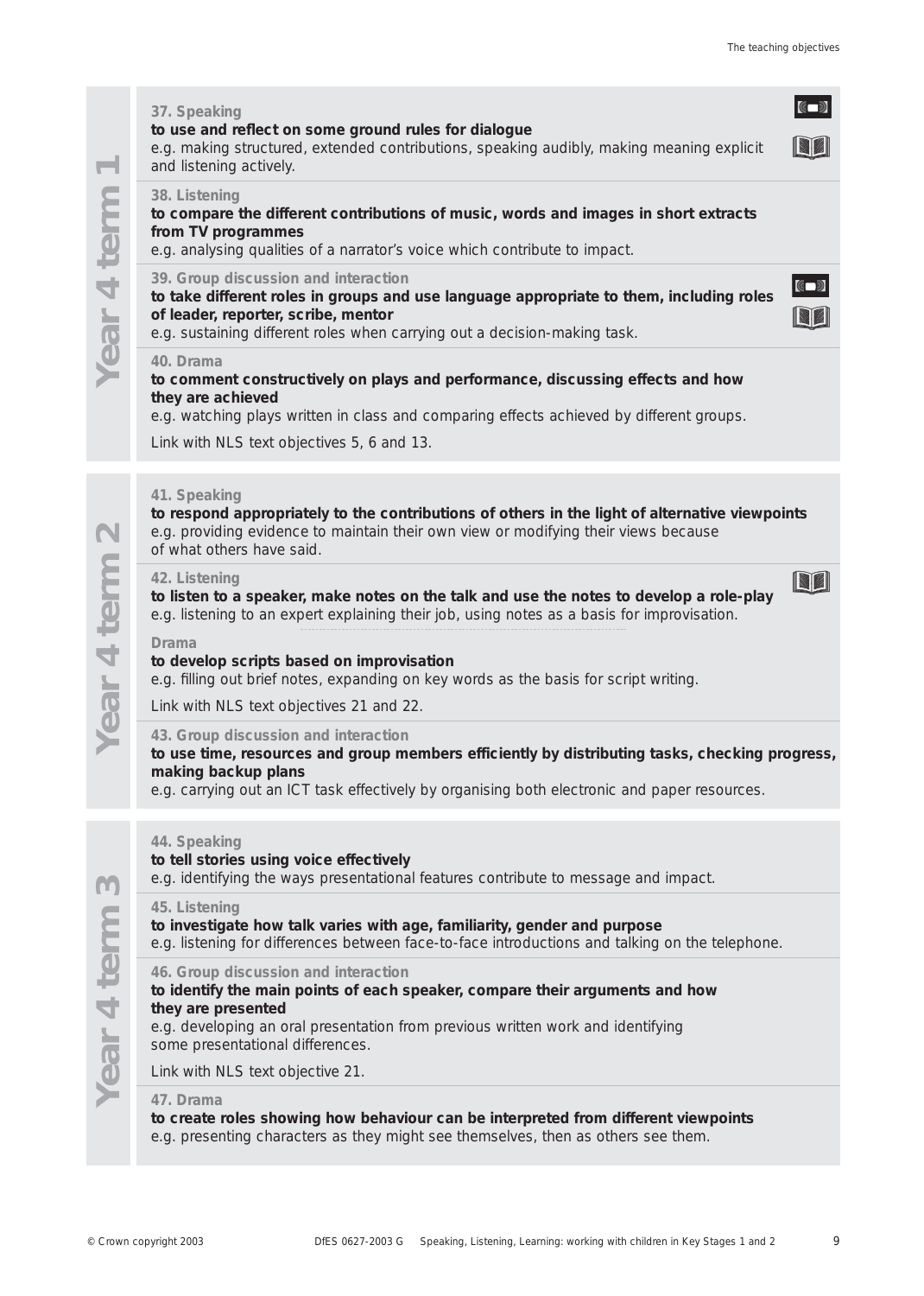|             | 48. Speaking<br>to tell a story using notes designed to cue techniques, such as repetition, recap and humour<br>e.g. converting notes of story outline into cue cards to support story telling.<br>Link with NLS text objective 14.       |
|-------------|-------------------------------------------------------------------------------------------------------------------------------------------------------------------------------------------------------------------------------------------|
| term        | 49. Listening<br>to identify some aspects of talk which vary between formal and informal occasions<br>e.g. contrasting excerpts from a national news broadcast and children's TV.                                                         |
| 10          | 50. Group discussion and interaction<br>to plan and manage a group task over time by using different levels of planning<br>e.g. using knowledge of group roles to organise and accomplish a collaborative activity.                       |
| Year        | 51. Drama<br>to perform a scripted scene making use of dramatic conventions<br>e.g. using and interpreting stage directions to enhance performance.                                                                                       |
|             | Link with NLS text objectives 5 and 18.                                                                                                                                                                                                   |
|             | 52. Listening<br>to identify different question types and evaluate impact on audience<br>e.g. distinguishing open, closed, leading, negative and rhetorical questions.                                                                    |
| term        | Speaking<br>to use and explore different question types<br>e.g. how to vary and sequence questions.                                                                                                                                       |
| LO<br>Year  | 53. Group discussion and interaction<br>to understand and use the processes and language of decision making<br>e.g. considering consequences and alternatives, achieving compromise where necessary, using<br>language to seek agreement. |
|             | Link with NLS text objective 7.                                                                                                                                                                                                           |
|             | 54. Drama<br>to reflect on how working in role helps to explore complex issues<br>e.g. sustaining work in role to explore issues from different social, cultural or historical perspectives.                                              |
|             | 55. Listening<br>to analyse the use of persuasive language<br>e.g. how a speaker uses emphasis, rhetoric and gesture effectively.                                                                                                         |
| Year 5 term | Speaking<br>to present a spoken argument, sequencing points logically, defending views with evidence<br>and making use of persuasive language<br>e.g. preparing a group presentation of the pros and cons of a current issue.             |
|             | Link with NLS text objectives 15 and 19.                                                                                                                                                                                                  |
|             | 56. Group discussion and interaction<br>to understand different ways to take the lead and support others in groups<br>e.g. identifying how to organise, chair, report, listen constructively and draw others in.                          |
|             | 57. Drama<br>to use and recognise the impact of theatrical effects in drama<br>e.g. describing and reflecting on style and genre in performances.                                                                                         |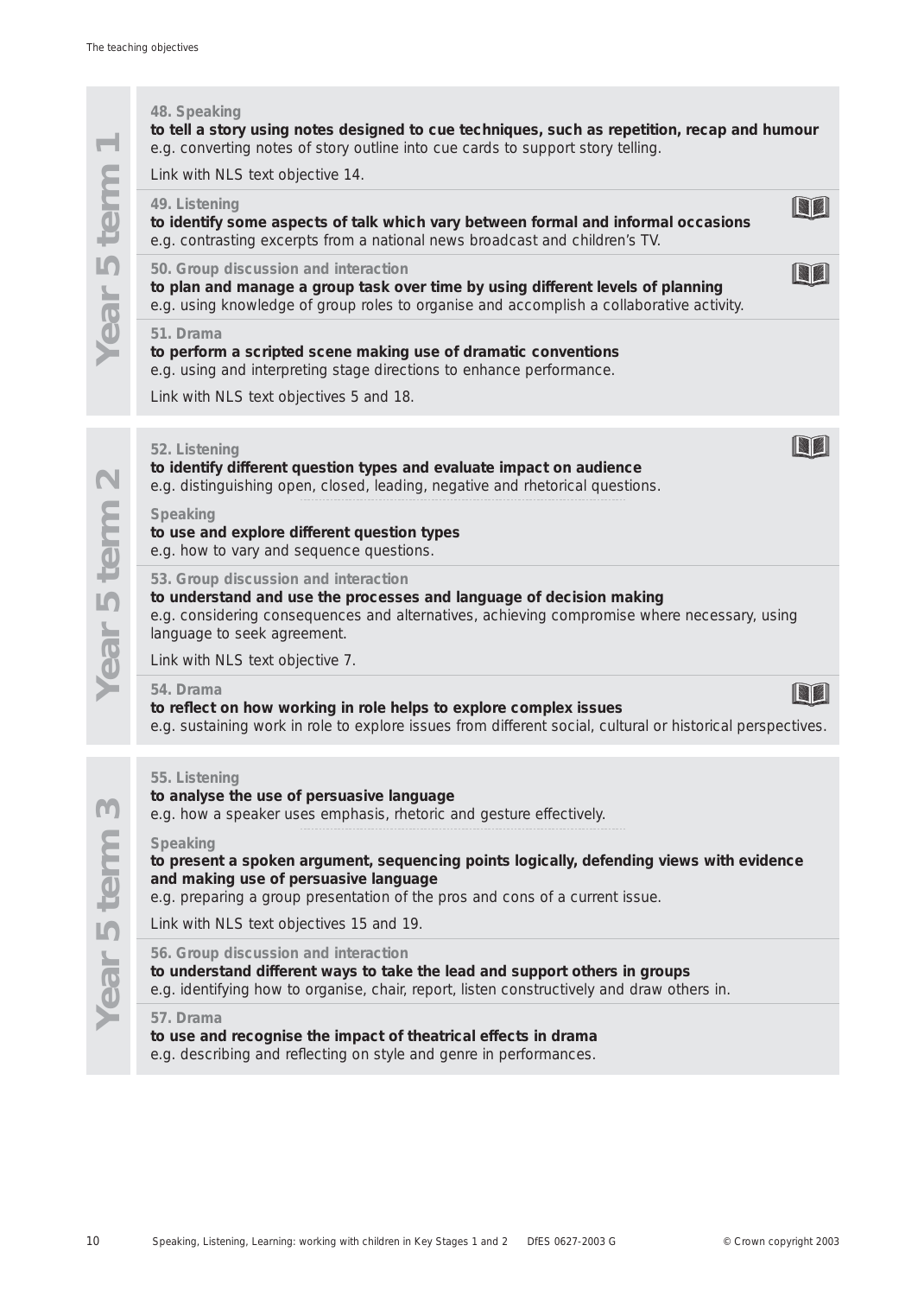|                                       | $\left($ $\right)$<br>58. Speaking<br>to use a range of oral techniques to present persuasive argument<br><u>ing </u><br>e.g. attracting and holding listeners' attention through what is said and how it is delivered.                                                                               |
|---------------------------------------|-------------------------------------------------------------------------------------------------------------------------------------------------------------------------------------------------------------------------------------------------------------------------------------------------------|
| term<br>0<br>Year                     | 59. Listening<br>to analyse and evaluate how speakers present points effectively through use<br>of language and gesture<br>e.g. identifying techniques including humour, irony, pace, volume, colloquialisms, standard<br>and non-standard forms.                                                     |
|                                       | 60. Group discussion and interaction<br>to understand and use a variety of ways to criticise constructively and respond to criticism<br>e.g. seeking clarification, offering additional information, adjusting ideas about content<br>and style of presentations.                                     |
|                                       | 61. Drama<br>to consider the overall impact of a live or recorded performance, identifying dramatic ways<br>of conveying characters' ideas and building tension<br>e.g. evaluating different performances of an adaptation of a classic text.<br>Link with NLS text objectives 1 and 9.               |
|                                       | 62. Listening<br>to make notes when listening for a sustained period and discuss how note taking varies<br>depending on context and purpose<br>e.g. listening to extended presentations, making notes on content, style and points to question.                                                       |
| term<br>$\bullet$<br>JR<br>$\bigcirc$ | Speaking<br>to participate in a whole-class debate using the conventions and language of debate,<br>including standard English<br>e.g. learning how to encourage and handle relevant questions from an audience, including how<br>to manage disagreement.<br>Link with NLS text objectives 15 and 18. |
|                                       | 63. Group discussion and interaction<br>to consider examples of conflict and resolution, exploring language used<br>e.g. identifying ways of coping with disagreement so that the discussion proceeds.                                                                                                |
|                                       | 64. Drama<br>$\begin{bmatrix} \mathbb{C} & \mathbb{D} \end{bmatrix}$<br>to improvise using a range of drama strategies and conventions to explore themes<br>such as hopes, fears, desires<br>e.g. drawing on shared text to explore emotional tension at key moments in a story.                      |
| 6 term 3<br>Year                      | 65. Speaking<br>to use techniques of dialogic talk to explore ideas, topics or issues<br>e.g. interviewing someone from secondary school, using formal language and spoken<br>standard English.                                                                                                       |
|                                       | 66. Listening<br>to listen for language variation in formal and informal contexts<br>e.g. identifying when and how speakers use more or less formal language.                                                                                                                                         |
|                                       | Group discussion and interaction<br>to identify the ways spoken language varies according to differences in context and<br>purpose of use<br>e.g. discussing and explaining differences in the use of standard English and dialects.<br>Link with NLS text objectives 16 and 20.                      |
|                                       | 67. Drama<br>to devise a performance considering how to adapt the performance for a specific audience<br>e.g. scripting and performing a drama to present to a community audience or other year groups.                                                                                               |

 $\overline{\phantom{a}}$ 

 $\boldsymbol\zeta$ 

 $\overline{\varsigma}$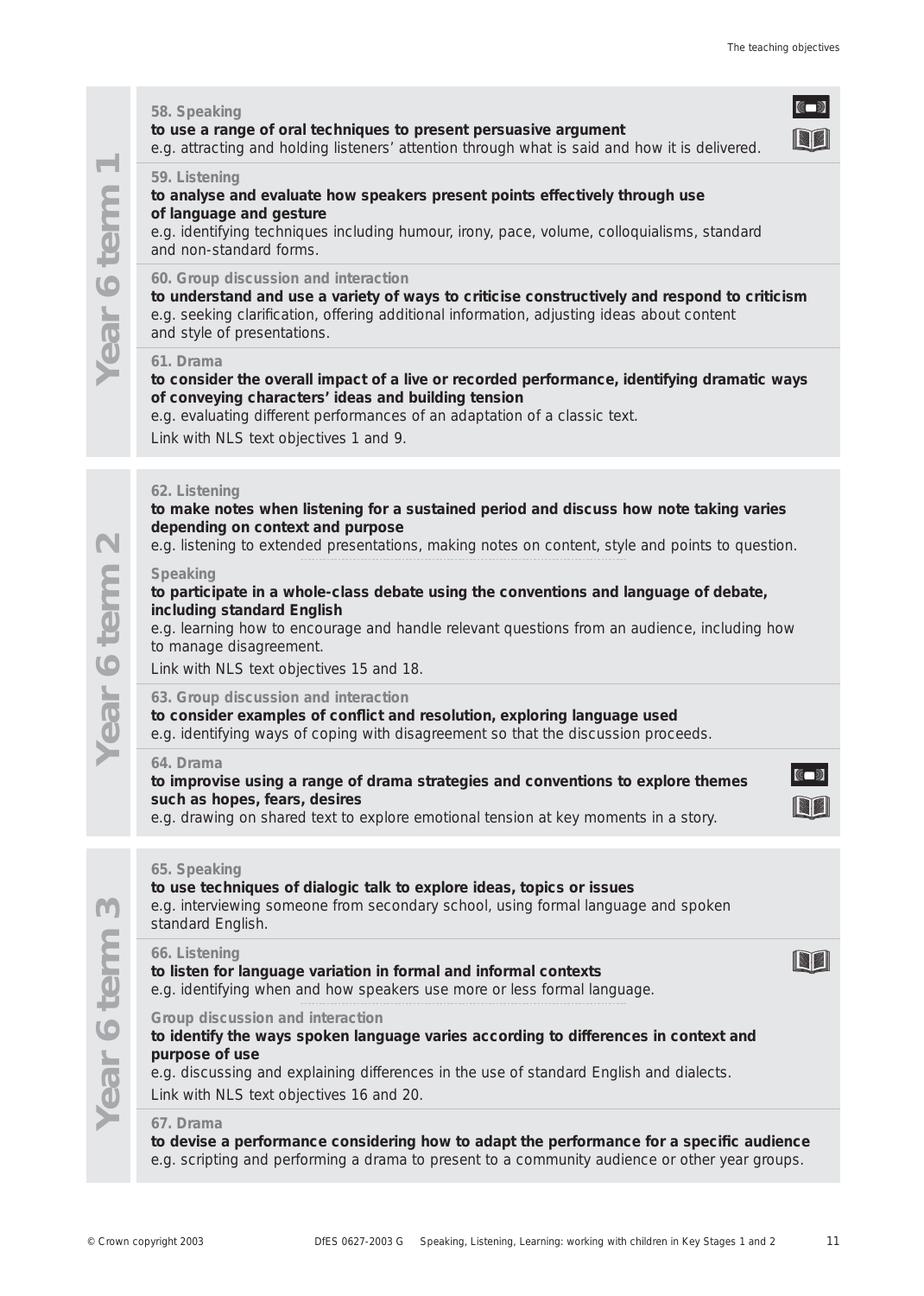## **Speaking Years 1–6**

### **Year 1 term 1 1. to describe incidents or tell stories from their own experience, in an audible voice** e.g. recounting events using detail, following teacher modelling. *Link with NLS text objectives 5 and 9.*  **Year 1 term 2 5. to retell stories, ordering events using story language** e.g. using different techniques to recall and invent well-structured stories. *Link with NLS text objectives 4 and 5.*  **Year 1 term 3 9. to interpret a text by reading aloud with some variety in pace and emphasis** e.g. in shared reading, comparing impact of different ways of reading aloud and linking with meaning of text. *Link with NLS text objective 3.*  **Year 2 term 1 13. to speak with clarity and use intonation when reading and reciting texts** e.g. learning choral techniques to emphasise rhythm and meaning. *Link with NLS text objective 7.*  **Year 2 term 2 17. to tell real and imagined stories using the conventions of familiar story language** e.g. including relevant detail, keeping the listeners' interest and sustaining an account. *Link with NLS text objective 7.*  **Year 2 term 3 21. to use language and gesture to support the use of models/diagrams/displays when explaining** e.g. showing how something works, combining language and gesture. **Year 3 term 1 25. to explain a process or present information, ensuring items are clearly sequenced, relevant details are included and accounts ended effectively** e.g. using language to structure information, taking account of listeners' knowledge. **Year 3 term 2**

**29. to choose and prepare poems or stories for performance, identifying appropriate expression, tone, volume and use of voices and other sounds**

e.g. presenting poems from other cultures using intonation to interpret punctuation and emphasise meaning.

*Link with NLS text objectives 4 and 5.* 

#### **Year 3 term 3**

**33. to sustain conversation, explaining or giving reasons for their views or choices** 

e.g. making extended contributions when explaining solutions to problems or choosing equipment for a classroom task.



 $\mathbb{H} \mathbb{M}$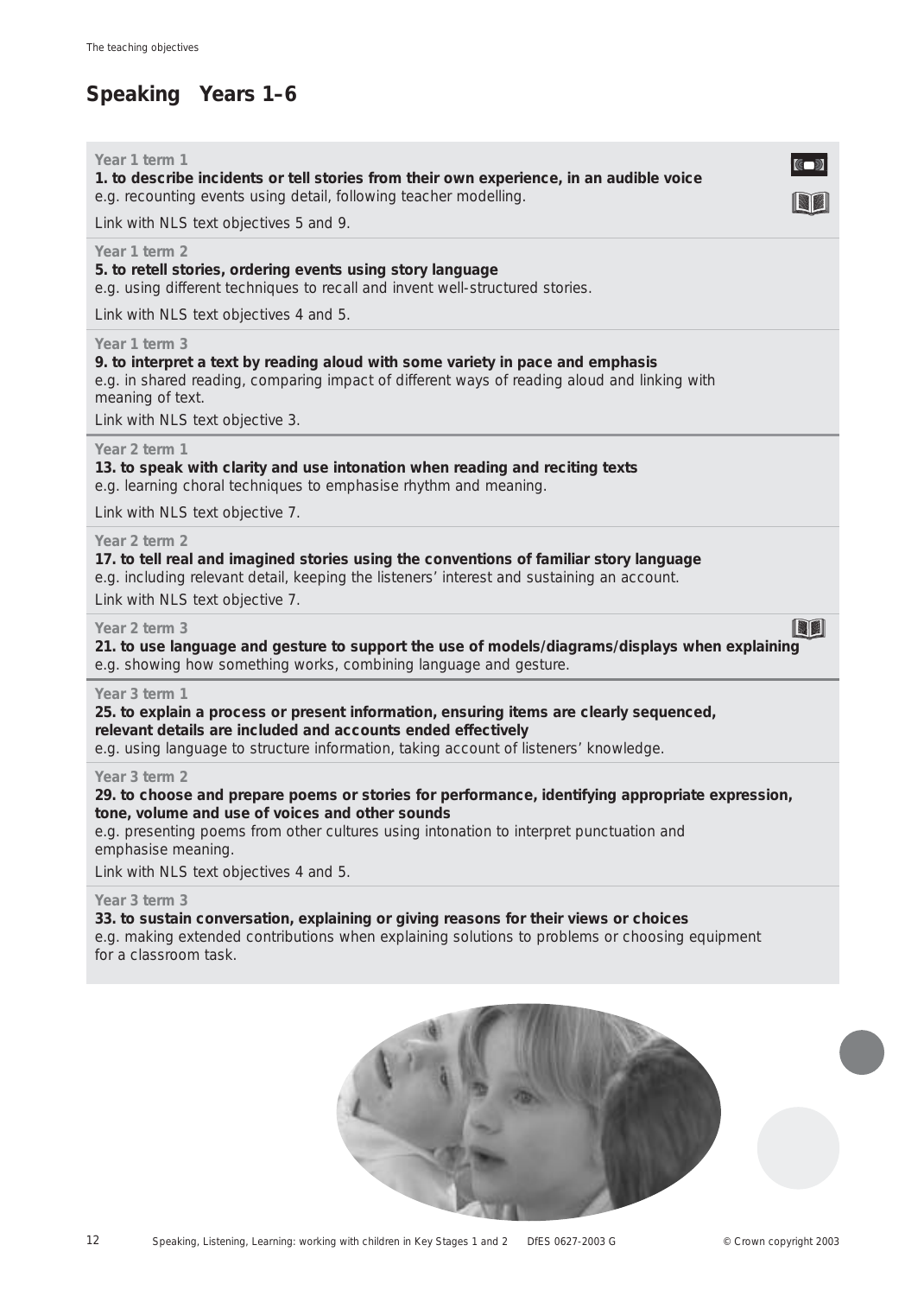| Year 4 term 1<br>$\Box$<br>37. to use and reflect on some ground rules for dialogue<br>e.g. making structured, extended contributions, speaking audibly, making meaning explicit<br>and listening actively.                                                                                                    |
|----------------------------------------------------------------------------------------------------------------------------------------------------------------------------------------------------------------------------------------------------------------------------------------------------------------|
| Year 4 term 2<br>41. to respond appropriately to the contributions of others in the light of alternative viewpoints<br>e.g. providing evidence to maintain their own view or modifying their views because<br>of what others have said.                                                                        |
| Year 4 term 3<br>44. to tell stories using voice effectively<br>e.g. identifying the ways presentational features contribute to message and impact.                                                                                                                                                            |
| Year 5 term 1<br>48. to tell a story using notes designed to cue techniques, such as repetition, recap and humour<br>e.g. converting notes of story outline into cue cards to support story telling.<br>Link with NLS text objective 14.                                                                       |
| Year 5 term 2<br>52. to use and explore different question types<br>e.g. how to vary and sequence questions.                                                                                                                                                                                                   |
| Year 5 term 3<br>55. to present a spoken argument, sequencing points logically, defending views with evidence and<br>making use of persuasive language<br>e.g. preparing a group presentation of the pros and cons of a current issue.<br>Link with NLS text objectives 15 and 19.                             |
| Year 6 term 1<br>(<br>58. to use a range of oral techniques to present persuasive argument<br>e.g. attracting and holding listeners' attention through what is said and how it is delivered.                                                                                                                   |
| Year 6 term 2<br>62. to participate in a whole-class debate using the conventions and language of debate,<br>including standard English<br>e.g. learning how to encourage and handle relevant questions from an audience, including how<br>to manage disagreement.<br>Link with NLS text objectives 15 and 18. |
| Year 6 term 3<br>65. to use techniques of dialogic talk to explore ideas, topics or issues<br>e.g. interviewing someone from secondary school, using formal language and spoken standard English.                                                                                                              |

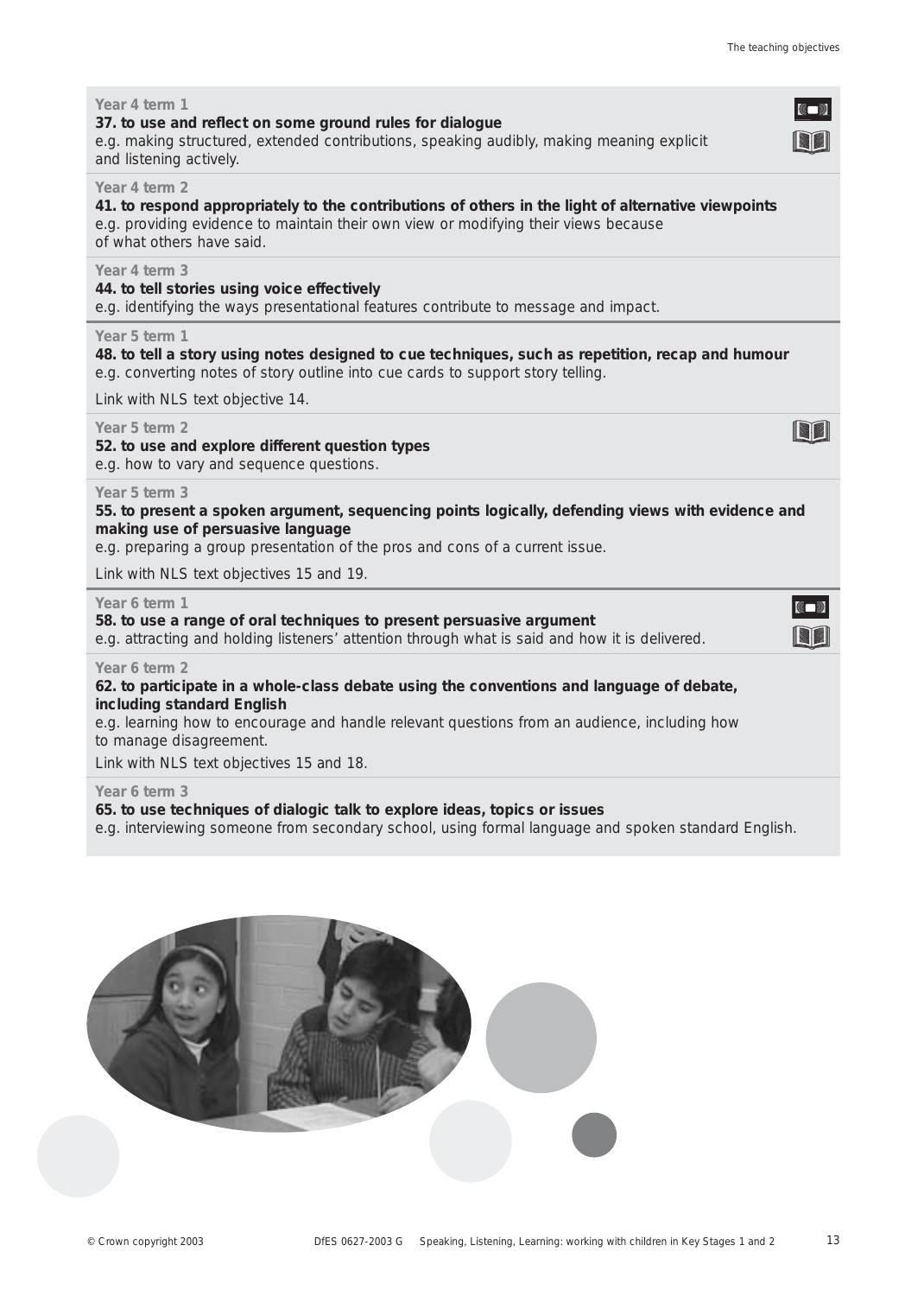### **Listening Years 1–6**

#### **Year 1 term 1 2. to listen with sustained concentration** e.g. identifying points of interest when listening to an explanation. **Year 1 term 2 6. to listen and follow instructions accurately, asking for help and clarification if necessary** e.g. learning about the purpose of instructions, devising and following more complex instructions. **Year 1 term 3** 12191 **10. to listen to tapes or videos and express views about how a story or information has been presented** e.g. learning to select and describe key features of effective media presentations. **Year 2 term 1**  $\left($ **14. to listen to others in class, ask relevant questions and follow instructions** e.g. listening to and questioning instructions for devising a game. **Year 2 term 2 18. to respond to presentations by describing characters, repeating some highlights and commenting constructively** e.g. watching mini-dramas in class, selecting features for comment. **Year 2 term 3 22. to listen to a talk by an adult, remember some specific points and identify what they have learned** e.g. considering how a speaker's main points are emphasised or changed because of listeners' reactions. **Year 3 term 1 26. to follow up others' points and show whether they agree or disagree in a whole-class discussion** e.g. working together as a whole class to generate ideas for writing. **Year 3 term 2** PISI **30. to identify the presentational features used to communicate the main points in a broadcast** e.g. identifying main sections of a video and how these are signalled through voice-over, music and graphics. **Year 3 term 3 34. to identify key sections of an informative broadcast, noting how the language used signals changes or transitions in focus** e.g. listening for words and phrases such as *now*, *then*, *next* as video moves from presenter to film clip.

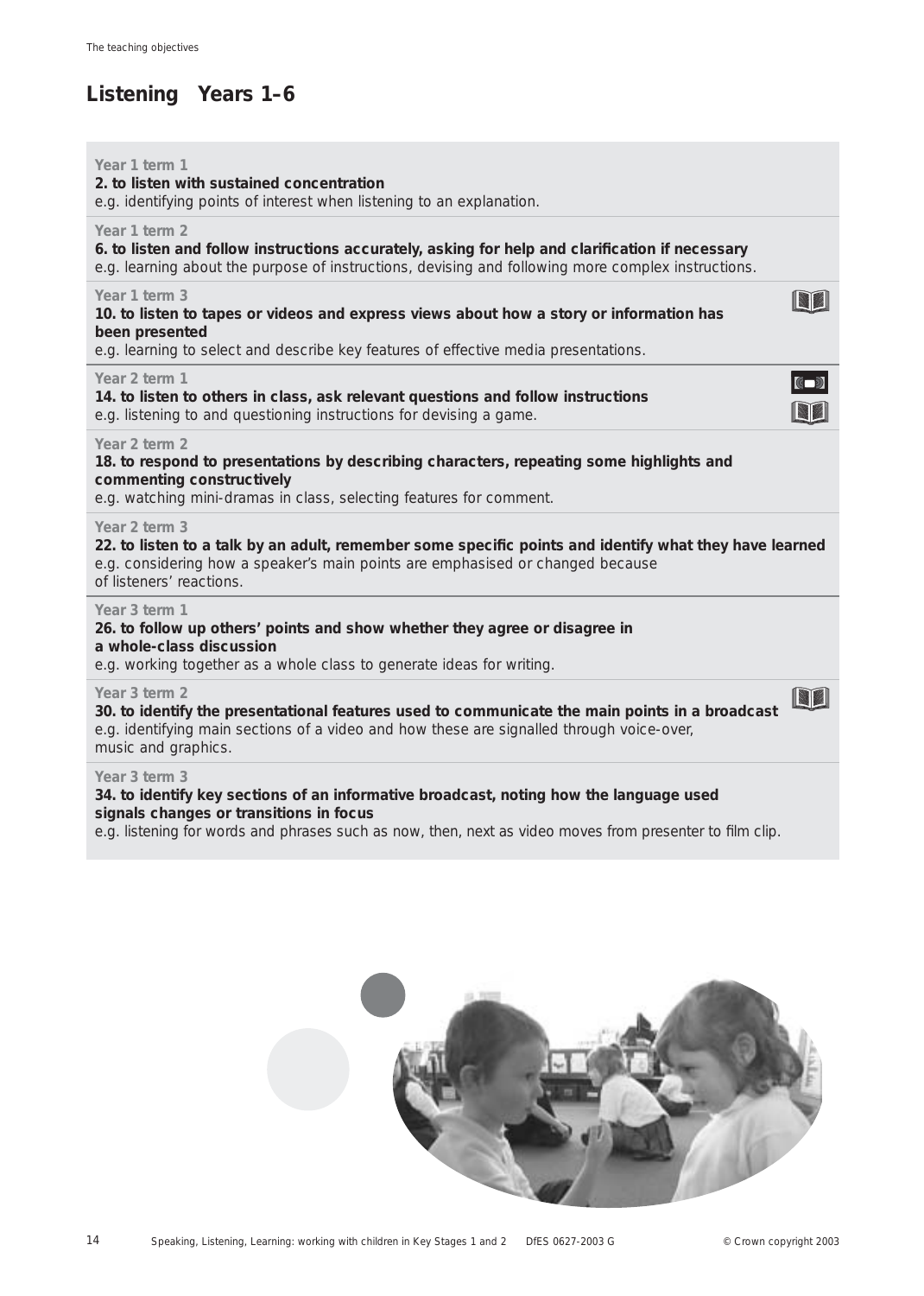| Year 4 term 1<br>38. to compare the different contributions of music, words and images in short extracts<br>from TV programmes<br>e.g. analysing qualities of a narrator's voice which contribute to impact.                                          |  |
|-------------------------------------------------------------------------------------------------------------------------------------------------------------------------------------------------------------------------------------------------------|--|
| Year 4 term 2<br>42. to listen to a speaker, make notes on the talk and use the notes to develop a role-play<br>e.g. listening to expert explaining their job, using notes as the basis for improvisation.                                            |  |
| Year 4 term 3<br>45. to investigate how talk varies with age, familiarity, gender and purpose<br>e.g. listening for differences between face-to-face introductions and talking on the telephone.                                                      |  |
| Year 5 term 1<br>49. to identify some aspects of talk which vary between formal and informal occasions<br>e.g. contrasting excerpts from a national news broadcast and children's TV.                                                                 |  |
| Year 5 term 2<br>52. to identify different question types and evaluate impact on audience<br>e.g. distinguishing open, closed, leading, negative and rhetorical questions.                                                                            |  |
| Year 5 term 3<br>55. to analyse the use of persuasive language<br>e.g. how a speaker uses emphasis, rhetoric and gesture effectively.                                                                                                                 |  |
| Year 6 term 1<br>59. to analyse and evaluate how speakers present points effectively through<br>use of language and gesture<br>e.g. identifying techniques including humour, irony, pace, volume, colloquialisms, standard<br>and non-standard forms. |  |
| Year 6 term 2<br>62. to make notes when listening for a sustained period and discuss how note taking varies<br>depending on context and purpose<br>e.g. listening to extended presentations, making notes on content, style and points to question.   |  |
| Year 6 term 3<br>66. to listen for language variation in formal and informal contexts<br>e.g. identifying when and how speakers use more or less formal language.                                                                                     |  |

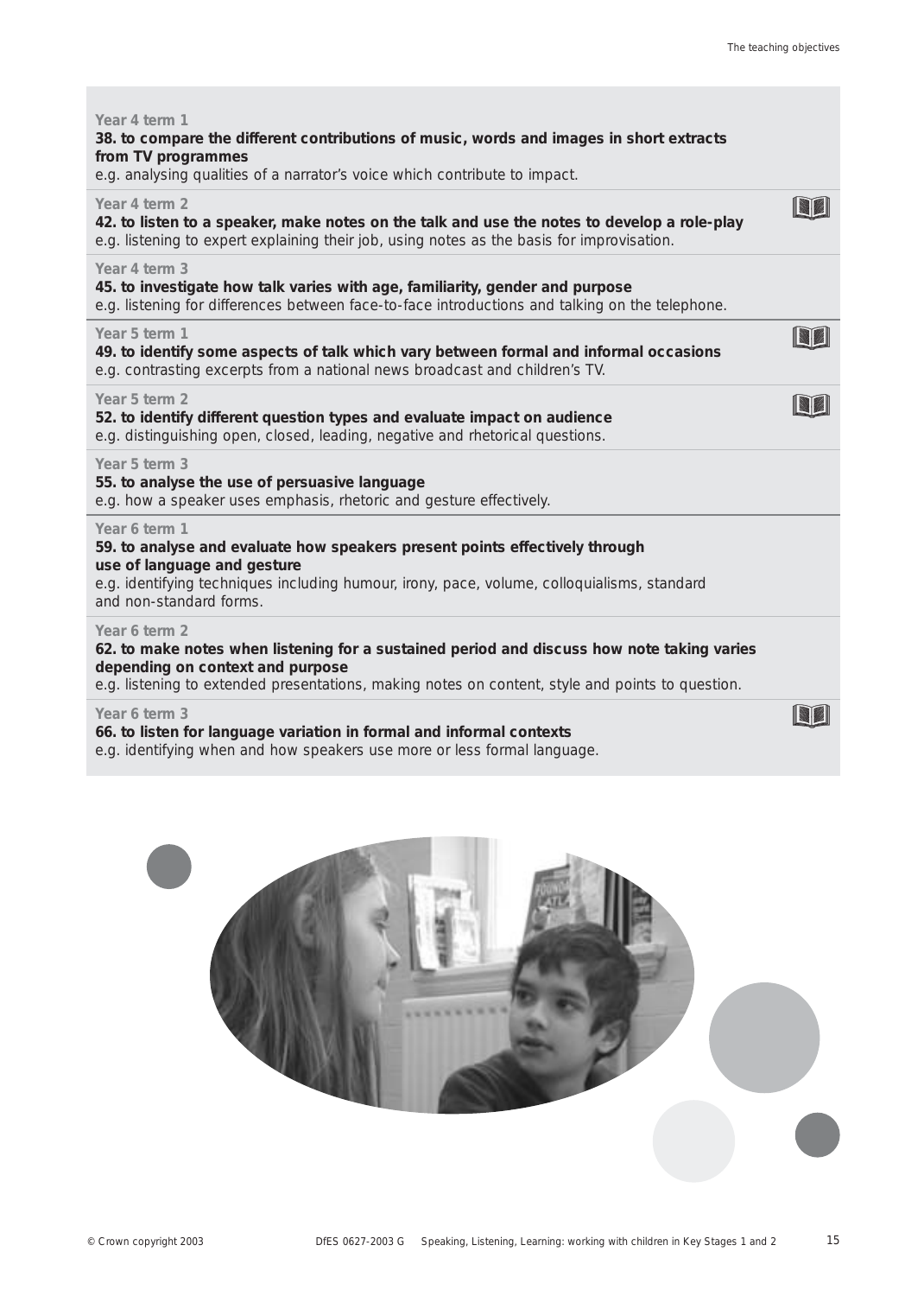### **Group discussion and interaction Years 1–6**

#### **Year 1 term 1**

**3. to ask and answer questions, make relevant contributions, offer suggestions and take turns** e.g. when devising ways of sorting items in the classroom.

#### **Year 1 term 2**

**7. to take turns to speak, listen to others' suggestions and talk about what they are going to do** e.g. devising simple rules for turn-taking and contributing in groups.

#### **Year 1 term 3**

**11. to explain their views to others in a small group, and decide how to report the group's views to the class**

e.g. devising and sharing criteria for choosing a new book for the class library.

#### **Year 2 term 1**

**15. to listen to each other's views and preferences, agree the next steps to take and identify contributions by each group member**

e.g. learning how to pool views, make decisions and allocate tasks.

#### **Year 2 term 2**

**19. to ensure everyone contributes, allocate tasks, consider alternatives and reach agreement** e.g. working collaboratively in planning, predicting and carrying out an investigative task.



126

1261

#### **Year 2 term 3**

**23. to work effectively in groups by ensuring each group member takes a turn, challenging, supporting and moving on**

e.g. comparing books by the same author and deciding whether themes are the same or different.

*Link with NLS text objectives 4 and 7.* 

#### **Year 3 term 1**

#### **27. to use talk to organise roles and action**

e.g. agreeing a plan for carrying out an investigation in science, organising jobs and meeting deadlines.

**Year 3 term 2**

#### **31. to actively include and respond to all members of the group**

e.g. encouraging contributions by use of questions, eye contact and people's names when discussing an issue.

#### **Year 3 term 3**

#### **35. to use the language of possibility to investigate and reflect on feelings,**

**behaviour or relationships**

e.g. investigating and reflecting on the interactions between characters when reading a story.

*Link with NLS text objective 5.* 

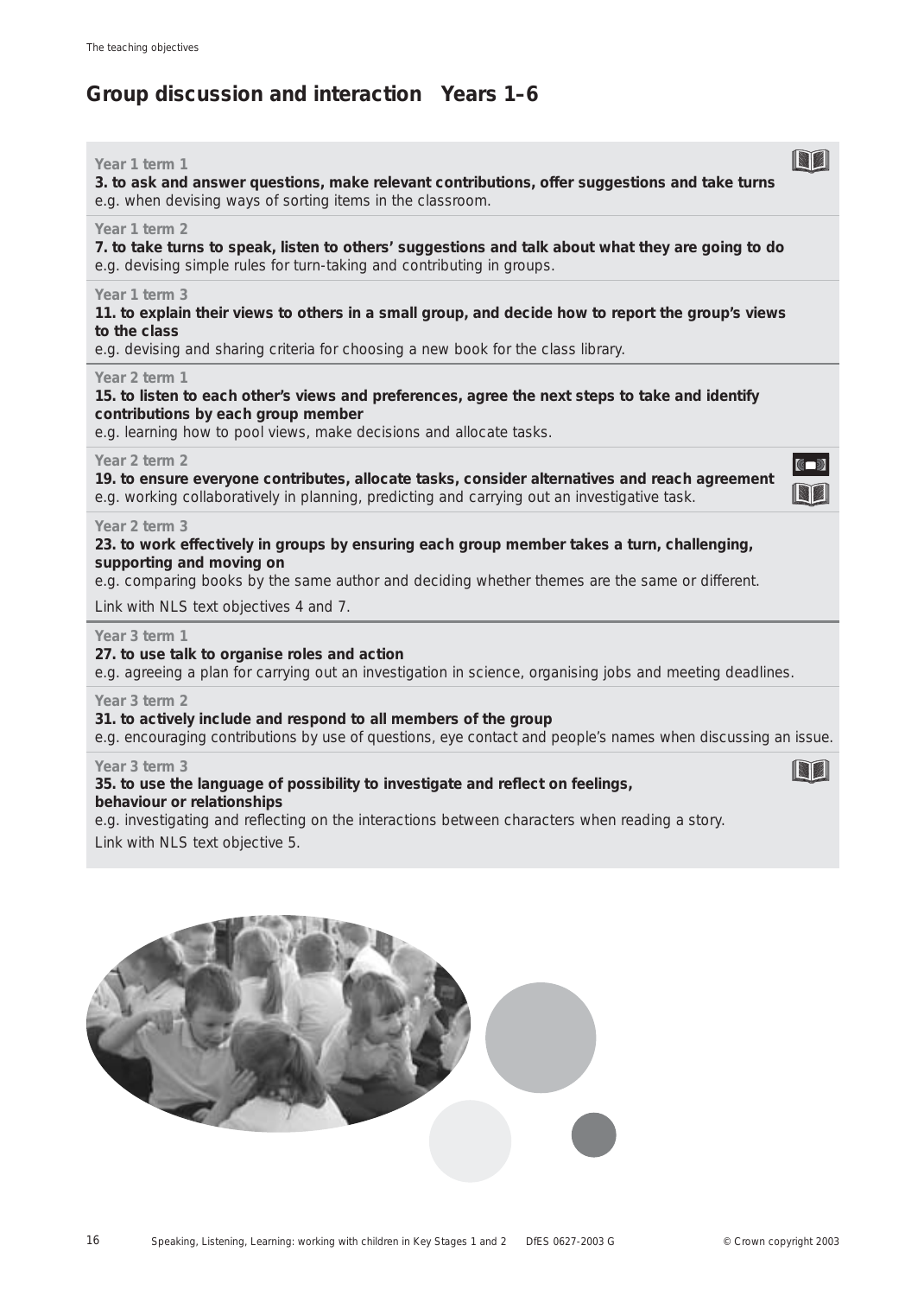| Year 4 term 1<br>$\Box$<br>39. to take different roles in groups and use language appropriate to them, including roles<br>of leader, reporter, scribe, mentor<br>e.g. sustaining different roles when carrying out a decision-making task.                                         |
|------------------------------------------------------------------------------------------------------------------------------------------------------------------------------------------------------------------------------------------------------------------------------------|
| Year 4 term 2<br>43. to use time, resources and group members efficiently by distributing tasks, checking progress,<br>making backup plans<br>e.g. carrying out an ICT task effectively by organising both electronic and paper resources.                                         |
| Year 4 term 3<br>46. to identify the main points of each speaker, compare their arguments and how<br>they are presented<br>e.g. developing an oral presentation from previous written work and identifying<br>some presentational differences.<br>Link with NLS text objective 21. |
| Year 5 term 1<br>50. to plan and manage a group task over time by using different levels of planning<br>e.g. using knowledge of group roles to organise and accomplish a collaborative activity.                                                                                   |
| Year 5 term 2<br>53. to understand and use the processes and language of decision making<br>e.g. considering consequences and alternatives, achieving compromise where necessary, using<br>language to seek agreement.                                                             |
| Link with NLS text objective 7.                                                                                                                                                                                                                                                    |
| Year 5 term 3<br>56. to understand different ways to take the lead and support others in groups<br>e.g. identifying how to organise, chair, report, listen constructively and draw others in.                                                                                      |
| Year 6 term 1<br>60. to understand and use a variety of ways to criticise constructively and respond to criticism<br>e.g. seeking clarification, offering additional information, adjusting ideas about content<br>and style of presentations.                                     |
| Year 6 term 2<br>63. to consider examples of conflict and resolution, exploring language used<br>e.g. identifying ways of coping with disagreement so that the discussion proceeds.                                                                                                |
| Year 6 term 3<br>66. to identify the ways spoken language varies according to differences in context and<br>purpose of use<br>e.g. discussing and explaining differences noted in the use of standard English and dialects.<br>Link with NLS text objectives 16 and 20.            |

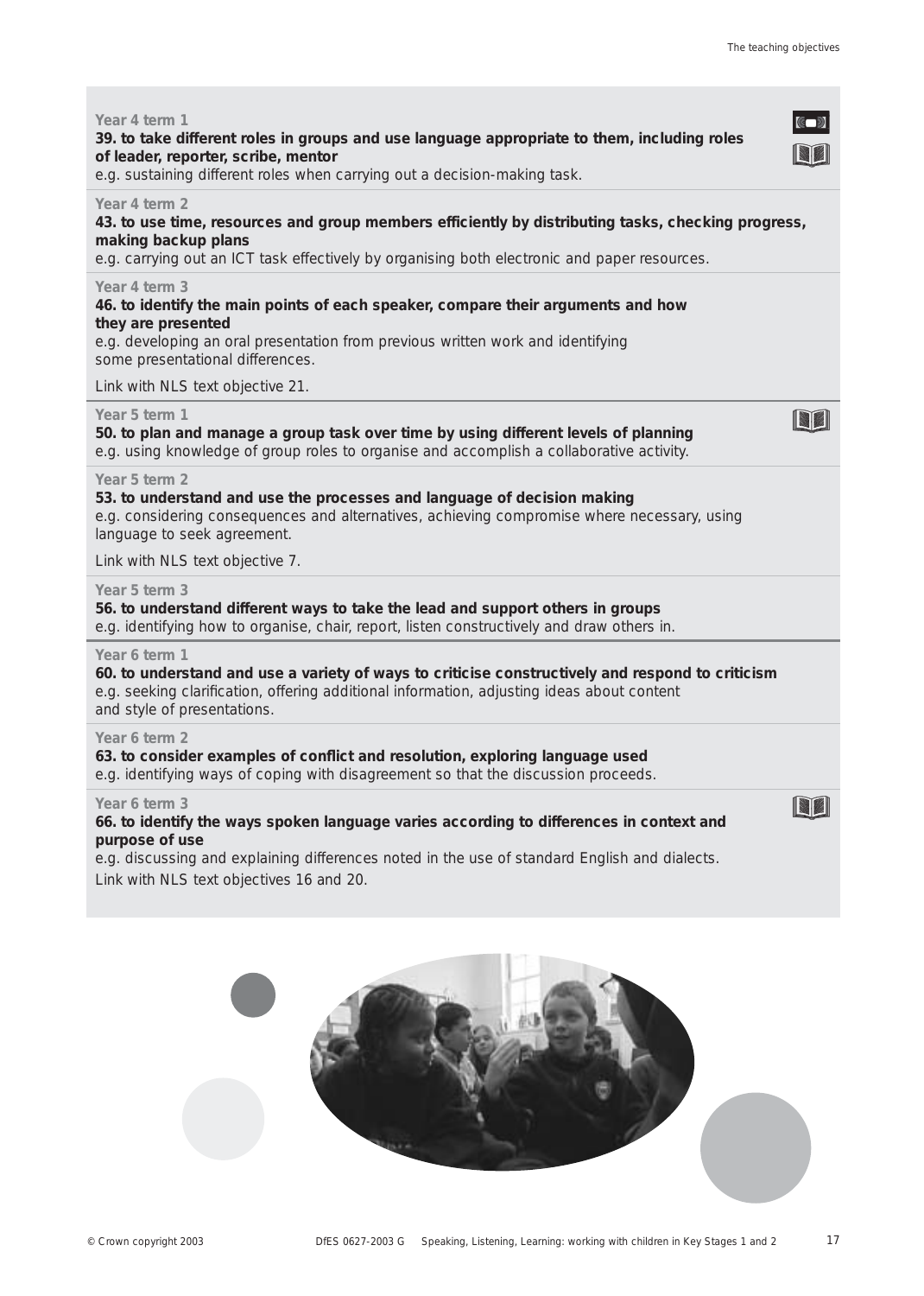### **Drama Years 1–6**

#### **Year 1 term 1 4. to explore familiar themes and characters through improvisation and role-play** e.g. using story boxes and bags of props to create characters. *Link with NLS text objective 7.*

#### **Year 1 term 2**

**8. to act out own and well-known stories, using different voices for characters** e.g. using drama techniques to portray characters and motives.

*Link with NLS text objectives 9 and 15.* 

#### **Year 1 term 3**

#### **12. to discuss why they like a performance**

e.g. talking about effective features of dramatic performance such as voice, gesture, movement.

#### **Year 2 term 1**

**16. to adopt appropriate roles in small or large groups and consider alternative courses of action** e.g. developing a plot and characters from a text, image or artefact.

#### **Year 2 term 2**

**20. to consider how mood and atmosphere are created in a live or recorded performance** e.g. comparing two short video extracts, choosing words to describe effects of costumes, set, lighting and music.

#### **Year 2 term 3**

#### **24. to present parts of traditional stories, own stories or work from different parts of the curriculum for members of their class**

e.g. deciding which parts of a story to dramatise and developing a polished presentation of a key moment.

#### **Year 3 term 1**

### **28. to present events and characters through dialogue to engage the interest of an audience** e.g. acting out a dialogue between two characters, bringing out the differences between them.

*Link with NLS text objectives 2 and 3.* 

#### **Year 3 term 2**

Bi **32. to identify and discuss qualities of others' performances, including gesture, action, costume** e.g. responding to a live or recorded performance by selecting dramatic features for comment.

#### **Year 3 term 3**

#### **36. to use some drama strategies to explore stories or issues**

e.g. working with different techniques to explore key aspects of relationships or situations.



 $\left($ 

126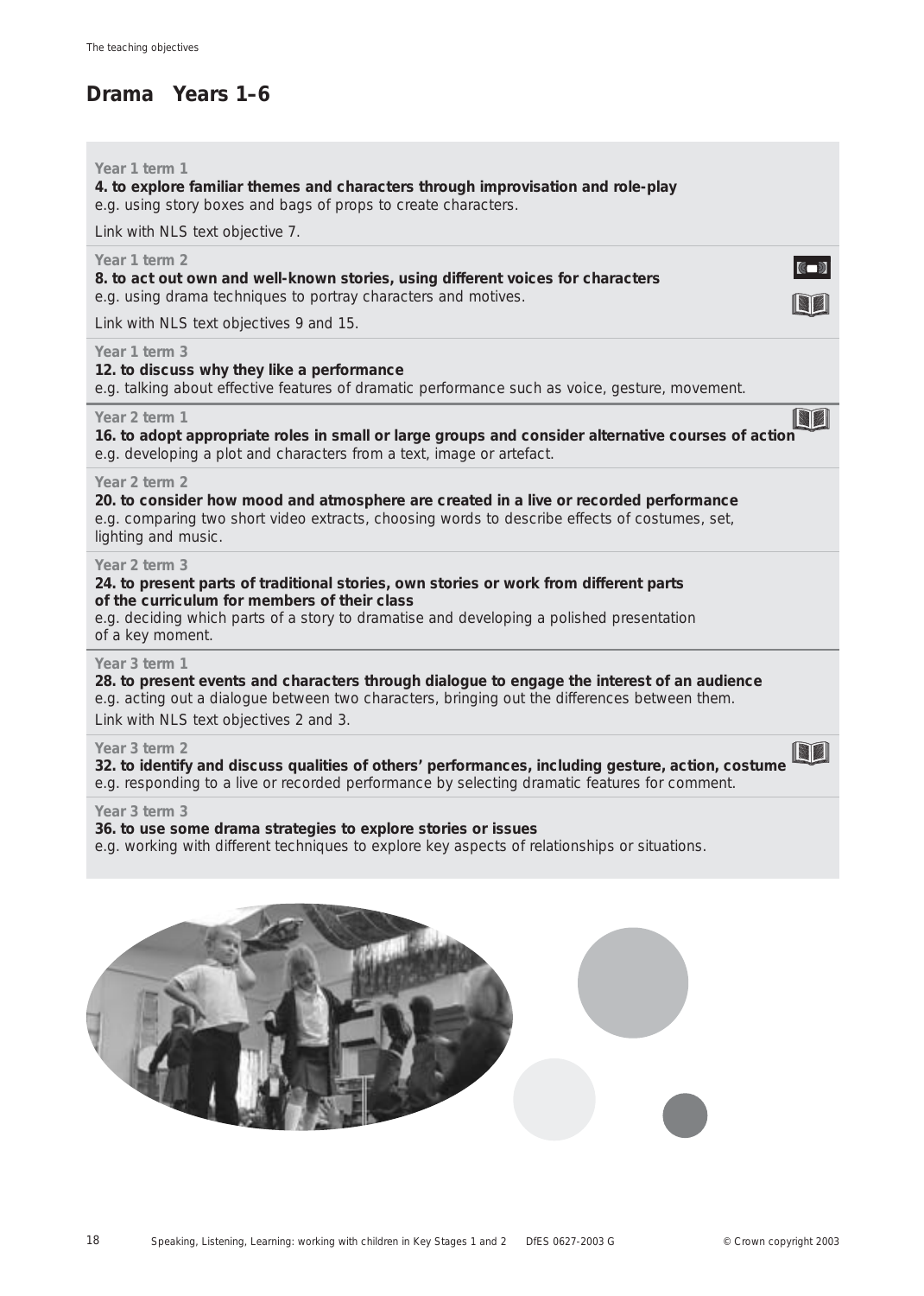

**67. to devise a performance considering how to adapt the performance for a specific audience** e.g. scripting and performing a drama to present to a community audience or other year groups.

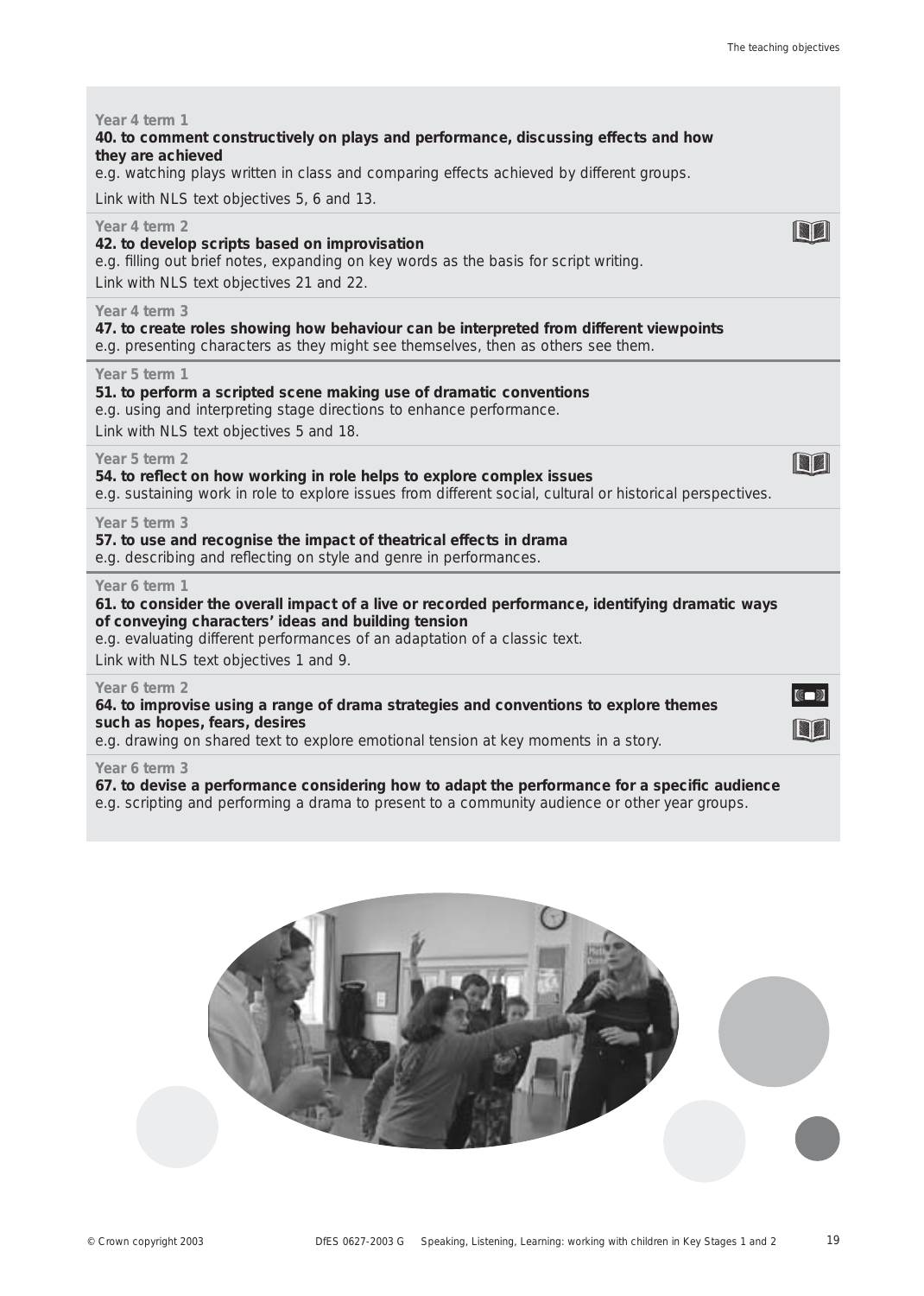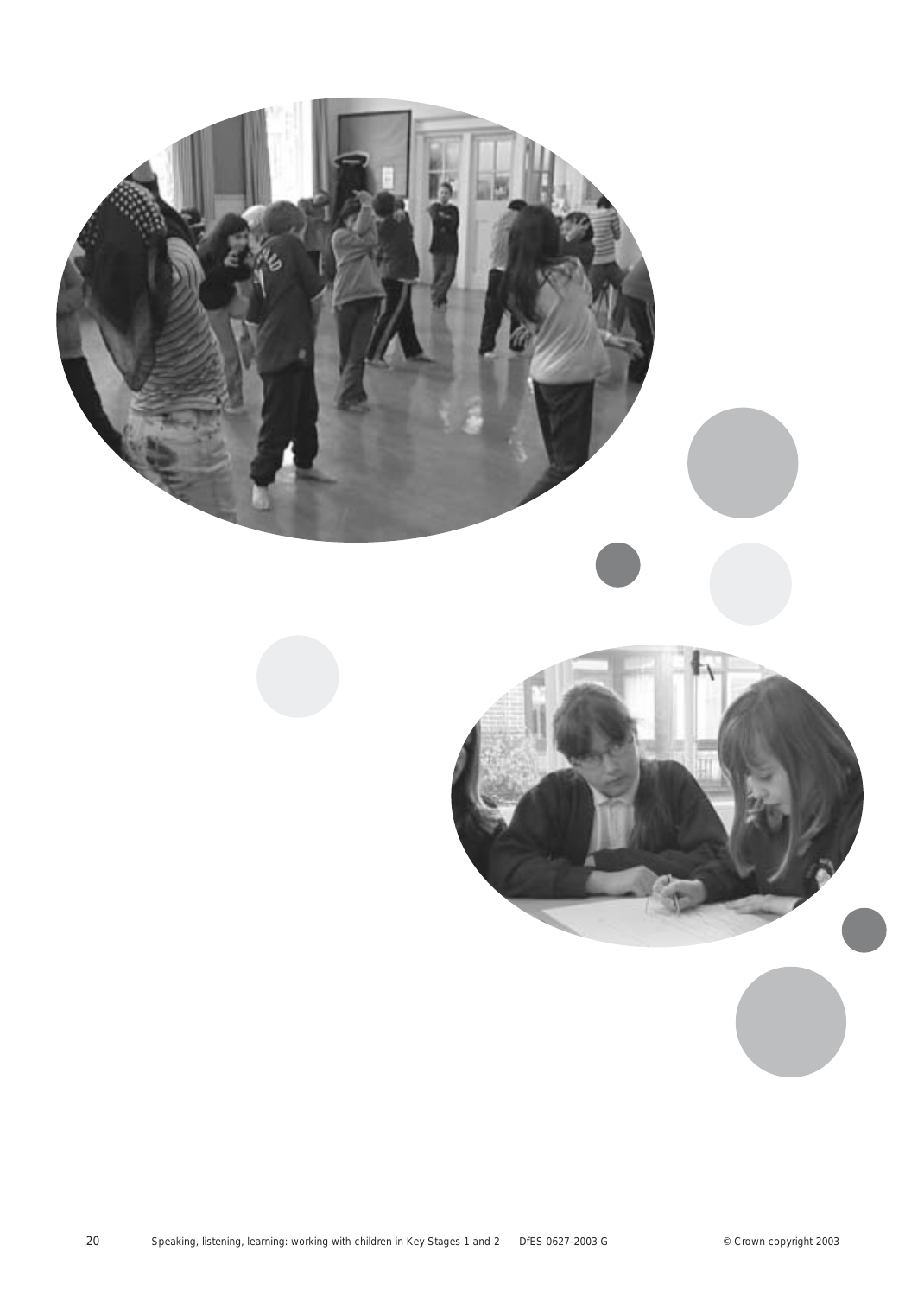## 3. Teaching sequences

This section contains examples of ways to build the objectives into teaching in the whole curriculum.

There are three or four sequences for each year group, each one containing suggested timings and resources to help planning.

The sequences show the series of activities necessary to develop speaking and listening in the classroom and also indicate where work on spoken language can be integrated into existing schemes of work. The video accompanying this pack shows edited highlights of eight of the teaching sequences in Years 1, 2, 4 and 6.

The sequences are presented in a two-column format to highlight:

- **•** *teaching activities* what the teacher does, including the focus of the activities, setting up groups, asking questions, monitoring children's work;
- **•** *language features* what the teacher looks for in the language children use. The language features are both what needs to be incorporated in the teaching and evidence of children's learning. The italicised quotations from children are examples of the sorts of things they might say – not phrases for teaching.

These illustrative sequences can be adapted in various ways to suit school and classroom priorities. For example, adaptations may relate to:

- **timing**: shortening or combining different sections of work, or teaching them with breaks in between;
- **topic**: a range of subjects or topics may be chosen as the context for different sequences depending on the current interests of the class or work already planned;
- **previous experience**: in some cases, the previous experience of the class may suggest giving greater or lesser emphasis to parts of the sequence.

The teaching sequences are carefully structured in response to the objectives and to make the most effective use of varieties of groupings within the class, such as pairs, small groups and whole-class organisation. Purposeful movement between these groupings contributes to a well-paced unit of teaching and enables children to speak and listen in more varied ways.

Specific advice on **how to develop a teaching sequence** of your own is given later in this section, on pages 64–65. The four leaflets accompanying this pack contain information about a range of classroom techniques useful for organising speaking and listening work.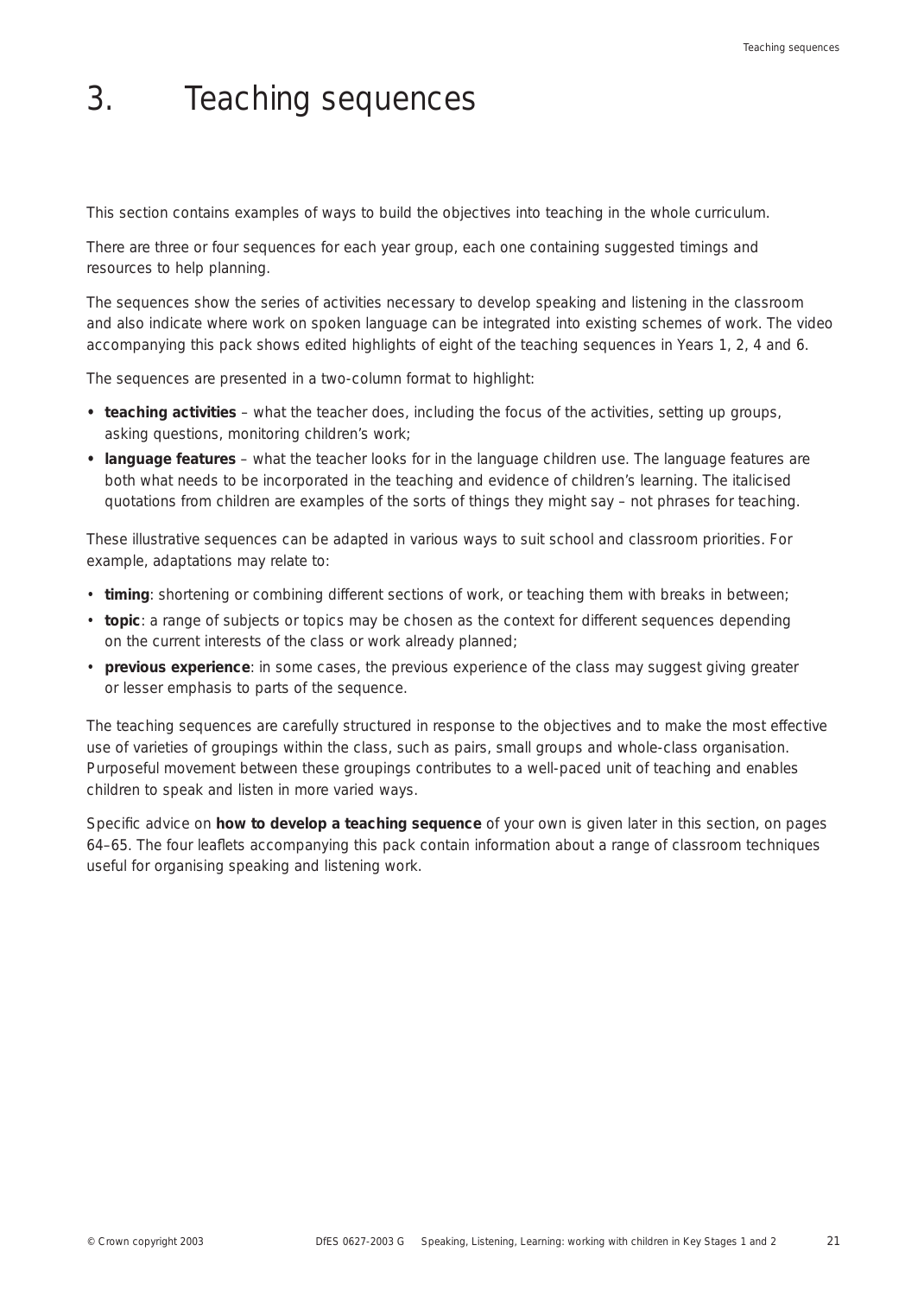### **Year 1 term 1 Speaking**

**Objective 1: to describe incidents or tell stories from their own experience, in an audible voice** e.g. recounting events using detail, following teacher modelling.

#### *Tell me a story*

**Overview**: Children listen to a story or recount and comment on the way it is told. They then tell their own story or recount. They:

- discuss why one recount is more effective than another;
- tell a short story or incident to a partner;
- answer questions about their story;
- act as a listener to their partner's story, ask questions and identify parts they like.

**Language features:** Children develop their understanding of effective retelling and learn to use language to explain, compare and sequence events. They add detail to their recounts and speak audibly to communicate more effectively.

**Previous experience:** As part of the Foundation Stage curriculum, children have listened and responded to stories and made up their own stories.

**Resources:** A method of measuring a short time, e.g. a sand timer or a storyboard separated into three sections, helps define a sensible length of speaking turns.

**Curriculum link:** NLS Year 1, term 1, text objectives 5 and 9.

| <b>Teaching sequence</b>                                                                                                                                                                                                                                                                                                                                                                                                                                                                                                                                                                                                                                                                        | Language features                                                                                                                                                                                                                                                     |
|-------------------------------------------------------------------------------------------------------------------------------------------------------------------------------------------------------------------------------------------------------------------------------------------------------------------------------------------------------------------------------------------------------------------------------------------------------------------------------------------------------------------------------------------------------------------------------------------------------------------------------------------------------------------------------------------------|-----------------------------------------------------------------------------------------------------------------------------------------------------------------------------------------------------------------------------------------------------------------------|
| Part 1 (15 minutes)<br>Model a poor retelling of an incident from your personal<br>experience, e.g. a family outing. Keep the recount brief with<br>only the bare skeleton of the event. At times, make the<br>recount inaudible or difficult to follow.<br>Ask: Did I tell this story in an interesting way?<br>Organise children into pairs to discuss briefly why the retelling<br>was dull, uninteresting and difficult to hear.<br>Ask the whole group: What advice would you give me to make<br>my story (or recount) more interesting and easier to listen to?<br>Take suggestions.<br>Monitor paired discussion, checking that partners are<br>identifying problems with the retelling. | Listen for:<br>reasoning or explanations of opinions, e.g.<br>$\bullet$<br>I didn't like that story because I couldn't hear<br>parts of it;<br>relevant suggestions for improvement, e.g.<br>$\bullet$<br>You could make it better if you didn't speak<br>so quickly. |
| Part 2 (15 minutes)<br>Retell the same story, making use of children's suggestions<br>for improvement. Make this retelling more lively and detailed<br>as well as clear and audible.<br>Ask: Was this a better retelling? Can you think of three<br>reasons why it was an improvement? Put children into pairs to<br>discuss. Take feedback and list three points which led to<br>improvement.                                                                                                                                                                                                                                                                                                  | Listen for comparisons and reasons, e.g. This was a better<br>story than last time because he told us more about how he<br>lost his ice cream.                                                                                                                        |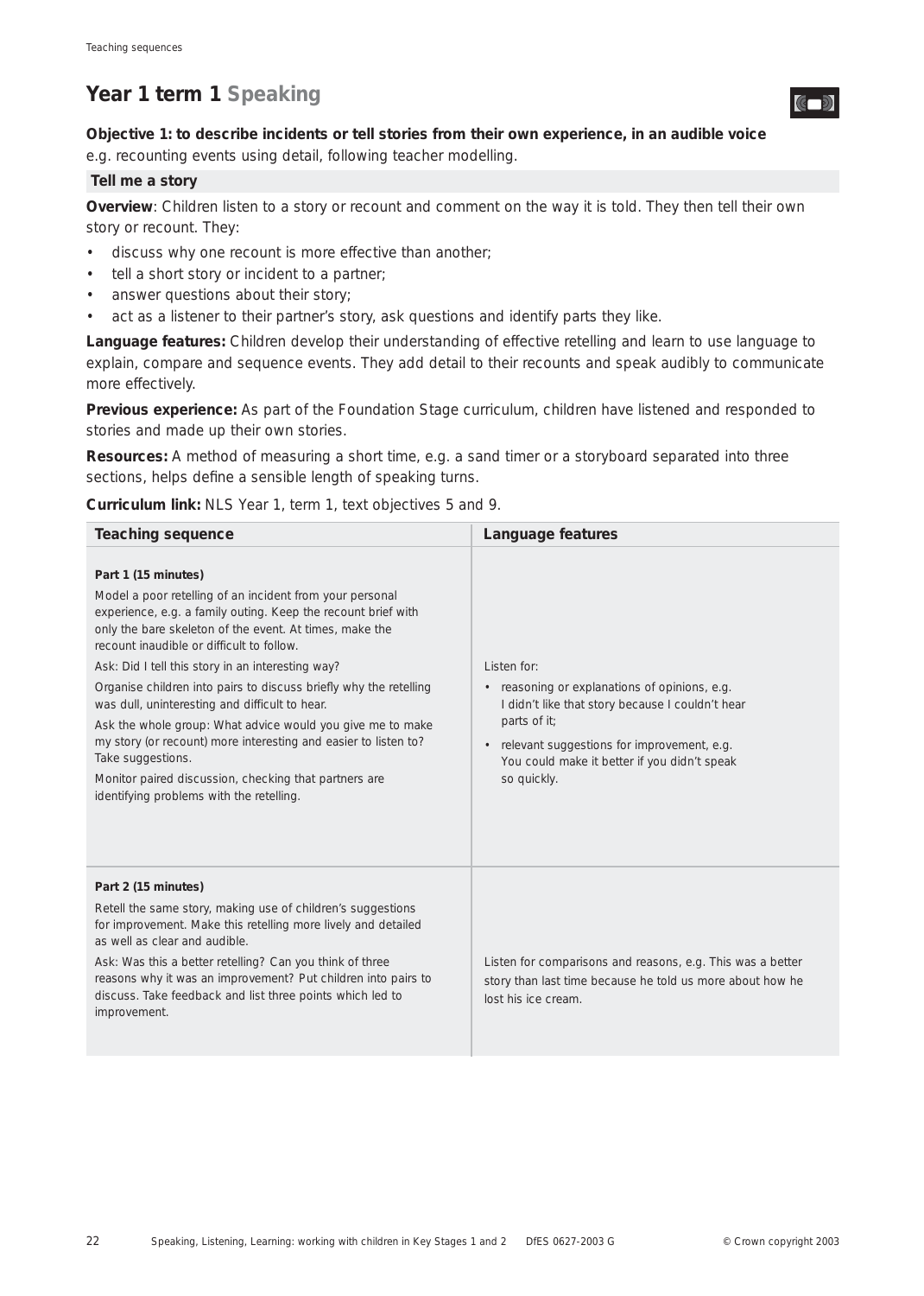| <b>Teaching sequence</b>                                                                                                                                                                                                                                                           | Language features                                                                                                                                                                                                                                                                                                                                                                                                                                                                   |
|------------------------------------------------------------------------------------------------------------------------------------------------------------------------------------------------------------------------------------------------------------------------------------|-------------------------------------------------------------------------------------------------------------------------------------------------------------------------------------------------------------------------------------------------------------------------------------------------------------------------------------------------------------------------------------------------------------------------------------------------------------------------------------|
| Part 3 (15 minutes)                                                                                                                                                                                                                                                                |                                                                                                                                                                                                                                                                                                                                                                                                                                                                                     |
| Explain: You are going to tell each other a story from your<br>own experience, something which happened to you and<br>which you remember well.<br>Remind children of the need for audibility and how detail adds<br>interest. Give thinking time or support to planning, e.g. a    | Monitor to see that the planning focuses on the main points<br>of the story.                                                                                                                                                                                                                                                                                                                                                                                                        |
| blank storyboard to note the main details.<br>Ask children to tell the story to their partner, giving about 2-3<br>minutes for the activity.<br>Stop the activity at the time limit and ask the listening partner                                                                  | Look and listen for interactive talk, e.g. speakers maintaining<br>eye contact, showing awareness of listener, repetition for<br>emphasis or clarification, maintaining an appropriate pace,                                                                                                                                                                                                                                                                                        |
| to identify two things they liked about the recount. Then<br>suggest they ask a question to find out more.                                                                                                                                                                         | use of gestures to support communication, audibility.<br>Check turn-taking and look for evidence of listening, e.g.<br>listeners able to identify a part of the recount which appealed<br>to them, questions which ask for more information (who,<br>what, how) or explanation (why).<br>Listen for:<br>• time connectives used to organise the recount: when, then,<br>after, next, first, e.g. When I was at the zoo, I saw some<br>lions. Next we visited the monkeys. They were |
|                                                                                                                                                                                                                                                                                    | • elaboration to add detail, e.g. The monkeys were swinging<br>across the cage on the branches and ropes                                                                                                                                                                                                                                                                                                                                                                            |
| Select a few listeners to explain to the whole class what<br>made their partner's recount effective. Check with them that<br>the retelling had been audible. Ask them about their question.<br>Comment positively on questions which asked for clarification<br>or greater detail. |                                                                                                                                                                                                                                                                                                                                                                                                                                                                                     |
| Part 4 (15 minutes)<br>Rerun Part 3 (but without planning time), with partners<br>swapping roles as teller and listener.                                                                                                                                                           | As Part 3                                                                                                                                                                                                                                                                                                                                                                                                                                                                           |
| Part 5 (10 minutes)<br>Remind the class of their work on telling stories and recounts.<br>Ask: How have you got better at telling stories?<br>Let children rehearse answers in pairs before taking<br>contributions as a whole class. Encourage them to focus on                   | Listen for responses which highlight specific examples<br>of effective retelling.                                                                                                                                                                                                                                                                                                                                                                                                   |
| audibility and detail.                                                                                                                                                                                                                                                             |                                                                                                                                                                                                                                                                                                                                                                                                                                                                                     |

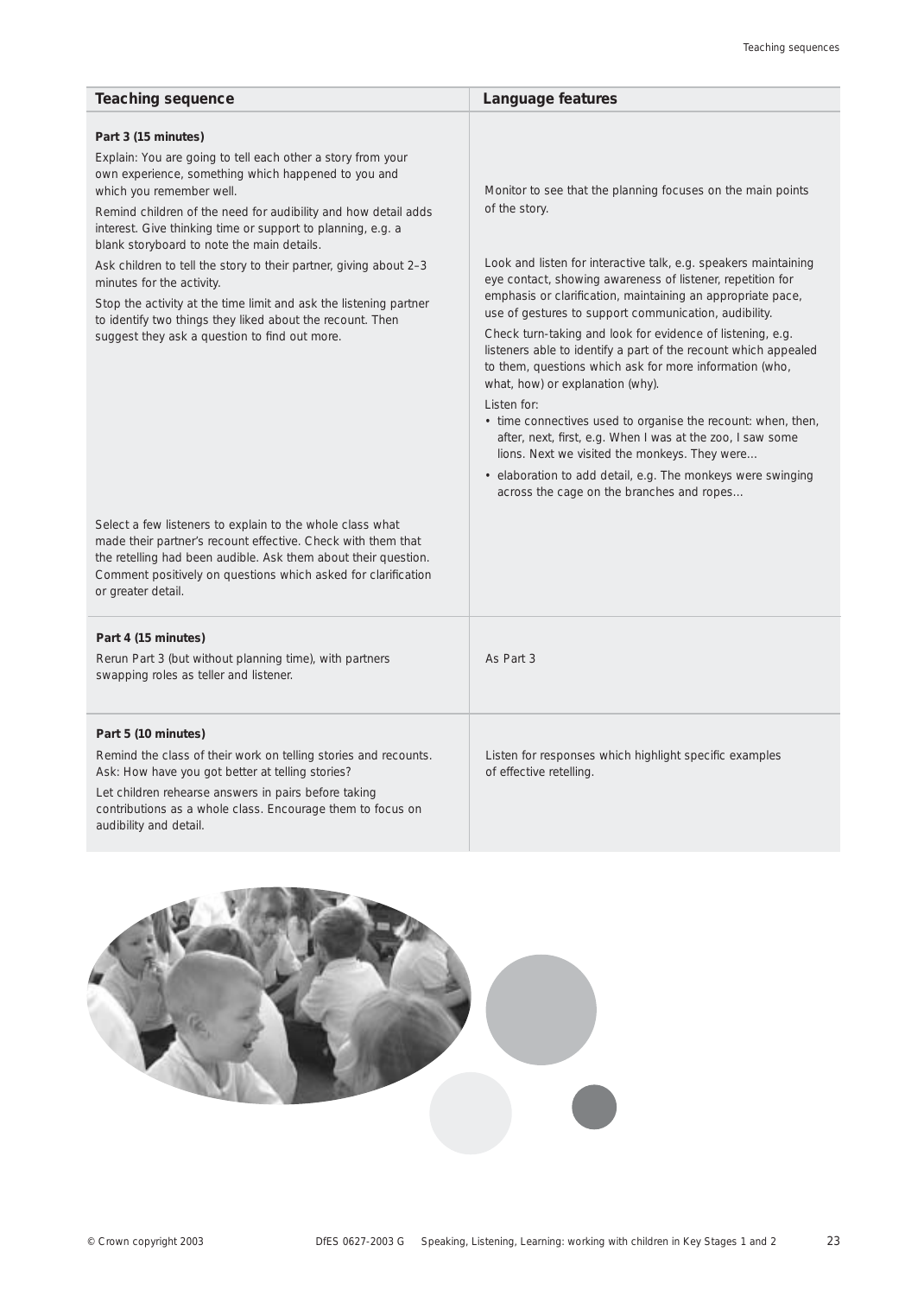### **Year 1 term 1 Group discussion and interaction**

**Objective 3**: **to ask and answer questions, make relevant contributions, offer suggestions and take turns**  e.g. when devising ways of sorting items in the classroom.

#### *Planning a role-play area*

**Overview:** Children work as a whole class and in pairs to decide on a role-play area. They:

- decide on a location;
- select contents;
- refine choices;
- reflect on how they used talk to set up the area.

**Language features:** Children learn to ask and answer questions using *How? When? Why? Who? Where? What?*

**Previous experience:** Build on Foundation Stage work on turn-taking.

**Resources:** A selection of objects related to the role-play area and small plans of the classroom.

**Curriculum link:** Science scheme of work for Key Stages 1 and 2, Unit 1A, 'Ourselves', and NLS Year 1, term 1, text objectives 7 and 16.

| <b>Teaching sequence</b>                                                                                                                                                                                                                                                                                                                                                                                                                                                                                                                                                                                                                         | Language features                                                                                                                                                                                                                                                                                                                                                                                                                                                             |
|--------------------------------------------------------------------------------------------------------------------------------------------------------------------------------------------------------------------------------------------------------------------------------------------------------------------------------------------------------------------------------------------------------------------------------------------------------------------------------------------------------------------------------------------------------------------------------------------------------------------------------------------------|-------------------------------------------------------------------------------------------------------------------------------------------------------------------------------------------------------------------------------------------------------------------------------------------------------------------------------------------------------------------------------------------------------------------------------------------------------------------------------|
| Part 1 (10 minutes)                                                                                                                                                                                                                                                                                                                                                                                                                                                                                                                                                                                                                              |                                                                                                                                                                                                                                                                                                                                                                                                                                                                               |
| Tell the children that they are going to plan a role-play area,<br>e.g. hospital/doctors. Prompt them to share briefly their<br>own experiences and introduce key vocabulary.                                                                                                                                                                                                                                                                                                                                                                                                                                                                    |                                                                                                                                                                                                                                                                                                                                                                                                                                                                               |
| Ask: What will we need to talk about when we make this<br>role-play area?<br>Organise children into pairs with a talk partner. Give them a<br>couple of minutes to share ideas, then ask pairs for suggestions.<br>Draw out and record key issues.<br>Where could the role-play area go?<br>What will it look like?                                                                                                                                                                                                                                                                                                                              | Listen for relevant contributions, e.g.<br>When I went to the hospital we had to fill in a form.<br>At our doctors, there are comics to read.<br>She put something like a lollipop stick in my mouth.<br>Listen for suggestions related to planning, e.g.<br>We'll need to choose posters to go on the wall.<br>It would be good to have the sink.<br>There should be chairs for the patients.                                                                                |
| What equipment will we need?                                                                                                                                                                                                                                                                                                                                                                                                                                                                                                                                                                                                                     |                                                                                                                                                                                                                                                                                                                                                                                                                                                                               |
| Part 2 (20 minutes)<br>Give pairs a plan of the classroom. Ask them to decide on the<br>best place for the role-play area, to mark it on the plan and be<br>ready to explain their choice.<br>After about 5 minutes, draw the class together and choose one or<br>two pairs to state their choice and give one reason for it.<br>Respond to suggestions and explanations, modelling<br>the language features and kind of discussion expected. Prompt<br>children to make their reasons clear, e.g. I think that is a good<br>idea. You've explained it well. Yes, that's a good reason for putting<br>it there, but why? Have you thought about? | Monitor pairs, looking for focused partner talk in which<br>suggestions are offered and discussed, questions asked and<br>answered.<br>Listen for:<br>suggestions, e.g. We could put it, We think the<br>$\bullet$<br>best place is;<br>descriptions, e.g. between the cupboard and the<br>$\bullet$<br>near the sink;<br>reasons related to the choice made and logically expressed,<br>e.g. because then the doctors can wash their hands. If it's<br>next to the door then |
| Ask pairs to swap their plans, consider each other's suggestions<br>and think of a question to ask about them. Display question<br>words: Why? How? and Where? to focus and prompt this.                                                                                                                                                                                                                                                                                                                                                                                                                                                         | Monitor pairs, checking that partners are asking and answering<br>a range of questions.                                                                                                                                                                                                                                                                                                                                                                                       |
| After 5 minutes, choose pairs and help them to share their<br>question. You've looked at X's plan. Where did they put the area?<br>What question do you want to ask them?                                                                                                                                                                                                                                                                                                                                                                                                                                                                        | Listen for:<br>focused questions using the word prompts provided,<br>$\bullet$ .<br>e.g. Where can we put things on the wall? How many                                                                                                                                                                                                                                                                                                                                        |
| Give the other pair an opportunity to answer, explaining<br>their reasons. Prompt other children to comment or ask<br>further questions.                                                                                                                                                                                                                                                                                                                                                                                                                                                                                                         | people will be able to use the area?<br>relevant answers and explanations.<br>$\bullet$<br>Look also for evidence that children have listened                                                                                                                                                                                                                                                                                                                                 |
| Round off the session by reaching agreement on the location of<br>the role-play area.                                                                                                                                                                                                                                                                                                                                                                                                                                                                                                                                                            | to contributions made earlier in the discussion.                                                                                                                                                                                                                                                                                                                                                                                                                              |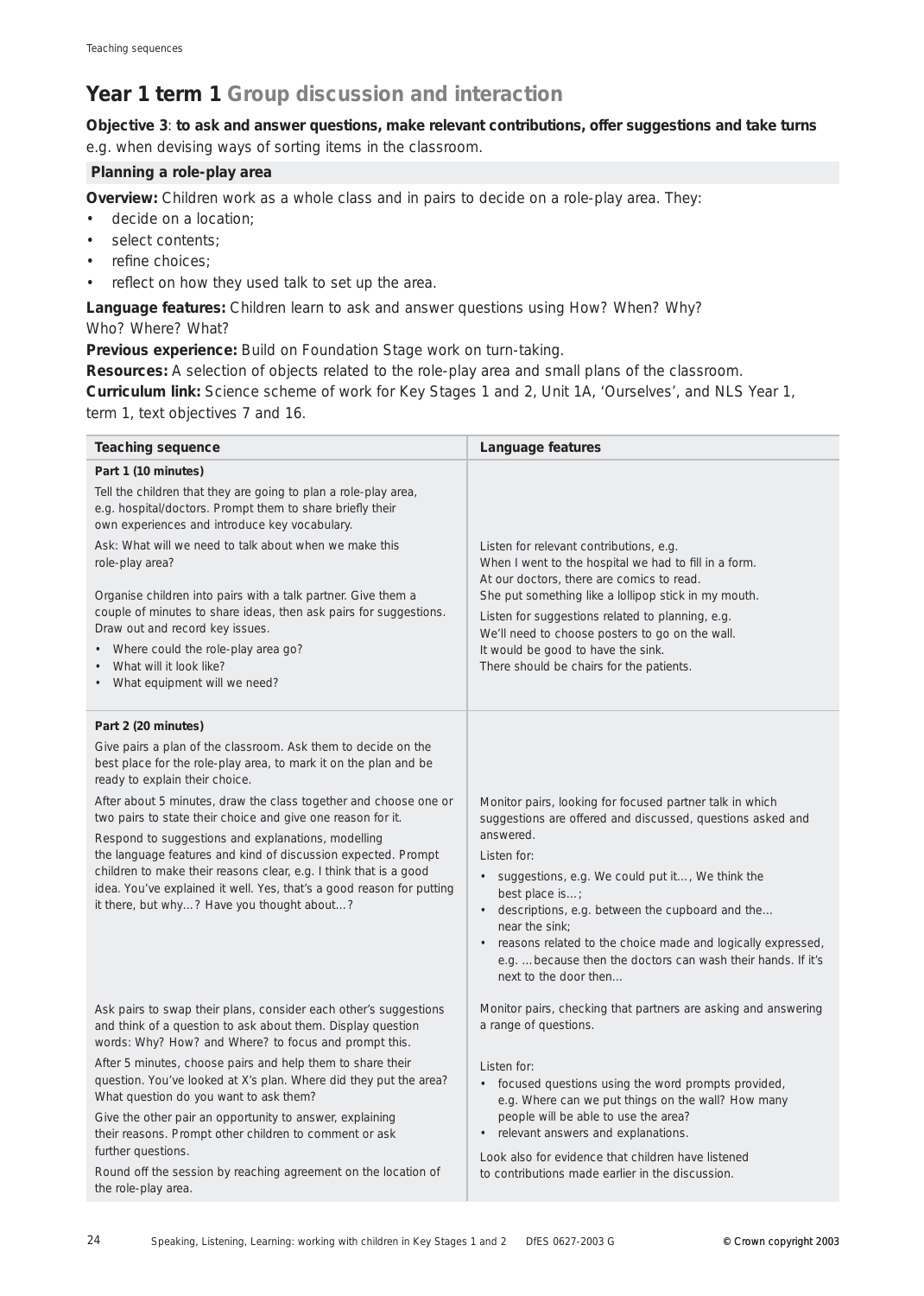| <b>Teaching sequence</b>                                                                                                                                                                                                                                                                                                                                                                                                                                                                                                                                                                                   | Language features                                                                                                                                                                                                                                                                                                                                                                                                                                                                                                                                                 |
|------------------------------------------------------------------------------------------------------------------------------------------------------------------------------------------------------------------------------------------------------------------------------------------------------------------------------------------------------------------------------------------------------------------------------------------------------------------------------------------------------------------------------------------------------------------------------------------------------------|-------------------------------------------------------------------------------------------------------------------------------------------------------------------------------------------------------------------------------------------------------------------------------------------------------------------------------------------------------------------------------------------------------------------------------------------------------------------------------------------------------------------------------------------------------------------|
| Part 3 (10 minutes)<br>Give talk partners 2 minutes to talk about and choose equipment<br>for the area; explain that both partners will need to have a<br>suggestion.<br>Then ask children to sit in a circle and to offer their suggestions in<br>turn. Encourage them to suggest something that has not been<br>mentioned before. List the suggestions as they are made.                                                                                                                                                                                                                                 | Check turn taking and look for evidence that children<br>are listening to each other's contributions.                                                                                                                                                                                                                                                                                                                                                                                                                                                             |
| Part 4 (20 minutes)                                                                                                                                                                                                                                                                                                                                                                                                                                                                                                                                                                                        |                                                                                                                                                                                                                                                                                                                                                                                                                                                                                                                                                                   |
| Collect as many of the items listed as possible, gather the children<br>into a circle and display the objects in the middle. Display question<br>words again.<br>Who? What? When? How? Why? Where?<br>Choose one of the objects and ask a question about it, e.g. Who<br>uses/wears this? When would the doctor use this?<br>Then give pairs 2 minutes to frame similar questions. Choose<br>children to ask their questions and invite others to answer them.<br>Allow thinking time as necessary. Prompt them to extend the<br>range of questions: Has anyone got a question beginning with the<br>word? | Listen for clear questions using the range of question<br>words. (Look for evidence of progression from Part 2.)<br>Listen for relevant answers, e.g.:<br>for Why questions: because, so that<br>$\bullet$<br>for Where questions: behind the, on the bed;<br>for How questions: by ringing a bell, using the computer;<br>for Who questions: The nurse, the receptionist<br>for What questions: a stethoscope, the magazines;<br>for When questions: before she takes your<br>temperature, after the nurse has seen you.                                         |
| Part 5 (20 minutes)<br>Before this session, set out the furniture in the role-play area.<br>Display objects in the middle of the circle again. Ask a child to<br>choose one and say where it should go in the area and why.<br>Ask another child to choose an object that goes with it. As the<br>discussion develops, prompt children to think about ways of<br>sorting the objects: Who can see something that goes with this?<br>What else goes there? What other things would the doctor use?<br>Who can see something that goes somewhere else?<br>Set up the role-play area with the children.       | Listen for suggestions that:<br>identify similarities and differences, e.g. The rubber<br>gloves are for the doctors too. The comics go with<br>the magazines on the little table;<br>show understanding of how things are being sorted,<br>e.g. The receptionist needs the telephone. That should go in<br>the waiting room with the<br>Check turn taking and look for evidence that children<br>are listening to and building on earlier contributions.                                                                                                         |
| Part 6 Reflect (10 minutes)<br>Ask children: How did we use talk when we planned<br>the hospital? How did it help us?<br>Prompt children to identify the different speaking and listening<br>activities and to describe how they contributed to the planning<br>and organisation of the role-play area.                                                                                                                                                                                                                                                                                                    | Listen for responses that indicate children are reflecting on:<br>making suggestions: There were lots of good ideas<br>$\bullet$<br>about where to put the hospital. It made us think hard about<br>what should go in the hospital. We had to remember what<br>other people said;<br>taking turns: It's more fair when we take turns. I was<br>going to say computer but someone said it first;<br>questioning: Asking questions helped us decide the<br>best place. The list of words helped me think of more<br>questions. X's question made me change my mind. |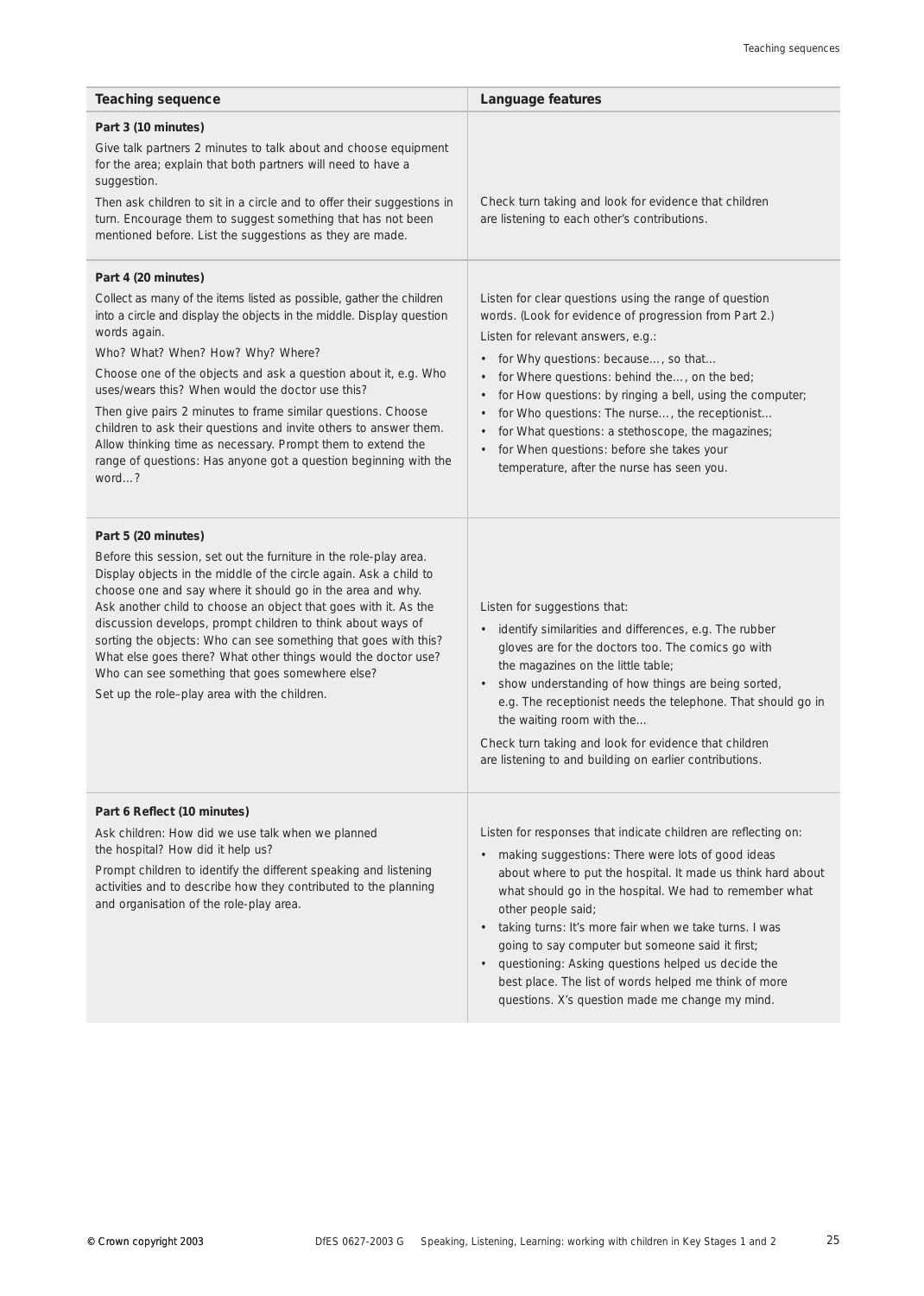### **Year 1 term 2 Drama**



**Objective 8: to act out own and well-known stories, using different voices for characters**

e.g. using drama techniques to portray characters and motives.

#### *Animating Anancy*

**Overview**: Working in small groups, children enact and extend some scenes. They:

- make freeze-frame pictures of some illustrations;
- discuss what characters should say and how they would speak;
- invent and enact what might happen immediately following key moments in the text;
- rehearse their ideas to make the characters speak in more appropriate ways.

**Language features**: Children learn to adopt roles and take on appropriate voices to represent characters in a story.

**Previous experience**: Link to play in Foundation Stage curriculum

**Resources**: *Anancy and Mr Dry-Bone* by Fiona French

**Curriculum link:** NLS Year 1, term 2, text objectives 9 and 15.

| <b>Teaching sequence</b>                                                                                                                                                                                                                                                                                                                                                                                                     | Language features                                                                                                                                                                                                                                                                     |
|------------------------------------------------------------------------------------------------------------------------------------------------------------------------------------------------------------------------------------------------------------------------------------------------------------------------------------------------------------------------------------------------------------------------------|---------------------------------------------------------------------------------------------------------------------------------------------------------------------------------------------------------------------------------------------------------------------------------------|
| Part 1 (15 minutes)<br>Introduce and read the text Anancy and Mr Dry-Bone. Explain<br>that the class will become the characters in the story by                                                                                                                                                                                                                                                                              |                                                                                                                                                                                                                                                                                       |
| making freeze-frames (like photographs) of some of<br>the illustrations.<br>Retell the story, stopping at an interesting point. Tell children<br>they will work in twos or threes to make a freeze-frame of this<br>scene. Give very brief planning time. Explain: I will count to<br>three and by then you must be frozen in your position as one<br>of the characters. Encourage them to improve their body                | Monitor group work to ensure that children work together.<br>Listen for suggestions related to planning how to adopt the<br>poses and gestures of their chosen characters, and how to<br>use space to create their scene,<br>e.g. Miss Louise will be sitting down and looking across |
| position and facial expressions.<br>Highlight specific freeze-frames to get the class to think about<br>successful representations, e.g. How should Anancy be<br>standing? And where would the others be?                                                                                                                                                                                                                    | at them.<br>Mr Dry-Bone will be trying to look important.<br>Anancy could be laughing and dancing.                                                                                                                                                                                    |
| Part 2 (20 minutes)                                                                                                                                                                                                                                                                                                                                                                                                          |                                                                                                                                                                                                                                                                                       |
| Remind children of previous work on freeze-frames and<br>Anancy and Mr Dry-Bone.                                                                                                                                                                                                                                                                                                                                             |                                                                                                                                                                                                                                                                                       |
| Identify with the children two illustrations which<br>are particularly important to the story, e.g. Mr Dry-Bone<br>walking on the ceiling trying to make Miss Louise laugh.                                                                                                                                                                                                                                                  |                                                                                                                                                                                                                                                                                       |
| Ask children, in groups of two or three, to make a freeze-frame<br>of the first illustration. Explain that they can introduce another<br>character into the scene if necessary to provide everyone with a<br>role. Give them time to discuss and plan. After rehearsal, freeze<br>the whole group. Then ask one or two groups to hold their                                                                                  | Listen for:<br>• explanations about why particular episodes/illustrations<br>are important;<br>• children who are able to answer in role rather than simply                                                                                                                           |
| freeze-frames while the rest of the class gather round. Ask the<br>children in the freeze-frame about their picture, speaking to<br>them in role as their character, e.g. Mr Dry-Bone, why are you<br>walking in that way? Encourage children to answer in role. Ask<br>others what they would say, for example, if they were Mr Dry-<br>Bone. Prompt them to think about the way that individual<br>characters would speak. | describe what Mr Dry-Bone would say or do;<br>• children adopting a voice to represent a particular<br>character, for example, trying out different voices to<br>represent Anancy and deciding to choose one.                                                                         |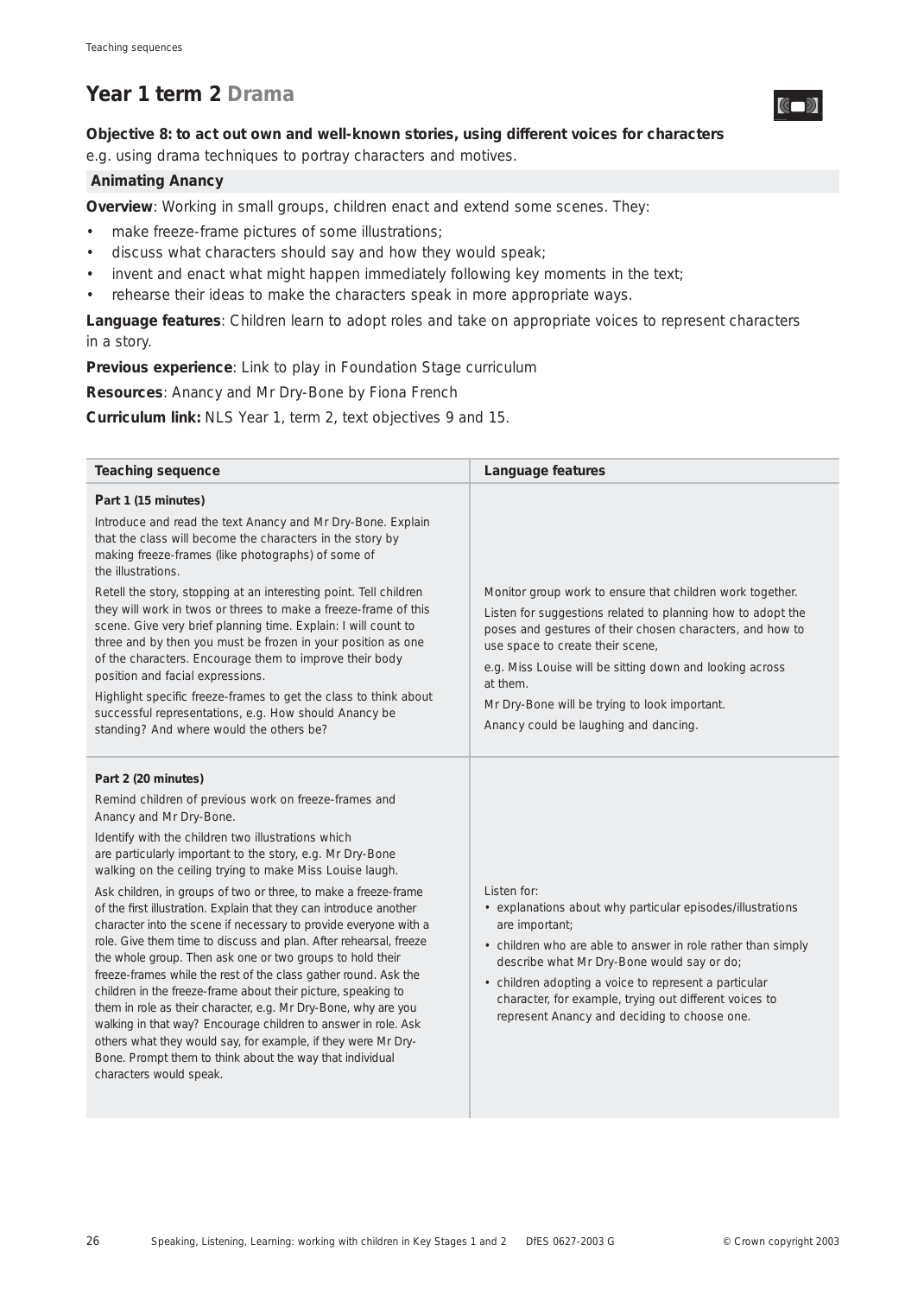| <b>Teaching sequence</b>                                                                                                                                                                                                                                                                                                                                                                                                                                                                                                                                                                                                                                                                                                                                                                                                                                                                                                                                        | Language features                                                                                                                                                                                                                                                                                                                                                                                                                                                                               |
|-----------------------------------------------------------------------------------------------------------------------------------------------------------------------------------------------------------------------------------------------------------------------------------------------------------------------------------------------------------------------------------------------------------------------------------------------------------------------------------------------------------------------------------------------------------------------------------------------------------------------------------------------------------------------------------------------------------------------------------------------------------------------------------------------------------------------------------------------------------------------------------------------------------------------------------------------------------------|-------------------------------------------------------------------------------------------------------------------------------------------------------------------------------------------------------------------------------------------------------------------------------------------------------------------------------------------------------------------------------------------------------------------------------------------------------------------------------------------------|
| Part 3 (20 minutes)<br>Repeat the making of freeze-frames for the second chosen<br>illustration, e.g. Anancy meeting the different animals.<br>Afterwards, and without giving planning time, ask the groups<br>to invent the next 10-20 seconds of action which follow this<br>moment. Set constraints, e.g. all the characters have to speak<br>to each other.<br>Ask some groups to explain what they acted out. Ask some<br>groups to repeat their conversations and ask others to<br>comment on what was said and how.                                                                                                                                                                                                                                                                                                                                                                                                                                      | Monitor groups to ensure all take part.<br>Listen for children adopting voices appropriate for their role.<br>Listen for interpretative language which links to the story, e.g.<br>I thought Anancy would sound chattery like a monkey!                                                                                                                                                                                                                                                         |
| Part 4 (30 minutes)<br>Choose a significant episode from towards the end of the<br>story, e.g. Miss Louise announcing her choice of Anancy<br>as her husband. Ask groups to make a freeze-frame of<br>the illustration.<br>Once they have made the freeze-frame, give them planning<br>time to create a brief sequence of action and then act it out.<br>Highlight one or two groups' work and discuss what they did.<br>Point out different interpretations of the same characters and,<br>particularly, how they spoke as the different characters. Ask:<br>What is the difference between the way Anancy and Mr Dry-<br>Bone should speak? Draw out how events in the story should<br>influence the way that characters sound, e.g. at the end of the<br>story Mr Dry-Bone's voice might reflect his disappointment.<br>Allow groups to rehearse their acting out again, asking<br>them to pay particular attention to the way that the<br>characters speak. | Listen for the language of comparison in the discussion of<br>different interpretations of the same character, e.g. I think Mr<br>Dry-Bone sounded too happy then. Joe's group gave him a<br>dry voice, that sounded better.<br>Listen for children adopting voices appropriate to their roles.<br>Look for children actively interpreting and extending the story<br>through language and action, e.g.<br>Miss Louise: Will you come to my party?<br>Mr Dry-Bone: Have you got slugs to eat?   |
| Part 5 (10 minutes)<br>Ask children to use the insights gained from the freeze-frames<br>and acting as characters to discuss the story, e.g. What was<br>fun about acting as Miss Louise? Was anything difficult about<br>Anancy's voice? Do you think Mr Dry-Bone would really have<br>said that? What have you learned about Anancy in this story?                                                                                                                                                                                                                                                                                                                                                                                                                                                                                                                                                                                                            | Listen for the language of evaluation, e.g. I thought Annie's<br>voice for Miss Louise was best because<br>I liked the way Mr Dry-Bone turned away. He looked sad.<br>Prompt children to consider how this work in drama has led<br>them to understand more about the story, for example<br>whether they thought Miss Louise made a good choice and<br>why; what kind of a character Anancy is; whether any of the<br>freeze-frames showed them more than they had thought was<br>in the story. |
|                                                                                                                                                                                                                                                                                                                                                                                                                                                                                                                                                                                                                                                                                                                                                                                                                                                                                                                                                                 |                                                                                                                                                                                                                                                                                                                                                                                                                                                                                                 |

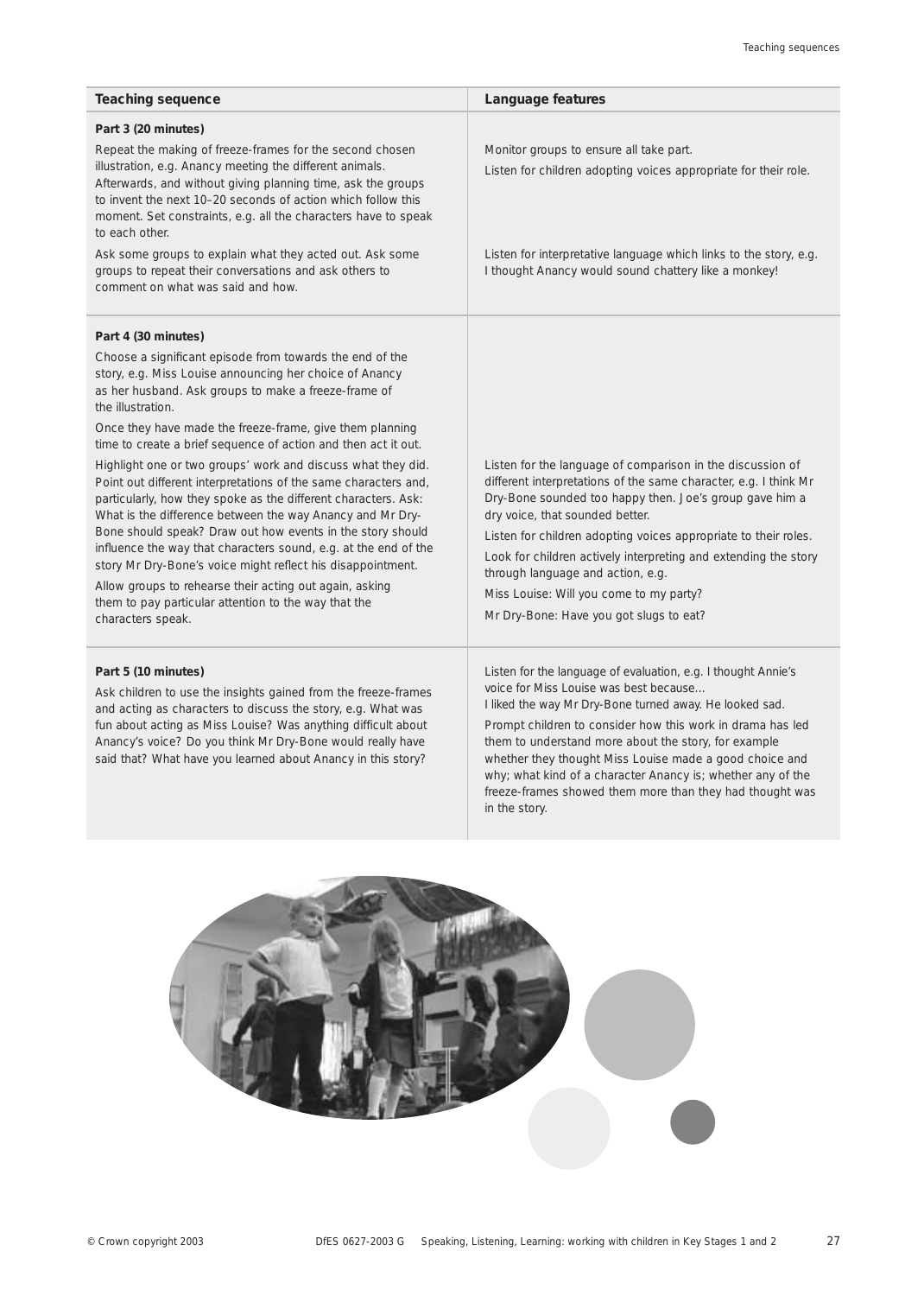### **Year 1 term 3 Listening**

#### **Objective 10: to listen to tapes or videos and express views about how a story or information has been presented**

e.g. learning to select and describe key features of effective media presentations.

#### *The good story tape guide*

#### **Overview:** Children:

- listen to and evaluate story tapes, first as a whole class and then in groups;
- plan and perform a story reading of their own;
- listen to and comment on each other's readings.

**Language features**: Children learn how to describe different qualities, e.g. clarity, pace, vocabulary choices, and how the reader creates interest and excitement.

**Previous experience**: Build on earlier Year 1 work on retelling stories, using pace and variety of voice.

**Resources**: Audio cassette versions of stories (lasting no more than about 5 minutes), including some that are familiar, e.g. *The Three Bears, Ten in a Bed* by Penny Dale, *Can't You Sleep, Little Bear?* by Martin Waddell, *A Dark Dark Tale* by Ruth Brown.

| <b>Teaching sequence</b>                                                                                                                                                                                                                                                                                                                                                                                                                                                                                                                                                                                                                                                                                                                                                                                           | Language features                                                                                                                                                                                                                                                                                                                                                                                                                                                                                                    |
|--------------------------------------------------------------------------------------------------------------------------------------------------------------------------------------------------------------------------------------------------------------------------------------------------------------------------------------------------------------------------------------------------------------------------------------------------------------------------------------------------------------------------------------------------------------------------------------------------------------------------------------------------------------------------------------------------------------------------------------------------------------------------------------------------------------------|----------------------------------------------------------------------------------------------------------------------------------------------------------------------------------------------------------------------------------------------------------------------------------------------------------------------------------------------------------------------------------------------------------------------------------------------------------------------------------------------------------------------|
| Part 1 (30 minutes)<br>Play a taped version of a familiar story. Tell the children that<br>you want them to think about how the reader makes the story<br>interesting and exciting. Ask talk partners to tell each other<br>one thing they noticed about how the story was told. Then<br>share observations as a class. Draw attention to features such<br>as different voices for different characters, pace, rhythm,<br>sound effects, clarity, emphasis, use of voice to express<br>emotions. Write up these features to compile a list of criteria<br>for good story telling.<br>Ask children to listen out for these features as you replay the<br>tape. Prompt them to make additional comments: Is there<br>anything else you noticed this time? Is there anything we need<br>to add to our list or change? | Look for evidence that children have been listening attentively<br>and focusing on how the story is told, e.g. comments that<br>show awareness of the features and qualities of the reading:<br>dramatisation - she used different voices for<br>$\bullet$<br>the bears. Baby Bear had a squeaky voice;<br>repetition – she said 'it was just right' the<br>$\bullet$<br>same every time;<br>volume - she said 'just' louder;<br>$\bullet$<br>attitude - Daddy Bear sounded very cross when<br>his chair was broken. |
| Part 2 (60 minutes)<br>Prepare for this session by turning the list of criteria into a<br>prompt sheet for group discussion. Organise the class into<br>groups, and set up a rotating activity that gives each group an<br>opportunity to listen to and discuss the same three taped<br>stories. (This could be done in one session or over a few<br>days.) Distribute the prompt sheets and explain that you want<br>children to use these to help them talk about how each story<br>is read, and to record their ideas, e.g. by using symbols<br>(ticks/crosses/stars/faces).<br>Continue with discussion and recording as appropriate.                                                                                                                                                                          | Listen for relevant suggestions as children use the prompt<br>sheet, e.g. We haven't talked about the different voices. I think<br>that needs a smiley face - he makes it really exciting, by<br>getting faster and faster then suddenly stopping.                                                                                                                                                                                                                                                                   |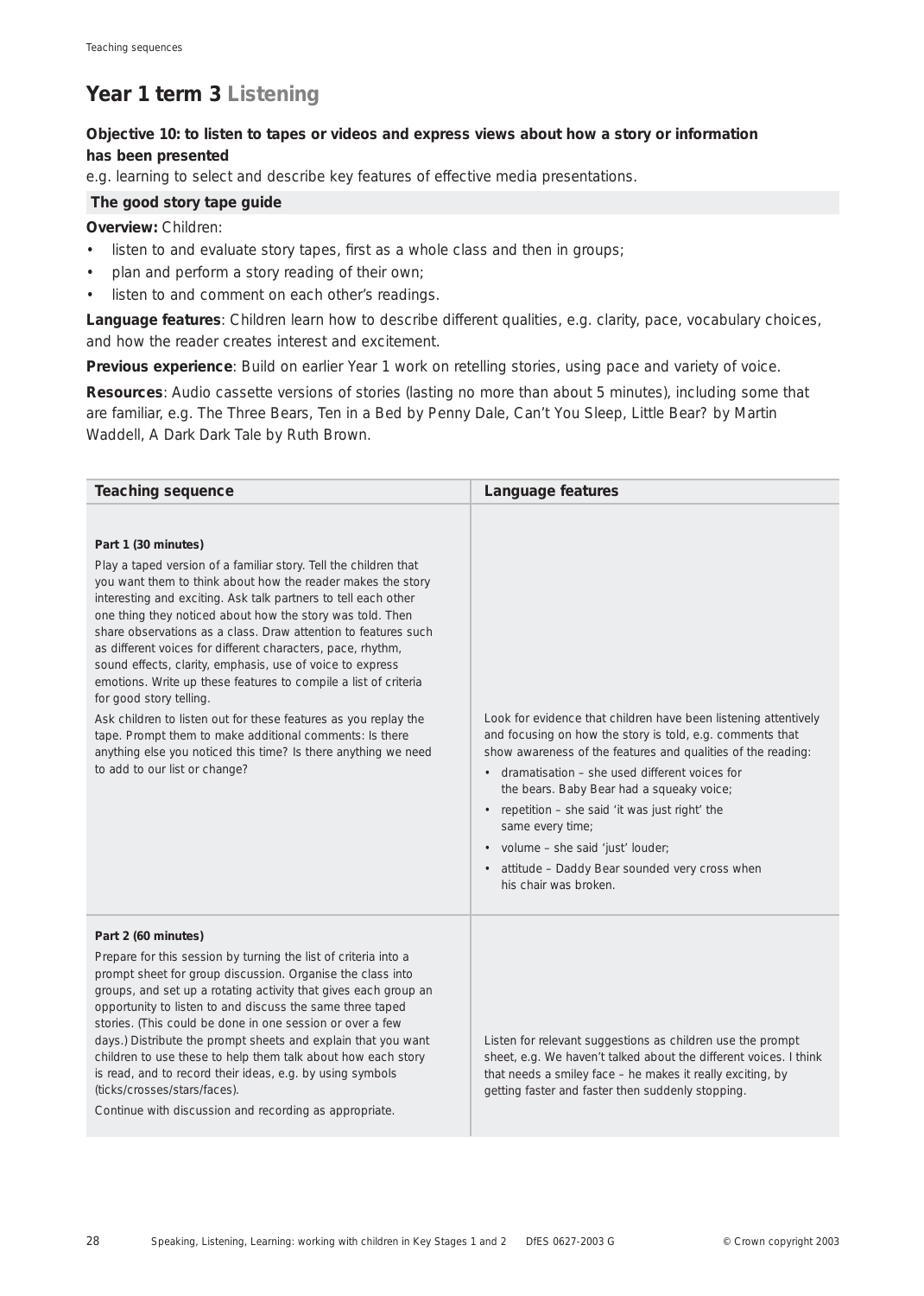| Teaching sequence                                                                                                                                                                                                                                                                                                                                                                                                                                                                                                                                                                                                                                                                                                                                                                       | Language features                                                                                                                                                                                                                                                                                                                                                                                                                                                            |
|-----------------------------------------------------------------------------------------------------------------------------------------------------------------------------------------------------------------------------------------------------------------------------------------------------------------------------------------------------------------------------------------------------------------------------------------------------------------------------------------------------------------------------------------------------------------------------------------------------------------------------------------------------------------------------------------------------------------------------------------------------------------------------------------|------------------------------------------------------------------------------------------------------------------------------------------------------------------------------------------------------------------------------------------------------------------------------------------------------------------------------------------------------------------------------------------------------------------------------------------------------------------------------|
| Part 3 (40 minutes)<br>Draw the class together. Nominate children to give their<br>evaluation of how well each of the three taped stories is<br>presented. Share these, taking the stories in turn. After each<br>story, prompt children to discuss any differences of opinion<br>and to develop ideas: Let's talk some more about using<br>voices to show how the characters feel - because you didn't<br>agree about that. Red group, what was your reason for<br>saying When all three stories have been considered, prompt<br>children to draw conclusions: So which tape is best? Why?<br>Which of these ideas about reading stories on tape is the<br>most important? Why?<br>Add to or amend the list of criteria, e.g. putting items in order<br>of importance, and display it. | Listen for comments that show children are developing their<br>awareness and understanding of factors that affect the quality<br>of story tapes. Are they making evaluative judgements using<br>the criteria to compare and contrast? e.g. It should have been<br>a bit faster and more exciting when It was hard to tell who<br>was speaking. The sound of the chairs breaking was silly.<br>Showing how the characters feel is most important. X was<br>very good at that. |
| Part 4 (30 minutes)<br>Give children, working in small groups, time to prepare and<br>rehearse a reading of a favourite story, and then to make a<br>recording of it. Prompt them to choose just two or three<br>qualities to try for in their recording.                                                                                                                                                                                                                                                                                                                                                                                                                                                                                                                               | Look for performances/recordings that show children are<br>trying to meet the criteria for good story reading.                                                                                                                                                                                                                                                                                                                                                               |
| Part 5 (15 minutes)<br>Share some of the recordings with the whole class. Ask<br>children to comment, identifying good points and one feature<br>that could have been better.                                                                                                                                                                                                                                                                                                                                                                                                                                                                                                                                                                                                           | Listen for comments, as above, that show awareness of the<br>qualities that make a good story reading - different voices,<br>impact of opening, conveying emotion, creating surprise, e.g.<br>I really like the way X tried to do Little Bear's voice. That's<br>hard. It's really good at the beginning - you can hear how the<br>characters feel. It made me jump when                                                                                                     |

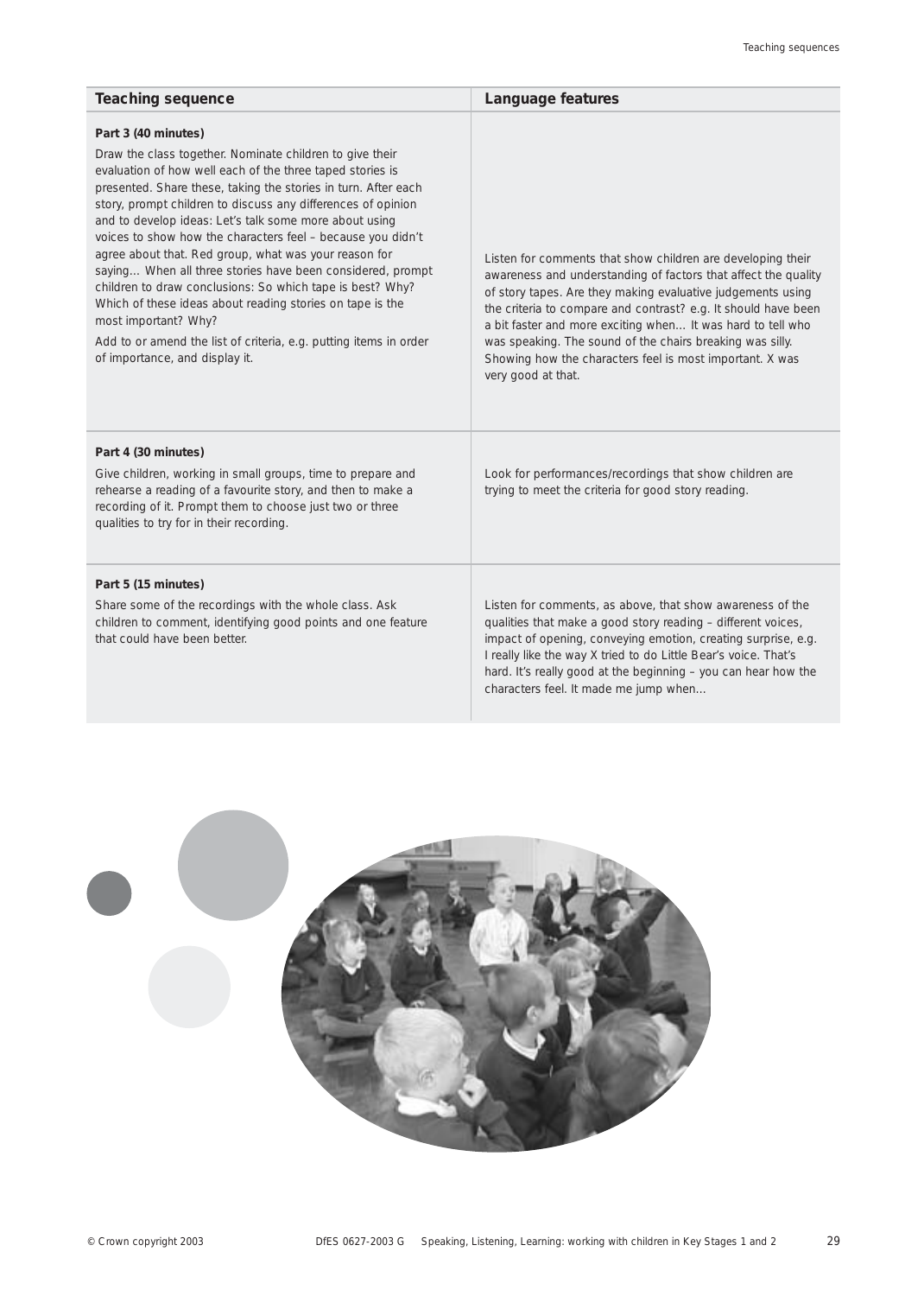### **Year 2 term 1 Listening**

**Objective 14: to listen to others in class, ask relevant questions and follow instructions** e.g. listening to and questioning instructions for devising a game.

#### *Listen and play*

**Overview:** Children invent a game in PE, using simple equipment and then explain it to the rest of the class. They:

- plan their explanation;
- listen to another group's explanation and then play their game;
- reflect on successful explanations and good listening behaviours.

**Language features**: Children learn how to use language to give instructions. When listening, they use questions to check or clarify their understanding, repeat or rephrase instructions in their own words and ask for repetition or advice when they don't understand.

**Previous experience**: In Year 1 term 2, children have worked on following instructions. The quality of work in this unit will be improved if the class are experienced at working in groups in PE and are used to talking about their activities.

**Resources**: A variety of small games equipment and sufficient space for the games to be played.

**Curriculum link:** PE scheme of work for Key Stages 1 and 2, 'Games activities', Unit 2.

| <b>Teaching sequence</b>                                                                                                                                                                                                                                                                                                                                                                             | Language features                                                                                                                                                                                                                                                                                                        |
|------------------------------------------------------------------------------------------------------------------------------------------------------------------------------------------------------------------------------------------------------------------------------------------------------------------------------------------------------------------------------------------------------|--------------------------------------------------------------------------------------------------------------------------------------------------------------------------------------------------------------------------------------------------------------------------------------------------------------------------|
| Part 1 (20 minutes)                                                                                                                                                                                                                                                                                                                                                                                  |                                                                                                                                                                                                                                                                                                                          |
| Put children into groups of three or four. Give each group<br>one or two pieces of PE equipment, e.g. small balls, hoops<br>and bean bags, which they have used in recent lessons.                                                                                                                                                                                                                   |                                                                                                                                                                                                                                                                                                                          |
| Model the vocabulary of the topic: game, instructions,<br>rules, points, score and the names of the pieces of<br>equipment required.                                                                                                                                                                                                                                                                 |                                                                                                                                                                                                                                                                                                                          |
| Allow 10 minutes for the groups to plan a game, think of its<br>rules and practise playing it.                                                                                                                                                                                                                                                                                                       |                                                                                                                                                                                                                                                                                                                          |
| Give time warnings throughout the 20 minutes, reminding<br>them of the tasks which have to be achieved.                                                                                                                                                                                                                                                                                              |                                                                                                                                                                                                                                                                                                                          |
| Choose some groups to demonstrate their game to the class<br>and talk about whether the game worked successfully.                                                                                                                                                                                                                                                                                    | Look for examples of children listening actively, e.g. asking<br>for further information or clarification.                                                                                                                                                                                                               |
| Part 2 (20-30 minutes)                                                                                                                                                                                                                                                                                                                                                                               |                                                                                                                                                                                                                                                                                                                          |
| If this is a separate lesson, allow children to play the<br>game again.                                                                                                                                                                                                                                                                                                                              |                                                                                                                                                                                                                                                                                                                          |
| Explain that in this session they are going to learn how to<br>play some of the games invented by other groups. Discuss<br>what everyone will need to know before they can play, e.g.<br>the point of the game, equipment, starting point, sequence of<br>actions, how it is scored and finished, etc. List some prompts<br>to support the groups' independent work, e.g. Agree a<br>starting point. |                                                                                                                                                                                                                                                                                                                          |
| Give time for groups to plan their instructions. Encourage<br>them to rehearse their explanations within their groups.                                                                                                                                                                                                                                                                               | Listen for use of specific vocabulary related to the topic.<br>Listen for the language of instruction and order, e.g. First<br>you, Next, The game ends when<br>Monitor groups' ability to work constructively together. Listen<br>for questioning about possible techniques and strategies:<br>What happens if? Can we? |

Speaking, Listening, Learning: working with children in Key Stages 1 and 2 DfES 0627-2003 G 30 © Crown copyright 2003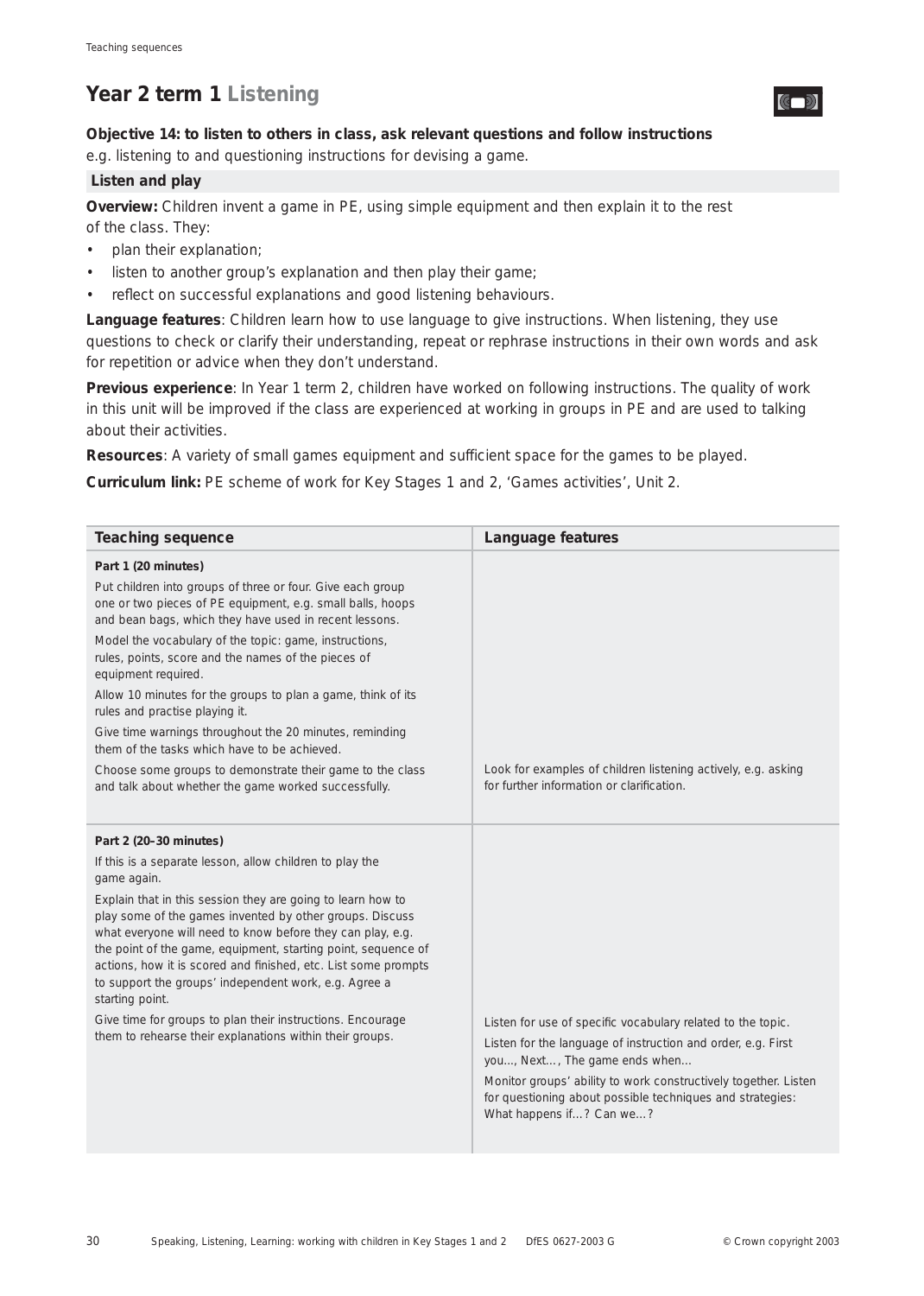| <b>Teaching sequence</b>                                                                                                                                                                                                                                                                                                                                                                                                                                                                                                                                                                                                                                                                                                                                                                            | Language features                                                                                                                                                                                                                                                                                                                                                                                                                                                                                                                                                                             |
|-----------------------------------------------------------------------------------------------------------------------------------------------------------------------------------------------------------------------------------------------------------------------------------------------------------------------------------------------------------------------------------------------------------------------------------------------------------------------------------------------------------------------------------------------------------------------------------------------------------------------------------------------------------------------------------------------------------------------------------------------------------------------------------------------------|-----------------------------------------------------------------------------------------------------------------------------------------------------------------------------------------------------------------------------------------------------------------------------------------------------------------------------------------------------------------------------------------------------------------------------------------------------------------------------------------------------------------------------------------------------------------------------------------------|
| Part 3 (30 minutes)<br>Bring the class together to emphasise the importance of<br>listening to instructions. Discuss good listening strategies,<br>e.g. asking questions, recapping or reviewing what has been<br>said, expressing uncertainty, forming a mental picture of<br>the activity.<br>Ask one group to present their game instructions to the class.<br>Model some of the good listening strategies by asking<br>questions. Prompt the rest of the class to clarify their<br>understanding, e.g. ask: Does anyone not understand any part<br>of the instruction? Do you have any questions for the game<br>inventors? List helpful questions, and so on.                                                                                                                                  |                                                                                                                                                                                                                                                                                                                                                                                                                                                                                                                                                                                               |
| Allow the class to gather the necessary equipment and begin<br>to play the game. Ask the inventors to circulate to help the<br>groups play the game successfully, by answering any further<br>questions, demonstrating. Give adequate time for the game to<br>be played.                                                                                                                                                                                                                                                                                                                                                                                                                                                                                                                            | Check for good listening strategies:<br>questions to confirm understanding: Do you<br>$\bullet$<br>mean that? But what if?<br>recap or review: So we have to throw<br>$\bullet$<br>the ball first<br>asking for repetition or further advice: I don't<br>$\bullet$<br>understand how                                                                                                                                                                                                                                                                                                          |
| Stop the game and ask each group to reflect on how well<br>they played the game and to identify one instruction that was<br>easy or difficult to follow. Take feedback from the class, e.g.<br>ask: What advice would you give to the next group who will<br>teach you to play a game?                                                                                                                                                                                                                                                                                                                                                                                                                                                                                                              | Look for examples of groups following the instructions and<br>playing the game successfully. Look for groups where they<br>follow the instructions accurately but still have difficulties.<br>Monitor the interaction between the inventors and the groups,<br>listen for examples of questioning and further explanations.<br>Listen for the language of evaluation, e.g. It is better if the<br>instructions are quite short                                                                                                                                                                |
| Part 4 and subsequent sessions (30 minutes depending on<br>the number of groups)<br>Repeat the sequence of Part 3, giving time if necessary for<br>the groups to recall and replay their games before explaining<br>them. Remind the game-inventors of the information they<br>need to give and how to give it. Remind the class of how to<br>listen. Draw on the ideas expressed previously to provide<br>examples of what needs to be done. Ensure that after each<br>game is played children are given the opportunity to reflect on<br>the instructions given. Vary the feedback that is taken, e.g.<br>asking the class to identify what was successful about an<br>aspect of the instruction giving. List valuable behaviours, e.g.<br>rephrasing an instruction, which helps good listening. | Listen for better explanations as the class become more<br>familiar with the task and how talk supports it, e.g. fewer and<br>briefer instructions, instructions more focused on the task,<br>more use of demonstration, asking listeners if they<br>understand.<br>Look for good listening behaviours, e.g. asking<br>relevant questions, using who, where, what and how<br>question stems.<br>Expect listeners to draw increasingly on their experience<br>of explaining and playing the games, e.g. making<br>suggestions for improvement of the game and for the way<br>it was explained. |
|                                                                                                                                                                                                                                                                                                                                                                                                                                                                                                                                                                                                                                                                                                                                                                                                     |                                                                                                                                                                                                                                                                                                                                                                                                                                                                                                                                                                                               |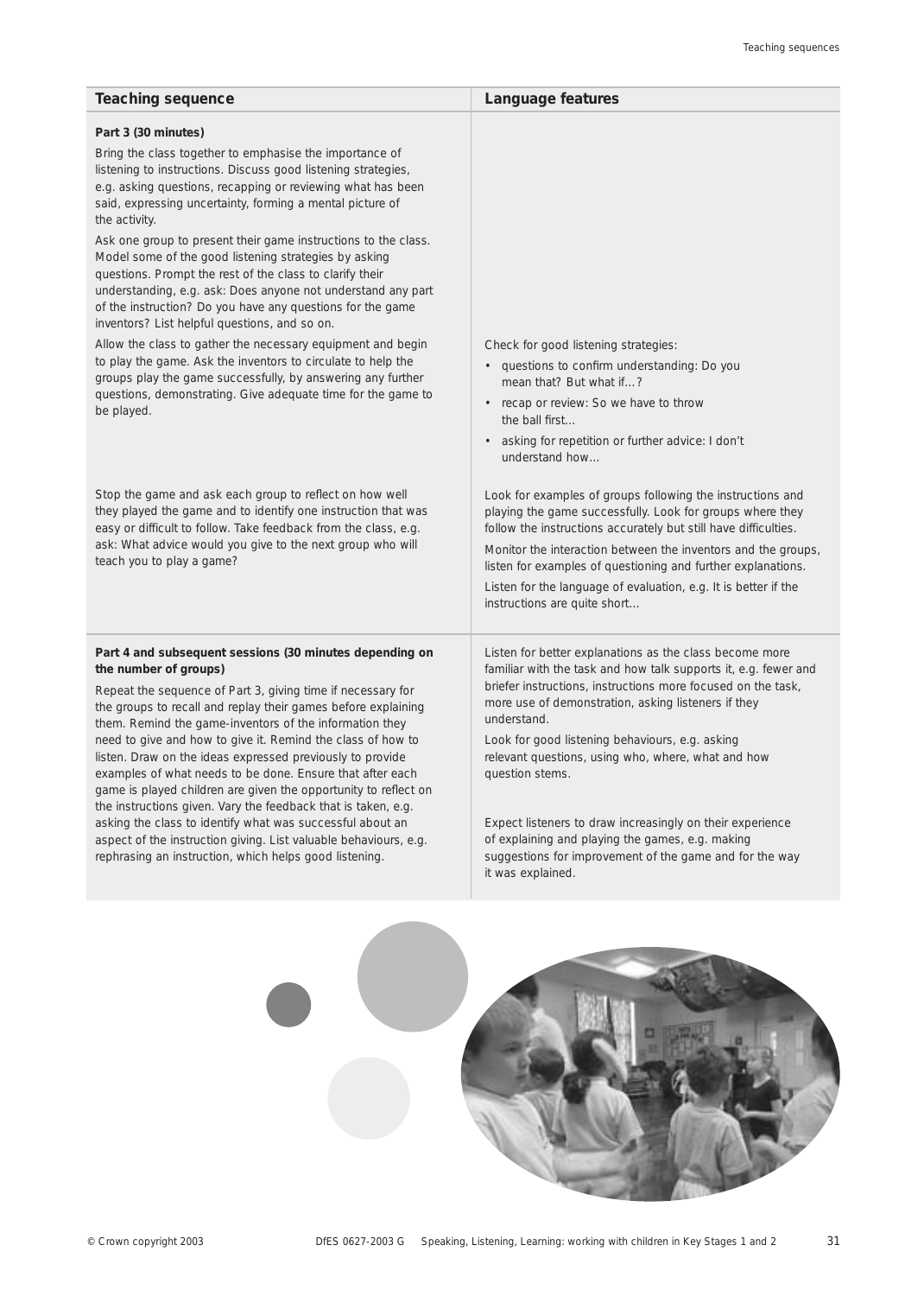### **Year 2 term 1 Drama**

#### **Objective 16: to adopt appropriate roles in small or large groups and consider alternative courses of action**

e.g. developing a plot and characters from a text, image or artefact.

#### *The Two Grannies*

#### **Overview:** Children:

- listen to the story, *Katie Morag and the Two Grandmothers*, by Mairi T Hedderwick, and use face symbols to show how characters feel;
- use paired role-play activities to develop and reflect on characters' thoughts and feelings;
- use pair and group role-play to explore alternative ways in which the story might continue;
- reflect on the role-play activities.

**Language features**: Children learn to adopt the appropriate voice and vocabulary for the role. They articulate and comment on the choices made.

**Previous experience**: Build on Year 1 work on exploring themes and characters through improvisation and role-play.

**Resources**: Big Book copy of *Katie Morag and the Two Grandmothers*. The children should be familiar with this story. Face images showing happy, unhappy and neutral (one per pair). Props and/or costumes appropriate for the two grandmothers.

**Curriculum link:** Geography scheme of work for Key Stages 1 and 2, Unit 3, 'An Island Home'.

| <b>Teaching sequence</b>                                                                                                                                                                                                                                                                                                                                                                                                                                                                                                                                                                                                                                                                                                                                                                                                                                                                                                                                                                    | Language features                                                                                                                                                                                                                                                                                                                                                                                                                                                                                                                                                                                                                                                                                                                                                                                                                                                                                                                                                                                                                                                                   |
|---------------------------------------------------------------------------------------------------------------------------------------------------------------------------------------------------------------------------------------------------------------------------------------------------------------------------------------------------------------------------------------------------------------------------------------------------------------------------------------------------------------------------------------------------------------------------------------------------------------------------------------------------------------------------------------------------------------------------------------------------------------------------------------------------------------------------------------------------------------------------------------------------------------------------------------------------------------------------------------------|-------------------------------------------------------------------------------------------------------------------------------------------------------------------------------------------------------------------------------------------------------------------------------------------------------------------------------------------------------------------------------------------------------------------------------------------------------------------------------------------------------------------------------------------------------------------------------------------------------------------------------------------------------------------------------------------------------------------------------------------------------------------------------------------------------------------------------------------------------------------------------------------------------------------------------------------------------------------------------------------------------------------------------------------------------------------------------------|
| Part 1 (10 minutes)<br>Briefly recap the Katie Morag story, focusing on the two<br>grandmothers. Organise children in pairs facing each other,<br>with one child taking the role of Grannie Mainland, the other<br>that of Grannie Island. Ask children to hold up faces to show<br>how their character feels, and reread the story. Prompt<br>children to look at the pictures as they listen.                                                                                                                                                                                                                                                                                                                                                                                                                                                                                                                                                                                             | Look for evidence that children are focusing on 'their'<br>character and identifying how that character's feelings<br>change during the story.                                                                                                                                                                                                                                                                                                                                                                                                                                                                                                                                                                                                                                                                                                                                                                                                                                                                                                                                      |
| Part 2 (40 minutes)<br>Identify and record key moments in the story: Grannie<br>Mainland arrives; she unpacks; Grannie Island and Katie<br>discover the sheep is dirty; they wash it; the sheep wins<br>the prize; the party. Distribute props/costumes for the two<br>grandmothers. Organise children in pairs, with one in role<br>as Grannie Island and one as her friend. Ask the 'Grannie<br>Islands' to tell their friends what happened and how they<br>felt at key moments in the story; prompt 'friends' to ask<br>questions. Repeat with the child who was the friend, now in<br>role as Grannie Mainland and talking to her friend.<br>Choose some pairs to present one of their conversations.<br>Prompt other children (out of role) to comment: Do you think<br>that's how she felt? What makes you think that? Think about<br>where she comes from. How do her feelings change? Why?<br>Record interesting extracts from the conversation in speech<br>bubbles, and display. | Monitor pairs. Encourage contributions indicating that:<br>children are staying in role;<br>the 'Grannies' can describe and reflect on their<br>$\bullet$<br>thoughts and feelings convincingly, e.g.<br>- I felt embarrassed. She looked really smart and<br>I was in my old clothes. It was silly of her to<br>come all dressed up like that. She had to wear<br>a scarf to keep her hat on ;<br>- I didn't know how I was going to get into<br>the little boat with these high heels on. I was<br>disappointed to see her other grannie there.<br>I wanted Katie all to myself. It was so dirty -<br>no paths and chickens everywhere;<br>the 'friends' ask relevant questions, e.g. Oh,<br>$\bullet$<br>that must have been awful. What did you do then?<br>How did you feel when? What did you<br>think about?<br>Listen for comments that show understanding of the<br>character's feelings and how they develop during the story,<br>e.g. At the end your Grannie Island said she was friends<br>with Grannie Mainland. I'm not sure. Maybe she still thinks<br>she is posh. |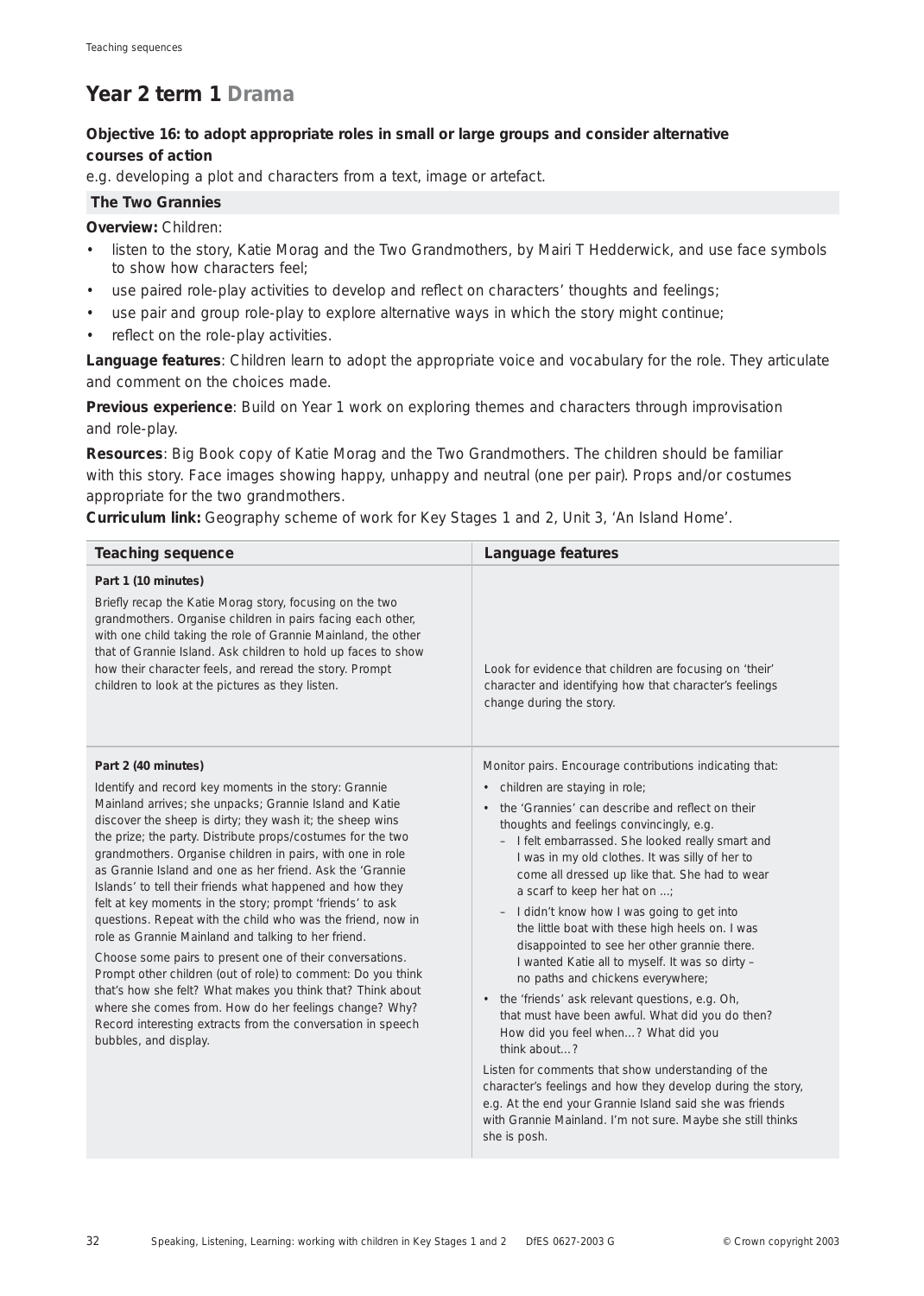| <b>Teaching sequence</b>                                                                                                                                                                                                                                                                                                                                                                                                                                                                                                                                                                                                                                                                                                                                                                                                                                                                                                                                                                                                                                                                                                                                                         | Language features                                                                                                                                                                                                                                                                                                                                                                                                                                                                                                                                                                                         |
|----------------------------------------------------------------------------------------------------------------------------------------------------------------------------------------------------------------------------------------------------------------------------------------------------------------------------------------------------------------------------------------------------------------------------------------------------------------------------------------------------------------------------------------------------------------------------------------------------------------------------------------------------------------------------------------------------------------------------------------------------------------------------------------------------------------------------------------------------------------------------------------------------------------------------------------------------------------------------------------------------------------------------------------------------------------------------------------------------------------------------------------------------------------------------------|-----------------------------------------------------------------------------------------------------------------------------------------------------------------------------------------------------------------------------------------------------------------------------------------------------------------------------------------------------------------------------------------------------------------------------------------------------------------------------------------------------------------------------------------------------------------------------------------------------------|
| Part 3 (40 minutes)<br>Recount an extension to the story. The school holidays are<br>beginning soon. Grannie Mainland wants Katie Morag to<br>come back to the city with her for two weeks, but Grannie<br>Island says that Katie Morag would not like the city and would<br>prefer to come and stay in her cottage. Organise the children<br>in pairs, one in role as Grannie Island, one as Grannie<br>Mainland. Choose one to start, and ask them to put forward<br>arguments in favour of their proposal; ask the partner to<br>respond to these points, e.g. by putting forward a counter-<br>argument or objection. Take on these roles to demonstrate<br>how the conversation might go. After about 5 minutes, swap<br>round, giving the child in role as the other Grannie a chance<br>to argue his/her case.<br>Ask children to choose which of the two grandmothers they<br>want to be. Organise each of these two groups into smaller<br>groups and give them 5 minutes to prepare the case for<br>persuading Katie Morag to visit them.<br>Explain that you are going to step into role as Katie Morag<br>and ask the two groups to try to persuade you to stay with | Monitor pairs for in-role conversations in which children<br>draw on information in the book and their own experiences<br>to show how the two grandmothers would react in this<br>new situation, e.g.<br>Katie Morag is used to being on the island. She won't like<br>it in the city. There are too many people. She'll feel lost<br>and frightened.<br>I don't agree. It's boring on the island. There'll be lots of new<br>things for Katie to do in the city. I'll take her to MacDonalds<br>and the cinema.<br>Listen for convincing in-role arguments for the two alternative<br>courses of action. |
| them. In role as Katie Morag, respond to the children's<br>arguments and ask questions, e.g. What will it be like there?<br>What will there be to do? Will I be able to go out and play?<br>Still in role, make a decision and explain your reasons.                                                                                                                                                                                                                                                                                                                                                                                                                                                                                                                                                                                                                                                                                                                                                                                                                                                                                                                             | Look for evidence that children are developing the characters<br>of the two grandmothers.                                                                                                                                                                                                                                                                                                                                                                                                                                                                                                                 |
|                                                                                                                                                                                                                                                                                                                                                                                                                                                                                                                                                                                                                                                                                                                                                                                                                                                                                                                                                                                                                                                                                                                                                                                  |                                                                                                                                                                                                                                                                                                                                                                                                                                                                                                                                                                                                           |
| Part 4 (20 minutes)<br>Organise the class in small groups. Ask children to discuss<br>how the grandmother who lost the argument might be feeling<br>and what Katie Morag would say to her. After about 10<br>minutes, ask each group to choose one member to be Katie<br>Morag and to share what she might say.                                                                                                                                                                                                                                                                                                                                                                                                                                                                                                                                                                                                                                                                                                                                                                                                                                                                  | Support the use of role responses that build on the previous<br>arguments, e.g. I'll come and stay with you when I'm older. It<br>doesn't mean I don't like you. Can I come and stay with you<br>next year?                                                                                                                                                                                                                                                                                                                                                                                               |
| Part 5 Reflect (10 minutes)<br>Draw the class together and ask children to reflect on the<br>role-play, e.g. What did you find out about the two<br>grandmothers? Did the new part of the story help you<br>understand them?                                                                                                                                                                                                                                                                                                                                                                                                                                                                                                                                                                                                                                                                                                                                                                                                                                                                                                                                                     | Look for evidence that the role-play helped them to<br>understand the different feelings of the characters through<br>exploring characters and situations in stories, e.g. It made me<br>think more about how they felt. Before this, I didn't see that<br>she might have been jealous.                                                                                                                                                                                                                                                                                                                   |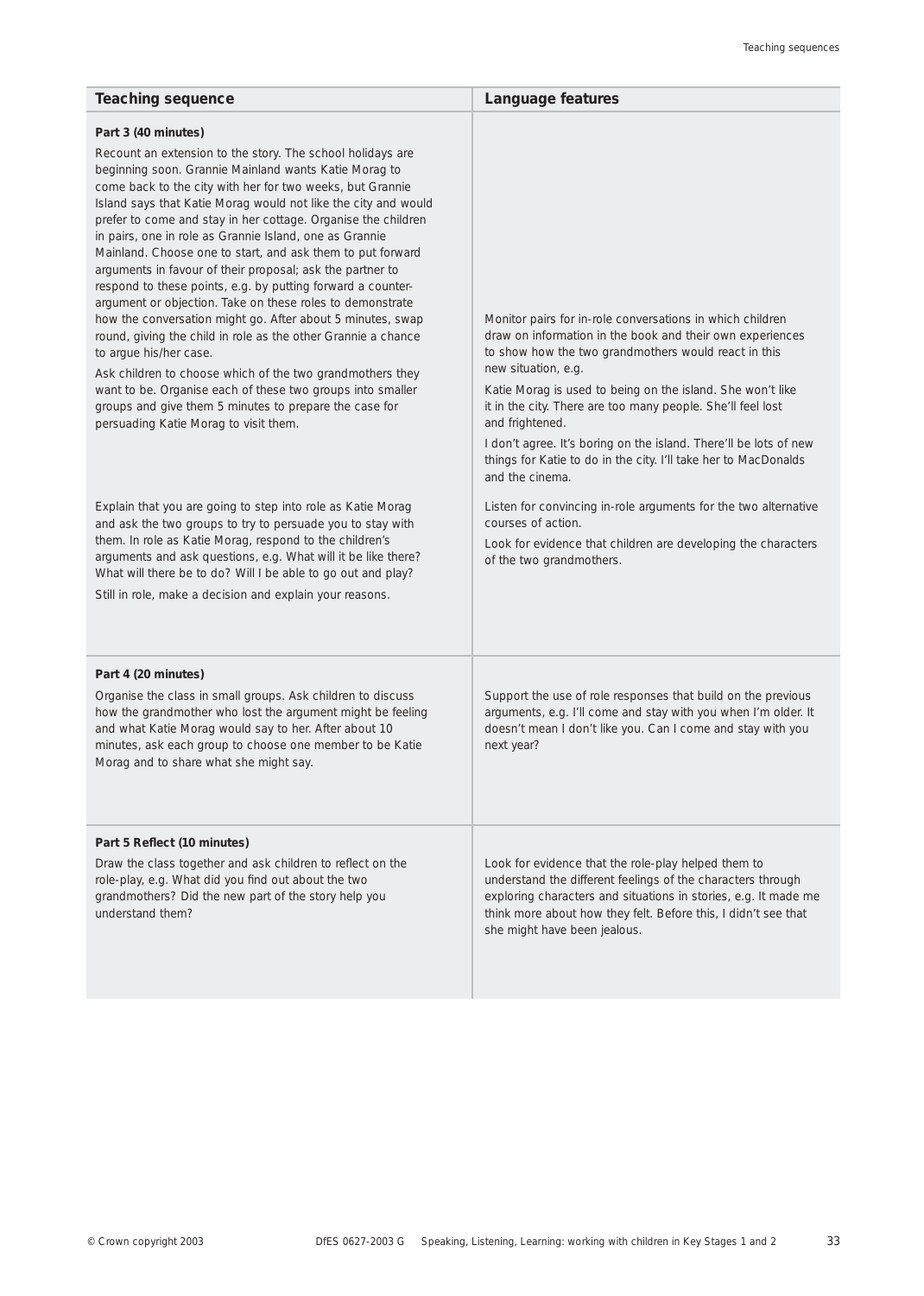### **Year 2 term 2 Group discussion and interaction**

#### **Objective 19**: **to ensure everyone contributes, allocate tasks, consider alternatives and reach agreement**

e.g. working collaboratively in planning, predicting and carrying out an investigative task.

#### *Forces and movement*

**Overview**: Children conduct an experiment to investigate how different surfaces affect the distance a vehicle can travel. They:

- speculate about the impact different materials will have on the distance travelled;
- work in groups to design an experiment, using given materials;
- conduct the experiment and record their results;
- explain their results to others;
- reflect on the different tasks completed in their group and how talk helped it function effectively.

**Language features**: Children develop their use of scientifically precise language to design and explain their experiment, use language to make comparisons, learn to use talk to plan and agree their work in groups and to organise ideas in ways that others can readily understand.

**Previous experience**: Children have worked in groups in the previous term, and have covered some aspects of the science unit 'Forces and Movement'.

**Resources**: Materials to provide test surfaces, ramps, identical toy cars, 1m rulers, simple checklist for observers, record sheet for each group.

**Curriculum link:** Science scheme of work for Key Stages 1 and 2, Unit 2E, 'Forces and Movement'.

| <b>Teaching sequence</b>                                                                                                                                                                                                                                                                                                            | Language features                                                                                                                                                                                                                                                                       |
|-------------------------------------------------------------------------------------------------------------------------------------------------------------------------------------------------------------------------------------------------------------------------------------------------------------------------------------|-----------------------------------------------------------------------------------------------------------------------------------------------------------------------------------------------------------------------------------------------------------------------------------------|
| Part 1 Introduction (30 minutes)                                                                                                                                                                                                                                                                                                    |                                                                                                                                                                                                                                                                                         |
| Introduce an investigation - how do different surfaces affect<br>the distance travelled by a vehicle? Explain that children will<br>be working in groups to test out some different surfaces. Ask<br>them to speculate about the effect two different materials (e.g.<br>carpet, bubble wrap) would have on the distance travelled. | Listen for key vocabulary: ramp, distance, surface, test, car,<br>vehicle, surface, friction.                                                                                                                                                                                           |
| Discuss ways of working and resources/equipment available.<br>Put children into groups of six. Ask one or two children in<br>each group to act as observers to note the decisions made,<br>and how the group worked.                                                                                                                | Monitor for groups' use of the language of organisation – first,<br>then, before - particularly as the discussion continues.                                                                                                                                                            |
| Ask the groups to design their experiment. Give 10 minutes'<br>discussion time. Support their independent work, if necessary,<br>by providing a prompt sheet identifying the main elements<br>they need to agree. Ensure that everyone has the opportunity<br>to contribute.                                                        |                                                                                                                                                                                                                                                                                         |
| Stop after 10 minutes and ask observers to report back on<br>their group's decisions, e.g. ask: Did anyone have a good<br>idea? Challenge misconceptions and retain the focus on the<br>task. Give groups the opportunity to review their plans and<br>any new ideas in the light of the different ideas.                           | Listen for the organisation of ideas to aid the listener, e.g.<br>Abby had a good idea about how we could make sure the<br>ramp was fixed and the height didn't change.<br>Listen for specific ideas about how best to carry out<br>the experiment.                                     |
| Part 2 (20-30 minutes depending on the number<br>of surfaces tested)                                                                                                                                                                                                                                                                | Look for the language of negotiation as the groups organise<br>their work, e.g. If you get the, Then                                                                                                                                                                                    |
| Groups undertake the experiment, using the different<br>materials as surfaces. They should note their results.                                                                                                                                                                                                                      | Look for examples of collaborative working as children carry<br>out the tasks they have been allocated.                                                                                                                                                                                 |
| Monitor the groups, prompting them to keep focused on what<br>they are trying to find out, i.e. Which material did the vehicle<br>travel furthest on? Why do you think it happened like that?<br>Did anything unexpected happen when you tried the car<br>on the carpet?                                                            | Listen for increasingly precise vocabulary used to describe<br>the experiment and record results, e.g. The car travelled<br>40 cm on the carpet, and for the use and understanding of<br>scientific vocabulary, e.g. We can't change the ramp now<br>otherwise it won't be a fair test. |
|                                                                                                                                                                                                                                                                                                                                     | Listen for the tentative use of comparisons, e.g. longer,<br>bumpier, smoother.                                                                                                                                                                                                         |

 $\left( -\right)$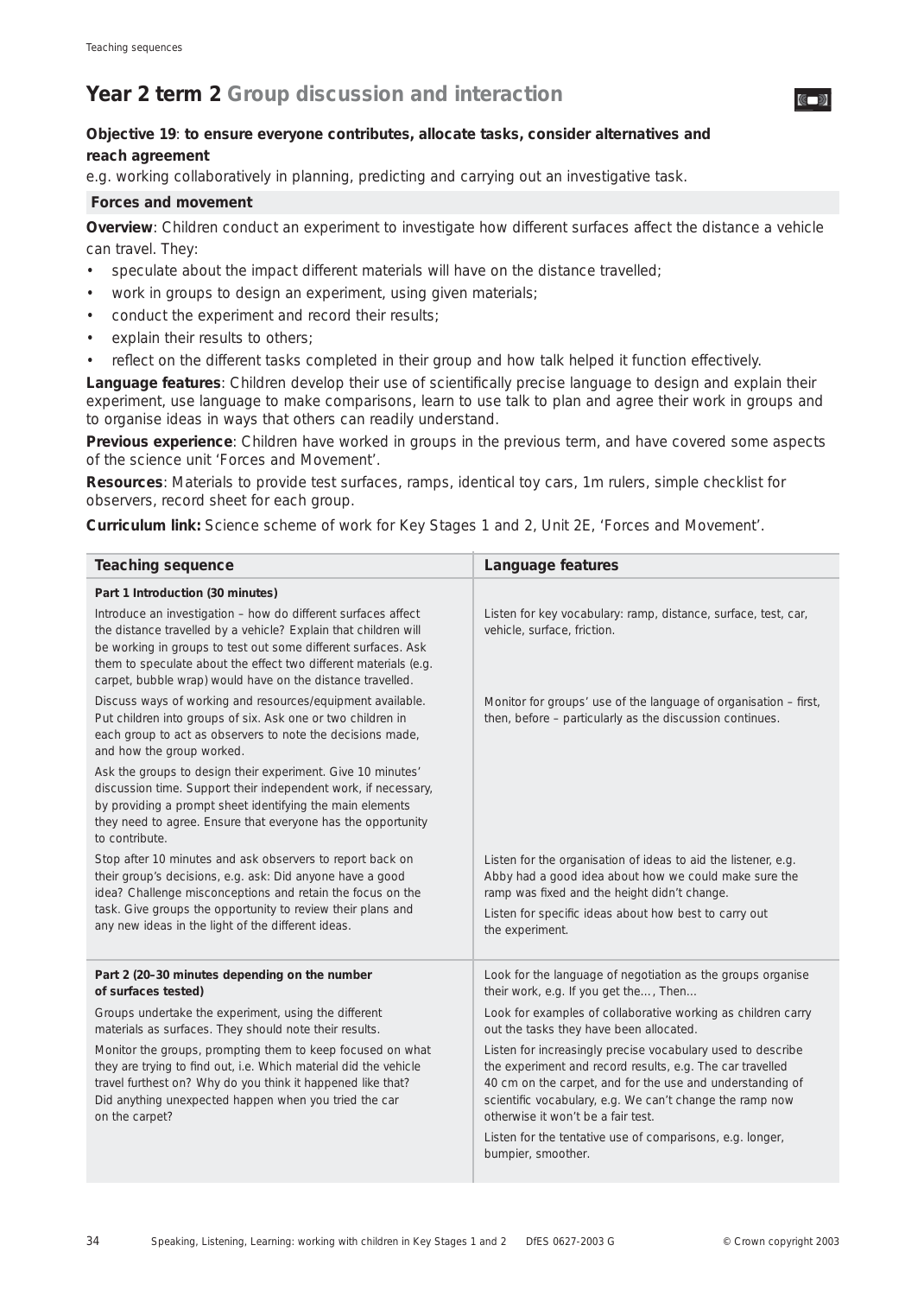| <b>Teaching sequence</b>                                                                                                                                                                                                                                                                                                                                                      | Language features                                                                                                                                                                                                     |
|-------------------------------------------------------------------------------------------------------------------------------------------------------------------------------------------------------------------------------------------------------------------------------------------------------------------------------------------------------------------------------|-----------------------------------------------------------------------------------------------------------------------------------------------------------------------------------------------------------------------|
| Part 3 (15 minutes)                                                                                                                                                                                                                                                                                                                                                           | Check all contributions to group discussion.                                                                                                                                                                          |
| Explain that the group are to discuss their results and think<br>about what these tell them about the effect of different<br>surfaces. They are then to prepare an 'envoy', to explain what                                                                                                                                                                                   | Monitor whether they can reach agreement on who is to be<br>envoy, e.g. I think Luke should be the envoy because he is<br>good at explaining things. Shall we vote?                                                   |
| they did and their findings to another group.<br>Allow groups time to agree an account of what happened<br>and prepare an information sheet, e.g. of results, to support<br>the envoy.                                                                                                                                                                                        | Listen for children rehearsing the envoy's feedback, e.g. You<br>should tell them that we did the experiment five times, each<br>time with a different material as a surface for the car to run<br>on. We proved that |
|                                                                                                                                                                                                                                                                                                                                                                               | Expect comparatives and superlatives, e.g. furthest, roughest,<br>smoother, bumpier.                                                                                                                                  |
| Part 4 (20 minutes)                                                                                                                                                                                                                                                                                                                                                           |                                                                                                                                                                                                                       |
| Allow envoys to move to a new group and present their<br>findings. The group should ask questions and discuss how<br>their experiment differed.                                                                                                                                                                                                                               | Monitor envoys' explanations and reports, encouraging them<br>to use the notes and suggestions given to them by their home<br>group.                                                                                  |
| Bring the class together for a final plenary. Ask children what<br>they found out through the experiment. Question to challenge<br>misconceptions, e.g. whether it was the car or the surfaces                                                                                                                                                                                | Listen for questions which focus on scientific method or<br>results, e.g. How did you make sure that the cars came down<br>the ramp at the same speed?                                                                |
| which influenced how far the vehicle travelled.                                                                                                                                                                                                                                                                                                                               | Reinforce the language of comparison, e.g. We were<br>surprised too that the car ran further on the table than on the<br>carpet.                                                                                      |
| Discuss with them how they worked in their groups. Ask:<br>What different jobs did you do when you were talking in your<br>groups? What sort of problems did you have to sort out? Was<br>it different when you listened to the envoy explaining their<br>group's experiment? Help them to see the significance of the<br>different tasks and how talk helped carry them out. | In the plenary, listen for uncertain explanations or confusions<br>to address.                                                                                                                                        |

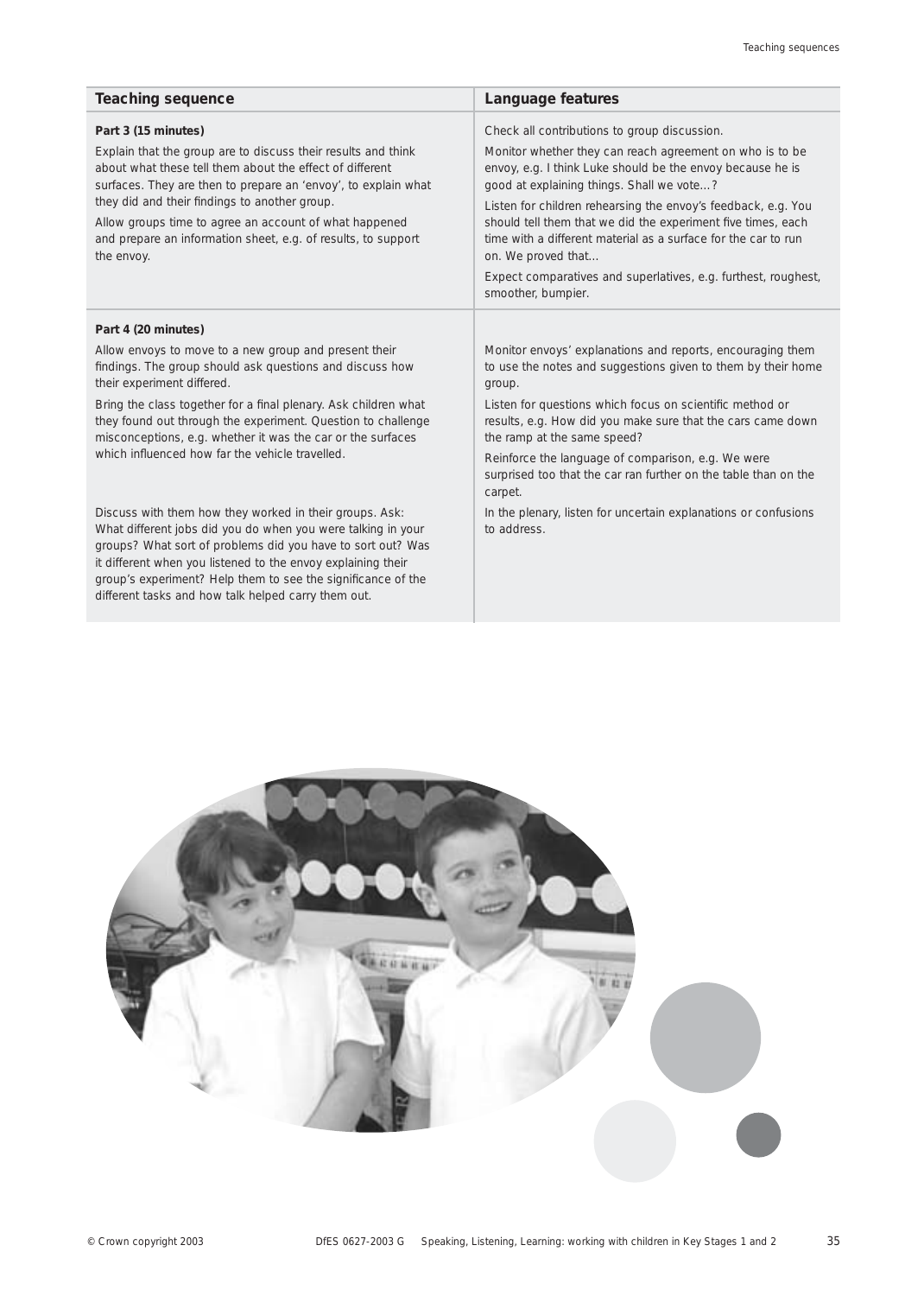# **Year 2 term 3 Speaking**

### **Objective 21**: **to use language and gesture to support the use of models/diagrams/displays when explaining**

e.g. showing how something works, combining language and gesture.

#### *How does it work?*

**Overview**: Children work in groups to explain how a model works. They:

- listen to and comment on the teacher's explanation;
- prepare and practise an explanation of their own models;
- share and evaluate each other's explanations;
- reflect on what they have learned about speaking in this context.

**Language features**: Children learn how to use language to explain, pointing and using *this*, *that*, *those*, appropriately, taking account of what the audience can see.

**Previous experience**: Build on Year 2 work on explaining processes and presenting information.

**Resources**: Groups will need to have made working models.

**Curriculum link:** Design and technology scheme of work for Key Stages 1 and 2, Unit 2A, 'Vehicles'.

| <b>Teaching sequence</b>                                                                                                                                                                                                                                                                                                                                                                                                                                                                                                                                                                                                                                                                                                                                                                                                                                                                                     | Language features                                                                                                                                                                                                                                                                                                                                                                                                                            |
|--------------------------------------------------------------------------------------------------------------------------------------------------------------------------------------------------------------------------------------------------------------------------------------------------------------------------------------------------------------------------------------------------------------------------------------------------------------------------------------------------------------------------------------------------------------------------------------------------------------------------------------------------------------------------------------------------------------------------------------------------------------------------------------------------------------------------------------------------------------------------------------------------------------|----------------------------------------------------------------------------------------------------------------------------------------------------------------------------------------------------------------------------------------------------------------------------------------------------------------------------------------------------------------------------------------------------------------------------------------------|
| Part 1 (20 minutes)<br>Choose a model related to current work in design and<br>technology. Tell the children that you are going to explain<br>what it does and how it works, and that you want them to tell<br>you how clear your explanation was. During the explanation,<br>make some 'deliberate mistakes', e.g. getting things out of<br>order, failing to make important points clear, and use gesture<br>and pointing ineptly.<br>Give talk partners a couple of minutes to identify one positive<br>and one negative point about the explanation. Then share<br>comments as a class. Prompt children to focus on how you<br>used language and on relevant features and issues. What<br>about when I pointed? What helped you understand how the<br>machine worked? What didn't you understand? What do you<br>think the problem was?<br>Draw on this discussion to compile an 'It helps if you' list, | Look for evidence that children have listened carefully not<br>just to what you said but also to how you said it.<br>Listen for contributions that show children are identifying                                                                                                                                                                                                                                                             |
| including such factors as order, pointing, using the words this<br>and that, explaining unfamiliar words, and checking that<br>listeners are focused.                                                                                                                                                                                                                                                                                                                                                                                                                                                                                                                                                                                                                                                                                                                                                        | language and other features that affect the clarity of this kind<br>of explanation, e.g. What is an axle? You didn't say anything<br>about the You started by describing the wheels, but then<br>we didn't know what kind of vehicle it was. It helped when<br>you pointed to the different parts. We didn't know what bit<br>to look at when you turned the handle.                                                                         |
| Part 2 (20 minutes)                                                                                                                                                                                                                                                                                                                                                                                                                                                                                                                                                                                                                                                                                                                                                                                                                                                                                          |                                                                                                                                                                                                                                                                                                                                                                                                                                              |
| Organise the class into small groups or pairs, and ask the<br>children to plan and prepare a short talk in which they explain<br>to younger children how a model they have made works.<br>Prompt them to bear in mind the issues and features<br>identified in the previous session.<br>When they are ready, ask them to practise their talk.                                                                                                                                                                                                                                                                                                                                                                                                                                                                                                                                                                | Monitor groups, looking for evidence that children are<br>considering relevant issues and evaluating their talk as they<br>try out possibilities - the oral equivalent of drafting and<br>redrafting, e.g. That's good but maybe we should start by<br>You need to point when you say that. It would help if you<br>turned it the other way round. Do you think they'll know what<br>a cog wheel is? Maybe we need to give more detail about |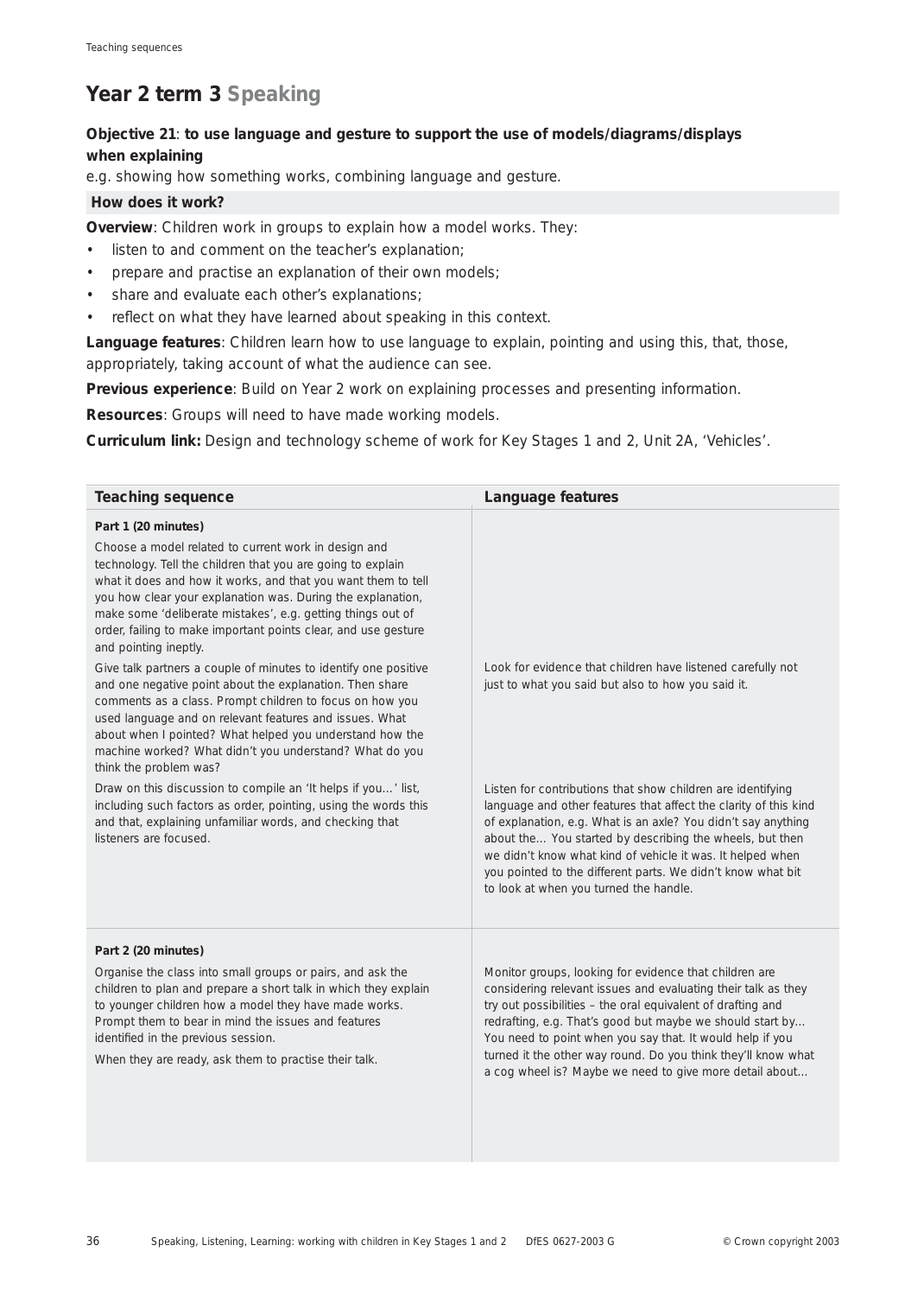| <b>Teaching sequence</b>                                                                                                                                                                                                                                                                                                                                            | Language features                                                                                                                                                                                                     |
|---------------------------------------------------------------------------------------------------------------------------------------------------------------------------------------------------------------------------------------------------------------------------------------------------------------------------------------------------------------------|-----------------------------------------------------------------------------------------------------------------------------------------------------------------------------------------------------------------------|
| Part 3 (30 minutes)                                                                                                                                                                                                                                                                                                                                                 |                                                                                                                                                                                                                       |
| Pair up the groups, and ask each to present their talk to the<br>other. Tell the listening group that they need to be ready to tell<br>the explaining group what was good and not so good about<br>their talk, and to suggest ways in which they might improve it.<br>Arrange for the class to present their talks to the intended<br>audience of younger children. | Monitor groups as they present and comment<br>on explanations.                                                                                                                                                        |
|                                                                                                                                                                                                                                                                                                                                                                     | For the explaining group, listen for explanations that<br>show understanding of language features discussed earlier,                                                                                                  |
|                                                                                                                                                                                                                                                                                                                                                                     | for example:<br>• clear, helpful ordering of information, e.g. by starting<br>with an introduction or overview: This is a model<br>of a windmill. Windmills were used for We're<br>going to tell you how they worked; |
|                                                                                                                                                                                                                                                                                                                                                                     | • close reference to the object, by pointing and use<br>of pronouns this, that, these, those: These are<br>the axles. They are attached to the frame by<br>Here is the:                                               |
|                                                                                                                                                                                                                                                                                                                                                                     | explanation of important parts and processes,<br>taking account of the audience's needs: When this<br>little cog wheel goes round once, the big rubber<br>wheel goes round twice;                                     |
|                                                                                                                                                                                                                                                                                                                                                                     | • strategies for directing and checking listeners'<br>attention: If you look at this part, you can see<br>Can you all see that?                                                                                       |
|                                                                                                                                                                                                                                                                                                                                                                     | For the evaluating group, listen for comments related to<br>issues as above and to knowledge of the more general<br>features of effective speaking, e.g. audibility, clarity,<br>pace, emphasis.                      |
|                                                                                                                                                                                                                                                                                                                                                                     |                                                                                                                                                                                                                       |

#### **Part 4 Reflect (10 minutes)**

Draw the class together. Display and recap the list compiled at the start of the sequence. Prompt children to add ideas and comments about how to use language when talking about a model. *Have you learned anything else about this kind of speaking? Do you want to change any of the ideas we listed at the beginning? What do you think is the most important thing to remember? What is special about this kind of talk?*

Listen for comments that indicate developing understanding of talk in this context and of what makes it effective, e.g. *You have to remember that people are looking at what you are talking about. So there are some things you don't have to tell them. Pointing at the model makes it more clear – and more interesting.*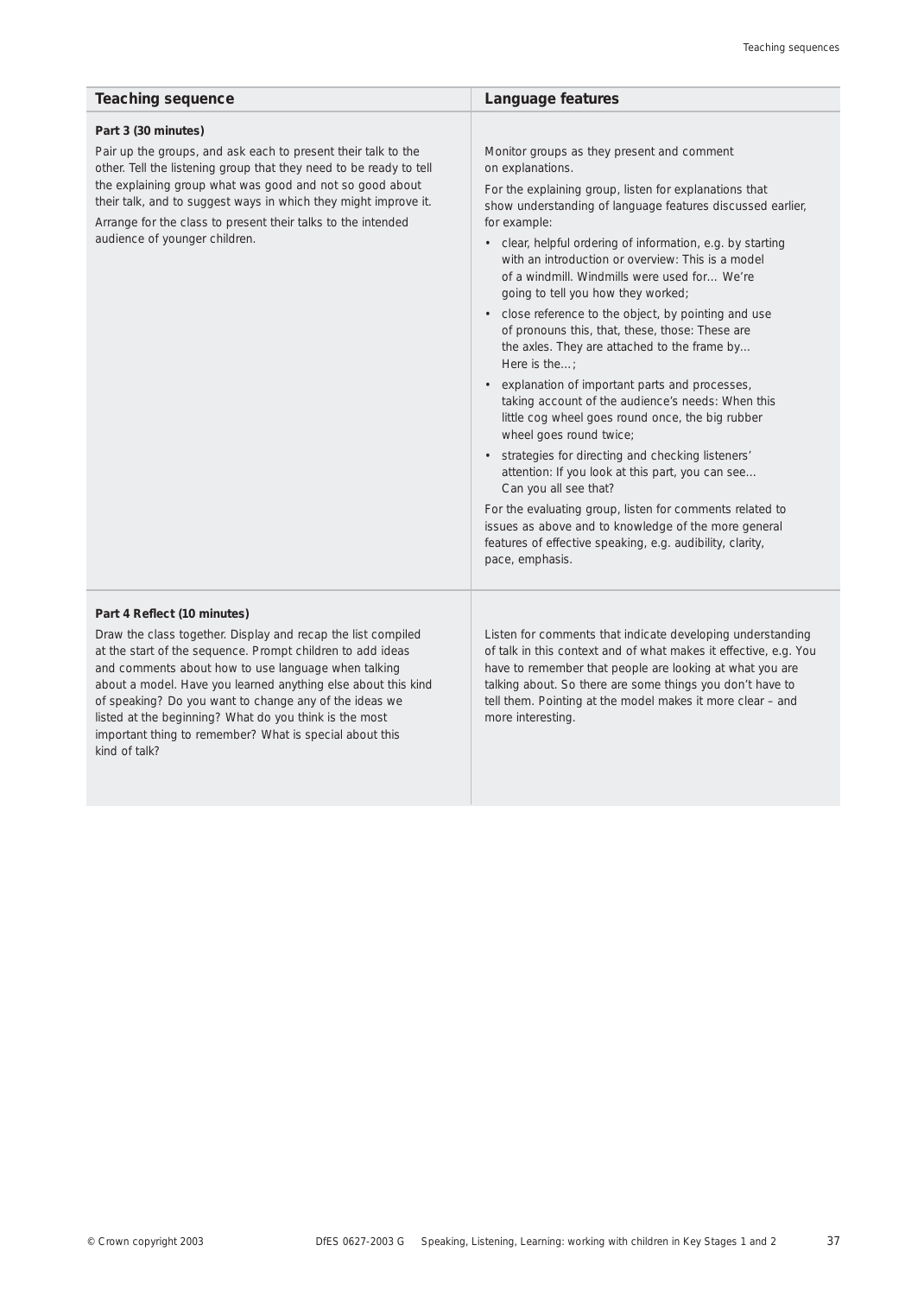# **Year 3 term 2 Listening**

#### **Objective 30: to identify the presentational features used to communicate the main points in a broadcast**

e.g. identifying main sections of a video and how these are signalled through voice-over, music and graphics.

#### *Watch and listen*

**Overview:** Children watch and listen to factual television programmes. They:

- identify and discuss presentational features;
- evaluate the broadcast;
- reflect on the special features of listening in this context.

**Language features:** Children learn to identify presentational techniques such as voice-over, graphics, music and pictures and evaluate their impact.

**Previous experience:** Earlier Year 3 work on identifying key sections of an informative broadcast and noting how changes of focus are signalled.

**Resources:** Recordings of short extracts from children's television, e.g. news documentary, advert, magazine programme, which use a variety of presentational techniques, e.g. voice-over, music, graphics, pictures; one longer extract from the range above.

**Curriculum link:** Geography scheme of work for Key Stages 1 and 2, Unit 7, 'Weather around the world'.

| <b>Teaching sequence</b>                                                                                                                                                                                                                                                                                                                                                                                                                                                                                                                                                                                                                                                                                                                                                                                                                                                                                                                                                          | Language features                                                                                                                                                                                                                                                                                                                                                                                                                                                                                                                                   |
|-----------------------------------------------------------------------------------------------------------------------------------------------------------------------------------------------------------------------------------------------------------------------------------------------------------------------------------------------------------------------------------------------------------------------------------------------------------------------------------------------------------------------------------------------------------------------------------------------------------------------------------------------------------------------------------------------------------------------------------------------------------------------------------------------------------------------------------------------------------------------------------------------------------------------------------------------------------------------------------|-----------------------------------------------------------------------------------------------------------------------------------------------------------------------------------------------------------------------------------------------------------------------------------------------------------------------------------------------------------------------------------------------------------------------------------------------------------------------------------------------------------------------------------------------------|
| Part 1 (15 minutes)<br>Watch a recording of the opening sequence of two extracts<br>from children's broadcasts. Set up the focus on presentational<br>features prior to viewing the extracts, by asking the children<br>to consider some questions as they watch: How do you know<br>what the programme will be about? Who do you think this<br>programme is aimed at? What type of programme do you<br>think this is? How do you know?<br>After each extract ask talk partners to share their ideas before<br>moving on to discuss as a whole class. Prompt discussion of<br>the features that helped the children to identify the target<br>audience and the content. Introduce relevant terminology:<br>title, presenter, music, voice-over, caption, cartoon animation,<br>bullet points, sound effects, photographs, stills<br>List the features identified.                                                                                                                 | Encourage discussion of the different features and how they<br>helped to identify audience and content:<br>You could tell it was news because of the kind of music at the<br>start. The music sounds spooky. That presenter is always on<br>news programmes. The cartoon made me think it was for<br>children. The title told me it was about animals.<br>Support contributions making a connection between a feature<br>and its purpose.                                                                                                           |
| Part 2 (20 minutes)<br>Choose a section from a longer broadcast that makes use of<br>a number of different presentational features. Focus on the<br>purpose of the features. Ask the children, in small groups, to<br>identify three or four of the presentational features used and<br>to consider the purpose of each feature. Share ideas with the<br>whole class. Prompt for a range of features and their impact<br>on the viewer (maps, captions, graphs, charts, presenter,<br>interviewer, stills, animation). Add to the list started earlier<br>and include purpose: Why do you think the music is played<br>at that point? I wonder why the map is used there? How did<br>the voice-over help you? Was it a good idea to use<br>different presenters?<br>If appropriate, rerun parts of the recording so that children<br>can check or reconsider their ideas.<br>Support children in identifying the features and in developing<br>understanding about their purpose. | Prompt comments linking effects and meaning:<br>The slow music made the animal seem sad and I felt sorry for<br>him. The map helped me to see which country the zebra<br>came from. The words running along the bottom made the<br>news seem faster - it was like when the football results come<br>in. I liked the way the music changed when the cartoon came<br>on. It was fast like the cartoon and made it funnier. I thought it<br>was interesting when he said 'erupted' and the music got<br>louder and the picture of the volcano changed. |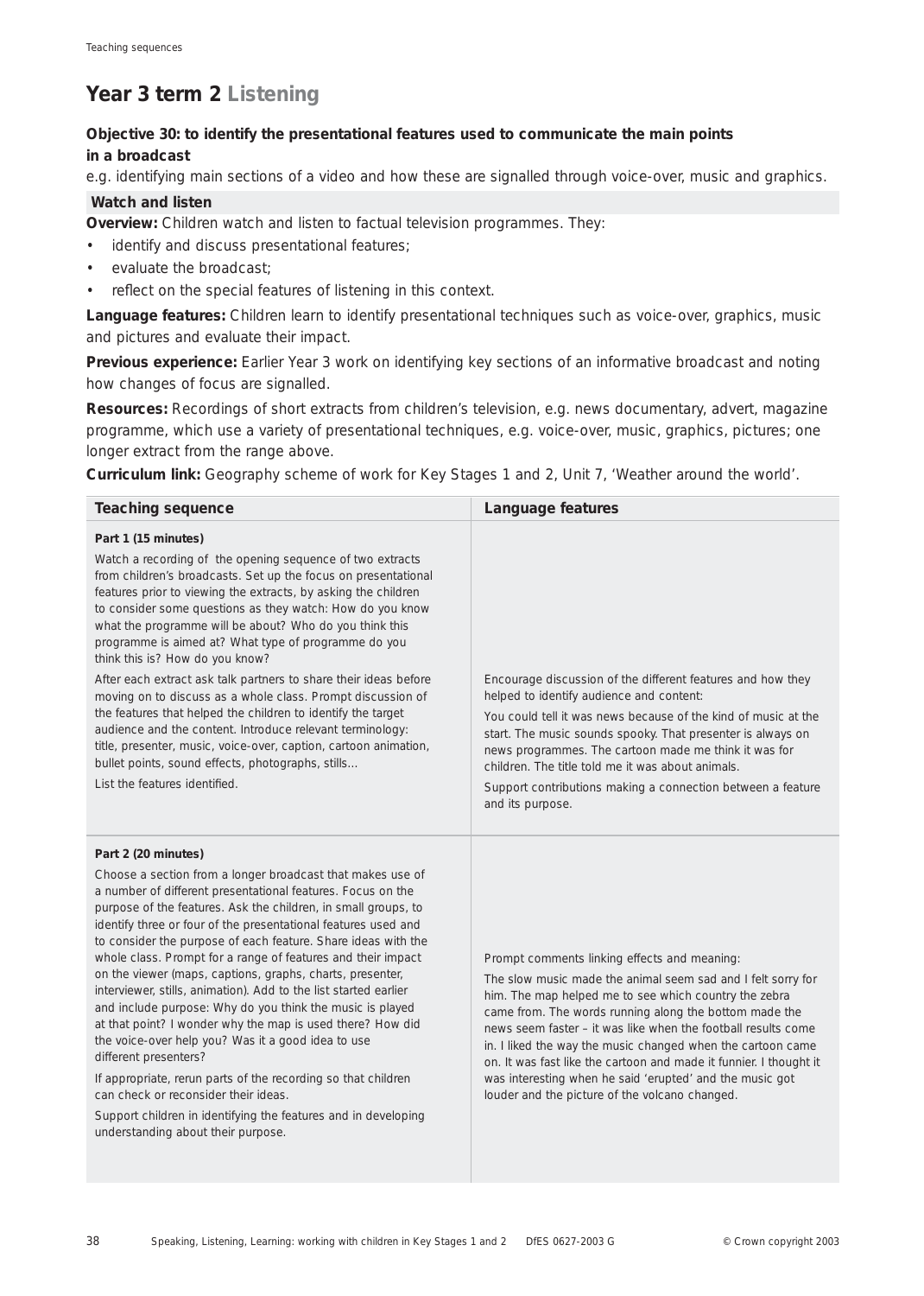# **Teaching sequence Language features**

#### **Part 3 Reflect (10 minutes)**

Look back at the sequences viewed at the start of the session. Ask children to reflect on what they have learned about the different presentational features and how these combine with words to communicate meaning, e.g. *Which features did you think worked best? Did different types of broadcast use different features? Did all the programmes need graphics? Why would animation not be useful in this programme? Do some features help you to remember information? Why?* Give talk partners a few minutes to compare and contrast the programmes and features seen and to consider these questions, then share ideas as a class.

Encourage contributions comparing and contrasting the extracts seen. For example, *The first programme was easier to follow because each part had a title. Cartoons might not work on the news programme because it's about something real that's happened today*.

Listen for contributions that show children can identify presentational features, understand their purposes and respond to their effects, e.g. *The cartoon characters were fun – and they made it easy to understand about recycling. I think they didn't have any film of the rescue but the interview with the firefighter told what happened and what it was like to be there. The presenter links it all together. She's very friendly and you feel like she's talking only to you*.

Look for evidence that children can identify presentational features and use appropriate language to evaluate their effectiveness and impact. *The voice-over linked all the different bits so you understood how they fitted together. The titles were helpful – they worked like headings in a book. It was difficult when you had to listen and look at something complicated like a graph at the same time*.

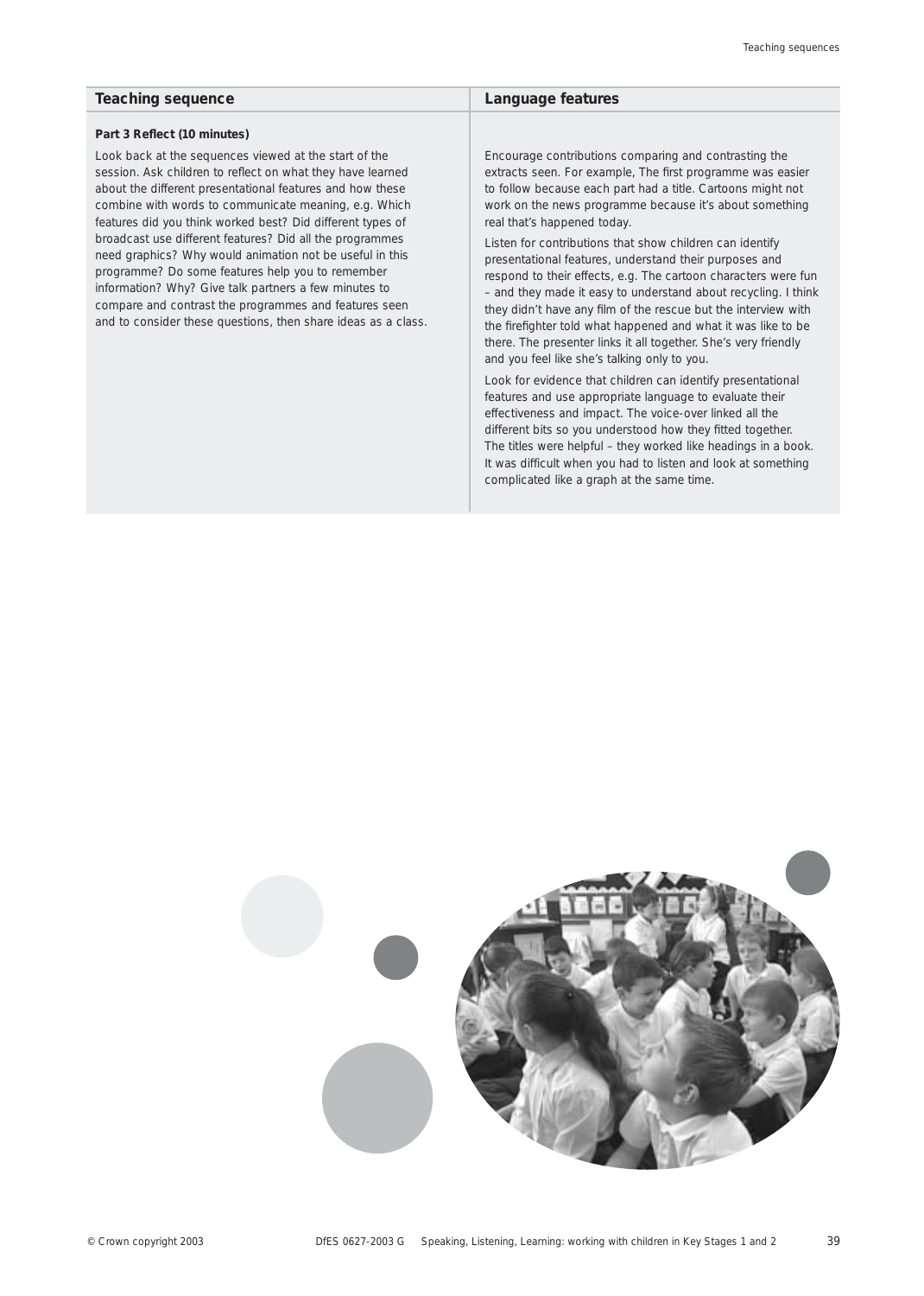### **Year 3 term 2 Drama**

#### **Objective 32**: **to identify and discuss qualities of others' performances, including gesture, action, costume**

e.g. responding to a live or recorded performance by selecting dramatic features for comment.

#### *Acting it out*

**Overview**: Children work in groups to develop and present a performance of a scene from a story. They:

- investigate the impact of using props, gesture and dialogue;
- prepare and rehearse a scene, then present it to the class;
- make critical comments, both positive and negative, on others' performances.

**Language features:** Children learn to talk about the use of gesture, action and props in a performance and how to comment critically and supportively on these in the performances of others.

**Previous experience:** Build on earlier Year 3 work on engaging the interest of an audience and on Year 2 work on presenting stories and elements that create mood and atmosphere in performances.

**Resources:** Simple props appropriate to the story being performed.

| <b>Teaching sequence</b>                                                                                                                                                                                                                                                                                                                                                                                                                                                                                                                                                                                                                                                                                                                                                             | Language features                                                                                                                                                                                                                                                                  |
|--------------------------------------------------------------------------------------------------------------------------------------------------------------------------------------------------------------------------------------------------------------------------------------------------------------------------------------------------------------------------------------------------------------------------------------------------------------------------------------------------------------------------------------------------------------------------------------------------------------------------------------------------------------------------------------------------------------------------------------------------------------------------------------|------------------------------------------------------------------------------------------------------------------------------------------------------------------------------------------------------------------------------------------------------------------------------------|
| Part 1 (20 minutes)<br>Prepare for this session by choosing a familiar story that<br>includes a variety of different roles, emotions and encounters.<br>This could come from any area of the curriculum, e.g.<br>religious education.<br>Select one scene. Group the children in fours. Give each<br>group a different technique to focus on in their development<br>of the scene. For example, have half the class use props and<br>gesture, the remainder use dialogue.                                                                                                                                                                                                                                                                                                            | Listen/look for 'performances' that convey the appropriate<br>emotions. In dialogue look for evidence that children can use<br>their voices to create particular effects. Encourage<br>contributions describing the impact of particular gestures, the                             |
| Draw attention to and demonstrate the different ways of using<br>the voice to convey emotion, and to the different impact of<br>use of gesture and props, e.g. by changes of pace, emphasis,<br>tone of voice, and through non-verbal means such as facial<br>expression and gesture.                                                                                                                                                                                                                                                                                                                                                                                                                                                                                                | relevance of a prop or the feelings conveyed by voice: She<br>was wringing her hands to show that she was worried. His<br>face told us that he was very upset. You could tell she liked<br>the cat because of how she was holding it. Her voice showed<br>that she was determined. |
| Part 2 (10 minutes)<br>Watch all the performances using props and gesture, followed<br>by those using dialogue only.<br>Prompt children to comment on their own and each other's<br>performances. What difference did the props make? What<br>was hardest to dramatise? What did the gestures tell us about<br>how the characters were feeling? What does your face do<br>when you are happy/sad/angry? What would you do with your<br>hands? Draw out the idea that using the voice to convey a<br>character's feelings is important when performing.<br>Model giving critical and supportive feedback.<br>I liked the way you I wonder if you have thought of I'm<br>not sure the prop was helpful there Sometimes people<br>forgot to stay in role. What advice can we give them? | Encourage contributions that help children to develop their<br>performances: I thought X showed how she was feeling. We<br>could use our faces more in our group.                                                                                                                  |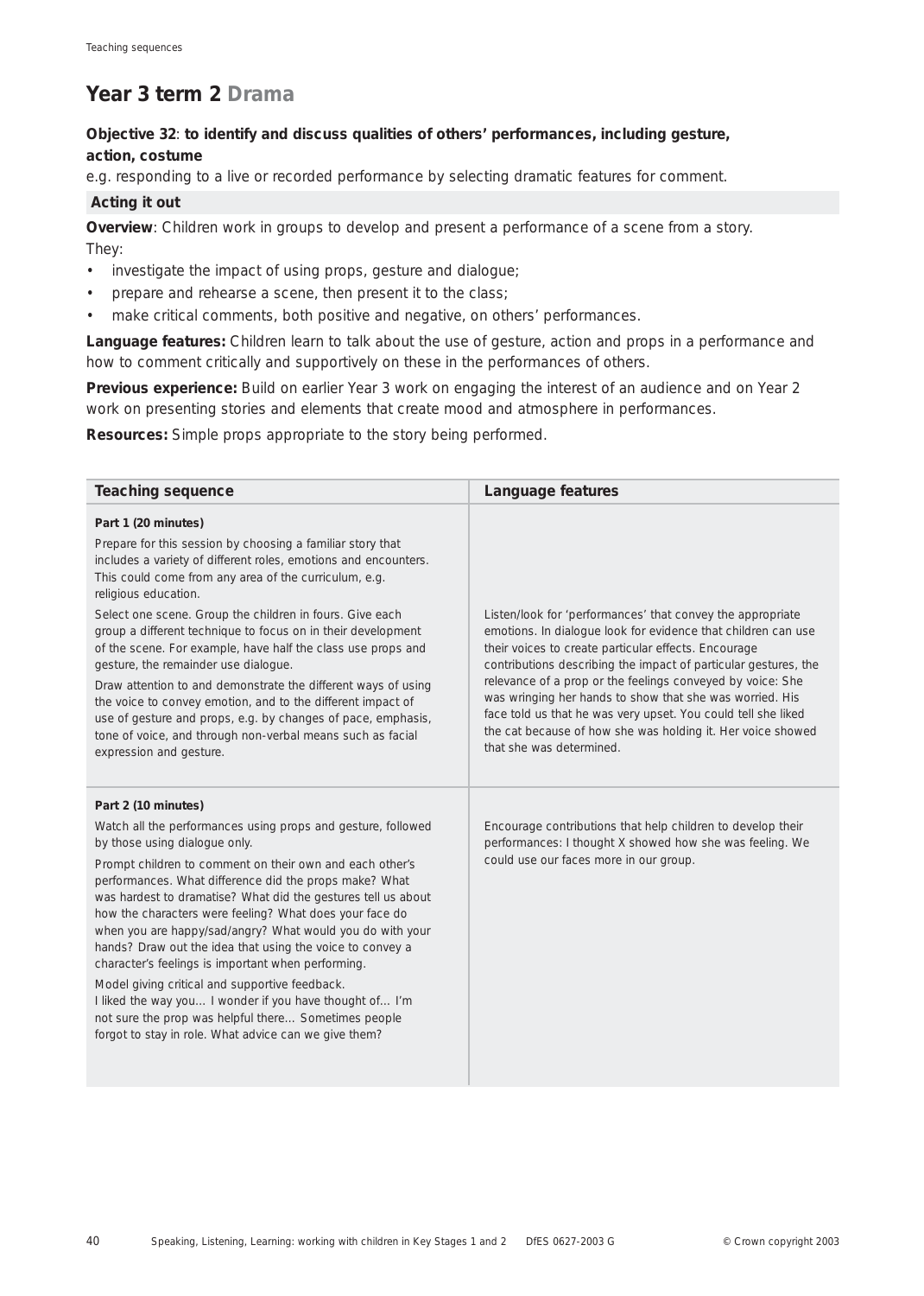| <b>Teaching sequence</b>                                                                                                                                                                                                                                             | Language features                                                                                                                                                                                                                                                                                                                                                                            |
|----------------------------------------------------------------------------------------------------------------------------------------------------------------------------------------------------------------------------------------------------------------------|----------------------------------------------------------------------------------------------------------------------------------------------------------------------------------------------------------------------------------------------------------------------------------------------------------------------------------------------------------------------------------------------|
| Part 3 (30 minutes)<br>Ask groups to choose a short scene from the story to perform<br>for the rest of the class. Give them time for planning and<br>rehearsal. Explain that you want them to improvise using<br>dialogue, gesture and props to dramatise the scene. | Monitor groups. Look for evidence that children are trying out<br>and discussing the effectiveness of the techniques discussed<br>earlier. For example: Maybe you should walk away from her<br>then. You could show you were surprised by She doesn't<br>have anything to say - but you still have to use your face<br>and your body to show how you feel. Is that what X would<br>say then? |
| Part 4 (60 minutes or several shorter sessions -                                                                                                                                                                                                                     | Look for performances that show children are trying to use                                                                                                                                                                                                                                                                                                                                   |
| 3 x 20 minutes)                                                                                                                                                                                                                                                      | the range of techniques discussed earlier.                                                                                                                                                                                                                                                                                                                                                   |
| Organise groups to present their performances. After each                                                                                                                                                                                                            | Encourage evaluative comments focused on how these                                                                                                                                                                                                                                                                                                                                           |
| performance, ask the audience to comment, identifying good                                                                                                                                                                                                           | techniques are being used and how effective they are, e.g. I                                                                                                                                                                                                                                                                                                                                 |
| points and one or two things that could be improved. Prompt                                                                                                                                                                                                          | liked the way you used your voices. It made me jump when                                                                                                                                                                                                                                                                                                                                     |
| children to focus on specific issues and techniques, e.g.                                                                                                                                                                                                            | you shouted - and you looked angry too. X's face showed                                                                                                                                                                                                                                                                                                                                      |
| voices, facial expression, gesture and props.                                                                                                                                                                                                                        | how happy he was. The prop was too big - it got in the way.                                                                                                                                                                                                                                                                                                                                  |
| Part 5 (10 minutes)                                                                                                                                                                                                                                                  | Listen for contributions that show understanding of ways of                                                                                                                                                                                                                                                                                                                                  |
| When all the scenes have been presented, prompt the class                                                                                                                                                                                                            | making evaluative comments, both positive and negative, and                                                                                                                                                                                                                                                                                                                                  |
| to reflect on the evaluative discussion in Part 4. What                                                                                                                                                                                                              | of their effect on those who receive them, e.g. Sometimes you                                                                                                                                                                                                                                                                                                                                |
| positive comments were most useful? How did you feel when                                                                                                                                                                                                            | don't know why it was good, so it's useful when people say                                                                                                                                                                                                                                                                                                                                   |
| someone said there was a problem with your performance?                                                                                                                                                                                                              | exactly what they liked. It helps when they say what was good                                                                                                                                                                                                                                                                                                                                |
| What do you think is the best way of making a                                                                                                                                                                                                                        | before what was bad. And when they say how you could                                                                                                                                                                                                                                                                                                                                         |
| negative comment?                                                                                                                                                                                                                                                    | make it better.                                                                                                                                                                                                                                                                                                                                                                              |

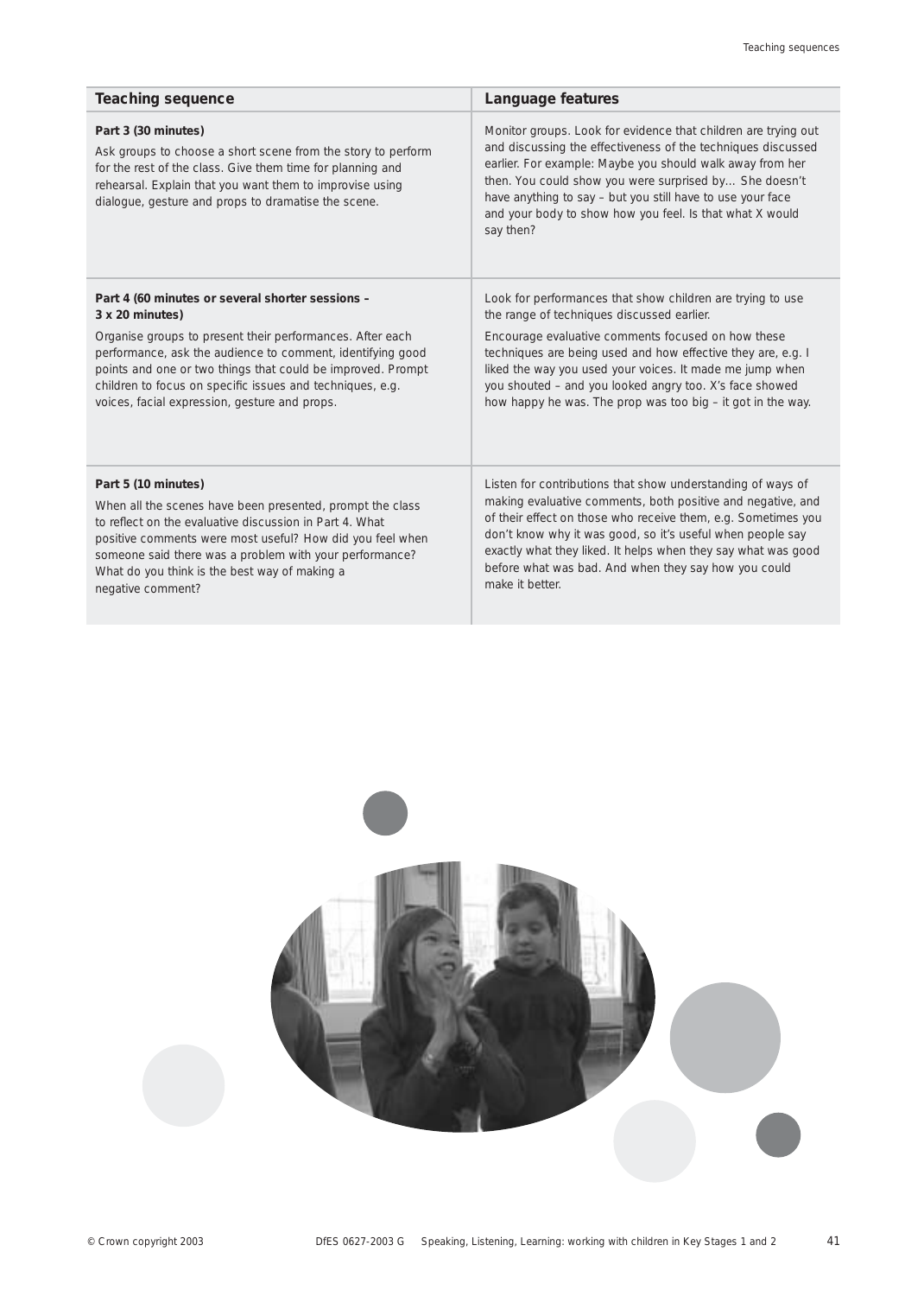# **Year 3 term 3 Group discussion and interaction**

# **Objective 35**: **to use the language of possibility to investigate and reflect on feelings,**

#### **behaviour or relationships**

e.g. investigating and reflecting on the interactions between characters when reading a story.

#### *Plot detectives*

**Overview:** Children discuss different scenarios for an ending to a novel they have been reading, *The Battle of Bubble and Squeak* by Philippa Pearce, and decide which is the most plausible. They:

- discuss how to talk about things which might happen;
- work in groups to talk about different endings;
- appoint a spokesperson to report on their discussion.

**Language features:** Children learn how to develop predictions and express different types of possibility.

**Previous experience:** The class will need to have read or listened up to the end of chapter 8 of the novel.

**Resources:** *The Battle of Bubble and Squeak*; a variety of scenarios of possible endings for the novel, based on ideas or clues in the text with prompting questions for the groups to consider.

**Curriculum link:** NLS Year 3, term 3, text objective 5.

| <b>Teaching sequence</b>                                                                                                                                                                                                                                                                                                                                                                                                                                                                                                                                                                                                                                                                                                                                                                                                                                                                                                                                                                                                                                                                                                                                     | Language features                                                                                                                                                                                                                                                                                                                                                                                                                                                                                                                                                                     |
|--------------------------------------------------------------------------------------------------------------------------------------------------------------------------------------------------------------------------------------------------------------------------------------------------------------------------------------------------------------------------------------------------------------------------------------------------------------------------------------------------------------------------------------------------------------------------------------------------------------------------------------------------------------------------------------------------------------------------------------------------------------------------------------------------------------------------------------------------------------------------------------------------------------------------------------------------------------------------------------------------------------------------------------------------------------------------------------------------------------------------------------------------------------|---------------------------------------------------------------------------------------------------------------------------------------------------------------------------------------------------------------------------------------------------------------------------------------------------------------------------------------------------------------------------------------------------------------------------------------------------------------------------------------------------------------------------------------------------------------------------------------|
| Part 1 Introduction (15 minutes)<br>Explain that we use different language to talk about things<br>which might happen, rather than what we are sure about. Ask:<br>What did you do this morning before school? Take responses.<br>Then ask: What might you do tonight, after school? Prompt<br>them (e.g. Are you sure? Is that definite?) to generate<br>vocabulary use which expresses possibility. Highlight and<br>note this language.                                                                                                                                                                                                                                                                                                                                                                                                                                                                                                                                                                                                                                                                                                                   | Listen for the language which indicates possibility, e.g. if,<br>may, might, could, perhaps, sometimes.                                                                                                                                                                                                                                                                                                                                                                                                                                                                               |
| Part 2 (20 minutes)<br>Introduce the idea of children being 'plot detectives' to<br>predict the ending of The Battle of Bubble and Squeak. Point<br>out they will have to use the language of possibility to talk<br>about endings.<br>Recap the story so far. At the end of chapter 8, the gerbils<br>seem relatively safe and settled into their home. But chapter 9<br>begins 'So suddenly does disaster strike'. Explain that<br>children will be working in groups to discuss what this<br>'disaster' might be.<br>Model for the children one possible scenario, e.g. Bill Sparrow<br>has decided to buy his family some white mice. Remind them<br>that Bill had mentioned mice at several points in the story so<br>it is a possible ending. Ask children to speculate in pairs:<br>• How would his family feel if he had bought mice?<br>What would Mrs Sparrow feel?<br>• Would there be any effect on the gerbils?<br>• If this happened how might the story end?<br>Take feedback. Then ask children whether this could be<br>described as a disaster. Establish that buying mice is hardly a<br>disaster, so a more convincing ending is likely. | Monitor discussion in pairs to ensure that children<br>explore a variety of possibilities and don't simply decide<br>on a 'right' answer.<br>Expect extended answers which use constructions indicating<br>possibility, e.g. Well Mr Sparrow might buy mice, but if he did<br>I think he would just make his wife angry.<br>Look for answers which reflect on the degree of plausibility<br>and use the text to back up the idea. Look for an<br>understanding that 'disaster' is heightened language and<br>implies something more serious than the scenarios you<br>have developed. |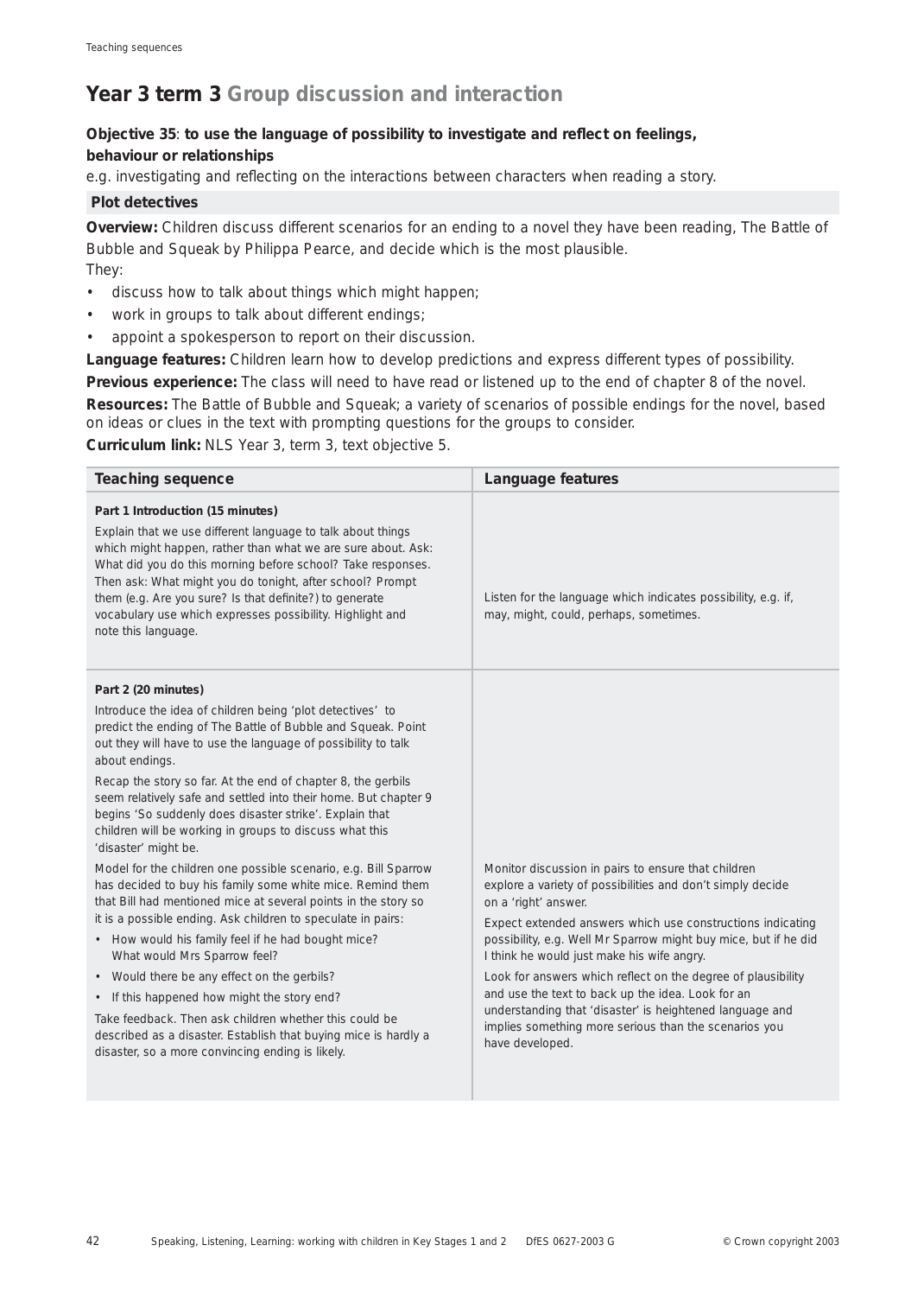| <b>Teaching sequence</b>                                                                                                                                                                                                                                                                                                                                                                                                                                                                                                                                                                                                                                                                                                                                                                                                                                                 | Language features                                                                                                                                                                                                                                                                                                                                                                                                                            |
|--------------------------------------------------------------------------------------------------------------------------------------------------------------------------------------------------------------------------------------------------------------------------------------------------------------------------------------------------------------------------------------------------------------------------------------------------------------------------------------------------------------------------------------------------------------------------------------------------------------------------------------------------------------------------------------------------------------------------------------------------------------------------------------------------------------------------------------------------------------------------|----------------------------------------------------------------------------------------------------------------------------------------------------------------------------------------------------------------------------------------------------------------------------------------------------------------------------------------------------------------------------------------------------------------------------------------------|
| Part 3 (20 minutes)<br>Put children into four groups. Give each group a<br>prediction/ending to work on, e.g. Mrs Sparrow might give the<br>gerbils away; the original owner of the gerbils might return;<br>the gerbils are attacked by a cat; Peggy decides to set the<br>gerbils free.<br>Ask groups to talk about how likely their ending might be,<br>using the clues from the story so far. Give each group a set<br>of prompts to aid discussion, adapted if necessary to the<br>specific scenario.<br>• How might this (scenario) happen?<br>• Would any member of the family be pleased<br>if this happened?<br>• What would happen next?<br>• How would Sid and Amy react?<br>• How might the story end?<br>• Could this ending be classed as a disaster?<br>Give 15 minutes for the group activity.<br>Ask groups to appoint two spokespeople to report their | Check children can work in groups, e.g. organising<br>themselves to take turns.<br>Ensure they can appoint a spokesperson.<br>Listen for children developing various possible narratives,<br>using conditionals, e.g. would, could, if, then, and<br>constructions which signal tentativeness, e.g. perhaps, might,<br>in contrast with the more definite language used to talk about<br>the events which have already occurred in the text. |
| discussion to the rest of the class. Give time for the rest of<br>the group to prepare feedback, using the prompts as a guide.                                                                                                                                                                                                                                                                                                                                                                                                                                                                                                                                                                                                                                                                                                                                           |                                                                                                                                                                                                                                                                                                                                                                                                                                              |
| Part 4 (20 minutes with additional time to complete the<br>reading of the novel)<br>Take feedback from the spokespersons. Prompt them to<br>introduce their group scenario or prediction, and to explain<br>how this outcome might affect different characters.<br>Lead the whole-class discussion on the plausibility of the<br>different scenarios and whether they would be an effective<br>ending to the story. Remind them of the word 'disaster' and                                                                                                                                                                                                                                                                                                                                                                                                               | Listen for and highlight the language of possibility, linked to<br>plausible consequences.                                                                                                                                                                                                                                                                                                                                                   |
| highlight the significance of the title, The Battle of Bubble<br>and Squeak. Establish that the most plausible ending<br>would involve Bubble and Squeak in some sort of struggle<br>for survival.<br>Agree a preferred ending which seems to involve both a<br>disaster and a battle.<br>Recap the sort of language used to talk about possibilities.<br>Discuss how the prompts help this (they are conditional<br>constructions). Reinforce that this isn't a recount; they have<br>been learning how to talk about what might happen, based<br>on some of the clues in the text.<br>Complete the reading of the text, linking what is read to the<br>scenarios discussed.                                                                                                                                                                                            | Listen for deepening understanding of the significance of this<br>key vocabulary: disaster, battle.<br>Expect children to reflect on their use of conditional forms<br>and other constructions which signal that outcomes are<br>unknown, unclear, predicted or simply in the future. Point out<br>as you complete the text that the way you talk about the<br>events changes as you learn what happens.                                     |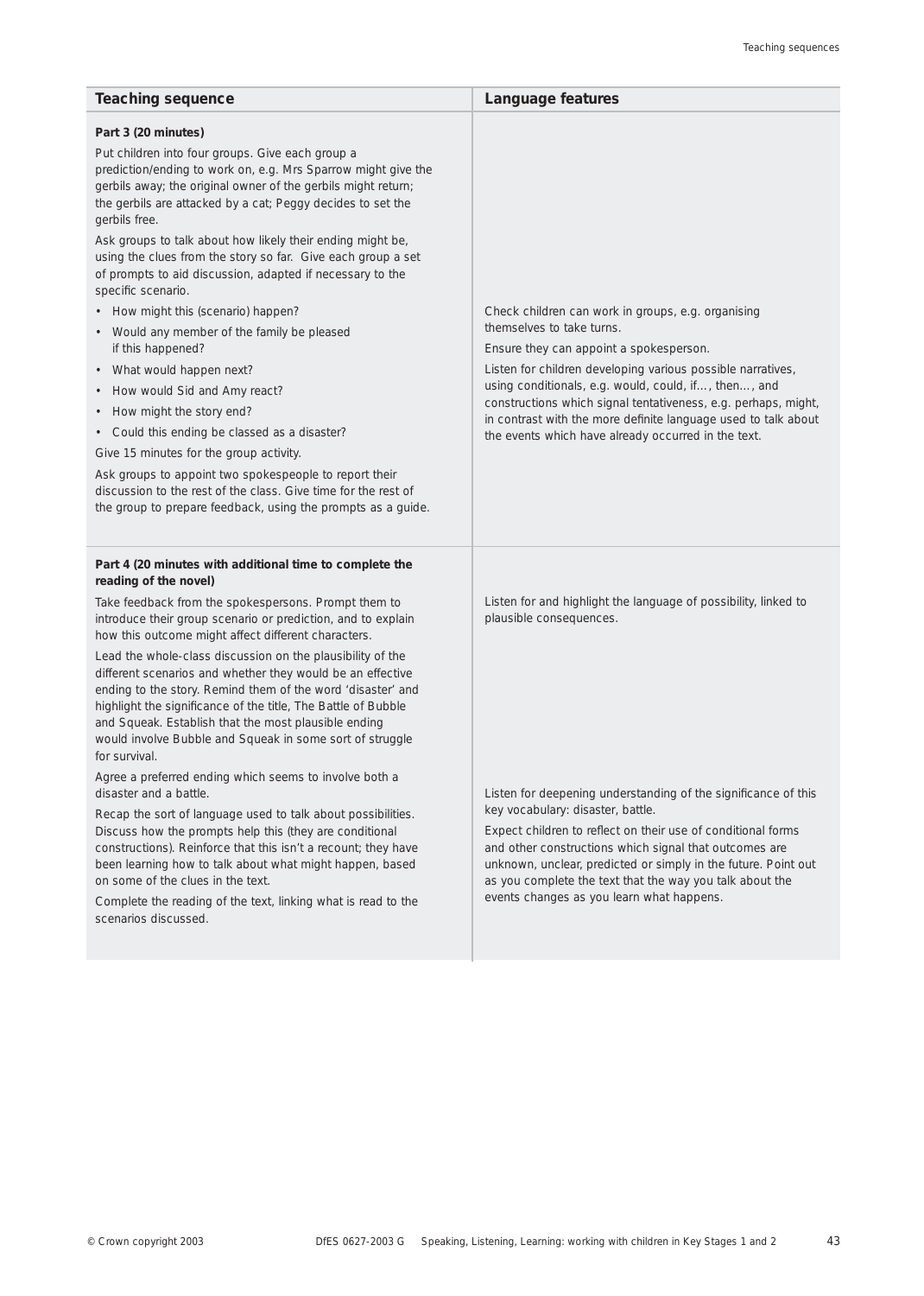# **Year 4 term 1 Speaking**

### **Objective 37**: **to use and reflect on some ground rules for dialogue**

e.g. making structured, extended contributions, speaking audibly, making meaning explicit and listening actively.

### *Celts and Romans*

**Overview**: Children discuss the relative importance of different ground rules for dialogue, before applying them to their own group discussions. They:

- rehearse in groups what they know about some aspect of the life of the Celts;
- discuss Celtic life in a new group, as though they were Romans finding out about Britain before an invasion;
- give advice to the 'Roman Emperor' as to whether Britain was worth invading;
- reflect on how well they applied the ground rules for dialogue in their group discussions.

**Language features:** Children learn to make more extensive contributions to group discussion, adding detail and examples, and to listen more effectively to each other, building on others' ideas. They also begin to adopt the language of role.

**Previous experience:** During Year 3 children have explained processes, developed and sustained conversations. They have done independent research on different aspects of Celtic civilisation.

**Resources:** A simple checklist for observers; textbooks and source material; an artefact, e.g. material to suggest a cloak (not essential); A set of ground rules for each group to order:

#### **What are the ground rules for dialogue?**

- Making eye contact with the speaker • Using good vocabulary
- Everybody having a turn in speaking

• Always agreeing with other people

- One person speaking at a time
- Being clear about what you mean
- Responding to the other speaker
- Making a longer contribution than just one or two words
- Speaking in a clear voice

• Using facial expressions and gestures

**Curriculum link:** History scheme of work for Key Stages 1 and 2, Unit 6A, 'Why have people invaded and settled in Britain in the past?'

| <b>Teaching sequence</b>                                                                                                                                                                                                                                                                                                                                                                                                                                                                                                                                    | Language features                                                                                                                                                                                                                                                                                                                     |
|-------------------------------------------------------------------------------------------------------------------------------------------------------------------------------------------------------------------------------------------------------------------------------------------------------------------------------------------------------------------------------------------------------------------------------------------------------------------------------------------------------------------------------------------------------------|---------------------------------------------------------------------------------------------------------------------------------------------------------------------------------------------------------------------------------------------------------------------------------------------------------------------------------------|
| Part 1 (20 minutes)                                                                                                                                                                                                                                                                                                                                                                                                                                                                                                                                         |                                                                                                                                                                                                                                                                                                                                       |
| Discuss the sorts of behaviours which support a group<br>discussion or dialoque.                                                                                                                                                                                                                                                                                                                                                                                                                                                                            |                                                                                                                                                                                                                                                                                                                                       |
| Introduce the ground rules for dialogue. Explain that these are<br>rules which (mostly) describe effective ways of speaking and<br>listening in groups. Working in groups, ask them to order the<br>'rules' by importance or relevance, e.g. using a 'power<br>triangle'. Allow 10 minutes.<br>Discuss the rules with the class. Ask: Which came at the top<br>of your triangle? Highlight some rules, e.g. 'making extended<br>contributions' and 'responding to what others say' as being<br>more important than others, e.g. 'speaking in a loud voice'. | Listen for contributions which indicate an understanding<br>of dialogue as being different from one or more people<br>'presenting' ideas to the rest and from short questions<br>and answers.<br>Listen for groups discussing the meaning of the statements,<br>giving concrete examples and debating their order in<br>the triangle. |
|                                                                                                                                                                                                                                                                                                                                                                                                                                                                                                                                                             | Listen for reasoning and opinion backed up by example.                                                                                                                                                                                                                                                                                |

Speaking, Listening, Learning: working with children in Key Stages 1 and 2 DfES 0627-2003 G 44 © Crown copyright 2003

 $\left( -\right)$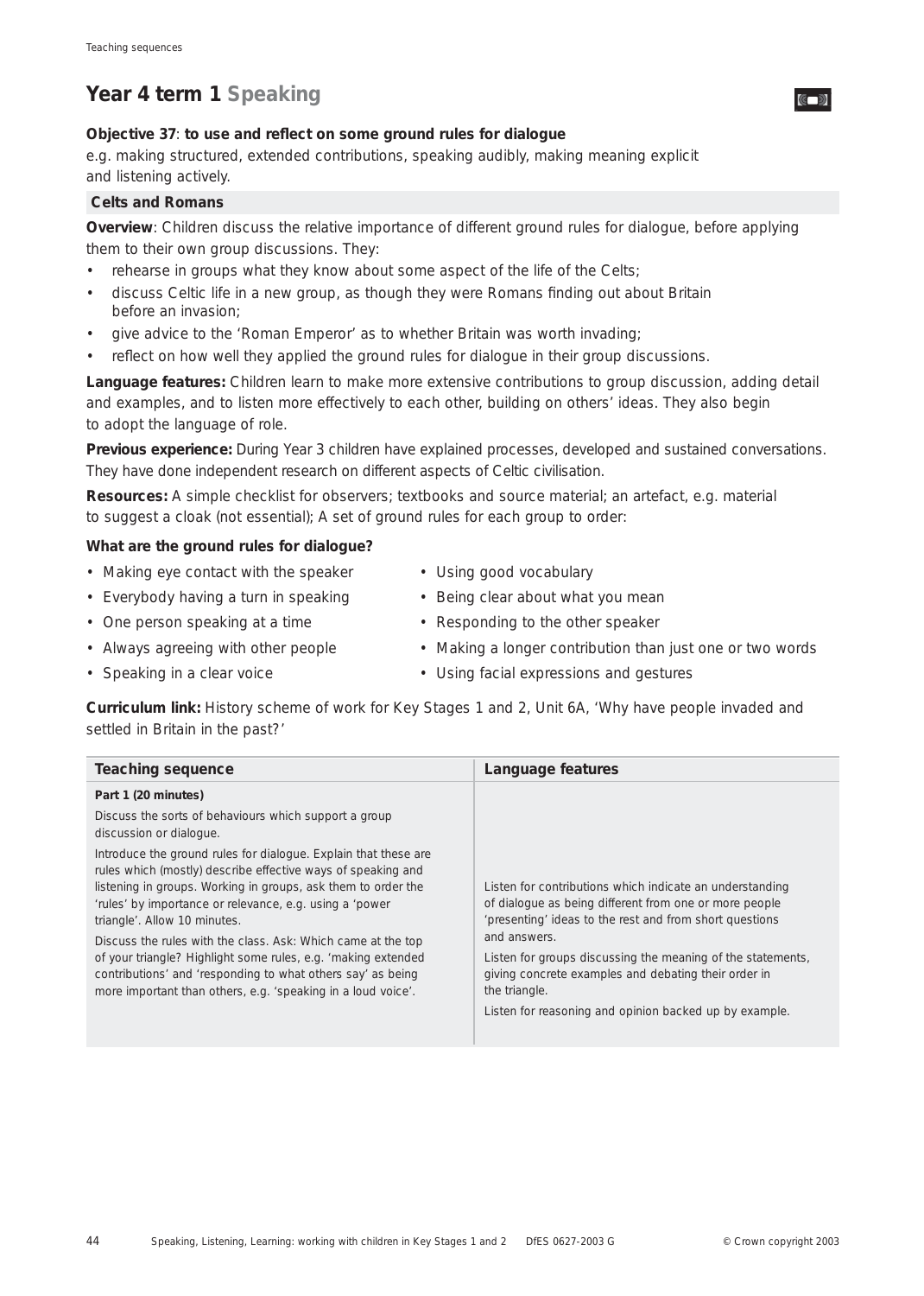| <b>Teaching sequence</b>                                                                                                                                                                                                                                                                                                                                                                                                                                                                                                                                                                                                                                                                                                                                                                                                                                                                                                                                                                                                                                               | Language features                                                                                                                                                                                                                                                                                                                                                                                                                                                                                                                                                                                                                                                                                                                                                    |
|------------------------------------------------------------------------------------------------------------------------------------------------------------------------------------------------------------------------------------------------------------------------------------------------------------------------------------------------------------------------------------------------------------------------------------------------------------------------------------------------------------------------------------------------------------------------------------------------------------------------------------------------------------------------------------------------------------------------------------------------------------------------------------------------------------------------------------------------------------------------------------------------------------------------------------------------------------------------------------------------------------------------------------------------------------------------|----------------------------------------------------------------------------------------------------------------------------------------------------------------------------------------------------------------------------------------------------------------------------------------------------------------------------------------------------------------------------------------------------------------------------------------------------------------------------------------------------------------------------------------------------------------------------------------------------------------------------------------------------------------------------------------------------------------------------------------------------------------------|
| Part 2 (15 minutes, group discussion, additional time if<br>necessary to find out more about the topic)<br>Remind the class of their work in history about the Romans.<br>Explain that they are going to investigate and discuss the<br>impact of Roman invasions on native people, in this case<br>the Celts.<br>Place the class into 'home' groups of five or six, based<br>on specific topics of research, e.g. Celtic farming/<br>housing/jewellery and clothing/warfare/religion. They are to<br>agree three important points or facts about their topic, e.g.<br>Agree one aspect of Celtic life which is better/worse/the same<br>as today. Remind them of the most important of the ground<br>rules for dialogue as they share their findings.<br>Attach an observer to each group to make notes on the<br>spoken interactions.                                                                                                                                                                                                                                | Listen for examples of historical terms specific to the period,<br>e.g. torc, druid, sacrifice, used appropriately and explained<br>where necessary.<br>Listen for productive talk behaviours, e.g. children working<br>together to formulate and extend ideas, one child providing<br>examples to support another child's ideas, rephrasing of<br>points, questioning.<br>Look for examples of groups fulfilling some of the<br>ground rules.                                                                                                                                                                                                                                                                                                                       |
| Part 3 (15 minutes)<br>Ask the observers to feed back about the talk in groups.<br>Could they identify examples of the use of the ground rules<br>for dialogue? Ask individual children if they spoke for longer,<br>listened more carefully or were able to support one another.<br>Ask: What helped you talk more effectively in your groups?                                                                                                                                                                                                                                                                                                                                                                                                                                                                                                                                                                                                                                                                                                                        | Expect observers to report back constructively, using<br>examples as their evidence.<br>Look for a growing understanding of the meaning of the<br>ground rules for dialogue and their importance in making<br>group work function successfully.                                                                                                                                                                                                                                                                                                                                                                                                                                                                                                                      |
| Part 4 (30-40 minutes)<br>Reorganise the class into new 'expert' groups of five, each<br>new group including one from each home group. Appoint any<br>additional children as observers to focus on how effectively<br>the groups talk, e.g. Did individuals speak for longer, listen<br>carefully, build on each other's ideas, and so on?<br>Briefly place the class into role as Romans who have been<br>sent on a fact-finding mission to Britain. Their information will<br>be used to work out the advantages and disadvantages of<br>invading Britain. Allow 15 minutes for the group discussion.<br>Ask them to answer the following questions:<br>• What kind of people are the Celts? What is their<br>culture or way of life like?<br>• How do they dress and are there riches<br>in the country?<br>Would it be easy to conquer the Celts in battle?<br>$\bullet$<br>Would we Romans be able to live comfortably<br>in the houses and farms of the Celts? Do they<br>have enough to eat?<br>Do they have a religion? Are the religious<br>leaders powerful? | Listen for the language of reasoning: I think, because, if, so,<br>then, but.<br>Listen for questions to clarify: What if? Why?<br>Look for examples of children using language to signal a<br>modification in their ideas, e.g. maybe, perhaps.<br>Expect to see examples of extended turns with children<br>contributing detail, specific illustration, supporting evidence.<br>Monitor to ensure that disagreement is handled appropriately.                                                                                                                                                                                                                                                                                                                      |
| Part 5 (20 minutes)<br>Adopt a simple role, e.g. as the Emperor or other<br>commanding figure, by speaking more formally or donning an<br>artefact like a cloak to represent your authority. Say: I'm<br>thinking of ordering an invasion, what can you tell me about<br>Britain? Give time for group discussion then take ideas from<br>the class, ensuring each group contributes. Then ask: Would<br>there be any difficulties with invading Britain? Again give<br>discussion time, then take ideas. Ask finally: Would you<br>advise me to go ahead with the invasion? Take suggestions,<br>having given groups the opportunity to prepare a formal piece<br>of advice about the invasion.<br>Recap on the importance of the ground rules for dialogue.                                                                                                                                                                                                                                                                                                           | Expect contributions to be historically appropriate,<br>recognising that the well-established agriculture, skills like<br>metalworking and the bravery of the people made the Celts a<br>prize for the Romans. Difficulties would include the climate,<br>the power of the druids and the likely resistance to change.<br>Listen for children making extended contributions, e.g.<br>supporting their points with historically accurate examples.<br>Expect contributions from other 'experts' to reinforce<br>speakers' ideas and questioning or requests for clarification.<br>Listen for children speaking in role, e.g. recognising the<br>deference due to the Emperor.<br>Prompt children to reflect on what they have learned about<br>talk and through talk. |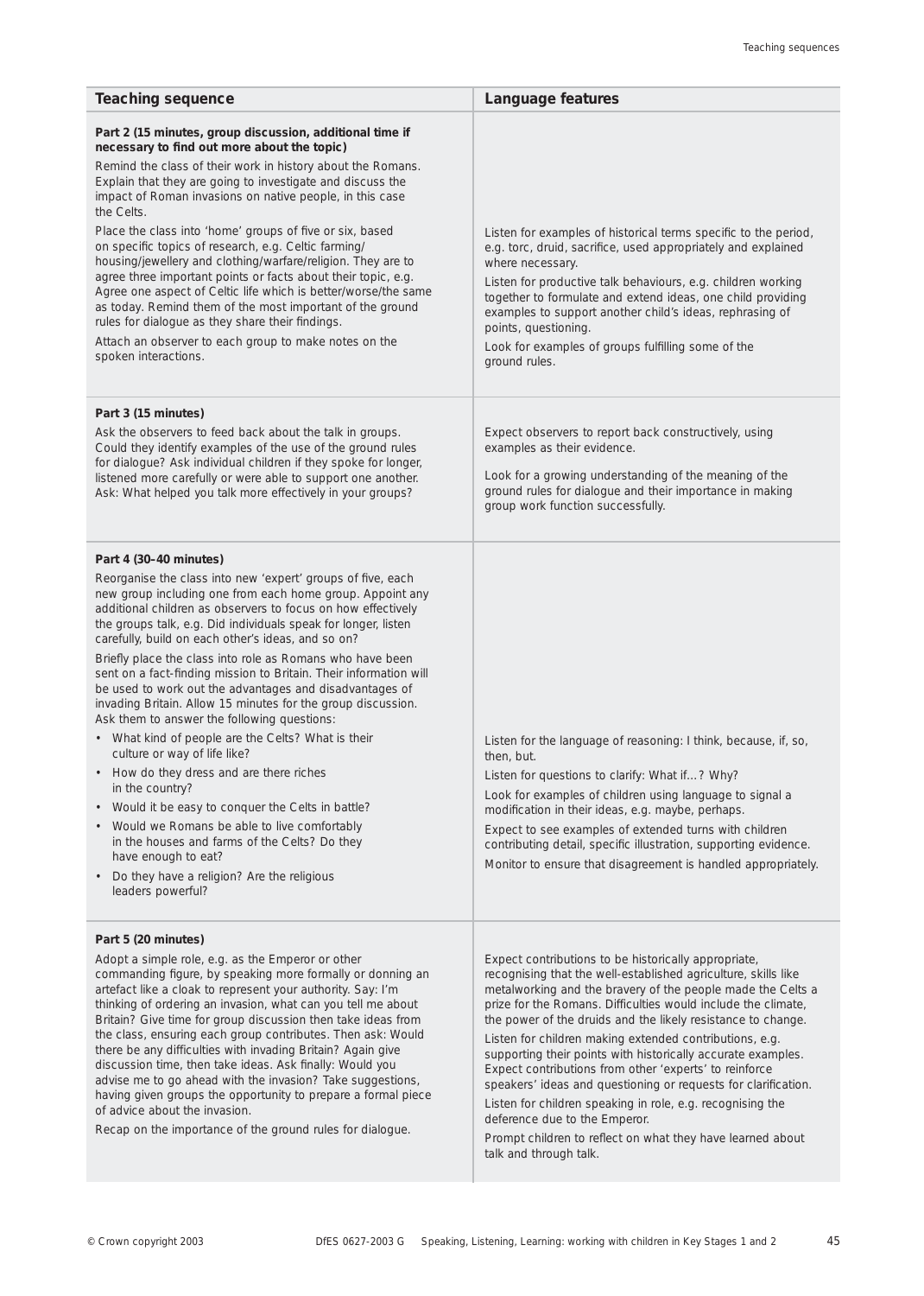# **Year 4 term 1 Group discussion and interaction**

### **Objective 39**: **to take different roles in groups and use language appropriate to them, including roles of leader, reporter, scribe, mentor**

e.g. sustaining different roles when carrying out a decision-making task.

#### *Designing a pantomime set*

**Overview**: The children discuss in groups, taking different roles, in order to plan the staging of a pantomime. They:

- observe a group modelling different roles within a group discussion;
- work in groups to discuss ideas about different pantomime scenes;
- report back on their ideas;
- reflect on how the different roles contributed to the success of the group.

**Language features:** Children learn how to use the language associated with various group roles. They practise summarising their ideas, reaching agreement and presenting ideas to an audience, ensuring their ideas are understandable to someone outside the group.

**Previous experience:** In Year 3, children have used talk to organise roles for themselves as they work in groups.

**Resources:** A script for the pantomime, a planning sheet which includes a sketch of the stage with fixed items marked, an activity for the demonstration group to work on.

| <b>Teaching sequence</b>                                                                                                                                                                                                                                                                                                                                                                                                                                                                                                                                                                                                                                                                                                                                        | Language features                                                                                                                                                                                                                                                                                                                                                                                                                                                                                                                                                                                                                                                                                                                                                |
|-----------------------------------------------------------------------------------------------------------------------------------------------------------------------------------------------------------------------------------------------------------------------------------------------------------------------------------------------------------------------------------------------------------------------------------------------------------------------------------------------------------------------------------------------------------------------------------------------------------------------------------------------------------------------------------------------------------------------------------------------------------------|------------------------------------------------------------------------------------------------------------------------------------------------------------------------------------------------------------------------------------------------------------------------------------------------------------------------------------------------------------------------------------------------------------------------------------------------------------------------------------------------------------------------------------------------------------------------------------------------------------------------------------------------------------------------------------------------------------------------------------------------------------------|
| Part 1 (20 minutes)<br>Remind the class of their previous experience of working in<br>different roles in groups. Clarify the main tasks of roles: chair,<br>scribe, reporter, mentor and the language demands these<br>roles make.<br>Allocate a topic and specific roles to children and ask them to<br>demonstrate a group discussion to the class. The topic<br>should relate to the one that the whole class will discuss later,<br>e.g. to agree a material for the costume of a pantomime cow.<br>Encourage feedback on how the demonstration group fulfilled<br>their roles and completed their task. Ask, for example: What<br>did the chair do? How did the mentor talk to others?<br>Reinforce observations which highlight successful<br>group work. | Throughout the unit look for children using the language of<br>their roles:<br>chair – language to introduce, organise, prompt,<br>$\bullet$<br>and summarise;<br>scribe – language to summarise and check,<br>$\bullet$<br>for example, the accuracy of their notes;<br>reporter – language to summarise, present,<br>$\bullet$<br>clarify and follow up, for example, questions<br>from others;<br>mentor – language to prompt, rephrase,<br>$\bullet$<br>question, clarify.<br>Listen for contributions which focus on particular roles, how<br>the child taking that role helped the group complete its task,<br>and on the language used, e.g. I noticed when the mentor<br>reminded the chair that not everyone had had the chance to<br>give their ideas. |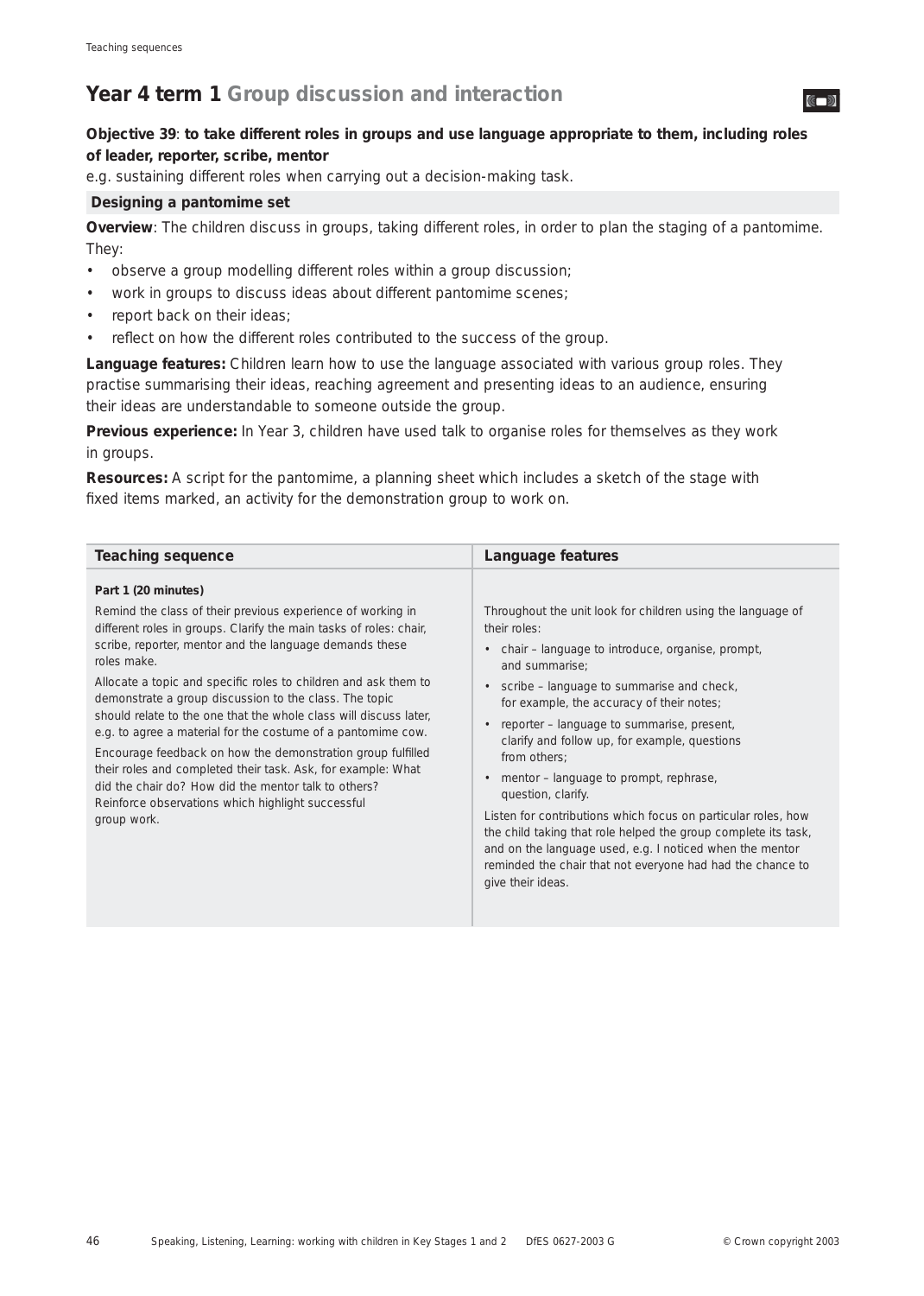| <b>Teaching sequence</b>                                                                                                                                                                                                                                                                                                                                                                                                                                                                                                                                                                                                                                                                                                                                                                                                                                      | Language features                                                                                                                                                                                                                                                                                                                                                                                                                                                                                                                                                                                                                                                                 |
|---------------------------------------------------------------------------------------------------------------------------------------------------------------------------------------------------------------------------------------------------------------------------------------------------------------------------------------------------------------------------------------------------------------------------------------------------------------------------------------------------------------------------------------------------------------------------------------------------------------------------------------------------------------------------------------------------------------------------------------------------------------------------------------------------------------------------------------------------------------|-----------------------------------------------------------------------------------------------------------------------------------------------------------------------------------------------------------------------------------------------------------------------------------------------------------------------------------------------------------------------------------------------------------------------------------------------------------------------------------------------------------------------------------------------------------------------------------------------------------------------------------------------------------------------------------|
| Part 2 (30 minutes)<br>Give each group a scene from the pantomime and ask them<br>to make recommendations about its staging. Allocate roles, or<br>allow children to decide for themselves, depending on their<br>experience. Support their discussion with resources, e.g. an<br>outline of the stage, a copy of the script. Allow 10 minutes<br>for the discussion.<br>Explain that reporters will feed back on their group's ideas<br>and decisions. Give the groups another 5 minutes to help<br>the reporter prepare to feed back. Remind them to use the<br>scribe's notes.<br>Take reporters and scribes from one or two groups to report<br>back to the class. Take brief additional comments from other<br>reporters about the decisions made in their groups.<br>Summarise the children's ideas about how the pantomime<br>scenes should be staged. | Check that groups are able to function effectively and that<br>everyone contributes.<br>Listen for children beginning to use the language associated<br>with their role, e.g. the chair asking whether an idea had been<br>agreed, the scribe checking the wording for his/her notes.<br>Listen for all children contributing ideas to the discussion.<br>Listen for groups reaching an agreement on what should be<br>reported back, e.g. So we've decided that we can't have a<br>piano on stage as it would be too heavy to move on and off.<br>Listen for reporters summarising ideas, recognising significant<br>contributions, noting difficulties and answering questions. |
| Part 3 (30 minutes)<br>Reorganise the class into role groups of children who have<br>been chairs, scribes, etc. Use those who had no specific role<br>in the previous activity to act as chair, scribe, etc, in the new<br>groups, to organise and record the discussions.<br>Ask these new groups to reflect on the previous activity.<br>Provide them with prompts, e.g. Were you pleased with the<br>way you worked as (chair)? Why? Were any parts of your<br>role difficult?<br>Encourage them to discuss how they contributed to the<br>success of the group and the language they used in their role.<br>As a plenary, take feedback from groups about their roles, the<br>language used and how their role contributed to the success<br>of the group discussion. Prompt for extended answers with<br>further questions.                              | Check that children who have taken on organising or<br>reporting roles are able to use the language associated<br>with the role.<br>Listen for the language of reflection, e.g. The hardest part of<br>being chair is not butting in with your own ideas all the time!<br>Look for children who are able to extend their answers and<br>give detail about how they worked in the group role.<br>Ensure that those who have just worked in particular roles<br>in the last activity also have the chance to reflect on what<br>they have done.                                                                                                                                     |

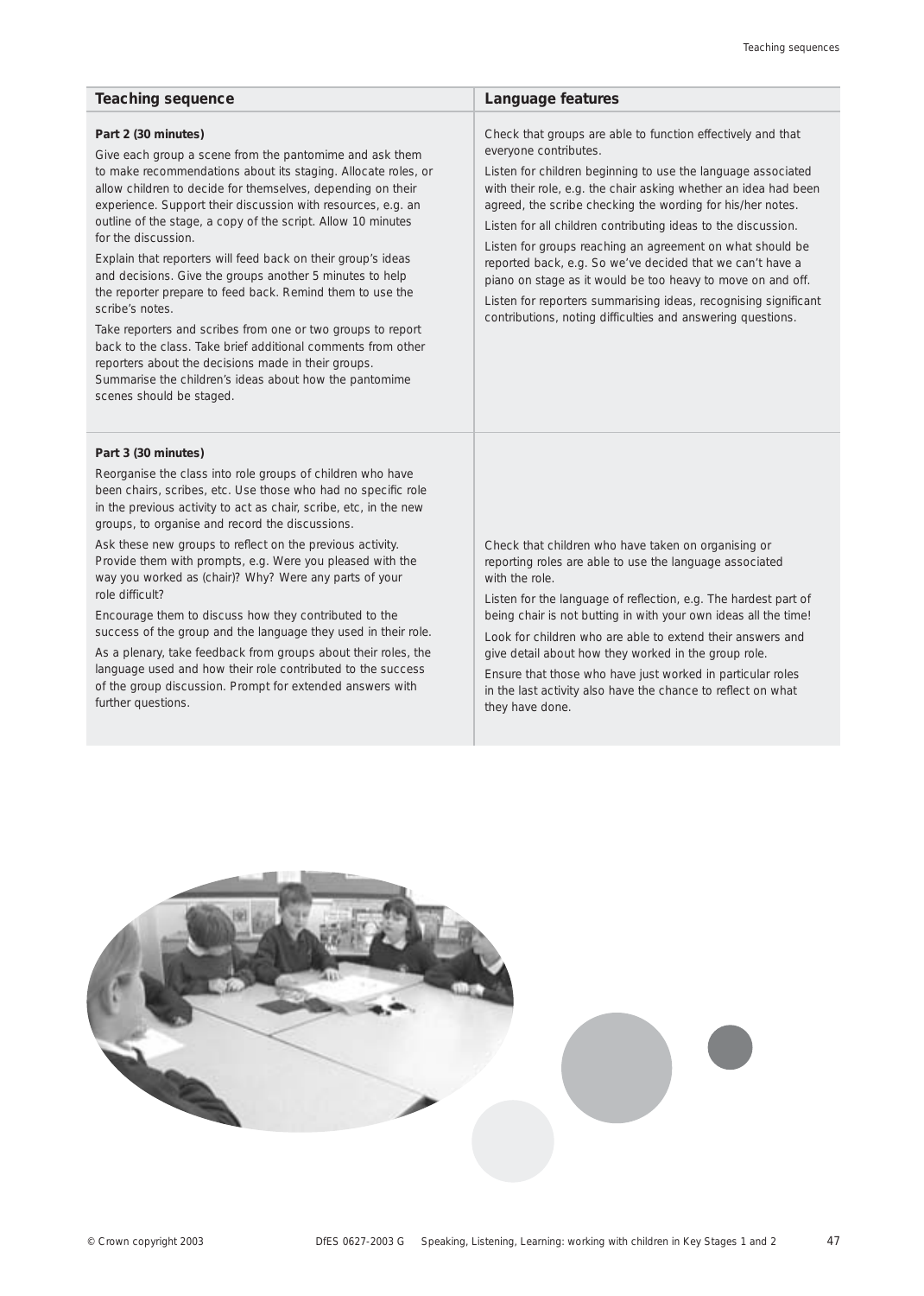# **Year 4 term 2 Listening and drama**

### **Objective 42**: **to listen to a speaker, make notes on the talk and use the notes**

### **to develop a role-play**

e.g. listening to an expert explaining their job, using notes as a basis for improvisation.

#### **to develop scripts based on improvisation**

e.g. filling out brief notes, expanding on key words as the basis for script writing.

#### *What did they say?*

**Overview:** Children:

- listen to and make notes on a talk:
- comment on the main features of the talk;
- work in groups to develop, present and comment on role-plays based on the talk;
- reflect on strategies for listening and on role-play.

**Language features:** Children learn to listen for main events, to note selectively, paying attention to dramatic potential in speaker's talk, and how to develop a role-play based on information presented.

**Previous experience:** Build on Year 3 work on identifying main points and presenting events and characters through dialogue, and on earlier Year 4 work on commenting on plays and performances.

**Resources:** An effective speaker, e.g. firefighter or football coach; whiteboards or note books; tape recorder.

**Curriculum link:** NLS Year 4, term 2, text objectives 21 and 22.

| <b>Teaching sequence</b>                                                                                                                                                                                                                                                                                                                                                                                                                                                                                                                                                                                                                                                                                                                                                                                                                                                                                                                                                                                                                                                                                                                 | Language features                                                                                                                                                                                                                                                                                                                                                                                                                                                                                                                                                                                                                                                                                                                                                                                                                                                                                                                                                                                              |
|------------------------------------------------------------------------------------------------------------------------------------------------------------------------------------------------------------------------------------------------------------------------------------------------------------------------------------------------------------------------------------------------------------------------------------------------------------------------------------------------------------------------------------------------------------------------------------------------------------------------------------------------------------------------------------------------------------------------------------------------------------------------------------------------------------------------------------------------------------------------------------------------------------------------------------------------------------------------------------------------------------------------------------------------------------------------------------------------------------------------------------------|----------------------------------------------------------------------------------------------------------------------------------------------------------------------------------------------------------------------------------------------------------------------------------------------------------------------------------------------------------------------------------------------------------------------------------------------------------------------------------------------------------------------------------------------------------------------------------------------------------------------------------------------------------------------------------------------------------------------------------------------------------------------------------------------------------------------------------------------------------------------------------------------------------------------------------------------------------------------------------------------------------------|
| Part 1 (40 minutes)                                                                                                                                                                                                                                                                                                                                                                                                                                                                                                                                                                                                                                                                                                                                                                                                                                                                                                                                                                                                                                                                                                                      |                                                                                                                                                                                                                                                                                                                                                                                                                                                                                                                                                                                                                                                                                                                                                                                                                                                                                                                                                                                                                |
| Organise a speaker to give a short talk about a subject which<br>involves people in different roles and has some potential for<br>tension or conflict, e.g. firefighters, retail work (customers,<br>assistants, managers).<br>Tell children that you want them to listen and make notes,<br>focusing on the people referred to in the talk, their different<br>roles, how they interact and how they might come into<br>conflict or tense situations. Before the speaker comes in<br>support the children in predicting/rehearsing likely scenarios,<br>language structures or events encountered by the speaker.<br>Discuss the likely content of their notes. What incidents would<br>you expect the firefighter to be involved in? What topics will<br>you note? What will you be listening for? Explain that they will<br>be going on to develop a role-play based on this. If possible,<br>record the talk.<br>After the talk, ask children to share items from their notes.<br>Record key points and significant details related to the way<br>the speaker talked about roles, responsibilities, relationships<br>and situations. | Support contributions developing an understanding of<br>listening for main events with dramatic potential, capturing<br>exchanges between those involved in the role outlined by the<br>speaker. We could note the rescues made by the firefighter<br>and who was rescued. We could listen for the special words<br>used for equipment. We could listen for what the shopkeeper<br>says to customers when they bring shopping back. I could<br>write down how the guard feels when he starts work very early<br>in the morning.<br>Look for evidence that children have listened attentively and<br>can identify relevant points, e.g. I get the idea that there is not<br>just one kind of customer.<br>Behaviour - She said it was hard to be polite when<br>the customer was being rude. You'd have to hide your<br>real feelings.<br>Interaction - She said that lots of people asked for directions<br>or help at the same time and it was difficult to help them stay<br>calm and sort out the problems. |
| Part 2 (20 minutes)                                                                                                                                                                                                                                                                                                                                                                                                                                                                                                                                                                                                                                                                                                                                                                                                                                                                                                                                                                                                                                                                                                                      |                                                                                                                                                                                                                                                                                                                                                                                                                                                                                                                                                                                                                                                                                                                                                                                                                                                                                                                                                                                                                |
| Ask children to draw on their notes to share ideas about the<br>talk, focusing on what the speaker said about people involved<br>and the potential for tension and conflict between them. What<br>people are involved in this situation? What might they<br>disagree about? What kind of incidents might cause tension<br>or be interesting for others? Prompt children to consider how<br>the speaker felt about the situations discussed and about<br>his/her role.                                                                                                                                                                                                                                                                                                                                                                                                                                                                                                                                                                                                                                                                    | Encourage children to develop an understanding of the<br>potential for drama in the situations described in the talk.<br>For example: When the train's late people can feel angry.<br>Also look for evidence that children have identified meanings<br>implicit in the talk, e.g. from tone of voice and little<br>anecdotes: He didn't say so, but you can tell he doesn't like it<br>when the customers complain. He thought there were some<br>good ways of dealing with complaints and some bad ways.                                                                                                                                                                                                                                                                                                                                                                                                                                                                                                      |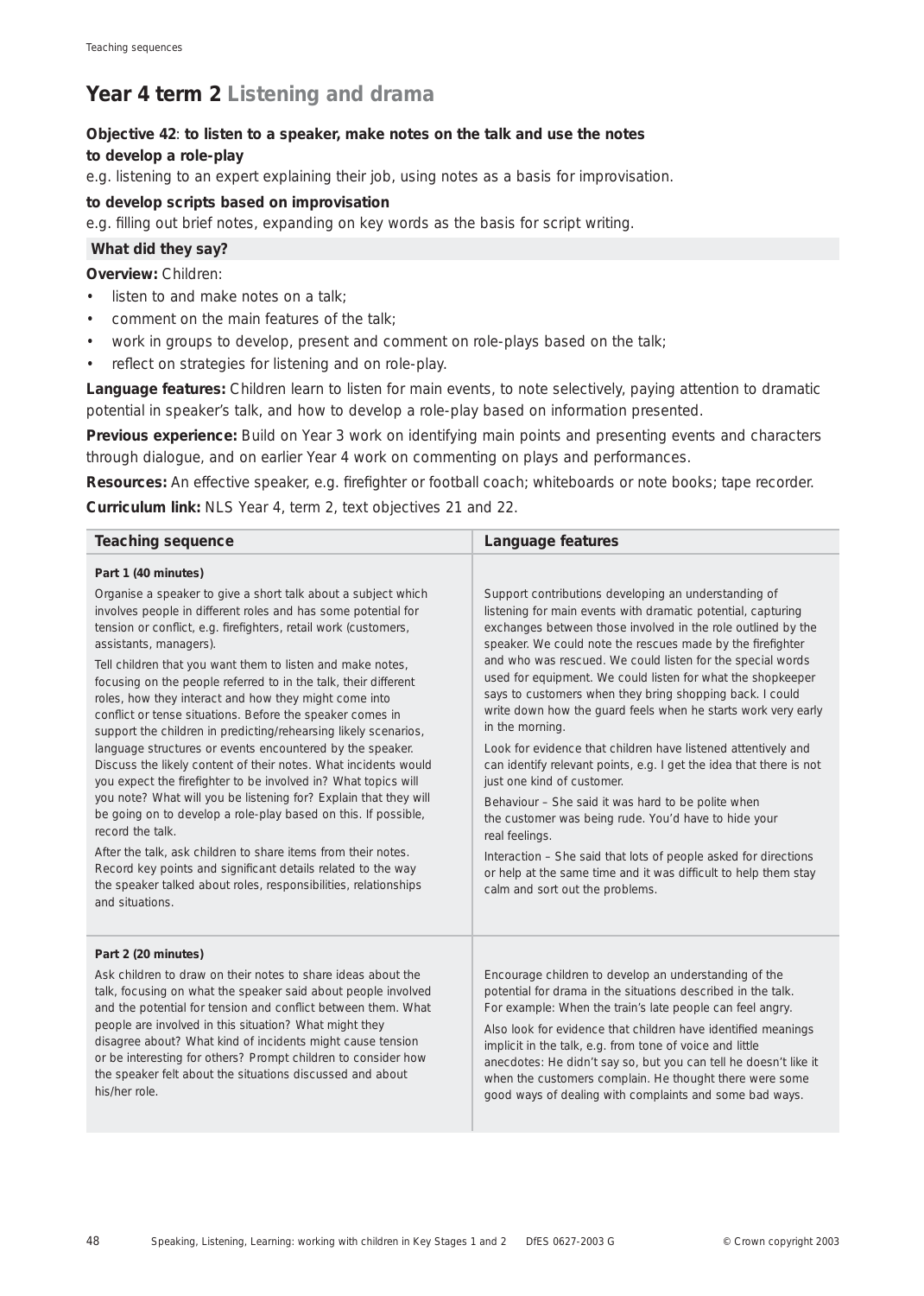| <b>Teaching sequence</b>                                                                                                                                                                                                                                                                                                                                                                                                                                                               | Language features                                                                                                                                                                                                                                                                                                                                                                                                                                                                                                                                                                                           |
|----------------------------------------------------------------------------------------------------------------------------------------------------------------------------------------------------------------------------------------------------------------------------------------------------------------------------------------------------------------------------------------------------------------------------------------------------------------------------------------|-------------------------------------------------------------------------------------------------------------------------------------------------------------------------------------------------------------------------------------------------------------------------------------------------------------------------------------------------------------------------------------------------------------------------------------------------------------------------------------------------------------------------------------------------------------------------------------------------------------|
| Part 3 (20 minutes)<br>Organise the class in groups of three or four children. Explain<br>that they are now going to develop and present a short role-<br>play based on the people and situations described in the talk.<br>Prompt them to consider these questions:<br>Who will be involved? What will their roles be and how will<br>they interact? What will happen? Explain that you want a brief<br>incident, not a whole story.<br>Give groups time to develop their role-plays. | Support groups to develop language that:<br>draws on the talk, e.g. He said that people<br>sometimes got angry because they're not allowed<br>to go near the fire. So one character could<br>reveals what participants might say and how they<br>would behave, e.g. You can't say that if you're<br>a shopkeeper. You've got to be polite all the time<br>even if you don't feel it!                                                                                                                                                                                                                        |
| Part 4 (30 minutes)<br>Organise groups to present their role-plays. Watch three or<br>four at a time then invite others to comment before watching<br>the remaining role-plays. Prompt and focus their responses<br>with questions such as: What information from the talk<br>has been used? Which ideas have you developed from<br>your notes?                                                                                                                                        | For the audience/commentators, listen for comments<br>focused on:<br>recall of information in the talk, e.g. I know where<br>you got that idea from - when he said that some<br>customers You remembered to call him 'sir';<br>understanding of what makes a convincing<br>role-play, e.g. That's just how they would talk to<br>each other. I liked the way the assistant started<br>talking differently when the manager arrived.<br>For the performers, look for evidence that they are using role-<br>play to develop their understanding of the situations and<br>relationships described in the talk. |
| Part 5 Reflect (10 minutes)<br>Prompt children to reflect on what they have learned about<br>developing a role-play based on listening to a talk.                                                                                                                                                                                                                                                                                                                                      | Listen for contributions that show children have been able to<br>draw out the language clues relating to the ways people<br>interact in situations of potential conflict or tension, and<br>understand how to use this to develop a role-play. For<br>example: We got our idea for the drama from what she said<br>about being a good manager. We thought about what might<br>have happened if they had not mended the machine and we<br>put that into our role-play.                                                                                                                                       |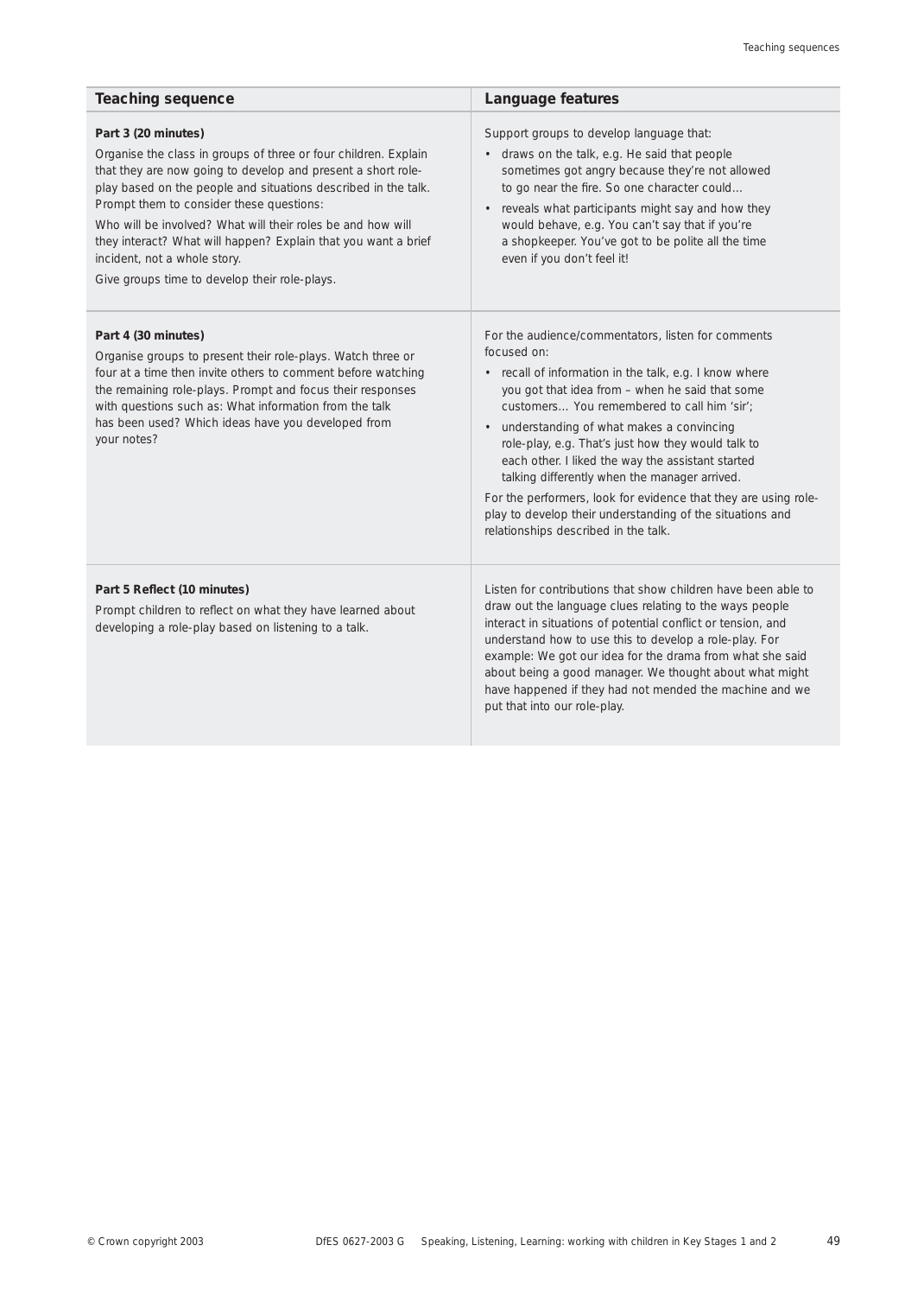# **Year 5 term 1 Listening**

#### **Objective 49**: **to identify some aspects of talk which vary between formal and informal occasions**

e.g. contrasting excerpts from a national news broadcast and children's TV.

#### *Talk detectives*

**Overview**: Children work as a class in groups to investigate formal and informal talk. They:

- identify a range of greetings;
- listen to samples of formal and informal talk;
- develop formal and informal conversations;
- present and comment on each other's work.

**Language features:** Children learn about how to make choices between formal and informal talk according to context and purpose.

**Previous experience:** Build on Year 4 work on how talk varies and investigation of talk in different contexts.

**Resources:** Recordings of formal speech, e.g. TV or radio news bulletins, speeches, formal interviews, and informal speech, e.g. radio or TV drama, conversation in reality TV programmes, 'chat' between presenters on children's TV.

| <b>Teaching sequence</b>                                                                                                                                                                                                                                                                                                                                                                                                                                                                                                                                                                                                                | Language features                                                                                                                                                                                                                                                                                                                                                                                                                                                                                                                                                                                                                                                                                                                                                                                                                                                                        |
|-----------------------------------------------------------------------------------------------------------------------------------------------------------------------------------------------------------------------------------------------------------------------------------------------------------------------------------------------------------------------------------------------------------------------------------------------------------------------------------------------------------------------------------------------------------------------------------------------------------------------------------------|------------------------------------------------------------------------------------------------------------------------------------------------------------------------------------------------------------------------------------------------------------------------------------------------------------------------------------------------------------------------------------------------------------------------------------------------------------------------------------------------------------------------------------------------------------------------------------------------------------------------------------------------------------------------------------------------------------------------------------------------------------------------------------------------------------------------------------------------------------------------------------------|
| Part 1 (10 minutes)<br>Ask children to say how they would greet different people,<br>e.g. a friend, the headteacher, grandparents, a stranger.<br>Record responses, and discuss reasons for the variety of<br>greetings: Why wouldn't you say 'Good morning' to a friend?<br>Draw out the idea that the way we greet people varies<br>depending on the relationship between the speakers and the<br>occasion. Introduce the terms formal and informal, and sort<br>the greetings under these headings. Are any greetings hard to<br>sort? Why? Do we need a 'Both' column?                                                              | Listen for contributions that indicate awareness that talk does<br>vary and understanding of reasons for this, e.g. I wouldn't say<br>'Wotcha' to my grandparents. They might not know what it<br>meant. It might seem rude. You can say 'Hello' to almost<br>anybody, at any time.                                                                                                                                                                                                                                                                                                                                                                                                                                                                                                                                                                                                      |
| Part 2 (40 minutes)<br>Listen to samples of formal and informal speech. Prompt<br>children to identify and comment on the distinguishing<br>features of each. Help them to focus this by drawing attention<br>to different aspects, e.g. word choice, sentence structure and<br>how sentences are linked, how participants interact (use of<br>interruptions, non-verbal communication).<br>Prompt children to consider the reasons why talk is different<br>in formal and informal situations: Why does a speech need to<br>be like that? Would you talk like that if you were? Why not?<br>Why do you think people repeat themselves? | Look for evidence that children are listening attentively and<br>can identify characteristic features of formal and informal talk,<br>e.g. In the conversation there were lots of pauses. And people<br>sometimes said the same thing twice. It's hard to see where<br>the sentences are. He kept saying 'Well' and 'You know'.<br>Even in the interview, when it wasn't written down, she was<br>using good sentences - it was like writing. You might talk like<br>that when you were meeting a relative for the first time.<br>Listen for contributions that show understanding of the<br>reasons for these differences, e.g. You hesitate when you're<br>thinking what to say. Yes, and in a speech you'd know that<br>already. When they were talking it was like they were making<br>one long sentence together. It's like he's trying to get the<br>others to listen and join in. |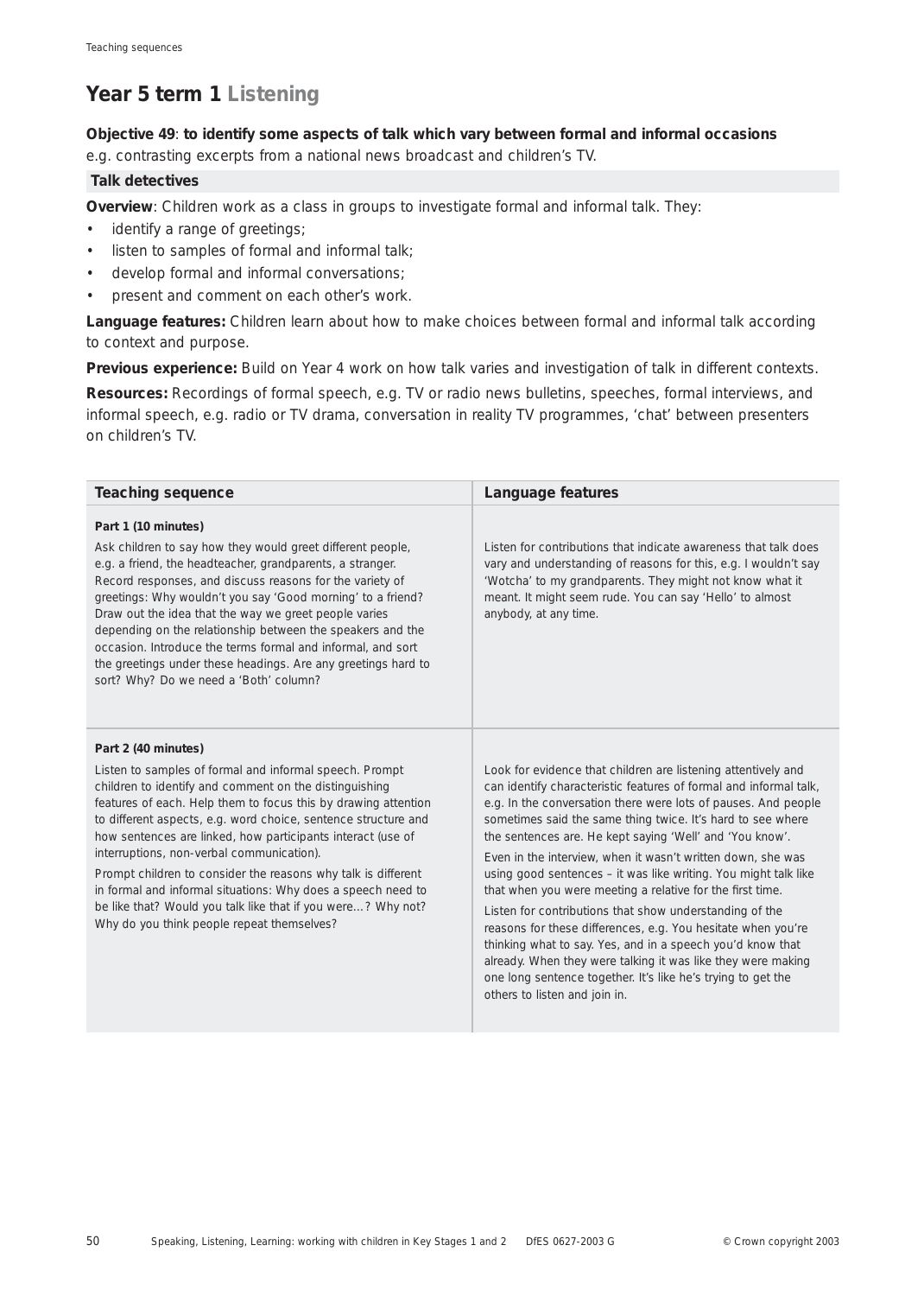| <b>Teaching sequence</b>                                                                                                                                                                                                                                                                                                                                                                                                                                                                                                                                                                                                                                                                                                                                                                                                                                                                                                                                                                                                                                                                                                                                                            | Language features                                                                                                                                                                                                                                                                                                                                                                                                                                                                                                                                                                                  |
|-------------------------------------------------------------------------------------------------------------------------------------------------------------------------------------------------------------------------------------------------------------------------------------------------------------------------------------------------------------------------------------------------------------------------------------------------------------------------------------------------------------------------------------------------------------------------------------------------------------------------------------------------------------------------------------------------------------------------------------------------------------------------------------------------------------------------------------------------------------------------------------------------------------------------------------------------------------------------------------------------------------------------------------------------------------------------------------------------------------------------------------------------------------------------------------|----------------------------------------------------------------------------------------------------------------------------------------------------------------------------------------------------------------------------------------------------------------------------------------------------------------------------------------------------------------------------------------------------------------------------------------------------------------------------------------------------------------------------------------------------------------------------------------------------|
| Part 3 (30 minutes)<br>Organise the class into groups to investigate situations where<br>there are likely to be marked differences between formal and<br>informal language, e.g. apologising, disagreeing, asking for<br>help, complaining. Ask them to start by brainstorming,<br>recording and sorting words and phrases, as in Part 1.<br>Encourage children to widen the scope of their investigation<br>by asking members of other groups and adults in the school<br>for suggestions. Explain that the next step is to work together<br>to improvise two short conversations using the words they<br>have collected, one formal, the other informal. Remind<br>them that they will need to decide on the participants in<br>each conversation.<br>Support groups, prompting them to focus on relevant issues<br>and to draw on what they have learned: Is that a word you<br>would use when? Think about how these people would talk<br>together - remember what we noticed when we listened to<br>the TV drama.<br>Monitor groups. Look for evidence that children are aware of<br>the words, phrases and kinds of interaction typical of formal<br>and informal situations. | Listen for contributions that show understanding of this<br>aspect of language variation, e.g. I don't think he'd say 'That's<br>rubbish'. That sounds rude if you're talking to a grown-up you<br>don't know very well. He'd say something like 'I see your point<br>of view but I think'.<br>It doesn't sound real. Friends wouldn't talk like that. We need<br>some interruptions. And some sentences that don't end.                                                                                                                                                                           |
| Part 4 (40 minutes)<br>Organise groups to introduce and present their conversations.<br>Invite others to comment. Prompt and focus this by asking<br>questions such as: Does that sound formal/informal? How can<br>we tell? What makes it formal/informal? Is that what these<br>people would say when?<br>Broaden the discussion, by asking Are there some situations<br>where you would always use more formal language? When do<br>you find yourselves having to switch between more formal and<br>more informal talk?                                                                                                                                                                                                                                                                                                                                                                                                                                                                                                                                                                                                                                                          | For those presenting a conversation, look for evidence of<br>knowledge of the features of formal/informal talk and how<br>they operate in particular situations.<br>For those commenting, look for evidence of attentive, critical<br>listening. Listen for contributions that show understanding of<br>the appropriateness of different kinds of talk for different<br>situations and relationships, e.g. The way you talked together<br>sounded real - just like friends having an argument. I liked the<br>way you made the girl who broke the window talk in a very<br>polite and careful way. |

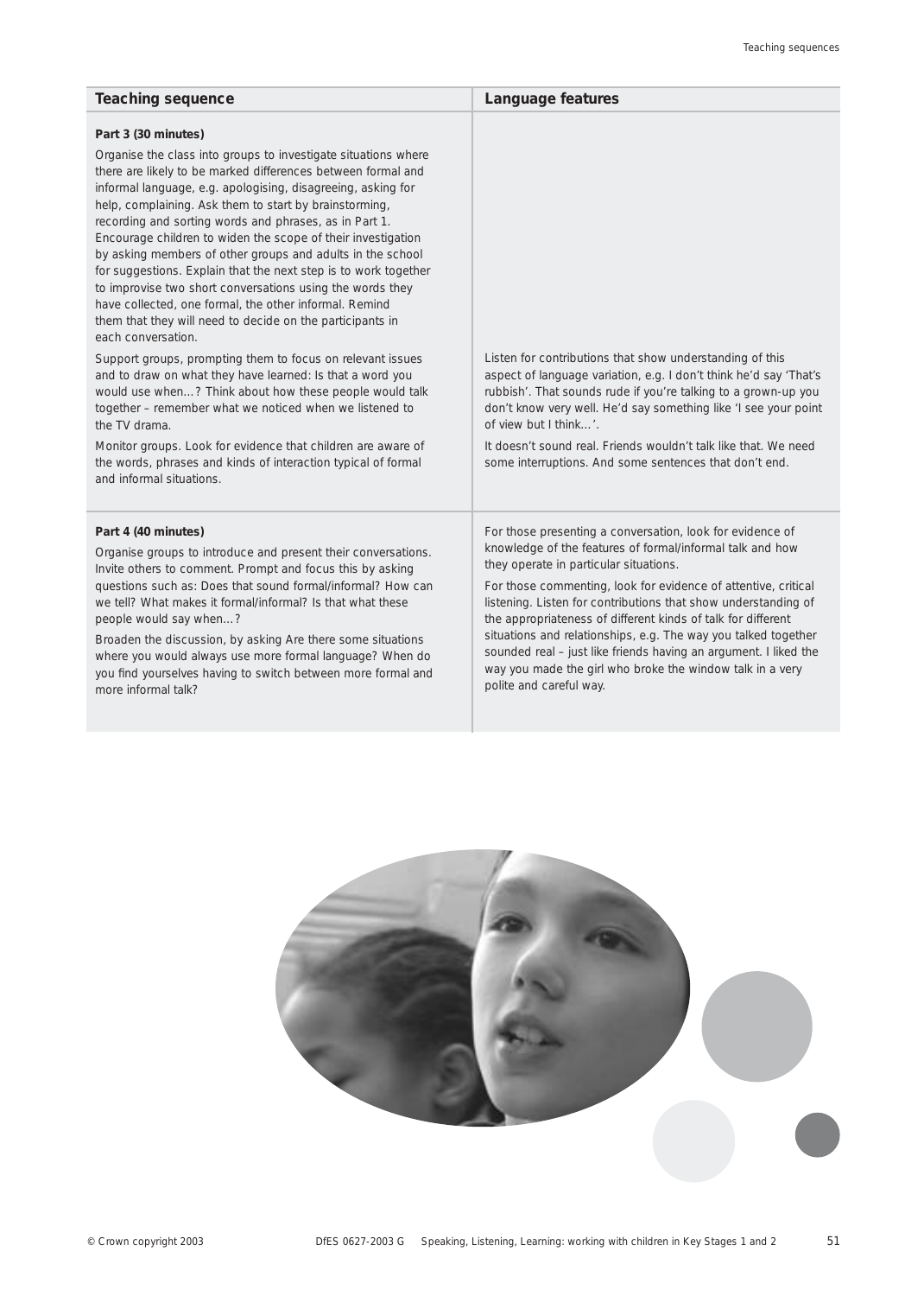# **Year 5 term 1 Group discussion and interaction**

#### **Objective 50**: **to plan and manage a group task over time by using different levels of planning**

e.g. using knowledge of group roles to organise and accomplish a collaborative activity.

#### *Mathematics presentation*

**Overview**: Children:

- focus on strategies and methods for solving mathematical problems;
- work in groups to devise and solve problems;
- observe and comment on effective group work;
- make presentations about their findings.

The sessions could take place in consecutive daily mathematics lessons within a week where the focus is on problem solving and the times adjusted accordingly.

**Language features**: children learn to use mathematical language in explaining, reasoning and questioning.

**Previous experience**: work on problem solving and managing tasks in groups.

**Resources**: selection of problems for initial group work and simple checklists on methods for solving problems and effective group work.

**Curriculum link**: NNS Year 5 Problems involving 'real life', money and measures or shape and space.

| <b>Teaching sequence</b>                                                                                                                                                                                                                                                                                                                                                                                                                                                                                                                                          | Language features                                                                                                                                                                                                                                           |
|-------------------------------------------------------------------------------------------------------------------------------------------------------------------------------------------------------------------------------------------------------------------------------------------------------------------------------------------------------------------------------------------------------------------------------------------------------------------------------------------------------------------------------------------------------------------|-------------------------------------------------------------------------------------------------------------------------------------------------------------------------------------------------------------------------------------------------------------|
| Part 1 (45 minutes)                                                                                                                                                                                                                                                                                                                                                                                                                                                                                                                                               |                                                                                                                                                                                                                                                             |
| Recap previous work on problem solving. Present a problem<br>involving numbers and quantities. Ask children to solve the<br>problem first on their own, then with their partner and discuss<br>how they did it.<br>Ask children to give brief descriptions for you to record for all<br>to see, using the heading 'When solving this problem we '.<br>Invite alternatives. Emphasise that you want all children in<br>the class to understand a range of possible methods                                                                                         | Look for evidence of clear spoken descriptions of the work,<br>and for evidence of strategies and methods children can                                                                                                                                      |
| and approaches.                                                                                                                                                                                                                                                                                                                                                                                                                                                                                                                                                   | explain to the class.                                                                                                                                                                                                                                       |
| Organise the class into 6 groups, labelled A to F. Give each<br>group a set of problems to solve. When solving these<br>problems, ask children to compare their ideas and methods<br>with those listed on the sheet. Emphasise that everyone is to<br>contribute, ask each other questions and be clear what others<br>are saying. Take brief feedback from each group on the<br>methods and solutions to the problems and on how they<br>worked as a group at solving them.                                                                                      | Look for how children use specific terms, e.g. inverse<br>operations, rounding, divisibility; also how they manage turn<br>taking and reaching agreement.<br>Listen for effective spoken explanations, e.g. use of<br>sequence, logic, evidence, reasoning. |
| Part 2 (40 minutes)<br>Recap the previous session and, using the same groups, ask<br>children to make up three new problems, based on the ones<br>already solved. Later these problems will be shared with<br>others in the class.<br>For each new problem, group members should agree how to<br>word it, solve it individually and then jointly complete a sheet<br>headed 'When we solved this problem we '.<br>Take brief feedback on the methods used to create new<br>problems. Ensure that all groups have a set of problems ready<br>to share with others. | Look for language to negotiate the problems, e.g. if<br>then , it might be better if , what if ?                                                                                                                                                            |
|                                                                                                                                                                                                                                                                                                                                                                                                                                                                                                                                                                   |                                                                                                                                                                                                                                                             |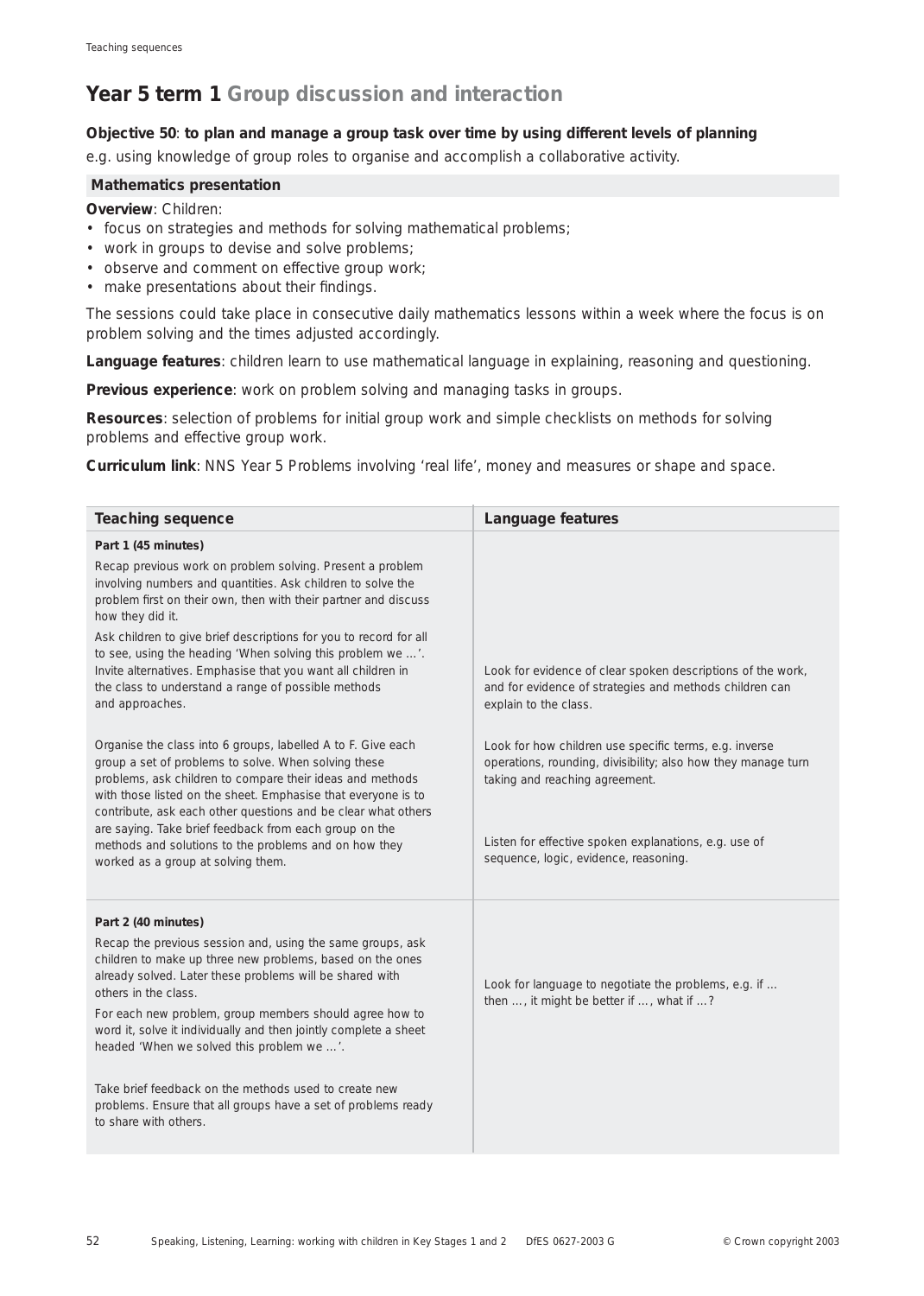| <b>Teaching sequence</b>                                                                                                                                                                                                                                                                                                                                                                                                                                                                                                                                                                                                                                                                                                                                                                                                        | Language features                                                                                                                                                                                                                                                                                                            |
|---------------------------------------------------------------------------------------------------------------------------------------------------------------------------------------------------------------------------------------------------------------------------------------------------------------------------------------------------------------------------------------------------------------------------------------------------------------------------------------------------------------------------------------------------------------------------------------------------------------------------------------------------------------------------------------------------------------------------------------------------------------------------------------------------------------------------------|------------------------------------------------------------------------------------------------------------------------------------------------------------------------------------------------------------------------------------------------------------------------------------------------------------------------------|
| Part 3 (45 minutes)<br>Groups now try to solve problems devised by others. Divide<br>the class into two sets of three groups (A,B,C; D,E,F).<br>Children from groups A and D take one of their problems to<br>groups B/C or E/F. Group members from A and D observe<br>how groups B/C or E/F solve the problems and make notes of<br>the approaches used. At the end, the observer may ask<br>questions to clarify how the problem was tackled. Repeat this<br>process so that all groups offer problems and observe<br>others working.<br>Put children into their original groups to compare<br>observations of the methods used to solve the problems and<br>how the groups worked together. Each group should<br>complete a 'When solving problems we ' sheet, and also<br>list positive features of group working observed. | Look for further evidence of appropriate mathematical<br>language, of clear explanations and effective group work.<br>Listen for observers' questions which focus precisely on<br>methods and strategies, or which prompt reflection, e.g. Why<br>did you ?, Which methods were most useful?, How did you<br>work out that ? |
| Part 4 (45 minutes)<br>Ask each group to present their conclusions briefly and<br>display to the whole class their sheet of notes on strategies<br>for problem solving and on observation of group work. Give a<br>short time for preparation and rehearsal, modelling different<br>ways of presenting work and giving constructive feedback, if<br>necessary. Remind children of the need to use mathematics<br>vocabulary, to summarise and draw conclusions and how to<br>shape their presentations. Give a time limit of 3-5 minutes for<br>each presentation.                                                                                                                                                                                                                                                              | Look for presentations that are clearly organised,<br>concise, include a summing up and possibly involve all<br>group members.                                                                                                                                                                                               |
| After each presentation encourage discussion of both aspects<br>of the task and of the qualities of the presentation.<br>Return to the 'When solving problems ' sheet from Part 1.<br>Encourage reflection on what has been learned about<br>problem solving, group work and presentation skills. With the<br>class, amend the descriptions on the displayed sheet,                                                                                                                                                                                                                                                                                                                                                                                                                                                             | Look for specific comments, and if necessary prompt<br>comments on the task by asking 'Can you think of one thing<br>you'd want to improve?'                                                                                                                                                                                 |

drawing on the children's criteria as to what makes a helpful

list of problem-solving strategies.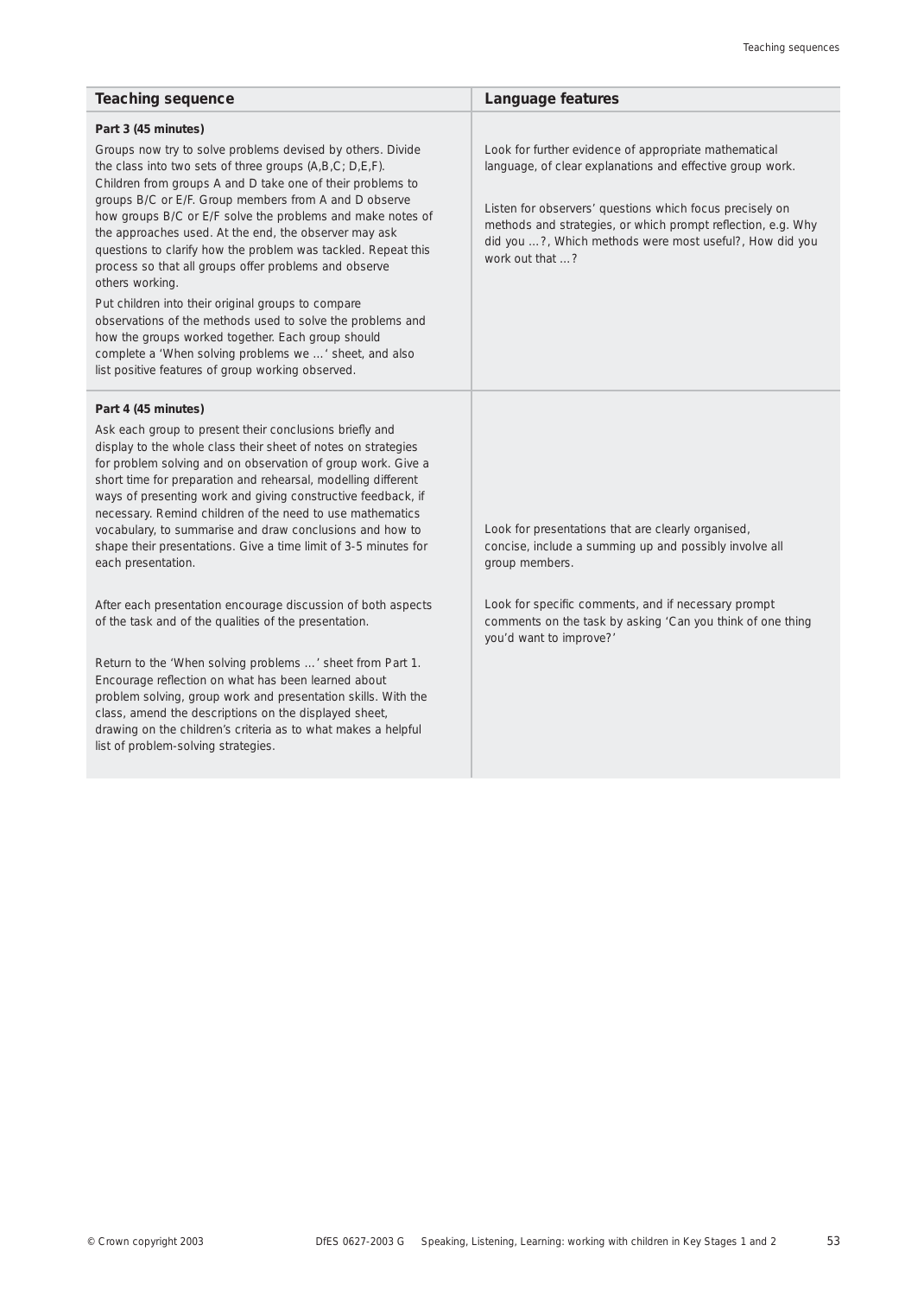# **Year 5 term 2 Listening and speaking**

#### **Objective 52**: **to identify different question types and evaluate impact on audience**

e.g. distinguishing open, closed, leading, negative and rhetorical questions.

#### **to use and explore different question types**

e.g. how to vary and sequence questions.

#### *The interview*

**Overview:** Children:

- watch and listen to an interview containing a range of questions types;
- listen for questions asked, categorise into types;
- generate own questions for particular purposes and try these out;
- devise questions to use when interviewing a visitor;
- carry out interview;
- reflect on the effectiveness of their questioning.

**Language features:** Children learn to distinguish different kinds of questions, e.g. open, closed, leading, negative and rhetorical, and to use them in an interview.

**Previous experience:** Children have had experience of observing and participating in different forms of question and answer exchanges at contrasting levels of formality.

**Resources:** Rough books. Prepare for this unit by planning a short interview in which you ask another adult in school a range of different question types, and by arranging for a series of visitors (one for each group) to answer the children's questions about the same topic, e.g. their school days.

| Teaching sequence                                                                                                                                                                                                                                                                                                                                                                                                                                                                                                                                                                                                             | Language features                                                                                                                                                                                                                                                                                                                                                                                                                                                                                                                                                    |
|-------------------------------------------------------------------------------------------------------------------------------------------------------------------------------------------------------------------------------------------------------------------------------------------------------------------------------------------------------------------------------------------------------------------------------------------------------------------------------------------------------------------------------------------------------------------------------------------------------------------------------|----------------------------------------------------------------------------------------------------------------------------------------------------------------------------------------------------------------------------------------------------------------------------------------------------------------------------------------------------------------------------------------------------------------------------------------------------------------------------------------------------------------------------------------------------------------------|
| Part 1 (30 minutes)<br>Carry out the interview, telling children to listen to the<br>questions you ask and to how the interviewee answers them.<br>Prompt comments. Ask questions that highlight key points,<br>and introduce and record terminology for question types, e.g.<br>Can you remember how that question began? That kind of<br>question is called a closed question because What kind of<br>answer did it get? Which question got the fullest answer?<br>Why? What's the difference between this kind of question<br>and? What kind of question was good for?<br>Draw up a chart of the different question types. | Look for evidence that children can distinguish different<br>kinds of questions and responses.<br>Listen for comments that show understanding of how<br>different questions work and the effects they have on the<br>interviewee, e.g. A question beginning with 'Why' or 'How'<br>usually gets a long answer because you have to explain<br>something. You can't answer that kind of question with just<br>one word. The person asking the question is giving you the<br>answer he wants. A 'What do you think about?' question<br>is asking for someone's opinion. |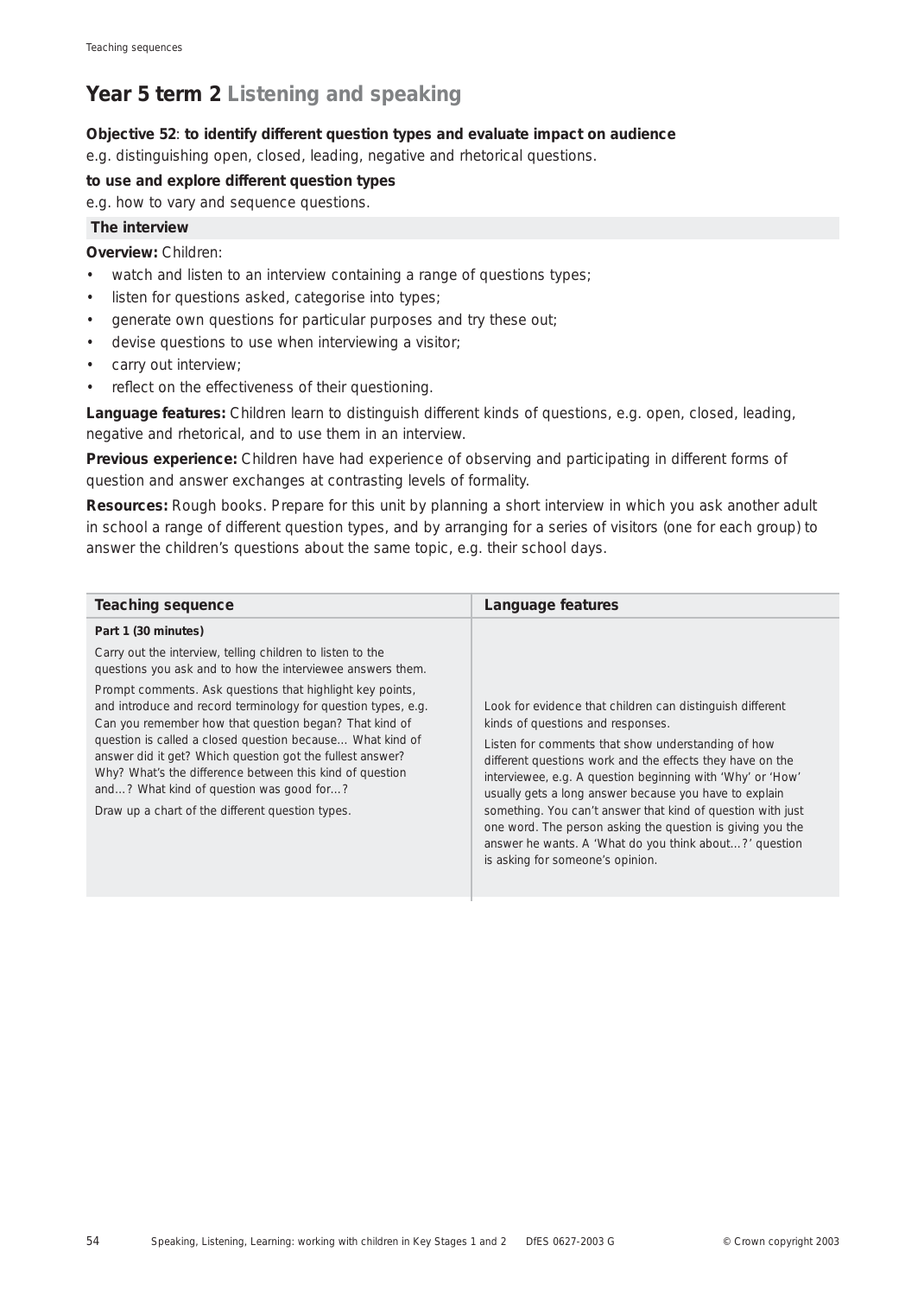| <b>Teaching sequence</b>                                                                                                                                                                                                                                                                                                                                                                                                                                                                                                                                                                                                                                                                                                           | Language features                                                                                                                                                                                                                                                                                                                                                                                                                                                                                                                                                                                                                                                                                                                |
|------------------------------------------------------------------------------------------------------------------------------------------------------------------------------------------------------------------------------------------------------------------------------------------------------------------------------------------------------------------------------------------------------------------------------------------------------------------------------------------------------------------------------------------------------------------------------------------------------------------------------------------------------------------------------------------------------------------------------------|----------------------------------------------------------------------------------------------------------------------------------------------------------------------------------------------------------------------------------------------------------------------------------------------------------------------------------------------------------------------------------------------------------------------------------------------------------------------------------------------------------------------------------------------------------------------------------------------------------------------------------------------------------------------------------------------------------------------------------|
| Part 2 (40 minutes)                                                                                                                                                                                                                                                                                                                                                                                                                                                                                                                                                                                                                                                                                                                |                                                                                                                                                                                                                                                                                                                                                                                                                                                                                                                                                                                                                                                                                                                                  |
| Recap the terms for different question types and display<br>them as headings in a chart. Organise children in pairs.<br>Introduce a topic of current interest and give pairs 10 minutes                                                                                                                                                                                                                                                                                                                                                                                                                                                                                                                                            | Monitor pairs. Check that children are generating different<br>kinds of questions and understand their features, and that<br>children can describe the questions they are using.                                                                                                                                                                                                                                                                                                                                                                                                                                                                                                                                                 |
| to frame and write down different kinds of questions about it.<br>Then combine pairs into fours to ask and answer each<br>other's questions.                                                                                                                                                                                                                                                                                                                                                                                                                                                                                                                                                                                       | Monitor fours. Look for evidence that children are listening<br>attentively to questions and giving appropriate answers.<br>Listen for clearly formulated questions of a definite type.                                                                                                                                                                                                                                                                                                                                                                                                                                                                                                                                          |
| Draw the class together and ask fours to contribute<br>questions, taking each type in turn. Confirm that questions                                                                                                                                                                                                                                                                                                                                                                                                                                                                                                                                                                                                                 | Look for evidence that children can categorise questions<br>by type.                                                                                                                                                                                                                                                                                                                                                                                                                                                                                                                                                                                                                                                             |
| are of a particular type, and record them under the relevant<br>heading on the chart. Is this really an open question? How<br>can we tell? How could we change that question to make it<br>more open?                                                                                                                                                                                                                                                                                                                                                                                                                                                                                                                              | Look for comments that show understanding of the features<br>and effects of different question types: open, closed,<br>rhetorical, leading, e.g. That's such a big question, it's hard to                                                                                                                                                                                                                                                                                                                                                                                                                                                                                                                                        |
| Focus children on the effects of different kinds of questions, e.g.<br>Which questions were hard to answer? Which questions let you<br>say what you want to? What do you need to do to answer this<br>kind of question?                                                                                                                                                                                                                                                                                                                                                                                                                                                                                                            | know what to say. I didn't like being asked that. The<br>questioner is trying to make you agree. Questions like that<br>make you feel like you are in a quiz.                                                                                                                                                                                                                                                                                                                                                                                                                                                                                                                                                                    |
| Part 3 (40 minutes)                                                                                                                                                                                                                                                                                                                                                                                                                                                                                                                                                                                                                                                                                                                |                                                                                                                                                                                                                                                                                                                                                                                                                                                                                                                                                                                                                                                                                                                                  |
| Organise the class in groups. Tell the children that they are<br>going to be interviewing visitors about a particular topic, and<br>that you want them to use what they have learned about<br>different kinds of questions to plan the interview. Highlight key<br>points: What do we want to get from the interview? How<br>should we treat the visitors? What would be a good way to<br>start? To finish? Prompt children to start by identifying exactly<br>what they want to find out. As they plan, encourage them to<br>anticipate the answer a question is likely to get, to consider<br>the order of questions and ways of wording them. They will<br>also need to decide how to share the questioning round<br>the group. | Monitor groups as they plan. Check that children are framing<br>a range of different questions and considering the likely<br>responses. Listen for accurate use of terminology and for<br>contributions that show understanding of the range of<br>question types and their effects, e.g. We can't start with a<br>question. We have to welcome them. He's a guest - we<br>shouldn't ask a challenging question like that. It would be<br>good to start with an open question because The next<br>question will depend on how she answers this one. We could<br>ask a question that gives more detail. If we ask it like that,<br>she can just say yes or no.                                                                    |
| Part 4 (40 minutes)                                                                                                                                                                                                                                                                                                                                                                                                                                                                                                                                                                                                                                                                                                                |                                                                                                                                                                                                                                                                                                                                                                                                                                                                                                                                                                                                                                                                                                                                  |
| Groups take turns to interview the visitors while the rest of the<br>class listen and make notes about questions and answers.                                                                                                                                                                                                                                                                                                                                                                                                                                                                                                                                                                                                      | Listen for:<br>• a range of question types;<br>• evidence that the order of questions has been considered<br>and that children are listening and responding to the<br>interviewee's answers.                                                                                                                                                                                                                                                                                                                                                                                                                                                                                                                                     |
| Part 5 Reflect (15 minutes)                                                                                                                                                                                                                                                                                                                                                                                                                                                                                                                                                                                                                                                                                                        |                                                                                                                                                                                                                                                                                                                                                                                                                                                                                                                                                                                                                                                                                                                                  |
| Ask each group to report back briefly on how they think their<br>interview went. Ask those who formed the audience for their<br>observations and comments. Prompt children to focus on key<br>issues: What question types did you use? Which questions<br>worked well/not so well? Why? Did anything about how the<br>questions were answered surprise you? Were the questions in<br>a good order? What would you change if you had a chance to<br>carry out the interview again?                                                                                                                                                                                                                                                  | Look for evidence that children are considering the interview<br>in the light of what they have learned about question types<br>and their effects, and more generally about effective<br>questioning, e.g. Maybe we asked too many open questions -<br>we never found out what we wanted to know about We<br>started asking closed questions to get more details. You have<br>to listen hard. It's no good just going through the list of<br>questions. Yes, we'd planned a question about but I<br>couldn't ask it because he had already talked about that.<br>I think you started well but then it seemed to get disorganised.<br>I liked it when you just said 'That's interesting. Could you say<br>a bit more about that?' |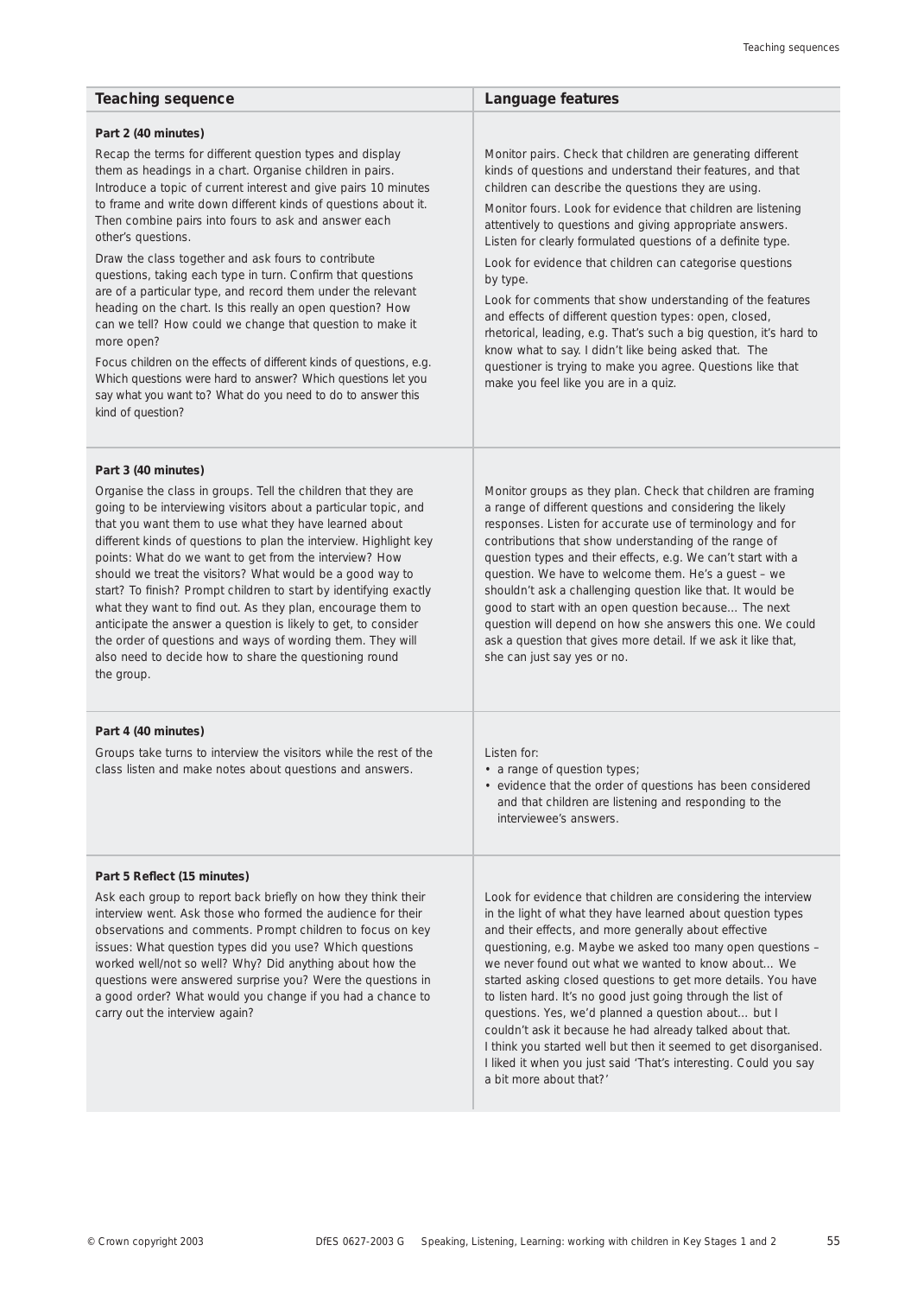### **Year 5 term 2 Drama**

#### **Objective 54**: **to reflect on how working in role helps to explore complex issues**

e.g. sustaining work in role to explore issues from different social, cultural or historical perspectives.

#### *Time travel*

**Overview:** In groups and as a whole class, children:

- work on key episodes from texts;
- create freeze-frames and develop roles for characters;
- present and discuss scenarios;
- reflect on historical implications.

**Language features**: Children learn to use and sustain the expressions and gestures associated with their chosen role.

**Previous experience**: Build on Year 4 work on recognising how roles can be approached from different viewpoints.

**Resources**: Familiar extracts from fiction and non-fiction texts about Victorian England (one per group) related to a particular theme, e.g. sickness, child labour, education, poverty, industry. Include contemporary texts, e.g. from Dickens and Mayhew.

**Curriculum link:** History scheme of work for Key Stages 1 and 2, Unit 11, 'What was it like for children living in Victorian Britain?'

| Teaching sequence                                                                                                                                                                                                                                                                                                                                                                                                                                                                                                                                                                                                                                                                                                                                                                                         | Language features                                                                                                                                                                                                                                                                                                                                                                                                                                                                                                                                                                                |
|-----------------------------------------------------------------------------------------------------------------------------------------------------------------------------------------------------------------------------------------------------------------------------------------------------------------------------------------------------------------------------------------------------------------------------------------------------------------------------------------------------------------------------------------------------------------------------------------------------------------------------------------------------------------------------------------------------------------------------------------------------------------------------------------------------------|--------------------------------------------------------------------------------------------------------------------------------------------------------------------------------------------------------------------------------------------------------------------------------------------------------------------------------------------------------------------------------------------------------------------------------------------------------------------------------------------------------------------------------------------------------------------------------------------------|
| Part 1 (20 minutes)<br>Recap work on the chosen issue from life in Victorian<br>England, focusing on the relevant texts. Organise the class<br>into groups and distribute an extract to each. Ask children to<br>refresh their memories of the text, to select from it a key<br>moment or situation, and to develop a freeze-frame that<br>communicates it. Explain that they will need to decide on the<br>participants, what each of them is doing and the effect they<br>want to create. Prompt them to consider the detail of the<br>scene: What arrangement of characters/gestures/facial<br>expressions will create the effect you want?<br>Ask each group to present their freeze-frame to the class. Ask<br>the others: What does the scene show? How do you know?<br>What effect does it create? | Look for clear, powerful freeze-frames that show children<br>have responded both to the detail of the text and to the<br>underlying historical issues.<br>Listen for comments that show awareness of the techniques<br>used in the freeze frame and of the historical scene it<br>represents, e.g. The way they are standing together shows<br>who is in charge. And the position of X's arms and hands<br>show how frightened he is. I think the person looking away at<br>the back is the owner of the house. Oliver is so hungry, he's<br>just desperate – he wouldn't look strong and brave. |

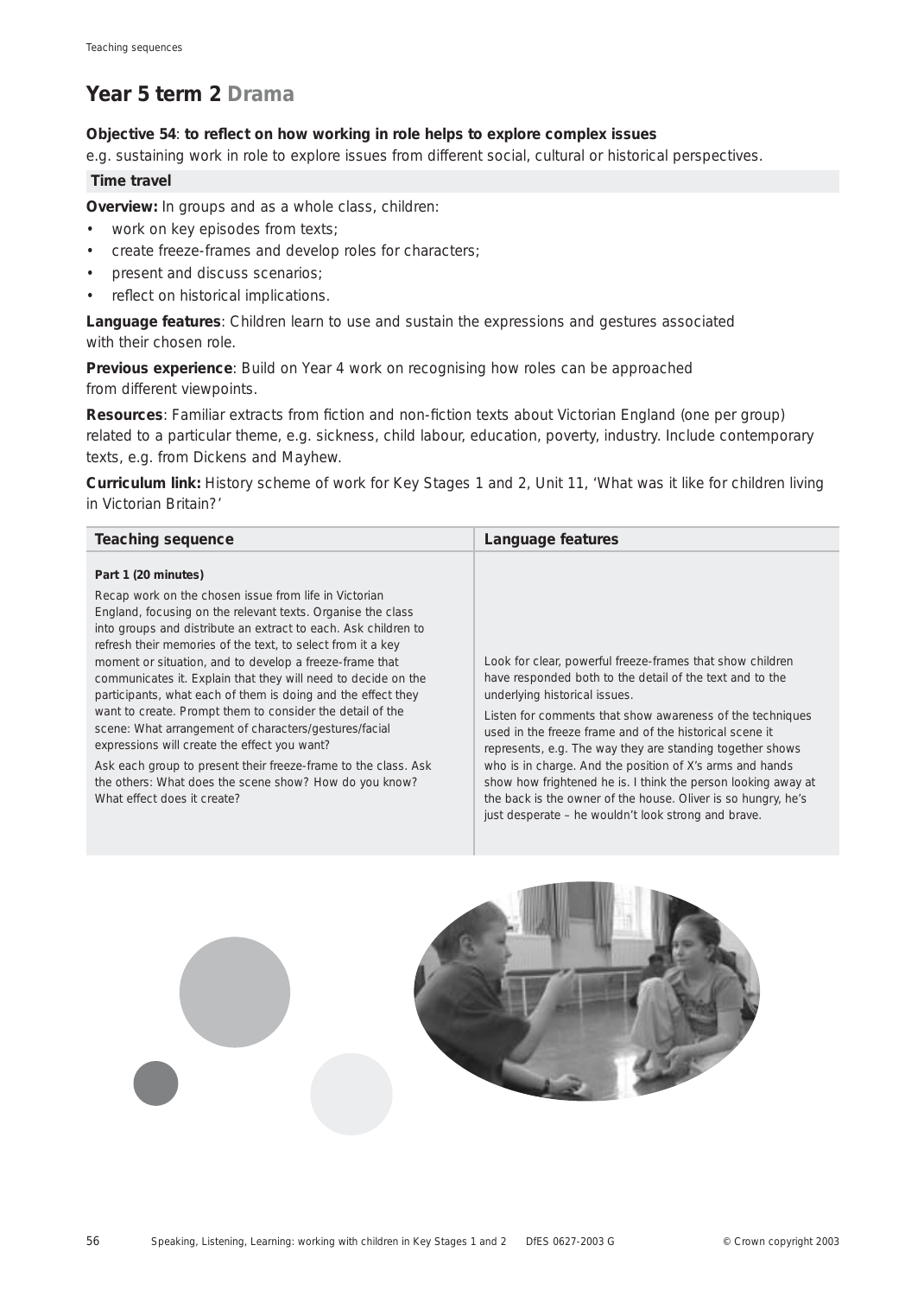| <b>Teaching sequence</b>                                                                                                                                                                                                                                                                                                                                                                                                                                                                                                                                                                                                                                                                                                                                                                                                                                                | Language features                                                                                                                                                                                                                                                                                                                                                                                                                                                                                                                                                                                                                                                                                                                                                                                                                                                                                                                                                                                                                                                                                            |
|-------------------------------------------------------------------------------------------------------------------------------------------------------------------------------------------------------------------------------------------------------------------------------------------------------------------------------------------------------------------------------------------------------------------------------------------------------------------------------------------------------------------------------------------------------------------------------------------------------------------------------------------------------------------------------------------------------------------------------------------------------------------------------------------------------------------------------------------------------------------------|--------------------------------------------------------------------------------------------------------------------------------------------------------------------------------------------------------------------------------------------------------------------------------------------------------------------------------------------------------------------------------------------------------------------------------------------------------------------------------------------------------------------------------------------------------------------------------------------------------------------------------------------------------------------------------------------------------------------------------------------------------------------------------------------------------------------------------------------------------------------------------------------------------------------------------------------------------------------------------------------------------------------------------------------------------------------------------------------------------------|
|                                                                                                                                                                                                                                                                                                                                                                                                                                                                                                                                                                                                                                                                                                                                                                                                                                                                         |                                                                                                                                                                                                                                                                                                                                                                                                                                                                                                                                                                                                                                                                                                                                                                                                                                                                                                                                                                                                                                                                                                              |
| Part 2 (20 minutes)<br>Reorganise the class into groups representing both Victorians<br>who support child labour and Victorians who are opposed to<br>child labour. Each group should include 'characters' related to<br>the issue of child labour, e.g. children, parents, employers,<br>adult workers, representatives from welfare organisations.<br>Explain that each group must contain a range of views about<br>the issue, with some in favour of and some against child<br>labour (you could assign views). Ask children to develop these<br>roles and to create a drama based on a meeting between<br>these people, e.g. in the street, in a school hall, outside the<br>factory gates, at a council meeting. Prompt them, as they<br>develop the scenario, to consider whether anyone will change<br>their view and what the outcome of the meeting might be. | Encourage contributions indicating that children are drawing<br>on their understanding of the issue to create a 'character'.<br>I'm an employer so I want my factory to make money, but I'm<br>not cruel and even though I employ children I don't treat<br>them badly. An employer would support child labour. I'm a<br>mother and my child goes out to work. I don't really believe<br>in child labour but we would be very poor if my daughter<br>couldn't work.<br>Encourage, as above, convincing, informed development of<br>roles and interaction, e.g. It's good experience of life for<br>children to work. They have the satisfaction of earning some<br>money that is really theirs. School is a waste of time - they<br>won't need to read and write when they grow up. It's a hard<br>life, but the family wouldn't have enough to eat if they didn't<br>work. How else can we get the chimneys clean? Men are<br>too big. I didn't realise how this damaged the child's health.<br>The mother could change her mind because we could talk<br>about the suffering of children in the factories. |
| Part 3 (30 minutes)<br>Organise groups to present their scenarios to the rest of<br>the class.<br>Ask children to step out of role and to comment on the<br>scenarios. Did you believe that is what these people would<br>say? Why/Why not? What views were expressed? What<br>arguments and evidence were used to support these views?<br>How effectively? Did anyone change their mind? How? Why?                                                                                                                                                                                                                                                                                                                                                                                                                                                                     | Monitor groups. Check that children are taking on and<br>sustaining their roles and drawing on historical knowledge to<br>develop a convincing scenario.<br>Support comments showing understanding of the historical<br>background and of the effectiveness of the drama, e.g. That's<br>how the employers would have argued for it. They wouldn't<br>have seen it as anything unusual or terrible. It was interesting<br>that you had a child who wanted to work. I expect some did.<br>Her argument was the most powerful. I liked the way you<br>made the employer change his mind.                                                                                                                                                                                                                                                                                                                                                                                                                                                                                                                       |
| Part 5 Reflect (15 minutes)<br>Draw the class together. Prompt them to reflect on how the<br>drama activities have helped their understanding of this<br>aspect of Victorian England. What do you feel you know more<br>about now? Has it changed the way you think about the<br>Victorians? The way you think about the lives that children<br>lead now? How? Why?<br>Prompt reflection on the voice given to the child labourer in<br>each scenario. What might this say about the status of<br>children in Victorian society?                                                                                                                                                                                                                                                                                                                                        | Look for evidence that the work in role has developed greater<br>awareness of the issue of child labour. Encourage children to<br>follow up their arguments and look for any insight leading to<br>changes in opinion: Pretending to be an employer made me<br>think again about children working. I don't think he was just<br>evil. It made me see how differently they must have felt about<br>children. Maybe it wouldn't be so bad to do some work now -<br>not going up chimneys, but something. I was a Victorian<br>parent, but I wonder if they felt about it like a parent would<br>now. People didn't listen to the children. The children didn't<br>have much say.                                                                                                                                                                                                                                                                                                                                                                                                                               |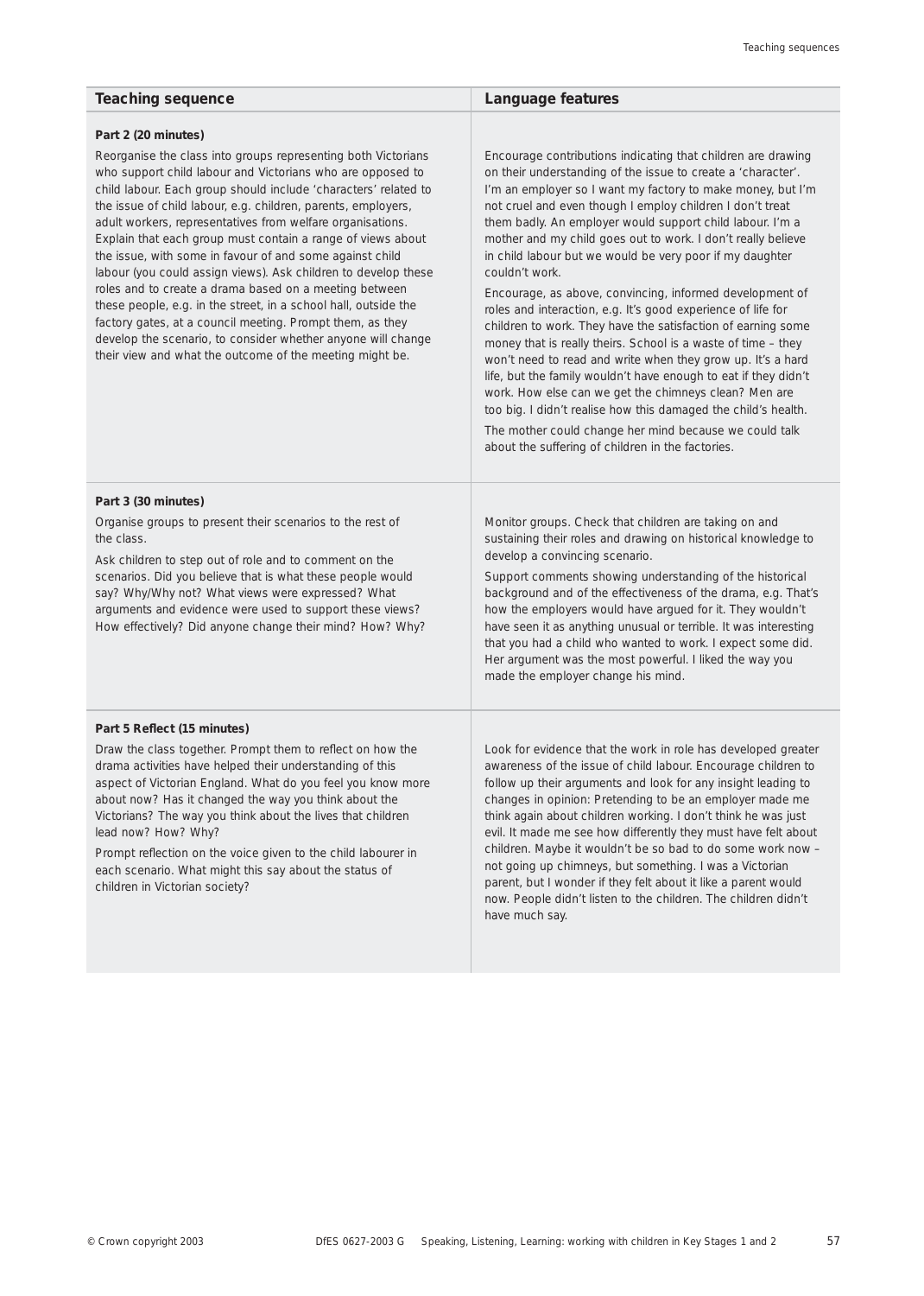# **Year 6 term 1 Speaking**

#### **Objective 58**: **to use a range of oral techniques to present persuasive argument**

e.g. attracting and holding listeners' attention through what is said and how it is delivered.

#### *Take our advice*

**Overview**: Children are reminded of the features of effective persuasive talk before they create and present their own talk to an audience. They:

- listen to an example of persuasive talk and identify the rhetorical devices used;
- plan and rehearse a talk about a topic which is important to them;
- listen to some examples of talk created by the class before refining their ideas further;
- present their talks in pairs and receive comments.

Later, some talks are presented to the intended audience.

**Language features**: Children learn to use rhetorical devices including the use of appropriate vocabulary, emotionally charged language with points linked logically, and the anticipation of conflicting views. They also consider how to present the talk persuasively, considering body language, the use of gesture, eye contact.

**Previous experience**: Children have worked on persuasive language, learning how to sequence and support an argument in Year 5 term 3.

**Resources**: Martin Luther King's 'I have a dream' speech is available from www.webcorp.com/civilrights/mlkfr.htm

**Curriculum link:** NLS Year 6, term 2, text objectives 18, 19 and 20.

| <b>Teaching sequence</b>                                                                                                                                                                                                                                                                                                                                                                                                                                                                                                                                                                                                                                                                                                                                                                                             | Language features                                                                                                                                                                                                                                                                                                                                                                                                                                                                                                                         |
|----------------------------------------------------------------------------------------------------------------------------------------------------------------------------------------------------------------------------------------------------------------------------------------------------------------------------------------------------------------------------------------------------------------------------------------------------------------------------------------------------------------------------------------------------------------------------------------------------------------------------------------------------------------------------------------------------------------------------------------------------------------------------------------------------------------------|-------------------------------------------------------------------------------------------------------------------------------------------------------------------------------------------------------------------------------------------------------------------------------------------------------------------------------------------------------------------------------------------------------------------------------------------------------------------------------------------------------------------------------------------|
| Part 1 (20 minutes)<br>Recall work done in Year 5 on persuasive talk. Give pairs 2<br>minutes to discuss what features made the talk more<br>persuasive. Take feedback and collect ideas.<br>Provide children with a model of persuasive talk, e.g. Martin<br>Luther King's 'I have a dream' speech. Discuss and list the<br>features which make the speech effective.<br>Discuss effective persuasive phrases, e.g. You must realise<br>that, It is obvious that, Without doubt, How can you?<br>Add some to the developing list.                                                                                                                                                                                                                                                                                   | Highlight the impact of stressing particular vocabulary,<br>repetition, emotive language, the anticipation of alternative<br>points of view. Draw out persuasive body language, e.g. hand<br>gestures, voice level, intonation, eye contact.<br>Listen for examples of comparison: My favourite part was<br>and justification: I think he spoke in that way because<br>Focus on the the need for logic in the argument, the<br>persuasiveness of the language used and the way that the<br>speaker used gestures to support the argument. |
| Part 2 (20 minutes)<br>Introduce a problem, e.g. the headteacher is considering<br>cancelling next year's residential educational visit, and give<br>some reasons, e.g. the cost, safety risks. Explain that the task<br>is to persuade the headteacher to change his/her mind.<br>Remind the class, if appropriate, of their experience when on<br>the visit, e.g. by using photographs or diaries. Otherwise<br>discuss in general terms the advantages of such trips. Use<br>the discussion to generate some positive arguments for the<br>value of educational trips.<br>Discuss the audience for this persuasive talk, i.e. the<br>headteacher. Ask the class to anticipate some of the<br>objections he/she might have to the trip. Briefly encourage<br>them to think of arguments to counter the objections. | Identify relevant vocabulary in order to discuss<br>educational trips in general as well as specific visits<br>the children have made.<br>Look for contributions to pair or whole-class discussions.<br>Praise examples of attentive listening, children responding<br>to the ideas of others and offering suggestions.                                                                                                                                                                                                                   |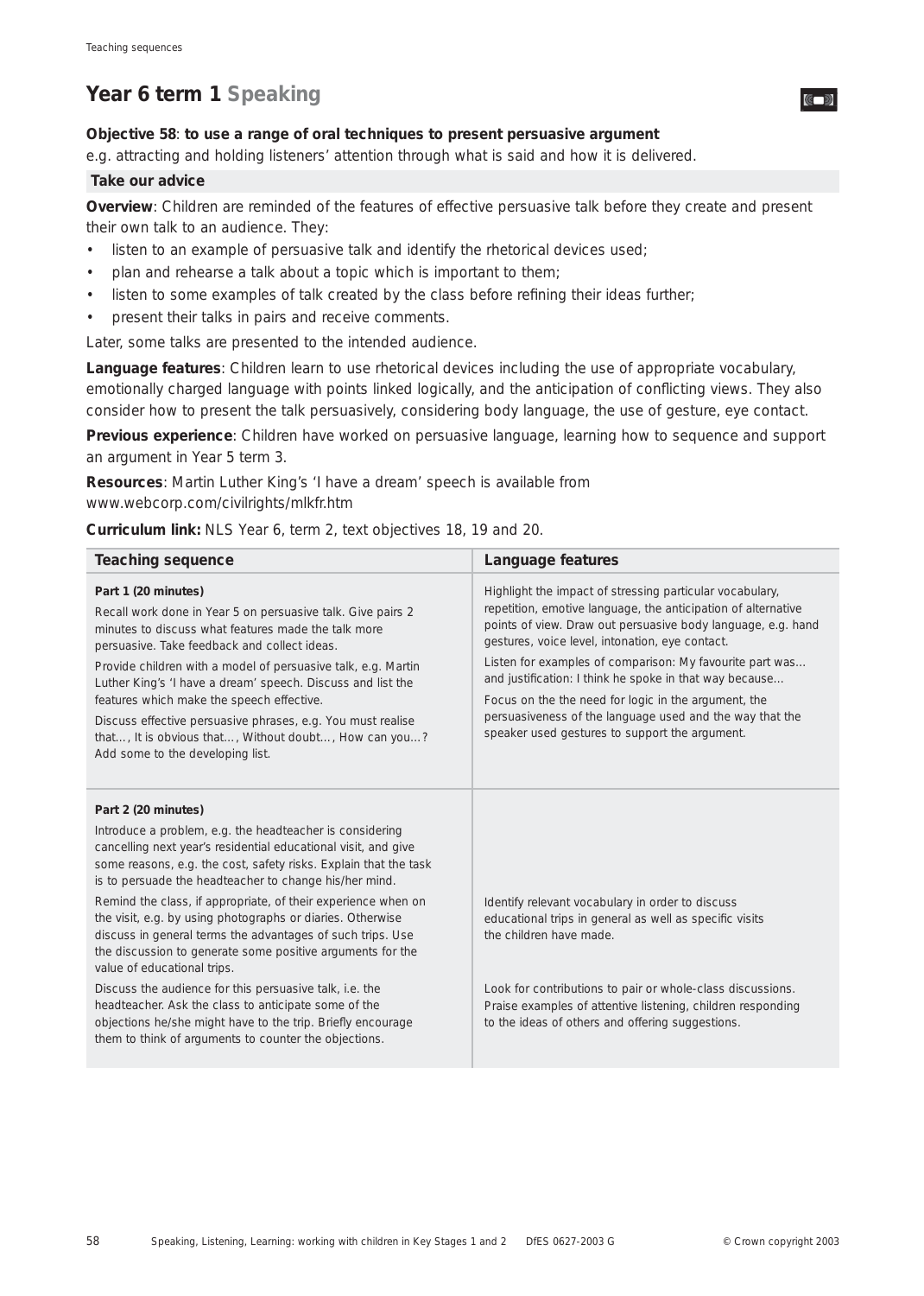| <b>Teaching sequence</b>                                                                                                                                                                                                                                                                                                                                                                                                                                                                                                                                                                                                                                                                                                                                                                                                                                                                                             | Language features                                                                                                                                                                                                                                                                                                                                                                                                                                                                                                                                                                                                                                                       |
|----------------------------------------------------------------------------------------------------------------------------------------------------------------------------------------------------------------------------------------------------------------------------------------------------------------------------------------------------------------------------------------------------------------------------------------------------------------------------------------------------------------------------------------------------------------------------------------------------------------------------------------------------------------------------------------------------------------------------------------------------------------------------------------------------------------------------------------------------------------------------------------------------------------------|-------------------------------------------------------------------------------------------------------------------------------------------------------------------------------------------------------------------------------------------------------------------------------------------------------------------------------------------------------------------------------------------------------------------------------------------------------------------------------------------------------------------------------------------------------------------------------------------------------------------------------------------------------------------------|
| Part 2 (continued)<br>Set out the parameters for the talk, e.g. the presentation:<br>• should be about 1 minute long;<br>· will be spoken not read;<br>• should include three main points with one<br>anticipation of an objection;<br>• will be done in pairs with both partners having<br>to speak.                                                                                                                                                                                                                                                                                                                                                                                                                                                                                                                                                                                                                |                                                                                                                                                                                                                                                                                                                                                                                                                                                                                                                                                                                                                                                                         |
| Part 3 (35 minutes)<br>Give pairs 15 minutes to discuss, plan, make notes and<br>rehearse their speech, reminding them before they start<br>of the different persuasive techniques they had<br>previously discussed.<br>After 15 minutes ask one or two confident pairs to present<br>their ideas so far. Encourage the rest of the class to listen<br>actively, e.g. by looking for use of different persuasive<br>techniques. Take comments from the class about the<br>presentation, asking them to identify elements that work well<br>and parts that need to be improved.<br>Discuss with the whole class the importance of an effective<br>introduction and conclusion of the talk, e.g. highlighting how a<br>clever opening can quickly win an audience over to the<br>speaker's point of view.<br>Give the whole class a further 5–10 minutes' rehearsal time to<br>take account of what they have learned. | Listen for examples of interactive talk used to manage the<br>group task, e.g. I think it would be best if, If you could<br>begin like this then I<br>Monitor planning talk in groups, checking that both partners<br>contribute ideas.<br>Listen for logical points and the use of rhetorical argument<br>used to persuade, e.g. No one would doubt that, Is it right<br>to? We already know that you Check also the use of<br>vocabulary appropriate for the topic, and the use of gesture<br>or body language to support the points made.<br>Look for evidence that pairs have listened to<br>earlier discussion and are adapting their<br>presentation accordingly. |
| Part 4 (30 minutes)<br>Split the class in half (or quarters) to enable all pairs to<br>present their talk to an audience. Allow brief feedback<br>after each talk.<br>Choose some pairs to make their presentation<br>to the headteacher.<br>Encourage reflection on the unit of work through a final<br>plenary. Ask children to consider how listening to examples of<br>persuasive talk, recalling previous work, planning and<br>rehearsing, and opportunities to present helped improve the<br>quality of the work. Consolidate the learning and identify<br>areas for further development.                                                                                                                                                                                                                                                                                                                     | Listen for examples of relatively polished presentations,<br>including the features identified above.<br>Listen for focused and constructive criticisms, with ideas<br>logically expressed, e.g. The interview was a good idea, but it<br>didn't really work because'<br>Listen for children giving and supporting their opinions and<br>offering suggestions for future work and improvement.                                                                                                                                                                                                                                                                          |

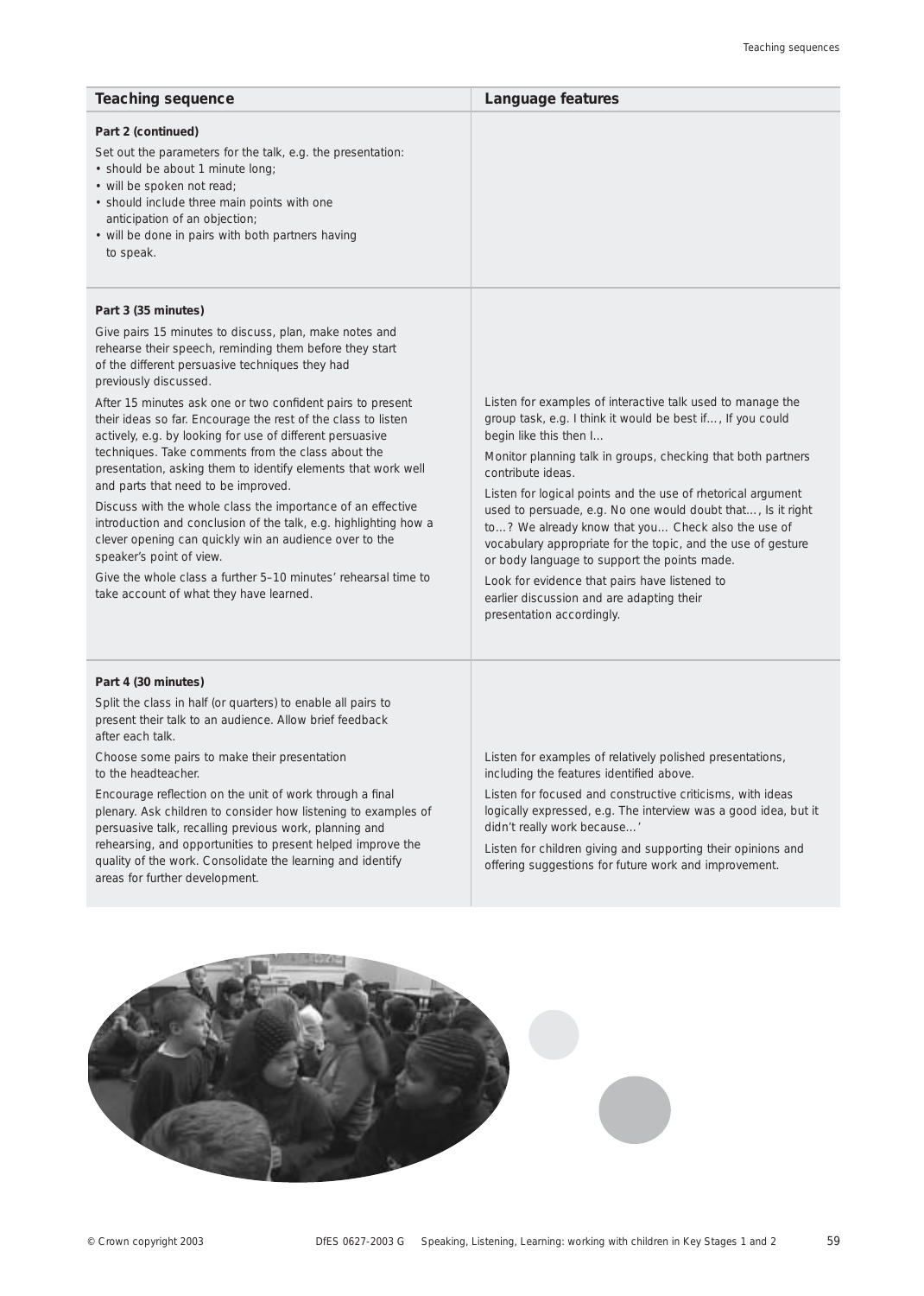# **Year 6 term 2 Drama**



e.g. drawing on shared text to explore emotional tension at key moments in a story.

#### *Escape!*

**Overview**: Children use various drama strategies to explore a text, *Marianne Dreams* by Catherine Storr. They:

- use freeze-frames to create a landscape from the narrative and explore a moment of crisis facing the main characters;
- use a 'conscience alley' technique to investigate how a character, facing a difficult decision, can be influenced by conflicting emotions;
- improvise dialogue and action to create a short sequence which predicts what might happen next;
- reflect on how the drama activities enhance their understanding of the whole text.

**Language features**: Children link language and action to investigate and communicate emotion, both in and out of role as a character from the text.

**Previous experience**: Build on earlier work in role, and knowledge of selected text.

**Resources**: The activities will require space, e.g. a school hall.

**Curriculum link:** NLS Year 6, term 2, text objective 8.

| <b>Teaching sequence</b>                                                                                                                                                                                                                                                                                                                                                                                                                                                                                                                                                                                       | Language features                                                                                                                                                                                                                                                                                                        |  |  |  |  |
|----------------------------------------------------------------------------------------------------------------------------------------------------------------------------------------------------------------------------------------------------------------------------------------------------------------------------------------------------------------------------------------------------------------------------------------------------------------------------------------------------------------------------------------------------------------------------------------------------------------|--------------------------------------------------------------------------------------------------------------------------------------------------------------------------------------------------------------------------------------------------------------------------------------------------------------------------|--|--|--|--|
| Part 1 (10 minutes)<br>Remind the children of the freeze-frame convention. Ask them<br>to use the convention to interpret some of the adjectives used<br>to describe characters and objects in the book, e.g. jagged,<br>curled, stretched.                                                                                                                                                                                                                                                                                                                                                                    |                                                                                                                                                                                                                                                                                                                          |  |  |  |  |
| Link the work more closely to the text by asking the children<br>to interpret particular situations or scenes using body shapes<br>and facial expressions, e.g. You are Marianne approaching the<br>house in your dreams for the first time.                                                                                                                                                                                                                                                                                                                                                                   | Look for and highlight examples of children conveying the<br>emotional state of characters through their body positions<br>and shapes.                                                                                                                                                                                   |  |  |  |  |
| Part 2 (20 minutes)                                                                                                                                                                                                                                                                                                                                                                                                                                                                                                                                                                                            |                                                                                                                                                                                                                                                                                                                          |  |  |  |  |
| Read an extract from the novel, e.g. from chapter 2, 'The First<br>Dream', describing the setting. Pick out key words and<br>phrases, e.g. harsh, prickling grass.                                                                                                                                                                                                                                                                                                                                                                                                                                             |                                                                                                                                                                                                                                                                                                                          |  |  |  |  |
| Ask the class to use their bodies and create sound to make<br>this landscape. Once the landscape is established, ask three<br>or four children to take on the role of Marianne, with another<br>three or four acting as their guides helping them through the<br>landscape. 'Mariannes' are to move with their eyes shut.<br>Practise this a number of times to improve the quality of the<br>shapes and sounds, and create an effective atmosphere.<br>Question the children in role as Marianne about the effect of<br>the sounds, e.g. What did you notice about the sounds? How<br>did they make you feel? | Listen for reflections on the quality of the landscape that the<br>children create and for suggestions on how to improve it.<br>Listen for explanations which highlight the emotional impact<br>of feeling vulnerable in a harsh environment, e.g. I felt<br>uncomfortable. I thought someone might grab me at any time. |  |  |  |  |
| Part 3 (30 minutes)                                                                                                                                                                                                                                                                                                                                                                                                                                                                                                                                                                                            |                                                                                                                                                                                                                                                                                                                          |  |  |  |  |
| Remind the class of chapter 16 'The Escape' where Marianne<br>tries to persuade Mark to leave the house.                                                                                                                                                                                                                                                                                                                                                                                                                                                                                                       |                                                                                                                                                                                                                                                                                                                          |  |  |  |  |
| Explain that you are going to explore this chapter through a<br>strategy called 'conscience alley'. Ask the class to form two<br>lines about two metres apart, facing each other. Those in one<br>line are all Marianne, those in the other are the rocks.                                                                                                                                                                                                                                                                                                                                                     |                                                                                                                                                                                                                                                                                                                          |  |  |  |  |
| Discuss with them the idea of giving a voice to their thoughts<br>and feelings at this point in the story. Ask: What is Marianne<br>trying to do? What would her desperation make her say?<br>What might the rocks be thinking? How do they want the<br>children to feel? Allow them to rehearse saying aloud a<br>particular thought or idea. Reinforce the distinction between<br>Marianne and the rocks.                                                                                                                                                                                                    | Listen for explanations of the emotional state of the<br>characters at this point. Encourage children to justify their<br>ideas with reference to the text or their understanding of the<br>characters, e.g. I think Mark is too scared to leave the house.<br>He seems happy just to stay in the room.                  |  |  |  |  |

Speaking, Listening, Learning: working with children in Key Stages 1 and 2 DfES 0627-2003 G 60 © Crown copyright 2003

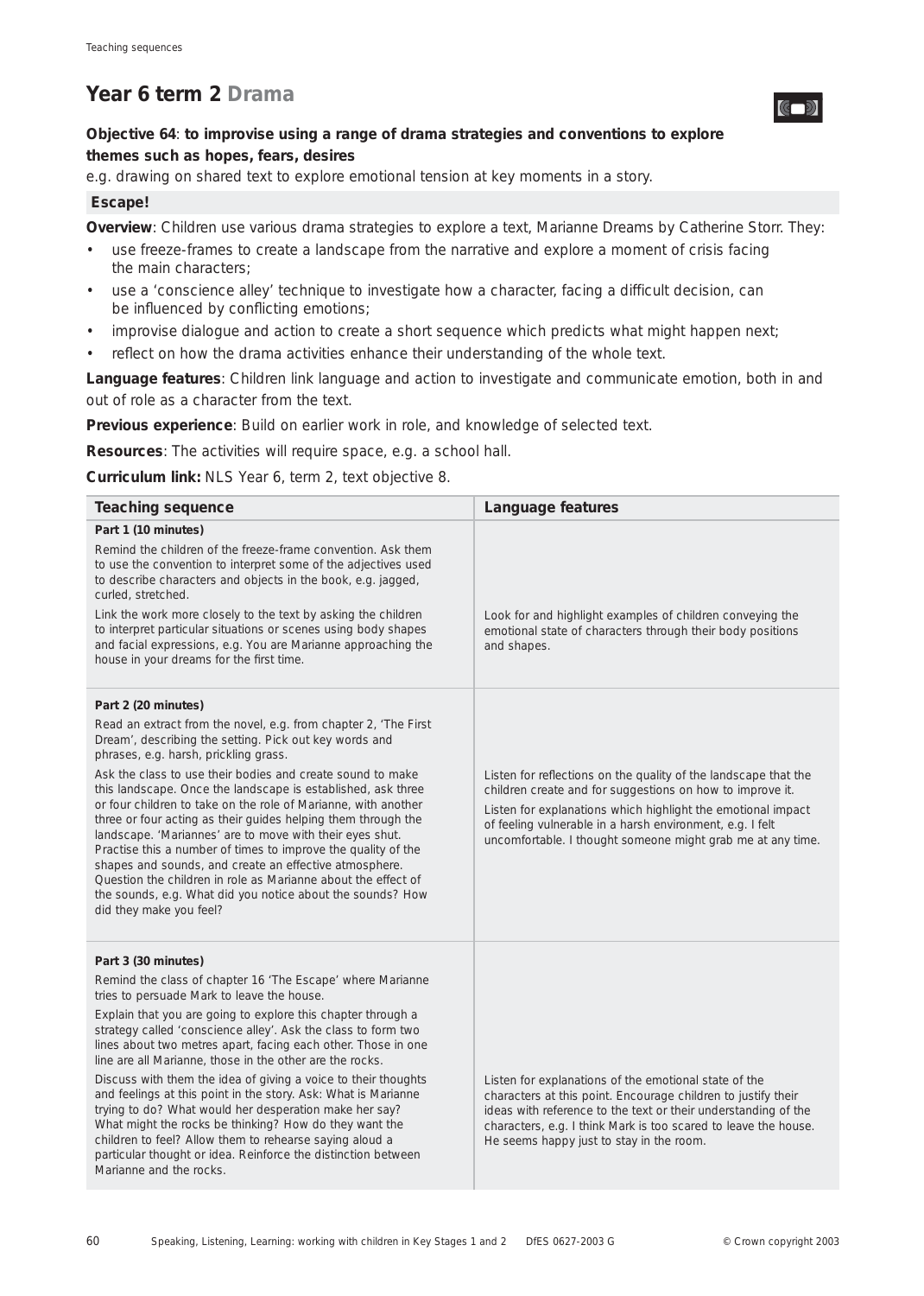| <b>Teaching sequence</b>                                                                                                                                                                                                                                                                                                                                                                                                                                                                                                                                                                                                                                                                                                                                                                                                                | Language features                                                                                                                                                                                                                                                                                                                                                                                                                 |  |  |
|-----------------------------------------------------------------------------------------------------------------------------------------------------------------------------------------------------------------------------------------------------------------------------------------------------------------------------------------------------------------------------------------------------------------------------------------------------------------------------------------------------------------------------------------------------------------------------------------------------------------------------------------------------------------------------------------------------------------------------------------------------------------------------------------------------------------------------------------|-----------------------------------------------------------------------------------------------------------------------------------------------------------------------------------------------------------------------------------------------------------------------------------------------------------------------------------------------------------------------------------------------------------------------------------|--|--|
|                                                                                                                                                                                                                                                                                                                                                                                                                                                                                                                                                                                                                                                                                                                                                                                                                                         |                                                                                                                                                                                                                                                                                                                                                                                                                                   |  |  |
| Appoint one child as Mark, to walk between the lines. As he<br>passes, each 'Marianne' and 'rock' should speak aloud their<br>thoughts. At the end the child acting as Mark will need to<br>decide whether he has been persuaded to go with Marianne<br>or remain in the house.<br>Discuss the effect with the whole class and ask the child<br>acting as Mark what he/she noticed as he/she went down<br>the alley.<br>Suggest that the work could be made more effective by the<br>addition of actions. Discuss and rehearse these with the<br>spoken words. Repeat the exercise of Mark moving down the<br>alley, this time with Marianne and the rocks speaking aloud<br>and moving.<br>Discuss with the class how the conscience alley exercise has<br>extended their understanding of Mark's dilemma at this<br>moment of crisis. | Listen for children adopting their role and speaking<br>accordingly, e.g. It's now or never, Mark, we've got to go! Not<br>the lights, not the lights.<br>Encourage a focus on the emotional impact of the work.<br>Look for children's use of theatrical effects where sound and<br>action are combined to suggest character.<br>Listen for contributions that highlight Mark's emotions and the<br>tension he would be feeling. |  |  |
| Part 4 (20 minutes)                                                                                                                                                                                                                                                                                                                                                                                                                                                                                                                                                                                                                                                                                                                                                                                                                     |                                                                                                                                                                                                                                                                                                                                                                                                                                   |  |  |
| Ask the class to work in pairs to explore, through the use of<br>freeze-frame, the moments before Marianne and Mark try to<br>escape from the house. They are to create three freeze-<br>frames, each getting closer to the moment of escape. Take<br>suggestions for the focus of each freeze-frame and give<br>planning and rehearsal time.<br>Explain your signal, e.g. clapping of hands, for each pair to<br>freeze in its first shape. Pairs create each shape in turn.<br>After the third freeze-frame, ask the pairs to 'bring the scene<br>to life' by acting out the next 10 seconds of action and<br>dialogue, as Mark and Marianne escape from the house.                                                                                                                                                                   | Look for and comment on effective freeze-frames which<br>show a progression in the narrative and convey emotion<br>of the scene.<br>Listen for plausible dialogue which takes account of the<br>characters and situation, e.g.<br>Marianne: Now, Mark, let's go.<br>Mark: You go first!                                                                                                                                           |  |  |
| Part 5 (30 minutes)                                                                                                                                                                                                                                                                                                                                                                                                                                                                                                                                                                                                                                                                                                                                                                                                                     |                                                                                                                                                                                                                                                                                                                                                                                                                                   |  |  |
| Discuss with the class the brief improvisations of Mark and<br>Marianne's escape from the house, highlighting successes<br>and limitations.                                                                                                                                                                                                                                                                                                                                                                                                                                                                                                                                                                                                                                                                                             | Listen for children adopting and sustaining the language of<br>a character, i.e. speaking in role.<br>Listen for the language of evaluation, e.g. I liked it when X                                                                                                                                                                                                                                                               |  |  |
| Read an extract of text from chapter 16 (from "Ready?' he<br>whispered' to 'It was the signal.'). Clarify what is happening.<br>Ask the pairs to prepare and rehearse the next scene of<br>dialogue and action between Mark and Marianne, giving them                                                                                                                                                                                                                                                                                                                                                                                                                                                                                                                                                                                   | said because and the language of reflection, e.g. I think<br>Mark is beginning to change; he seems stronger now, perhaps<br>because he is about to do something.                                                                                                                                                                                                                                                                  |  |  |
| only 10 minutes to do so. Explain that the scene should last<br>no more than 1 minute.                                                                                                                                                                                                                                                                                                                                                                                                                                                                                                                                                                                                                                                                                                                                                  | Listen for contributions that relate improvised ideas to themes<br>and incidents from the text.                                                                                                                                                                                                                                                                                                                                   |  |  |
| Allow pairs to present their scene to another pair and in turn<br>be an audience for their work. Take feedback from the groups<br>of four, asking them to focus on the work of the other pair.                                                                                                                                                                                                                                                                                                                                                                                                                                                                                                                                                                                                                                          |                                                                                                                                                                                                                                                                                                                                                                                                                                   |  |  |
| Question the class on the plausibility of the dialogue in the<br>prepared scene. Ask: Did the scene reflect the growing<br>confidence of Mark as in the last extract read?                                                                                                                                                                                                                                                                                                                                                                                                                                                                                                                                                                                                                                                              |                                                                                                                                                                                                                                                                                                                                                                                                                                   |  |  |
| Conclude the work on the text by asking the class to reflect<br>on how the drama work had extended their understanding of<br>the characters and the narrative. Ask questions, e.g. Has the<br>work altered your feelings about Mark or Marianne? How did<br>the freeze-frames help you understand the crisis that the<br>children were facing? From the dialogue you have just created<br>what would be the most plausible ending? Do you think the<br>story will end in that way?                                                                                                                                                                                                                                                                                                                                                      | Prompt awareness of how the dialogue interprets<br>each character.<br>Listen for and support comments that link the drama work<br>back into an interpretation of the themes and style of<br>the written text.                                                                                                                                                                                                                     |  |  |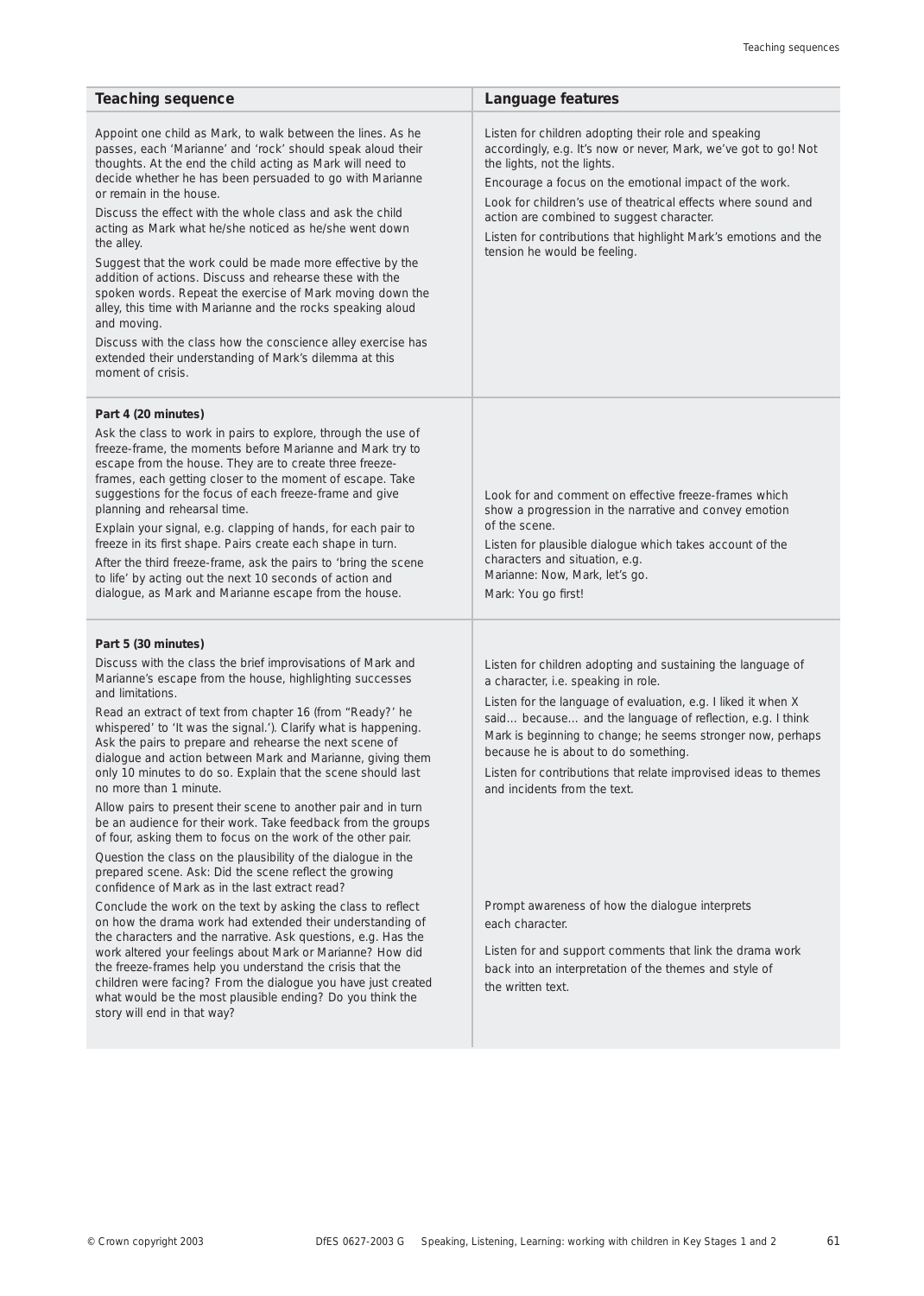# **Year 6 term 3 Listening and group discussion and interaction**

#### **Objective 66**: **to listen for language variation in formal and informal contexts**

e.g. identifying when and how speakers use more or less formal language.

**to identify the ways spoken language varies according to differences in context and purpose of use** e.g. discussing and explaining differences in the use of standard English and dialects.

#### *The way people talk*

**Overview**: Children:

- listen to recordings of people speaking in different accents and dialects, and in formal and informal contexts;
- investigate language variation in their school community;
- share their findings.

**Language features**: Children learn about features of formal and informal English, standard English and dialect.

**Previous experience**: Build on Year 6, term 2 work on how talk varies depending on context and purpose; Year 5 work on how talk varies between formal and informal occasions.

**Resources**: Audio or video recordings illustrating standard English and received pronunciation, for example, from radio or television news bulletins. Audio and/or video recording equipment. Useful websites for a variety of accents and dialects include:

www.quarrybankmill.org.uk – mill demonstrators from Cheshire talk about their work; transcripts available.

www.bbc.co.uk/radio4/routesofenglish – for a variety of accents and dialects: *A Pitmatic Primer* from *Pitmatic* (Northumberland); *Hench* from *No Pigeon: Black English in Brixton*; and *Lost Words* from *Cornwall*; and for discussion of standard English: *Generation Game* from *Northumberland*.

http://home.freeuk.net/mwpcf – Ghost Train (ghost story 2) told by a boy from South Yorkshire.

**Curriculum link:** NLS Year 6, term 3, text objectives 16 and 20.

| Teaching sequence                                                                                                                                                                                                                                                                                                                                                                                                                                                                                                                                                                                                                                                                                                                                                                                                                                                                                                                                                                                                                                                                                                                                              | Language features                                                                                                                                                                                                                                                                                                                                                                                                                                                                                                                                                                                                                                                                                                                                                                                                                                                                                                |
|----------------------------------------------------------------------------------------------------------------------------------------------------------------------------------------------------------------------------------------------------------------------------------------------------------------------------------------------------------------------------------------------------------------------------------------------------------------------------------------------------------------------------------------------------------------------------------------------------------------------------------------------------------------------------------------------------------------------------------------------------------------------------------------------------------------------------------------------------------------------------------------------------------------------------------------------------------------------------------------------------------------------------------------------------------------------------------------------------------------------------------------------------------------|------------------------------------------------------------------------------------------------------------------------------------------------------------------------------------------------------------------------------------------------------------------------------------------------------------------------------------------------------------------------------------------------------------------------------------------------------------------------------------------------------------------------------------------------------------------------------------------------------------------------------------------------------------------------------------------------------------------------------------------------------------------------------------------------------------------------------------------------------------------------------------------------------------------|
| Part 1 (60 minutes)<br>Briefly recap previous work on language variation. Explain<br>that in this unit the children will be investigating language use<br>in the school. Play an accent/dialect sample. Ask them to<br>identify unfamiliar words and phrases and discuss possible<br>meanings. Ask children to share their first impressions, then<br>prompt them to focus in on features of accent (pronunciation,<br>rhythm) and of dialect (grammar, e.g. me nose, in them days,<br>and vocabulary, e.g. spile, used in the Quarry Bank Mill<br>sample as a variant of 'splinter'). Repeat with other samples.<br>Introduce or reinforce relevant terminology.<br>Ask talk partners to discuss their understanding of accent<br>and dialect. Collate whole-class feedback in a chart with<br>headings for Accent and Dialect, listing features and<br>examples under each as appropriate.<br>Ask talk partners to discuss their personal knowledge and<br>experience of dialects and accents. Then share ideas as a<br>class. Model the sensitive, non-judgemental approach<br>needed when talking about aspects of people's<br>individuality and identity. | Prompt children to identify differences between language<br>samples, and between these and the way they talk.<br>Encourage children to distinguish between:<br>accent: I didn't understand it all but it sounded nice It<br>$\bullet$<br>had like a rhythm to it It wasn't boring The people in<br>Eastenders sound very different from the people in<br>Brookside. Accent is about how different people say the<br>same word. Like I say 'bath' and some people say 'baath'.<br>I thought people who said 'baath' were posh;<br>dialect: My Grandma comes from Scotland. When I got a<br>$\bullet$<br>splinter in my finger she called it a skelf My uncle says<br>'they do go' when I'd say 'they go'.<br>Listen for contributions that begin to comment on reasons<br>for variation: It's got to do with where you come from. I think<br>that's how people speak in Liverpool. It depends how old<br>you are. |

#### Speaking, Listening, Learning: working with children in Key Stages 1 and 2 DfES 0627-2003 G 62 © Crown copyright 2003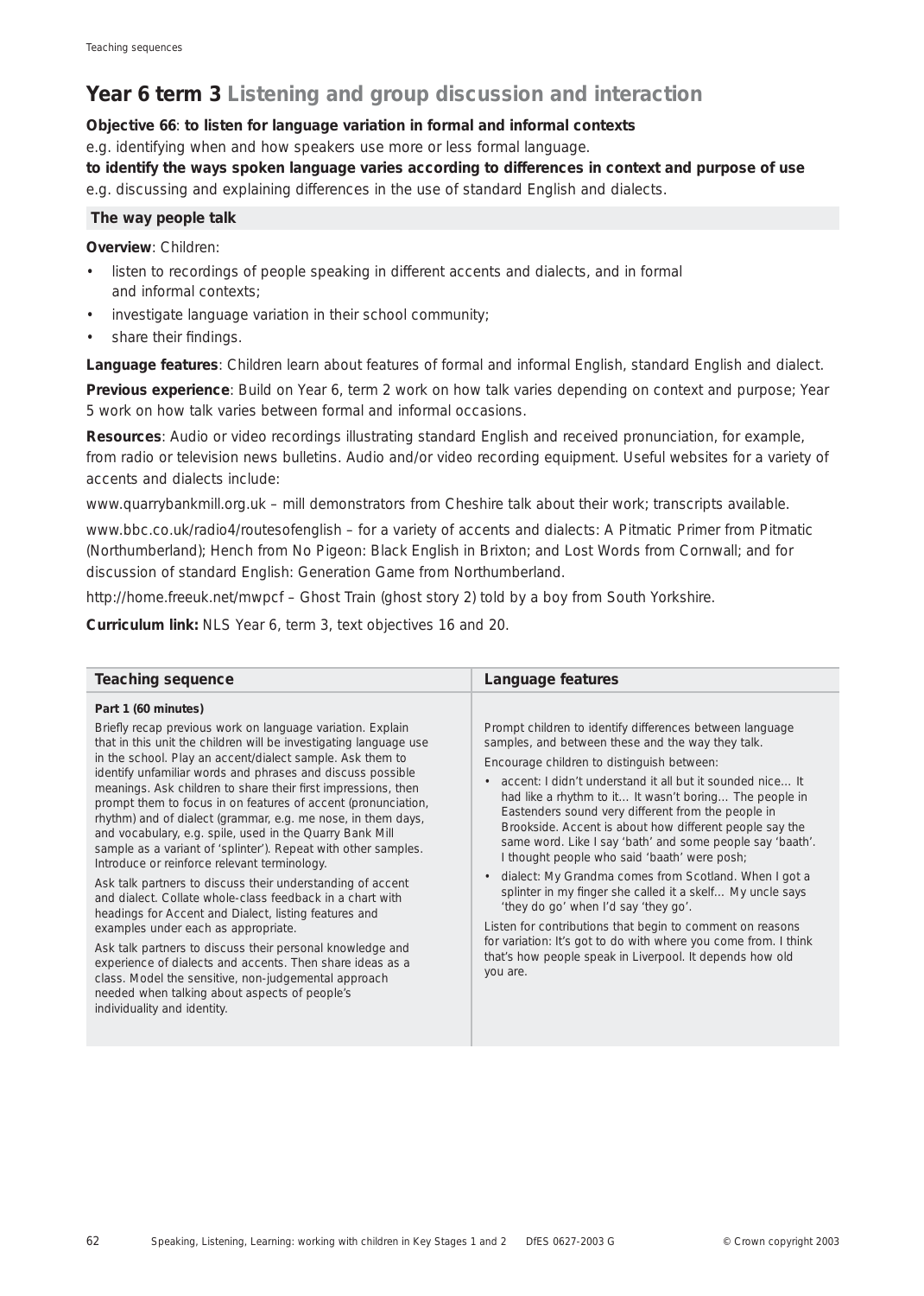| <b>Teaching sequence</b>                                                                                                                                                                                                                                                                                                                                                                                                                                                                                                                                                                                                                                                                                                                                                                                                                                                                                                                                                                                                                                                                                                                          | Language features                                                                                                                                                                                                                                                                                                                                                                                                                                                                                                                                                                                                                                                                                                                                                                                                                                                                                                                    |
|---------------------------------------------------------------------------------------------------------------------------------------------------------------------------------------------------------------------------------------------------------------------------------------------------------------------------------------------------------------------------------------------------------------------------------------------------------------------------------------------------------------------------------------------------------------------------------------------------------------------------------------------------------------------------------------------------------------------------------------------------------------------------------------------------------------------------------------------------------------------------------------------------------------------------------------------------------------------------------------------------------------------------------------------------------------------------------------------------------------------------------------------------|--------------------------------------------------------------------------------------------------------------------------------------------------------------------------------------------------------------------------------------------------------------------------------------------------------------------------------------------------------------------------------------------------------------------------------------------------------------------------------------------------------------------------------------------------------------------------------------------------------------------------------------------------------------------------------------------------------------------------------------------------------------------------------------------------------------------------------------------------------------------------------------------------------------------------------------|
| Part 2 (45 minutes)<br>Introduce the terms standard English and received<br>pronunciation. Play the 'Generation Game' extract and<br>prompt children to identify and comment on features of<br>standard English and received pronunciation.<br>Ask children to explain and comment on what the speaker<br>says about different kinds of language. Prompt them to<br>identify occasions when standard English might be<br>appropriate and occasions where it might seem out of place.<br>Compile an informal/formal contexts chart. List factors that<br>affect the degree of formality, and develop the idea that the<br>distinction is not black and white.                                                                                                                                                                                                                                                                                                                                                                                                                                                                                      | Listen for contributions that show awareness of how language<br>varies according to purpose and context:<br>There are some words I wouldn't use if I was talking to my<br>Gran and Grandad - because they wouldn't know what<br>they meant.<br>If you are just with your friends, then it's OK because they<br>talk like you and they understand you.<br>Sometimes you have to be more careful, like if you were<br>talking with someone you didn't know. Then what you say<br>might be closer to standard English. You might not use<br>some dialect words.                                                                                                                                                                                                                                                                                                                                                                         |
| Part 3 (30 minutes)<br>Organise the class in small groups. Ask them to think about<br>different kinds of talk they might hear around the school, and<br>to list five formal and five informal contexts. Pool ideas to<br>compile class lists. Ask each group to choose a<br>place/occasion in the school where they would like to record<br>spoken language, and to tell the class why they have chosen<br>it and the kind of talk they expect to hear.                                                                                                                                                                                                                                                                                                                                                                                                                                                                                                                                                                                                                                                                                           | Prompt children to contribute examples, showing that they<br>understand that we use more formal language when we:<br>• talk to unfamiliar people;<br>talk in assembly;<br>give reports to the whole class;<br>$\bullet$<br>and informal language when we:<br>talk in the playground;<br>talk in groups;<br>$\bullet$<br>talk on the telephone to a friend.                                                                                                                                                                                                                                                                                                                                                                                                                                                                                                                                                                           |
| Part 4 (60 minutes)<br>Give groups time to prepare a short presentation of their<br>recordings, e.g. introducing and commenting on the<br>recording. Prompt them to note the occasion, the participants<br>and the relationships between them, the purpose of the talk,<br>and significant/interesting language features they noticed, e.g.<br>vocabulary, grammar, rhythm, pace, how participants<br>interacted.<br>When all presentations have been made, ask children to<br>discuss the school talk samples as a whole.<br>Which do you think was the most/least formal? Why?<br>Think about all the informal samples. What do they have in<br>common? What features make them informal? Where did you<br>hear examples of dialect?<br>What general observations or conclusions do you have about<br>the range of talk that goes on in the school? What questions<br>does this investigation raise for you?<br>Later, children could go on to make written records of their<br>'map' of the school with different areas colour-coded for<br>degrees of formality, or by writing transcripts and<br>commentaries to accompany their recordings. | Listen for contributions that show understanding of:<br>how and why talk varies according to context<br>and purpose, e.g. The children in this group<br>are used to being together. They take turns without<br>anybody being in charge. They don't speak in complete<br>sentences, and use some dialect words. It's very informal.<br>When X told the school about the netball game she<br>spoke carefully and clearly because she had a big<br>audience. She spoke in sentences. It was almost<br>like writing;<br>specific aspects of language variation, with<br>accurate use of terminology, e.g. When it's just one<br>of us, Miss Y says 'lass', which is northern dialect.<br>But when she is telling us all what to do, like here,<br>she says 'girls'.<br>When Mr Z told us about new playground rules,<br>it was in standard English and formal - like someone<br>reading the news. But the Liverpool accent<br>was there. |
| Part 5 Reflect (10 minutes)<br>Prompt children to describe and evaluate what they have<br>learned about language variation and how it relates to their<br>own experiences.                                                                                                                                                                                                                                                                                                                                                                                                                                                                                                                                                                                                                                                                                                                                                                                                                                                                                                                                                                        | Look for evidence that children are drawing together the<br>different aspects of language variation covered in the unit.<br>It's amazing how you can change the way you talk without<br>even thinking about it. Now I realise that everybody has got an<br>accent. I'm glad that people in different places talk in<br>different ways.                                                                                                                                                                                                                                                                                                                                                                                                                                                                                                                                                                                               |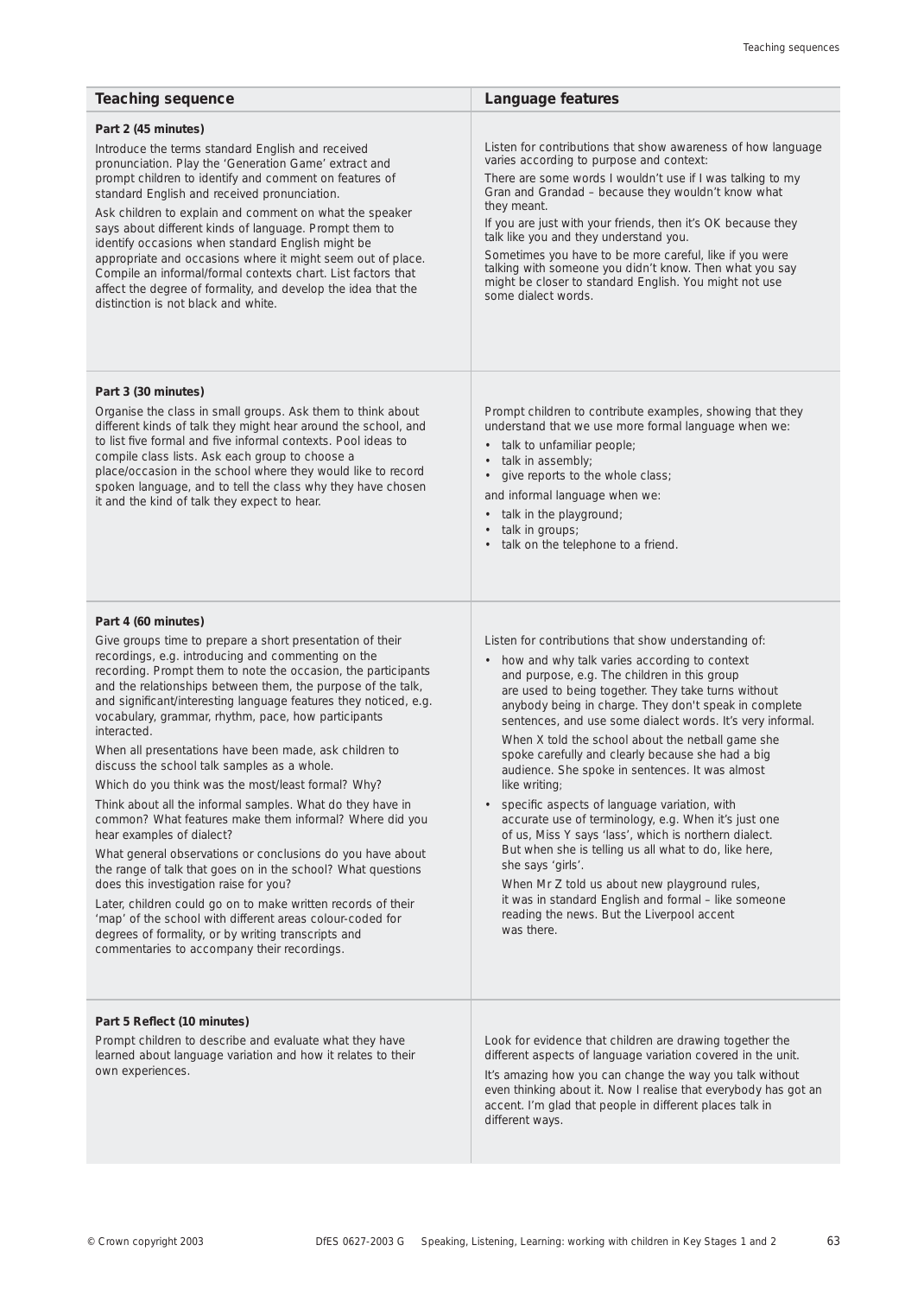### **How to develop a teaching sequence**

There are many teaching sequences in this booklet you might wish to try out in your own classroom as they stand. Alternatively, you may prefer to take an objective and devise your own way of teaching it, bearing in mind that working through one sequence in detail will give you a clearer understanding of the planning process and the principles underlying the work.

# **Getting started**

- Look at the examples provided in this booklet.
- Before you start, remind yourself of section 1 in the Handbook about the distinctive features of speaking and listening.
- Have your medium-term plan for the whole curriculum available for reference.

### **Stages in planning a teaching sequence**

- 1. Start by selecting an objective that is relevant to the children and to your planned teaching. For example, you may want your class to listen more attentively, or work more effectively in groups.
- 2. Consider the language features associated with the objective. The selection of language features is crucial because it underpins your role as teacher, what the children will say and do, their reflection upon their work and how you will assess their learning. This means understanding what language is needed to work on an objective and what language would give evidence that children are succeeding in the activities. For example, asking different kinds of questions, or using the language needed to sustain and structure a talk. Each of the teaching sequences on pages 22–63 includes examples of the language expected within particular units of work.
- 3. Choose a subject area and unit of work into which the objective fits well, so that both the speaking and listening work and the subject are mutually supportive. You might want to add to your note of language features any subject-specific vocabulary or talk that it will be important to include.
- 4. Decide on a sequence of activities that will explicitly develop the skills and language in the objective. You need to:
	- i. outline each activity in the sequence;
	- ii. decide the most useful groupings (pair, group, class) for each activity;
	- iii. refer to the leaflets in this pack for ideas about particular teaching techniques;
	- iv. work out how these activities can be embedded in the existing plan for a unit or subject. This involves using the content of the subject for the activities, sometimes focusing solely on speaking and listening and sometimes emphasising the subject;
	- v. revisit the timings and duration of the unit if the original plan has altered.
- 5. If possible, ask a colleague in the same year group to try out the same teaching sequence so that you can compare notes about it at the end.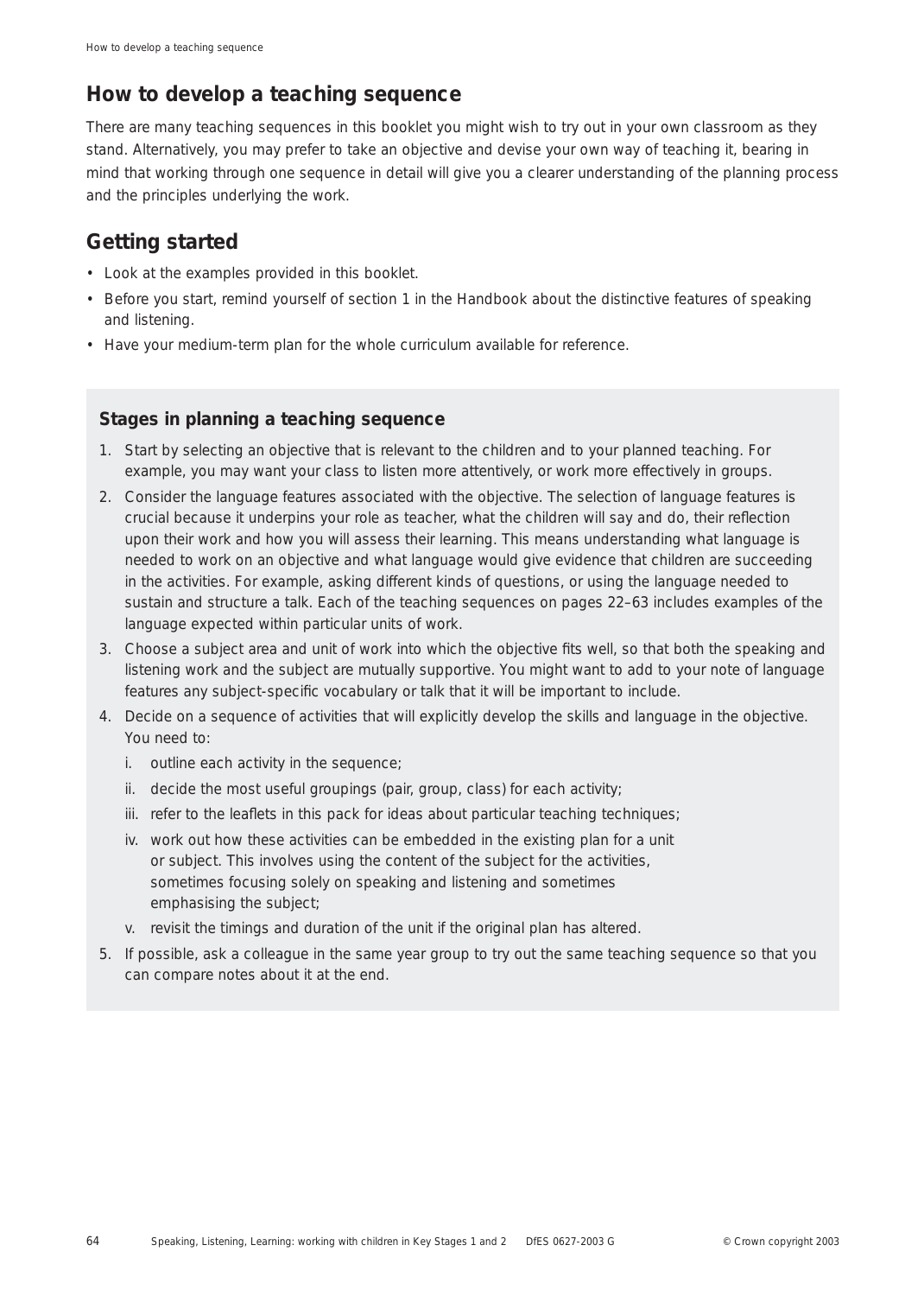### **Focusing on the language**

In all teaching sequences the language features need to be introduced, used and reflected on. When planning a teaching sequence, remember to take account of factors contributing to variation in talk (see Handbook, page 9).



Introducing these features of language can take different forms:

- adult modelling;
- providing examples from TV, audio or ICT recordings for children to investigate;
- creating opportunities for children to observe and reflect on others' language use or ways of working in groups.

Once children have been introduced to the language features, they will need to participate in activities where they can **use** such language appropriately. For example, after discussing ways to listen and follow instructions accurately (objective 6) or investigating features of formal language (objective 66), activities need to be provided which will necessitate the use of this language.

Planning opportunities for children to **reflect** on the quality of their talk enables them to consolidate their learning and understand how talk supported them. They are also able to evaluate the success of what they have said or done, thinking critically about the work. All such reflection involves being explicit about features of talk and prompts the use and development of an appropriate metalanguage.

At the end of the work, you also need to reflect on what happened and what you did to help success. Where children had difficulty completing the task and using the language, was this because, for example, they had not worked in groups like this before, or were they unused to a lesson with an oral focus?

Finally, having planned and taught one sequence, you will see how the same principles apply to devising, adapting or using other sequences. As well as enabling you to take a more systematic approach to speaking and listening, another outcome should be a more time-efficient way of planning teaching and learning throughout the curriculum.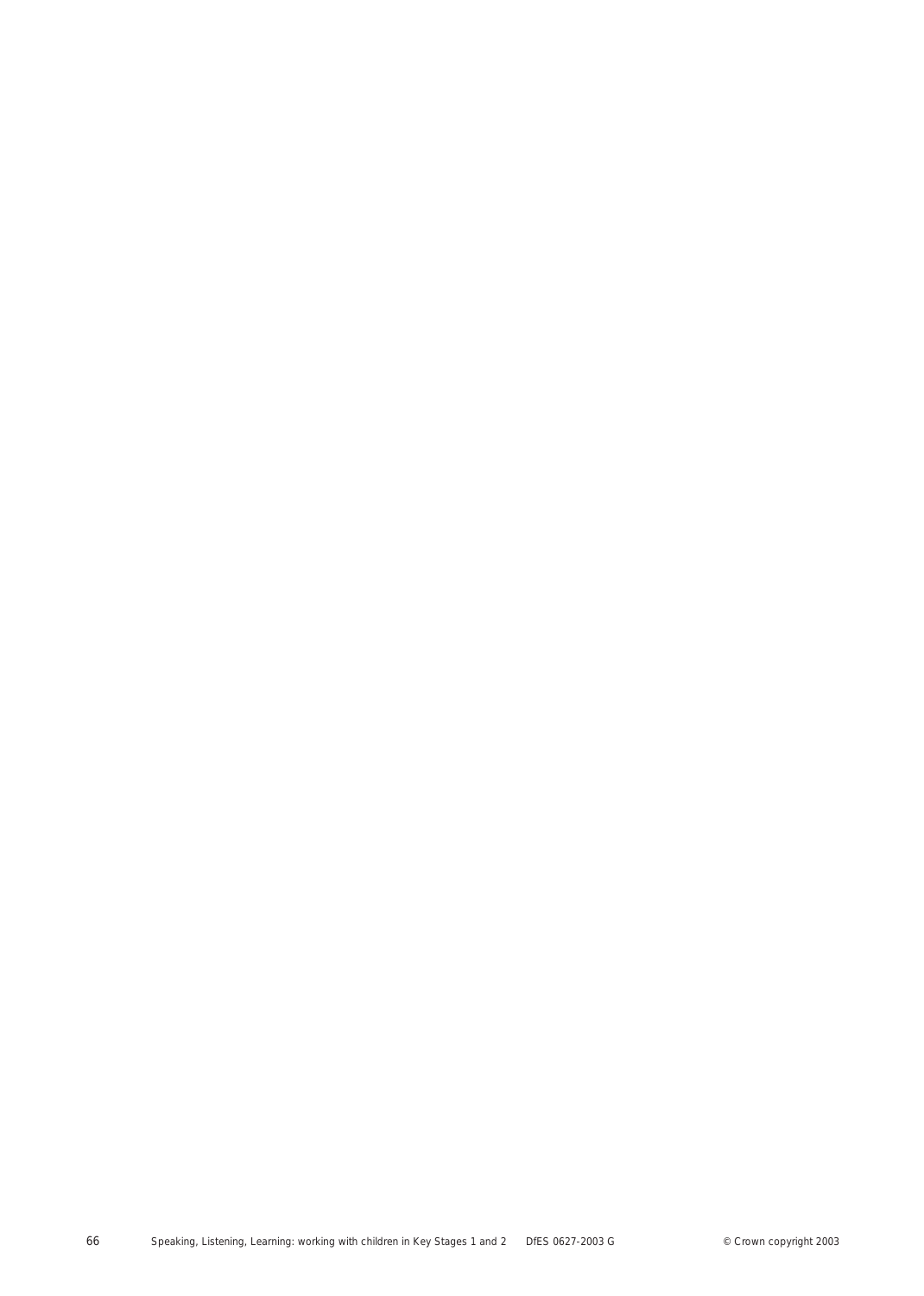# 4. The video

The video was filmed in a number of primary schools, using sequences of activities designed by teachers to illustrate the objectives. There is a reference table for locating sections on the tape on page 69 of this booklet. Each video example shows part of the complete lesson sequence but aims to reflect the way a whole class works on speaking and listening, in a range of groupings and in the context of the primary curriculum. On pages 70–80 are commentaries on each activity on the video.

### **Using the video**

There are a number of ways to use the video. Any sequence may be taken as a starting point for exploring both the materials and important issues in teaching speaking and listening.

### **Starting with one example**

An example of work in a Year 4 class can be seen in the video sequence designed to illustrate objective 37: to use and reflect on some ground rules of dialogue. This objective is being taught in the context of unit 6A of the Key Stages 1 and 2 history scheme of work: 'Why have people invaded and settled in Britain in the past?'

### **First viewing**

Before watching this sequence, read through the full teaching sequence on pages 44–45 of this booklet. View the video sequence once through to gain an overview and become familiar with the extract prior to more detailed discussion and analysis. While watching, track the teaching sequence, noting its development and any points of interest to discuss with colleagues in pairs or small groups.

### **Activities for a second viewing**

Depending on what your initial discussion of the video example has highlighted, these are some of the areas you can pursue in more detail:

• *Teaching techniques* 

How does the teacher's behaviour encourage the development of speaking and listening? (e.g. wait time, tone of voice, body language, use of questioning)

- *Characteristics of children's talk in relation to the objective* What is the evidence supporting their ability to make extended contributions, make their meaning explicit, listen actively, justify a point of view, provide evidence, take turns?
- *Evidence of children's learning* How does talk support children's learning in both English and history? (e.g. rehearsing ideas, evaluating, making connections, improving as speakers and listeners over the sequence as a whole)
- *Classroom management and organisation* What are the different strategies used by the teacher and why are they effective? (e.g. providing a written version of the ground rules, preparing a schedule for children to use as observers, organising a range of groupings)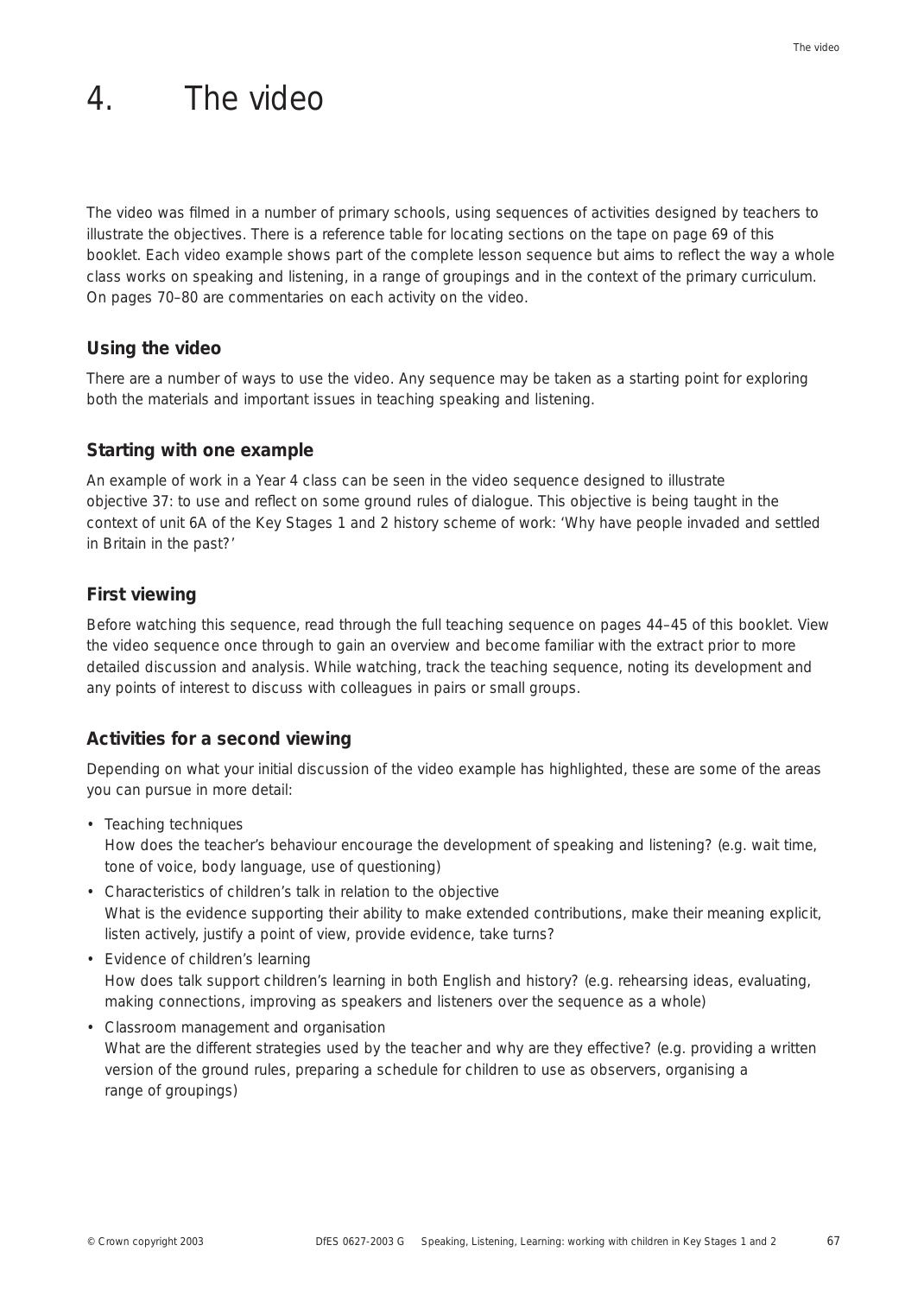Discussion of these and similar questions can be carried out in different ways. One option is to employ a strategy for group discussion and interaction shown on the video, such as the jigsaw technique, or to choose one from the relevant leaflet in the pack. You can also compare ideas with those made in the commentary on the video (see pages 70–80).

### **Other approaches**

- Watch both sequences for one year group, again after reading through the written sequence. Apply one or two of the suggested approaches to analyse the way different strands of speaking and listening are developed in different contexts, and how the teacher's role changes accordingly.
- Select one strand, such as speaking, listening, group discussion and interaction, or drama, and look at examples in two different age groups to promote discussion about progression. Make a note of key features in children's developing use of language and check existing schemes of work to ensure that there are planned opportunities for children to progress as speakers and listeners.
- Within a year group, choose one of the lesson sequences shown. Identify how classroom activities actually planned for the next few weeks could be adapted to help children use talk in this way.
- Choose some extracts from the video to use with children in your class to encourage discussion of what makes a good speaker and listener.

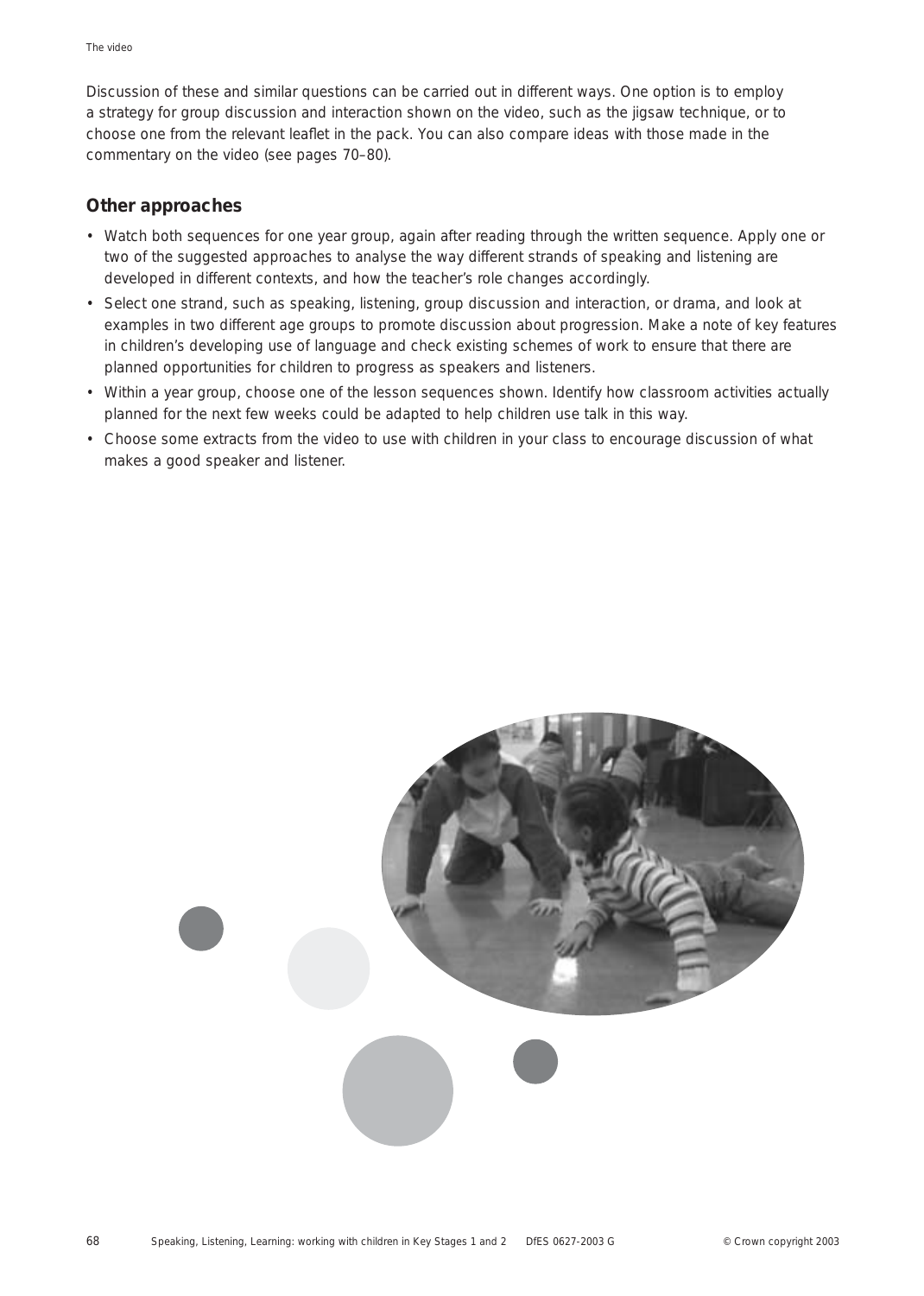# **Contents of video**

|                           | <b>Screen</b><br>reference | Title and teaching objective                                                                                                                                                                  | <b>Duration</b>          |
|---------------------------|----------------------------|-----------------------------------------------------------------------------------------------------------------------------------------------------------------------------------------------|--------------------------|
| See commentary<br>page 70 | 0:00:38                    | Y1 T1 Speaking<br>Objective 1<br>• to describe incidents or tell stories from their<br>own experience, in an audible voice                                                                    | 7 minutes<br>13 seconds  |
| See commentary<br>page 72 | 0:07:51                    | Y1 T2 Drama<br>Objective 8<br>• to act out own and well-known stories, using<br>different voices for characters                                                                               | 4 minutes<br>36 seconds  |
| See commentary<br>page 73 | 0:12:27                    | Y2 T1 Listening<br>Objective 14<br>• to listen to others in class, ask relevant questions<br>and follow instructions                                                                          | 8 minutes<br>43 seconds  |
| See commentary<br>page 74 | 0:21:10                    | Y2 T2 Group discussion and interaction<br>Objective 19<br>• to ensure everyone contributes, allocate tasks,<br>consider alternatives and reach agreement                                      | 12 minutes<br>27 seconds |
| See commentary<br>page 75 | 0:33:37                    | Y4 T1 Speaking<br>Objective 37<br>• to use and reflect on some ground rules for dialogue                                                                                                      | 12 minutes<br>42 seconds |
| See commentary<br>page 77 | 0:46:19                    | Y4 T1 Group discussion and interaction<br>Objective 39<br>• to take different roles in groups and use language<br>appropriate to them, including roles of leader,<br>reporter, scribe, mentor | 9 minutes<br>23 seconds  |
| See commentary<br>page 78 | 0:55:42                    | Y6 T1 Speaking<br>Objective 58<br>• to use a range of oral techniques to present<br>persuasive argument                                                                                       | 8 minutes<br>42 seconds  |
| See commentary<br>page 80 | 1:04:24                    | Y6 T2 Drama<br>Objective 64<br>• to improvise using a range of drama strategies<br>and conventions to explore themes such as hopes,<br>fears, desires                                         | 7 minutes<br>55 seconds  |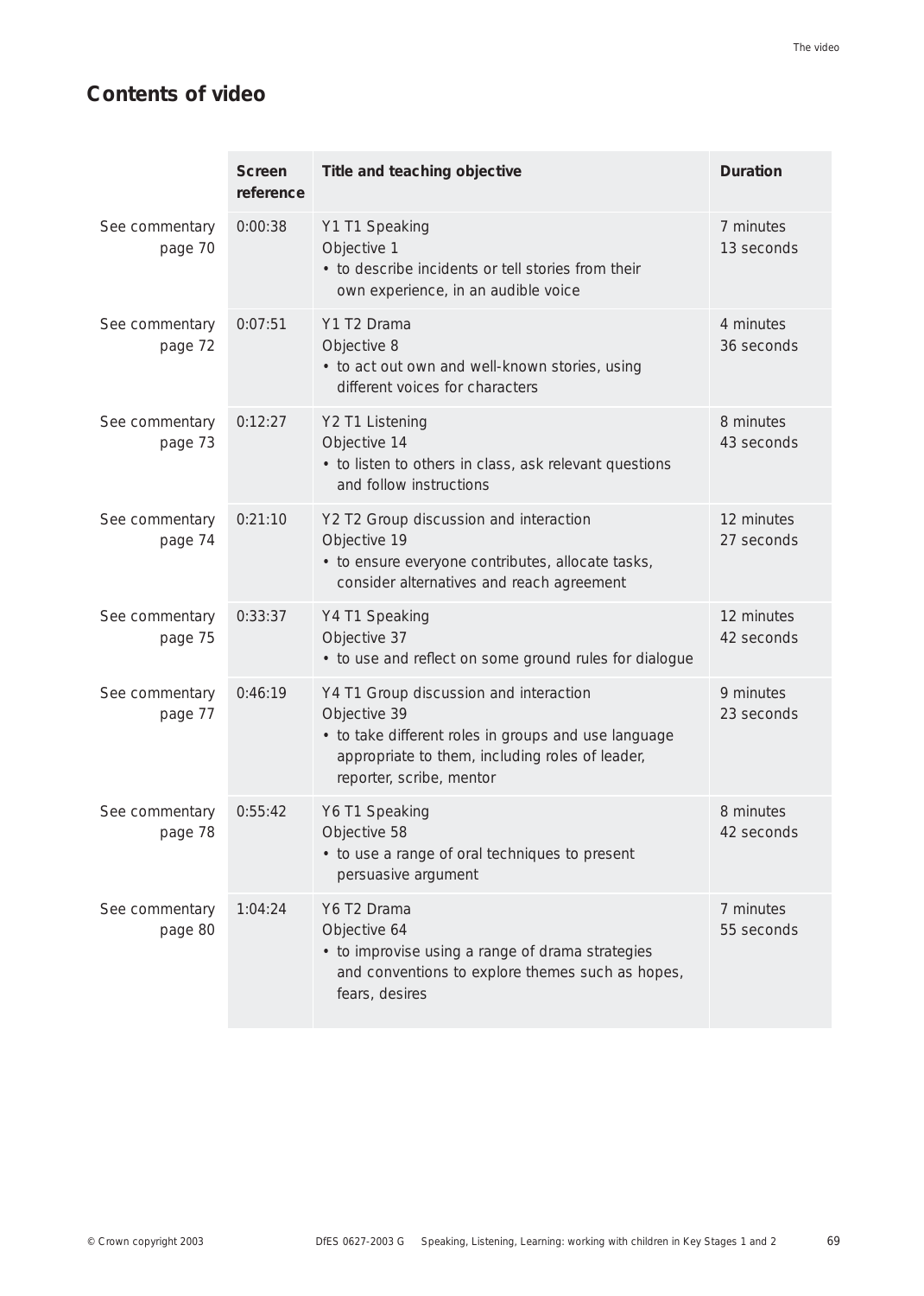### **Year 1 term 1 Speaking**

**Objective 1: to describe incidents or tell stories from their own experience, in an audible voice** e.g. recounting events using detail, following teacher modelling.



### **Commentaries on the video examples**

### *Tell me a story*

Details of the complete teaching sequence for this objective are on pages 22–23; screen reference 0:00:38.

In this activity, children are learning how to talk about events in ways that are effective and engaging for their listeners. To make these points more accessible, the class teacher has arranged for another teacher to come in and recount the same incident in two different ways. Through direct experience of contrasting models, the children develop a better understanding of how to recount and describe their experiences.

The activity begins with children seated on the carpet in front of the teachers. Later in the lesson, children, in pairs, tell stories to one another.

Notice over the whole sequence how the class teacher:

- asks questions which cue the children to identify what needs to be improved;
- organises the class to provide opportunities for reflection and practice;
- later in the sequence, models a way of asking speakers to give more detail, e.g. *I'd like to know a bit more about one part of the story*.

Notice how Mr Brown's recount is improved by:

- adding more detail;
- use of more varied and precise vocabulary;
- a more dramatic delivery, including the use of exaggerated voices;
- reference to thoughts and feelings;
- gesture and actions.

Also observe how the children's listening and response is shown by:

- facial expressions;
- physical movement;
- spontaneous comments.

Through a sequence of whole-class and paired activities, children have the opportunity to identify and put into practice some of the features of effective story telling.

Notice that they single out:

- audibility and clarity (prompted by the wall display);
- interesting words (vocabulary choices);
- humour and drama (fanning action, seagull).

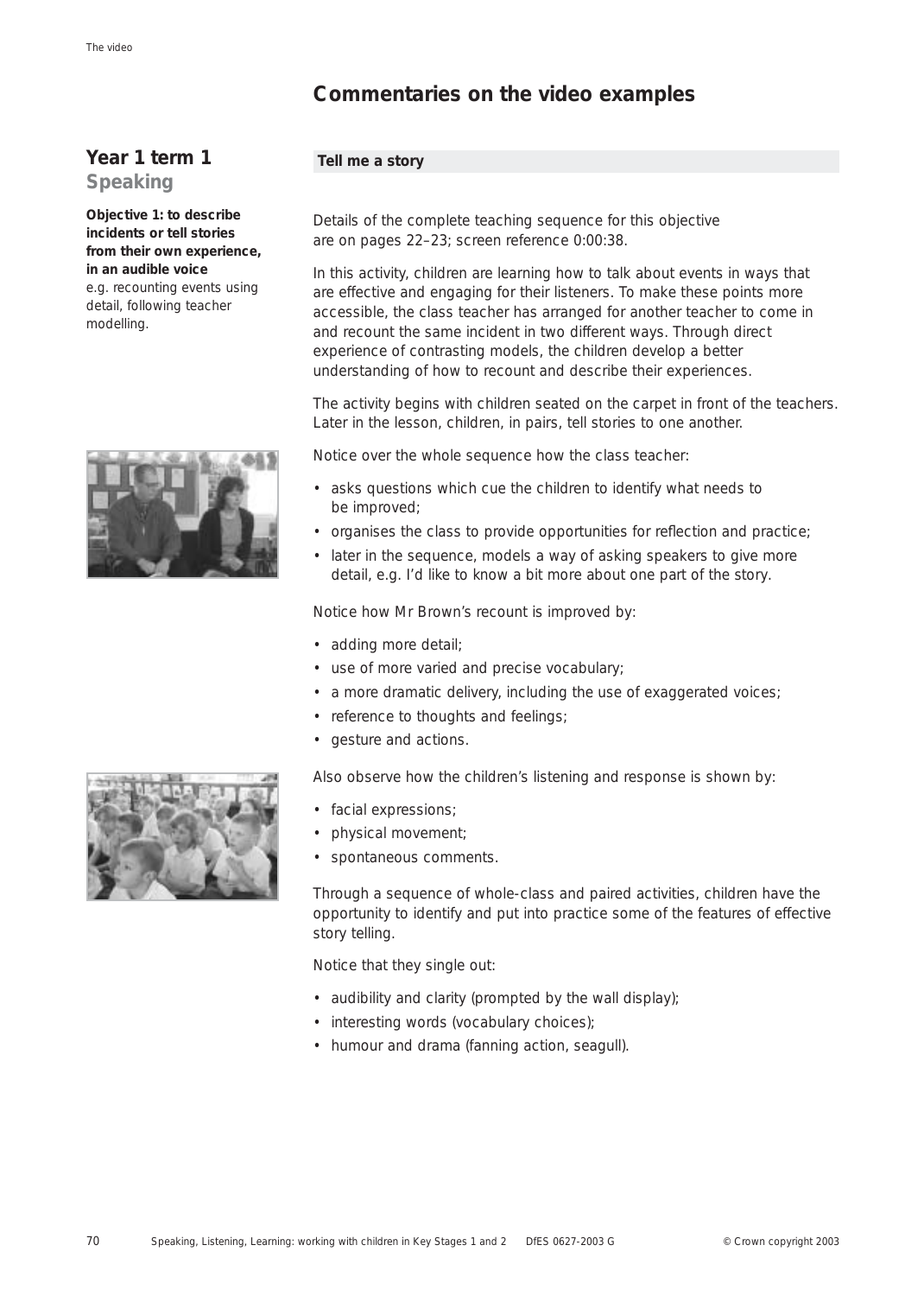

Children's responses to the stories reveal awareness of how different kinds of talk impact on the listener. They comment on the effect of:

- sad and happy stories;
- intonation a 'medium voice';
- audibility.

In the course of the work, there are many features of talk highlighted, implicitly and explicitly. The teacher has to choose which to pick up and develop as they arise and which to build on in the future. For example, the children's language of evaluation could be extended beyond comments about *interesting*, *exciting* and *describing words*. The technique of having two adults model ways of giving feedback could be further extended to develop this aspect of the work.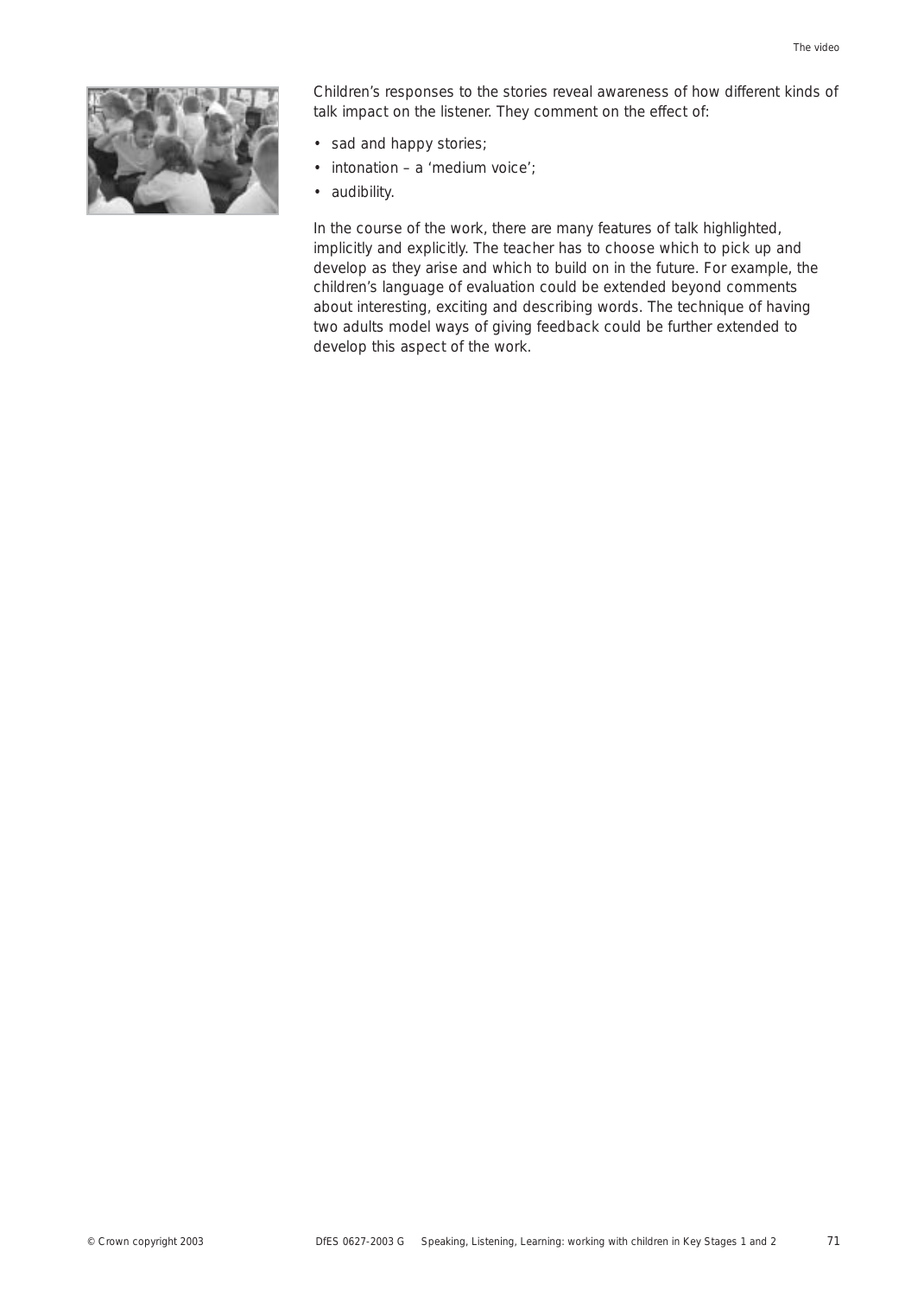# **Year 1 term 2**

# **Drama**

**Objective 8: to act out own and well-known stories, using different voices for characters**

e.g. using drama techniques to portray characters and motives.





#### *Animating Anancy*

Details of the complete teaching sequence for this objective are on pages 26–27; screen reference 0:07:51.

In preparation for this work, the children have read with their teacher the story of *Anancy and Mr Dry-Bone* by Fiona French. The Anancy story lends itself to work in drama for children of this age because of its easily identifiable characters. At this stage in the year, children have just started to learn about using the technique of freeze-frames. By working in this way, the teacher aims to develop a better understanding of how characters' behaviour and talk reveals their motives. The children work in groups of threes and fours to explore through drama some of the key points in the story.

Notice how individual children:

- use movement to get into role;
- develop physical control in adapting shapes and poses of characters suggested by the illustrations in the book;
- plan, recount and reflect on what they have done.

Notice how groups of children:

- devise a tableau showing relationships between characters;
- improvise speech and action in ways that fit the characters.

Notice how the teacher's use of freeze-frames:

- stops the narrative to enable exploration of ideas;
- provides a basis for improvising dialogue;
- helps to structure children's reflective feedback and response to the story.

The work in this sequence provides the basis for the next drama lesson, encouraging a more sustained exploration of Anancy stories now that typical characters are better understood. For example, the teacher might begin with a reading of a new story and invite children to improvise what follows, building on knowledge of movement and language.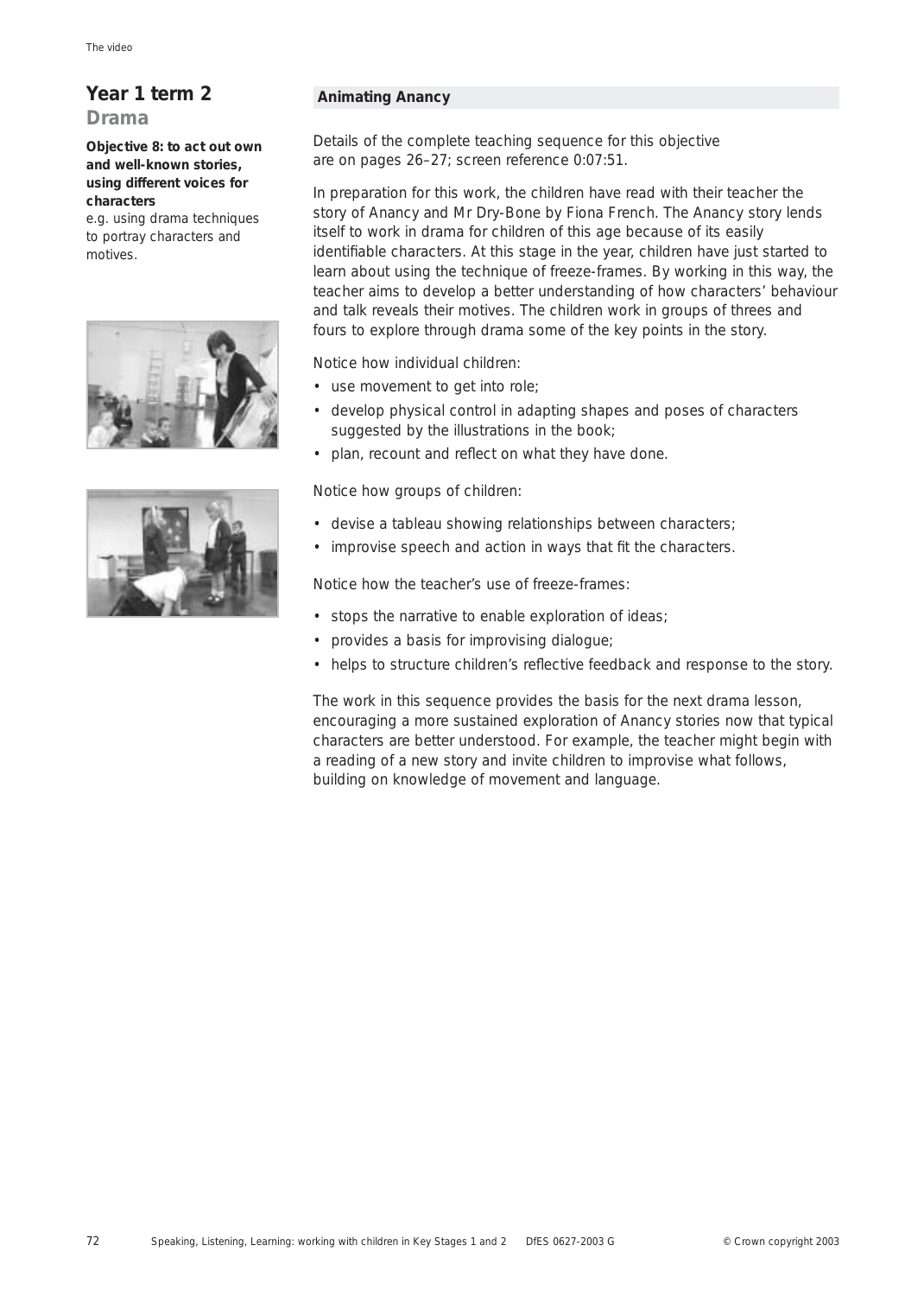# **Year 2 term 1**

# **Listening**

**Objective 14: to listen to others in class, ask relevant questions and follow instructions** e.g. listening to and questioning instructions for devising a game.



#### *Listen and play*

Details of the complete teaching sequence for this objective are on pages 30–31; screen reference 0:12:27.

In this Year 2 PE class, children are listening to instructions about how to play games they have devised and asking relevant questions.

Throughout the activities, notice how children's listening skills are developed through:

- rehearsing, discussing and evaluating what they've understood before trying out the game for themselves;
- checking their understanding of lesson content, through asking a range of questions;
- building an explicit understanding of how to be an active listener.

The teacher begins by asking the children to reflect on what is required to be an active listener. At this stage of the discussion the children focus on:

- looking at the person speaking;
- asking for repetition to clarify misunderstandings.

The teacher asks the children to work in groups to make up a game for others to play with limited equipment. The teacher then asks a representative from one of the groups to explain the game to the rest of the class.



In groups, children orally rehearse the playing of the game by rephrasing and putting the instructions into their own words. Having discussed the instructions in groups, a representative from one group is selected to give the group's version of the rules. The class follow the instructions and play the game, asking the 'expert' group for clarification.

The teacher brings the class together and uses paired discussion to allow the children to reflect on which instructions were easy/difficult to follow and which required more information.

The whole class reflects on what they have learned so far about formulating clear instructions and the strategies they have used to help them listen to and understand a series of instructions. At this point in the lesson the children now focus on:

- getting a picture in their head;
- running through the sequence in their head;
- saying the instruction in their own words.

A representative from a different group explains his/her group's game to the rest of the class using strategies learned in the lesson to aid listening. The teacher draws attention to the sequencing language used and children ask relevant questions to clarify understanding before going on to play the game.

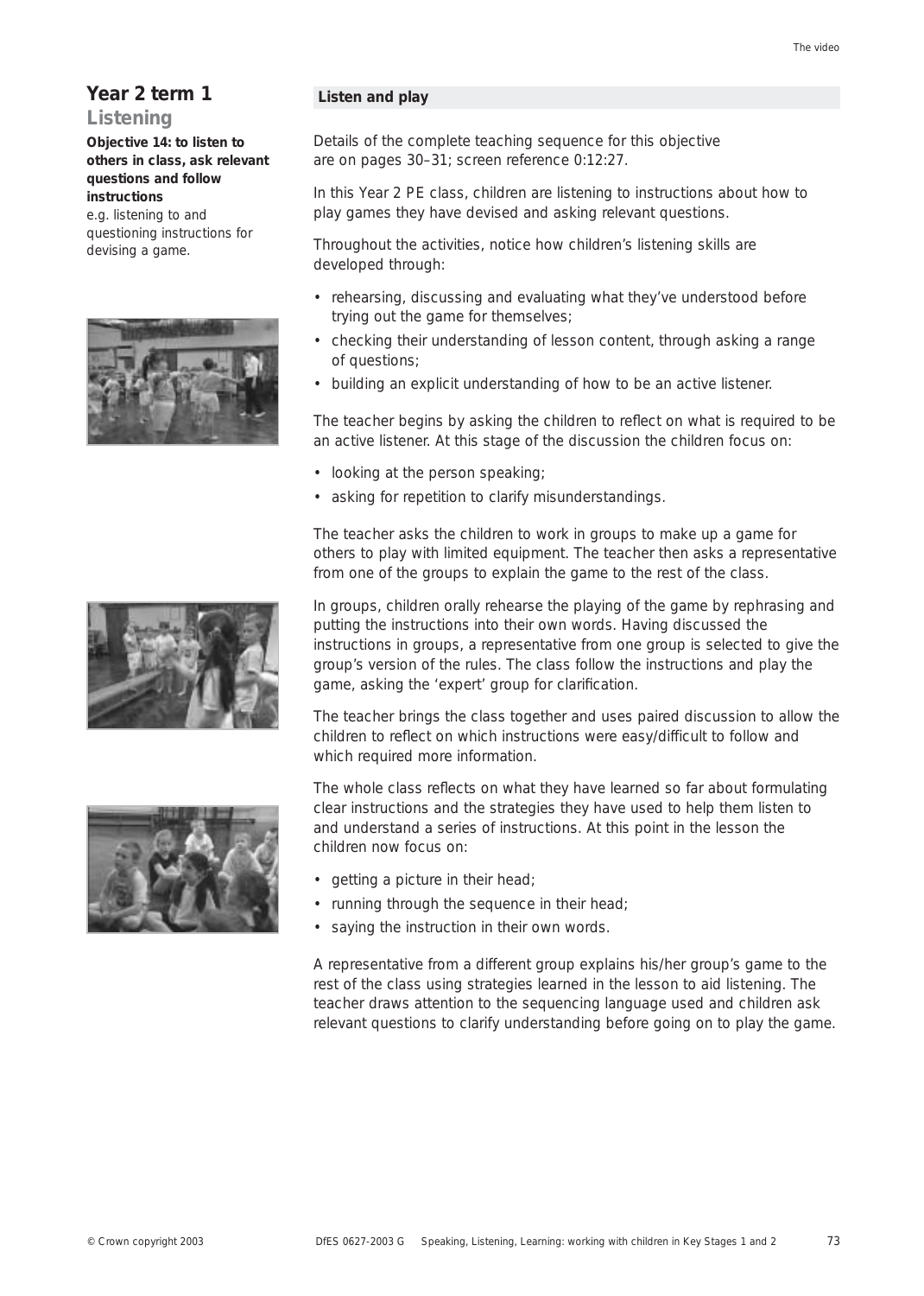## **Year 2 term 2 Group discussion and interaction**

**Objective 19**: **to ensure everyone contributes, allocate tasks, consider alternatives and reach agreement** e.g. working collaboratively in planning, predicting and carrying out an investigative task.



#### *Forces and movement*

Details of the complete teaching sequence for this objective are on pages 34–35; screen reference 0:21:10.

In this Year 2 science class, children are using talk to plan an investigation and predict outcomes.

Throughout the sequence, notice how:

- the teacher challenges children in order to test their scientific understanding;
- children cooperate on tasks in groups of different sizes;
- children use talk to organise and explain their work.

The teacher sets out the lesson objectives clearly and makes connections with the previous week's lesson through reflecting on prior knowledge. Notice how the teacher gauges children's understanding about changing and constant variables and what makes a fair test. The teacher uses group discussion to encourage children to share their ideas and clarify initial misconceptions about variables.

In groups, the children make predictions and observers note how well individual children contribute ideas. The teacher focuses the attention of the observers on ensuring that everyone takes part in the planning task and has the opportunity to share their ideas. She provides visual and linguistic prompts for the observers to use as a checklist. Notice how the teacher focuses the observers on the objective and challenges them to consider how the group working together affects the planning of the investigation.



The teacher asks two observers to report on one group's predictions and having established clear criteria for reporting, focuses on whether children make their suggestions clearly. The teacher, through the use of follow-up questions, challenges children to be explicit.

In groups, children plan the investigation and the observer asks questions from the checklist. Tasks are then allocated to individual children. Having made their predictions, the children work to test their ideas about force and movement.

Envoys from each group share their findings with a new group. Children ask questions and offer suggestions from their own experience in order to reach agreement on their findings.



At the end of the lesson, the teacher draws the class together to check how far they now understand the effects of different variables. Notice how the teacher focuses the class on giving reasons for their findings. Through the use of open questions the teacher supports the children in teasing out why things happen. Automatic praise, which can have the effect of closing down discussion, is avoided. Instead, searching follow-up questions are used to extend children's thinking further in considering alternative viewpoints and in finally reaching agreement on the effect of variables and fair testing.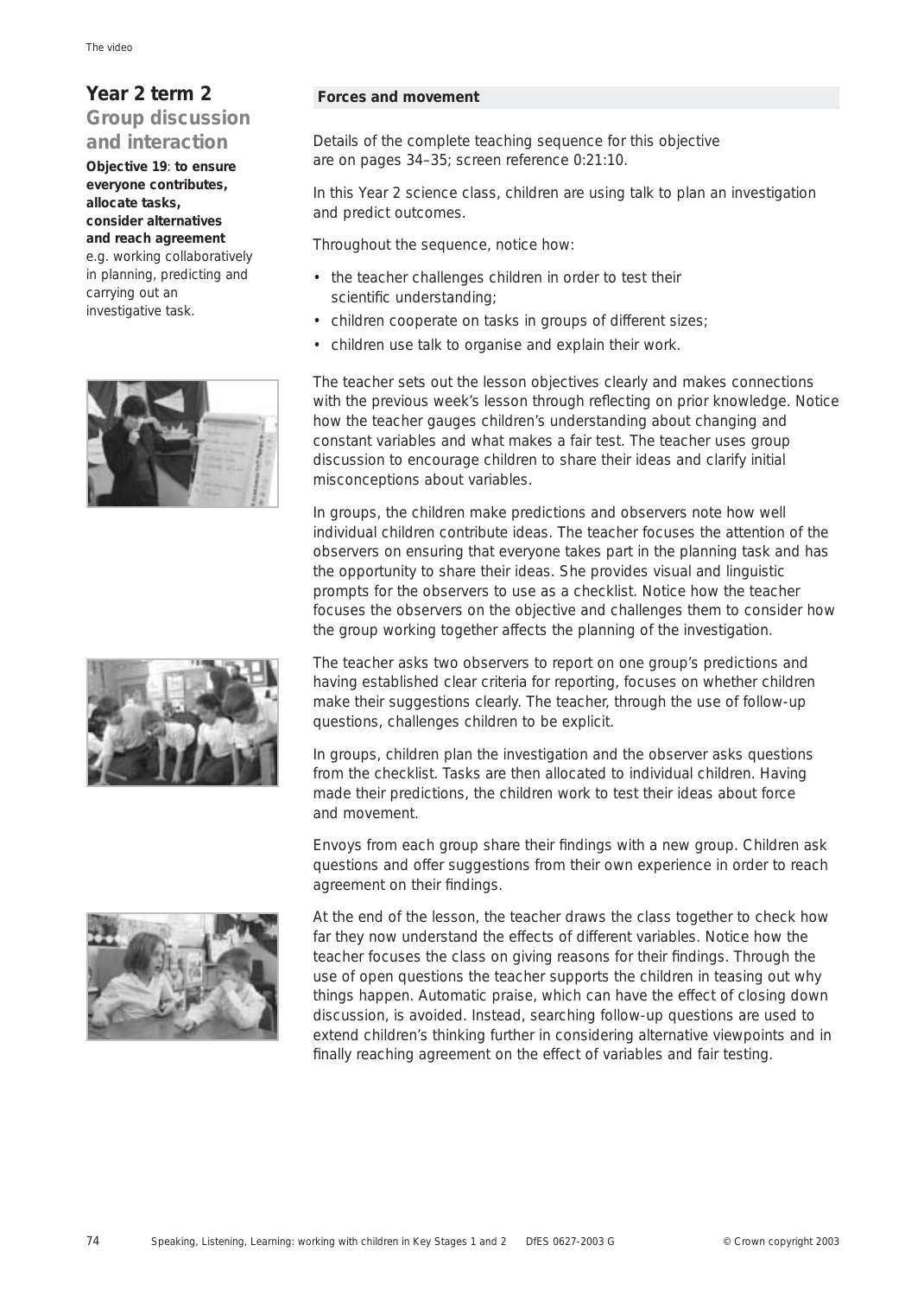# **Year 4 term 1**

### **Speaking**

**Objective 37**: **to use and reflect on some ground rules for dialogue**

e.g. making structured, extended contributions, speaking audibly, making meaning explicit and listening actively.



#### *Celts and Romans*

Details of the complete teaching sequence for this objective are on pages 44–45; screen reference 0:33:37.

In this activity, children are learning how to take longer turns in talk while working on a history topic about Celtic Britain. In preparation, the children have been independently researching aspects of Celtic life such as farming, warfare, religion, arts and culture, and housing. The teacher wants the class to consolidate these different strands of knowledge before moving on to speculate on the likely impact of Roman settlement on the Celts. He provides an opportunity for children to talk in their specialist topic groups before using the jigsaw technique to rearrange them into mixed groups where every topic has one spokesperson.

In order for children to explain what they know and to answer questions, they need to be able to sustain their contributions, giving reasons and evidence for their opinions, and to be prepared to engage in an open-ended exploration of issues. The teacher begins by asking children in their groups to recap on some of the important features of this kind of dialogic talk.

Notice the way the teacher exemplifies some of these features. He:

- asks open-ended questions;
- avoids rephrasing or repeating what children say;
- does not give automatic praise;
- clearly expects children to make extended contributions.

As the children discuss the criteria for effective group discussion, notice that they quickly prioritise:

- speaking clearly;
- taking turns, speaking one at a time;
- acknowledging the possibility of having different views;
- asking questions.



These are features that relate to most group discussions. The teacher wants to move towards more sustained talk so he introduces two more challenging ideas for children to concentrate on:

- making longer contributions than just one or two words;
- responding to the other speaker.

Children move into their expert groups to discuss what they have researched and studied together. The group working on Celtic religion grapples with the uncomfortable fact of human sacrifice. The teacher's role is crucial in enabling the children to engage in an open-ended discussion.

Notice how the children:

- approach their assigned topic in different ways and have different views;
- where possible, draw on their own experience as well as what they have studied.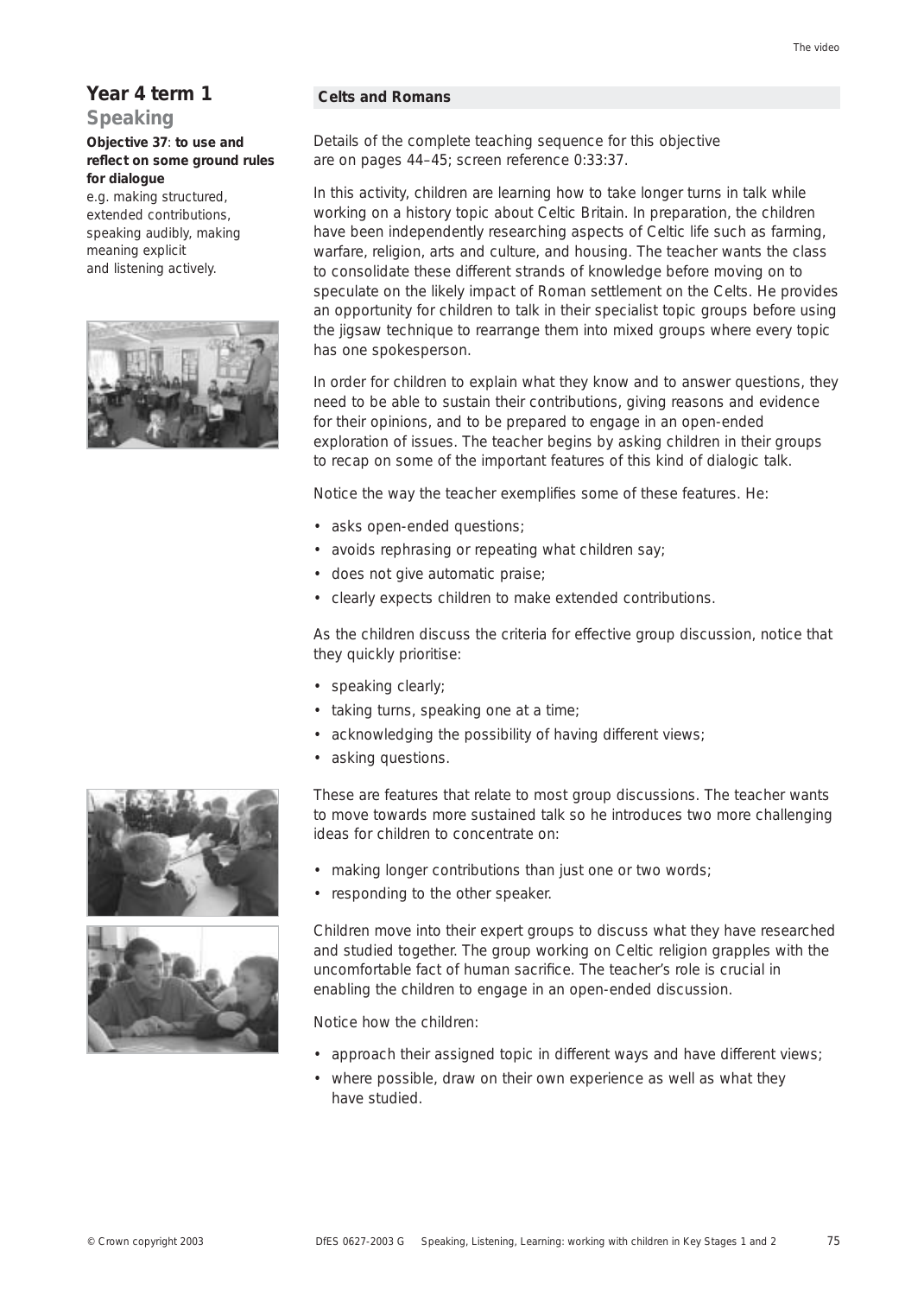Notice how the teacher:

- participates in the conversation without supplying answers;
- does not push children to agree with one another;
- asks questions that prompt evaluation;
- helps children explore and refine their ideas;
- withholds endorsement of any particular answer until the end.

Children move into their jigsaw groups to share their expert knowledge. To support them in asking open-ended questions, the teacher has modelled approaches. In this part of the lesson, there are observers attached to each group to note how well the rules for dialogic talk are enacted.

Notice how the children in their groups:

- sustain coherent and informative turns in conversation;
- structure their answers in different ways, e.g. *yes and no...*, *yes…, the main one...*

Notice how the observers:

- talk about the criteria for effective group work;
- give positive and negative feedback;
- present criticism in a friendly and constructive manner.

Notice how the teacher:

- asks for information in ways that support the observers;
- uses the feedback to prompt the whole class to think about improvement;
- selects one child to say what he has understood as a way of demonstrating that the whole class has succeeded.



In the final part of the lesson, the teacher puts the class in role as Roman envoys, reporting to him in role as Emperor Claudius on whether or not to invade Britain. The slight shift in focus achieved by the teacher adopting this role prompts children to take more seriously the questions about Roman settlement.

Notice how the teacher taking up a role challenges the children to:

- use their specialist knowledge in a new context;
- make contributions that look at the consequences of actions.



Notice how the children:

- respond to the teacher's two-part question: *What and why you've decided…*;
- reformulate ideas, giving evidence, exploring alternatives.

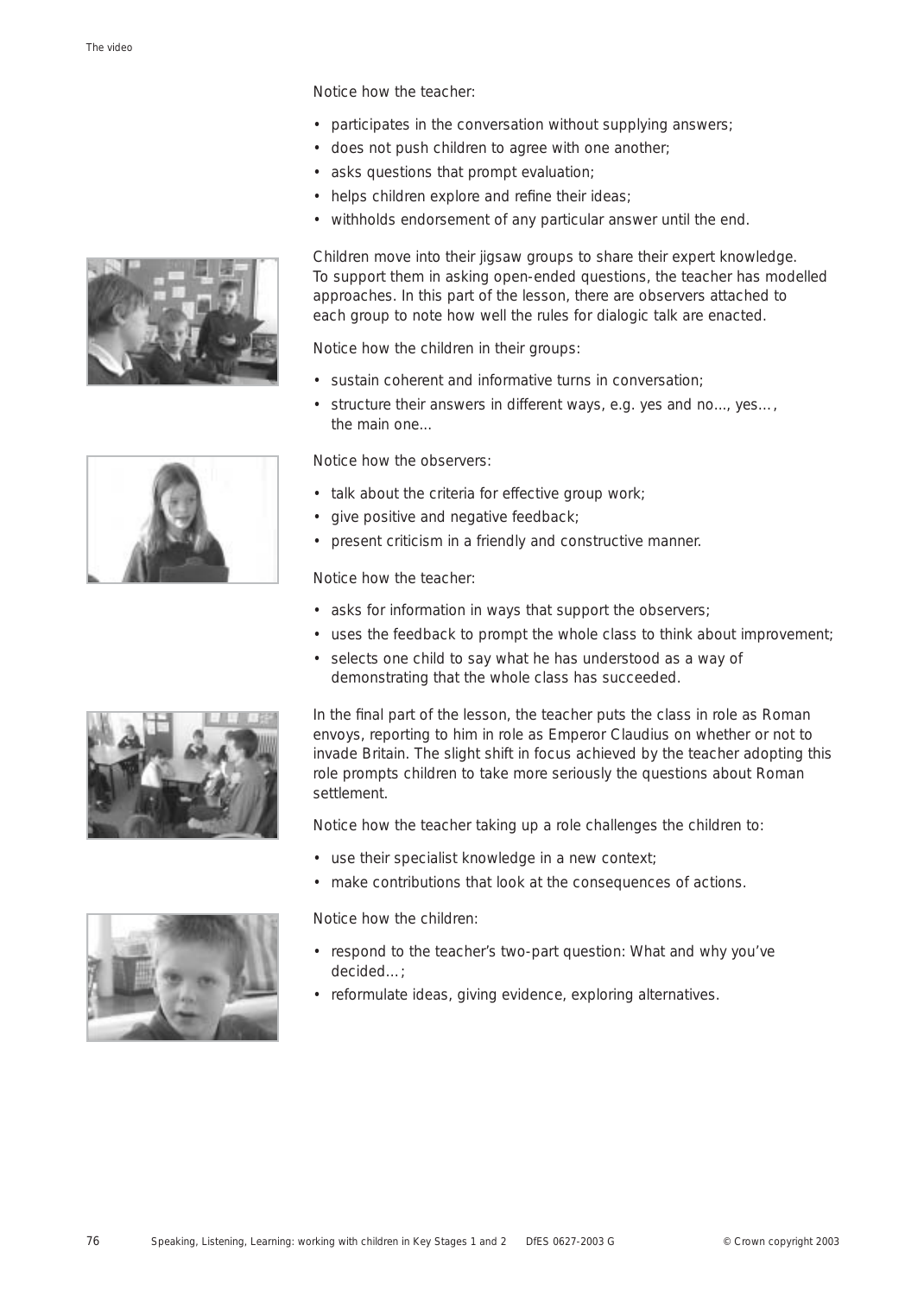## **Year 4 term 1 Group discussion and interaction**

**Objective 39**: **to take different roles in groups and use language appropriate to them, including roles of leader, reporter, scribe, mentor** e.g. sustaining different roles when carrying out a decisionmaking task.







#### *Designing a pantomime set*

Details of the complete teaching sequence for this objective are on pages 46–47; screen reference 0:46:19.

In this activity, children work in groups to design the set for one act of a school pantomime. To help focus the discussion, the teacher has prepared a diagram of the stage and a copy of the play text for each group. At the same time, the teacher wishes to use this activity to develop children's ability to adopt specific roles in their groups and use the language appropriate to them. The sequence begins with the teacher recapping on children's knowledge of roles before inviting one group of children to model for the whole class how these roles work in practice. The demonstration group discusses the selection of material for the pantomime cow.

Throughout the sequence, notice how the teacher:

- maintains a focus on individual children in order to develop reasons for opinions;
- prompts the children to see and experience how the roles interrelate.

Notice how the children:

- fulfil their roles;
- work together on the task;
- contribute and take turns in an ordered way;
- give reasons for their choices.

When reporting back on the set design task, notice how the children:

- articulate the range of views as well as the outcome;
- take turns in answering questions;
- ask meaningful questions of one another.

In the concluding phase of the lesson, the teacher returns to the matter of group roles, reinforcing what the children have learned in speaking and listening. By inviting reflection on what was easy or hard, he encourages children to see the complexities of each role.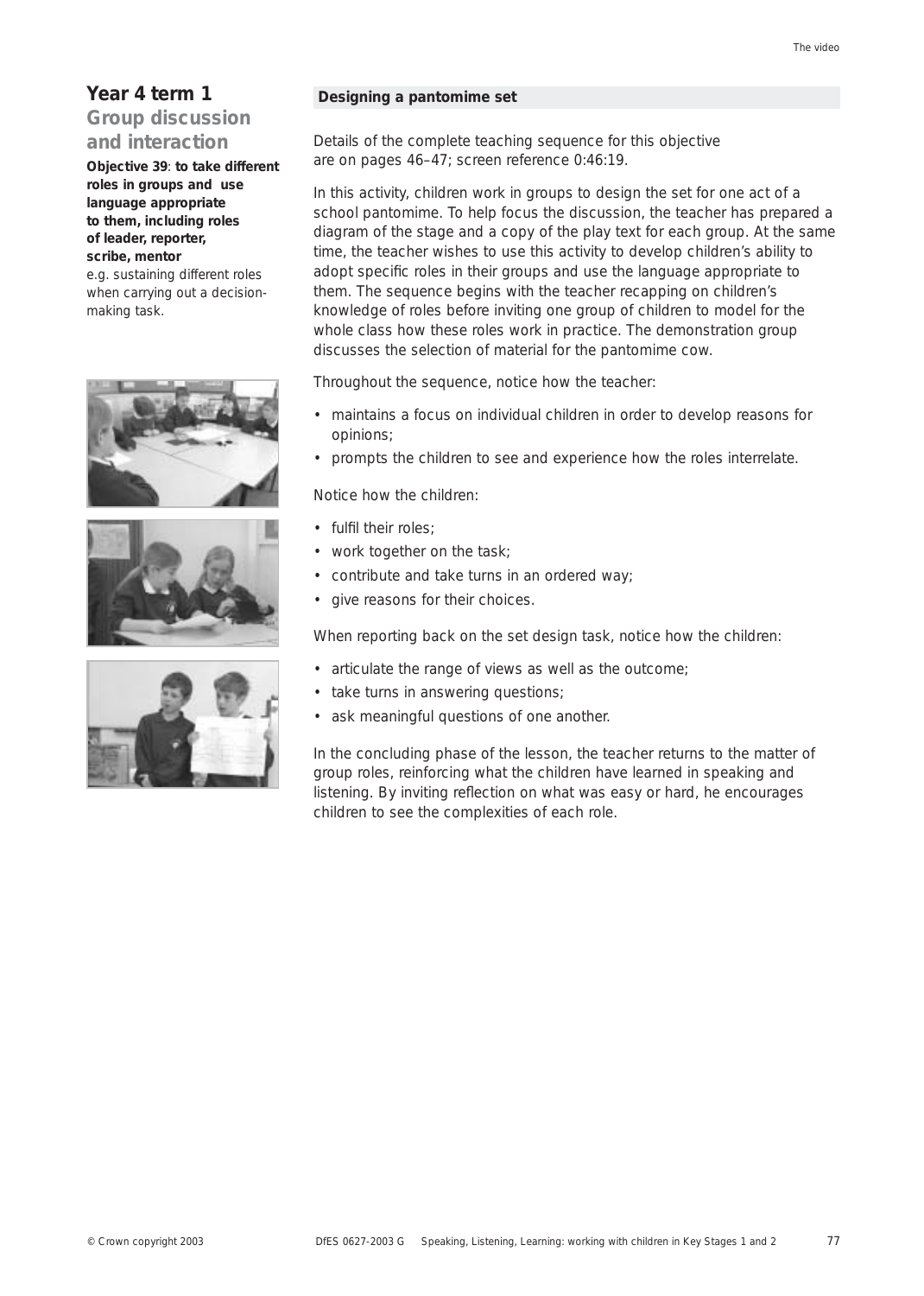# **Year 6 term 1 Speaking**

**Objective 58**: **to use a range of oral techniques to present persuasive argument**

e.g. attracting and holding listeners' attention through what is said and how it is delivered.





#### *Take our advice*

Details of the complete teaching sequence for this objective are on pages 58–59; screen reference 0:55:42.

In this activity, children are learning more about how to give a persuasive talk. The activity follows extensive discussion about the features of persuasive talk as well as literacy work on persuasion in writing. Through a sequence of whole-class discussion, planning and rehearsal in pairs, the children devise and try out various ways of putting across their case about whether the annual Year 5 trip to an outdoor educational centre (Sayers' Croft) should go ahead. The choice of topic is significant in ensuring children's interest and commitment. It is familiar, so children have all the information they need, but it is also a subject about which there can be different views. The teacher provides a selection of enlarged photographs to remind children of some of the things they did at the centre. Such support is important when the emphasis of the lesson is on developing techniques of organisation and delivery rather than on information gathering or giving. Overall, the lesson shows children's work in progress with much to build on, but not yet at the stage of the polished product.

Throughout the sequence, notice how the teacher:

- encourages children to make connections between general ideas about persuasive talk and their particular applications;
- withholds judgement on individual contributions;
- prompts exploration and experiment about ways of speaking.

The children quickly suggest a range of persuasive techniques:

- non-verbal gestures;
- the use of real-life examples;
- being confident in voicing ideas;
- structuring talk, using rhetorical questions.

After some further discussion, the teacher draws together these ideas on a flipchart that the children may refer to as they work in pairs to plan their talks and then rehearse them. During the planning stage, children use pen and paper but do not rely on their notes when they talk – an important consideration when trying to maximise the use of body language and gesture. The rehearsals show that pairs adopt different techniques for their presentations depending on the messages they wish to emphasise.

Notice the ideas that children try out:

- using alliteration as a mnemonic (*the 4 Cs*);
- making direct rhetorical appeals to their listeners;
- improvising a role-play around conflicting viewpoints.

As she listens to children's plans, the teacher asks questions which challenge them to extend their ideas. She resists rephrasing or elaborating their points and keeps the discussion open by not privileging one plan over another or suggesting consensus. Following a short review still in their small groups, pairs then come to the front of the group to present their talks more formally.

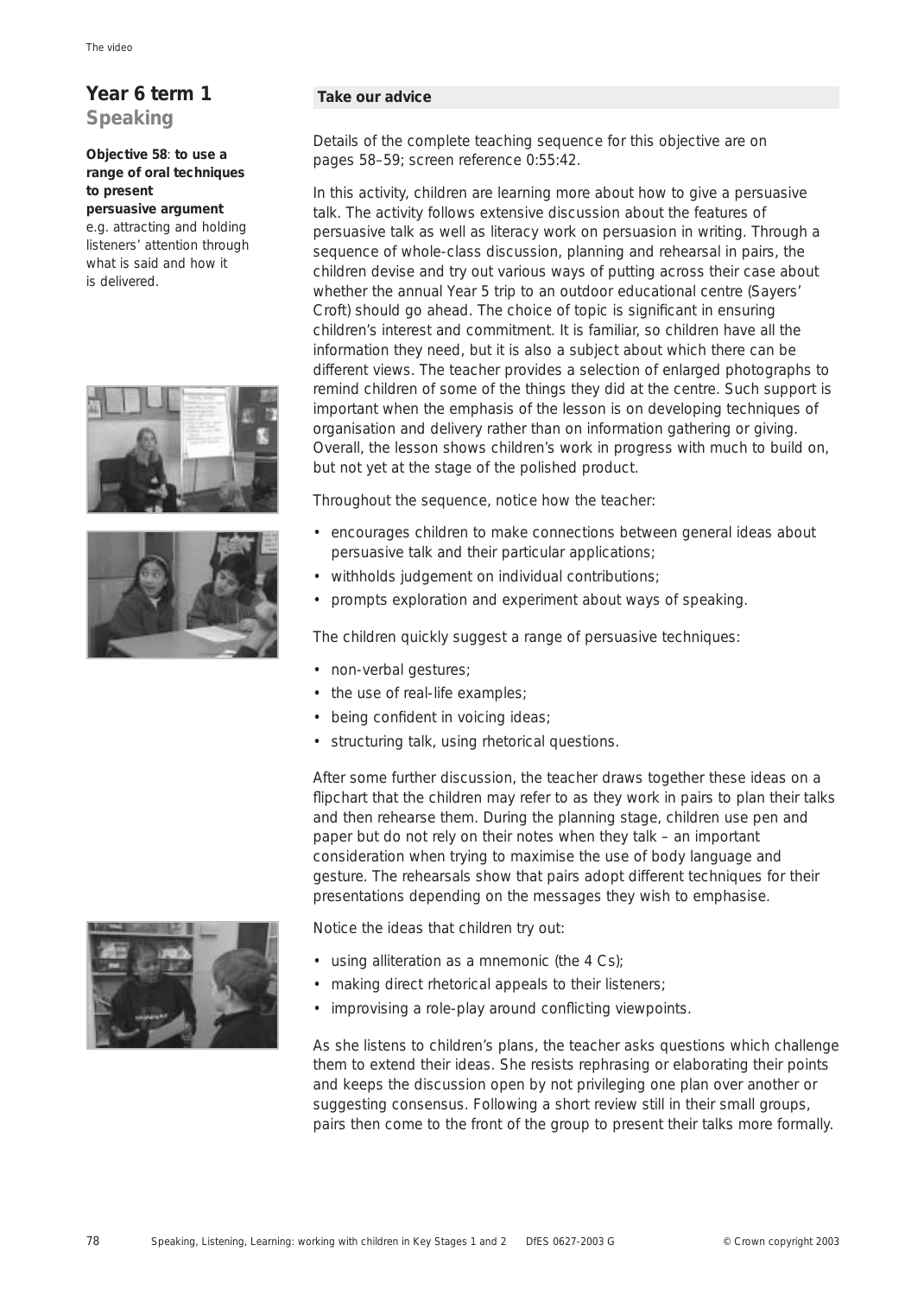



Notice how the first pair of children:

- make dramatic use of visual aids;
- adopt appropriately emphatic language;
- anticipate counter-argument (safety, expense);
- stress strong positive points (educational value, enjoyment);
- manage their own turn taking;
- speak in unison to conclude forcefully.

Notice how the second pair of children:

- use the technique of mock interview to establish the 'evidence';
- propose solutions to anticipated problems (*before you complain about safety*);
- link general points to personal testimonies.

The lesson concludes with the teacher drawing the class together to reflect on what they have heard and done.

Notice how the children:

- make astute comments about features of performance (*need to back up points/know what they were saying/know their audience/be able to answer questions*);
- are able to reflect in general terms about using the language of persuasion.

On the basis of these understandings, the teacher tells children that next time they will work particularly on ways of ending their talks and indicates why this is important. Throughout the lesson, the specific focus of learning about speaking and listening is clear to the class.

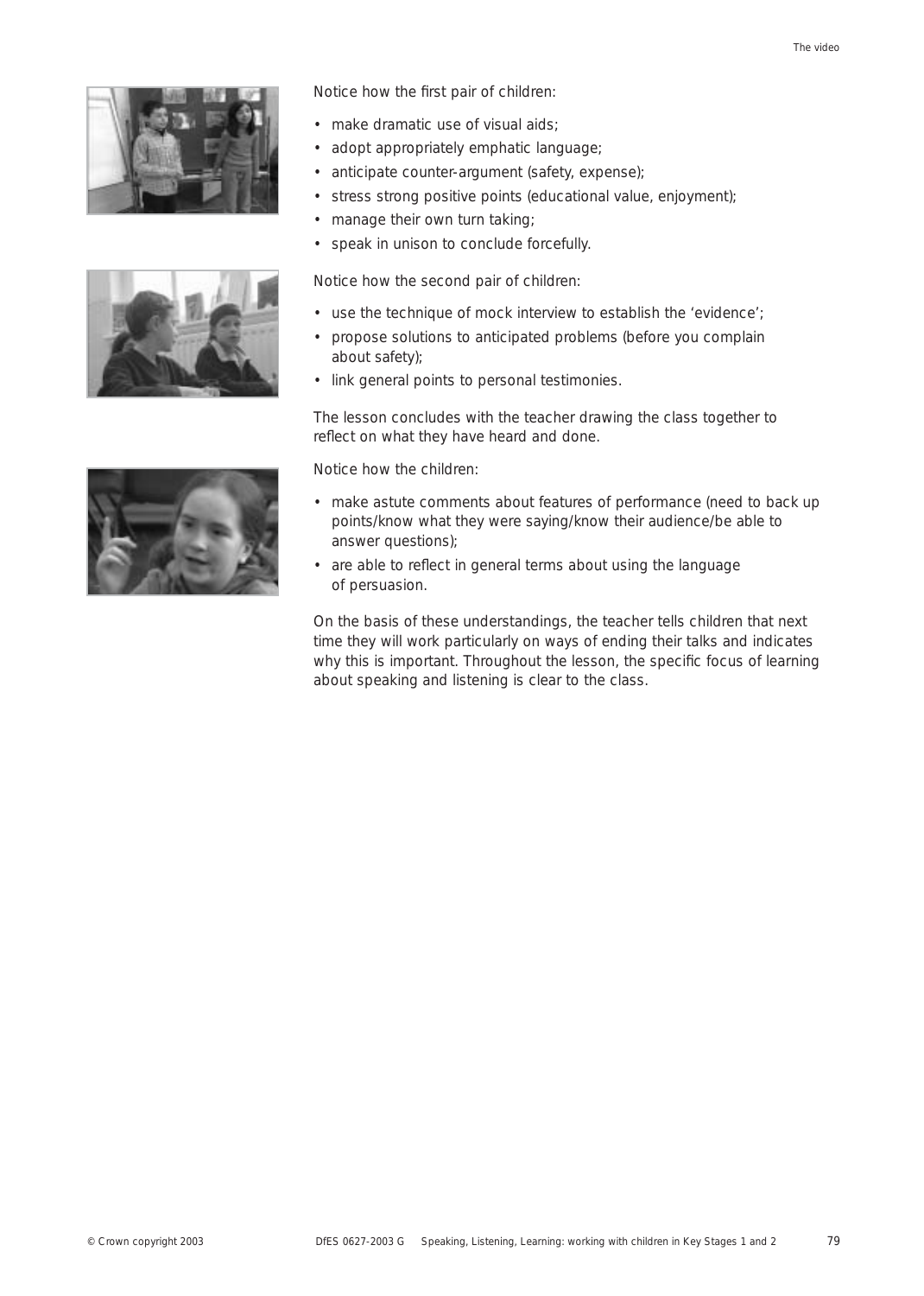# **Year 6 term 2 Drama**

**Objective 64**: **to improvise using a range of drama strategies and conventions to explore themes such as hopes, fears, desires** e.g. drawing on shared text to explore emotional tension at key moments in a story.









#### *Escape!*

Details of the complete teaching sequence for this objective are on pages 60–61; screen reference 1:04:24.

In this activity, children are learning to use drama to explore a turning point in their class novel, *Marianne Dreams* by Catherine Storr. The use of drama helps them explore the feelings and motives of the two main characters as Marianne tries to help Mark escape from the house which imprisons him.

The quick warm-up activities at the start of the lesson encourage children to adopt bodily postures depicting unusual shapes – curled, twisted, jagged. These words resonate with the atmosphere of the novel and, in creating freeze-frames for each one, children begin to interpret some of the mood of the episode. Following the teacher's reading of a short extract from the book, she invites children to add movement and sounds to their enactment of elements in the mysterious landscape – the grasses and the rocks.

As a way of entering more deeply into the emotional turmoil of the characters, the teacher uses the technique of 'conscience alley' in which a child in the role of Mark walks between opposing 'voices' with one side encouraging escape and one side threatening to prevent it. Freeze-frames are used again, this time in a series of three to depict the separate moments of the children's escape. Finally, children work in pairs to improvise the dialogue between the characters at their moment of escape. A significant feature of the lesson structure is that children's improvisation of dialogue comes only after intense and varied exploration of the novel's themes.

Over the whole sequence, each activity contributes to the development of the next, culminating in the children's dramatisation of the moment of escape.

Notice how the teacher:

- begins with dramatic actions;
- establishes movements before introducing sound;
- adds sounds to gestures;
- links speech to gestures and action.

As pairs of children dramatise the moment of escape, notice how they:

- enact their understanding of suspense and fear;
- show different interpretations of characters and motives;
- convey the emotions of each character through actions and words.

At the end of the activities, the teacher uses a brief plenary for children to reflect on what they have done and how the work has illuminated their understanding of the novel. The teaching sequence (page 60) contains suggestions for extending this discussion further.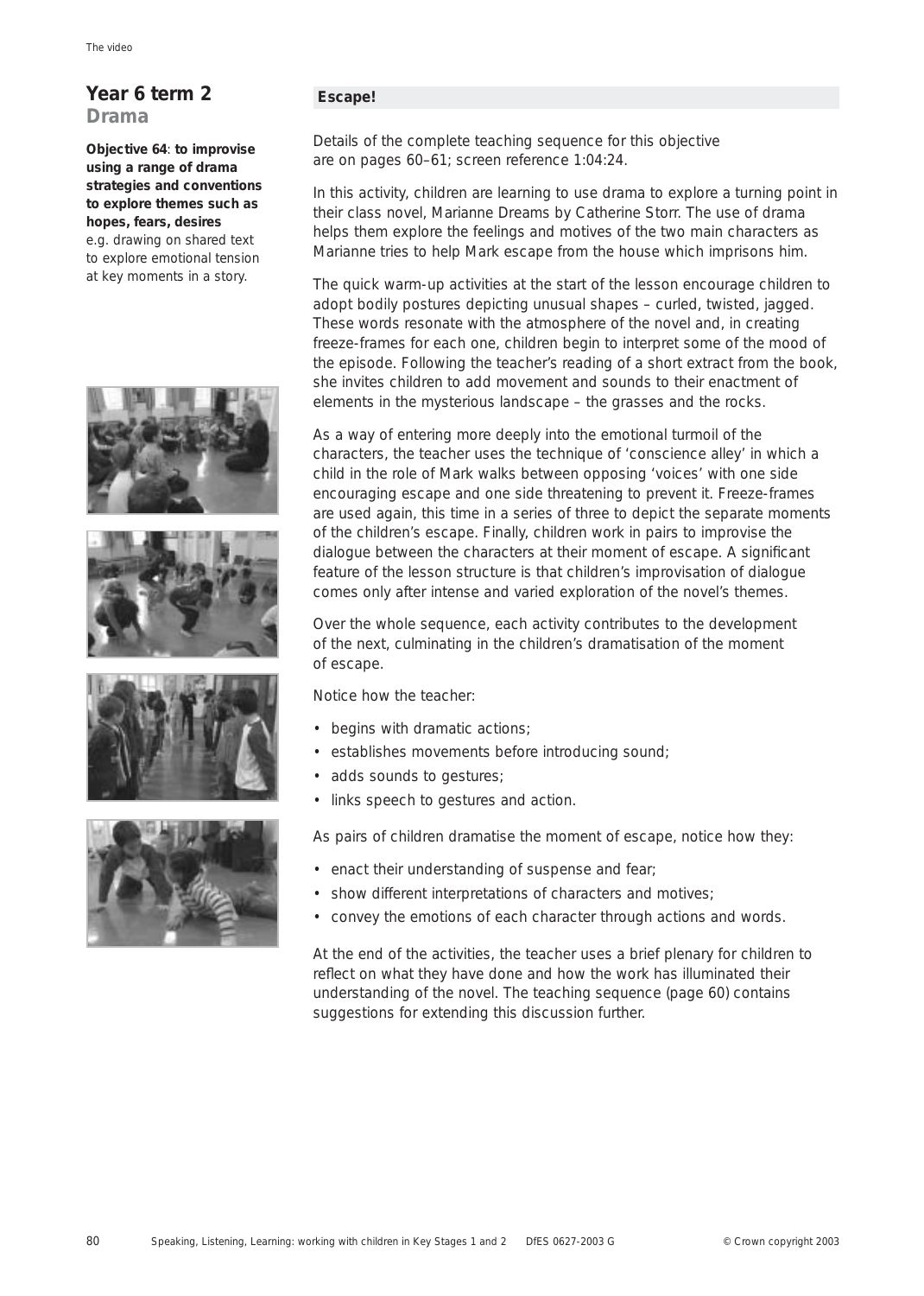#### **Disclaimer**

The Department for Education and Skills wishes to make clear that the Department and its agents accept no responsibility for the actual content of any materials suggested as information sources in this document, whether these are in the form of printed publications or on a website.

In these materials icons, logos, software products and websites are used for contextual and practical reasons. Their use should not be interpreted as an endorsement of particular companies or their products.

The websites referred to in these materials existed at the time of going to print. Tutors should check all website references carefully to see if they have changed and substitute other references where appropriate.